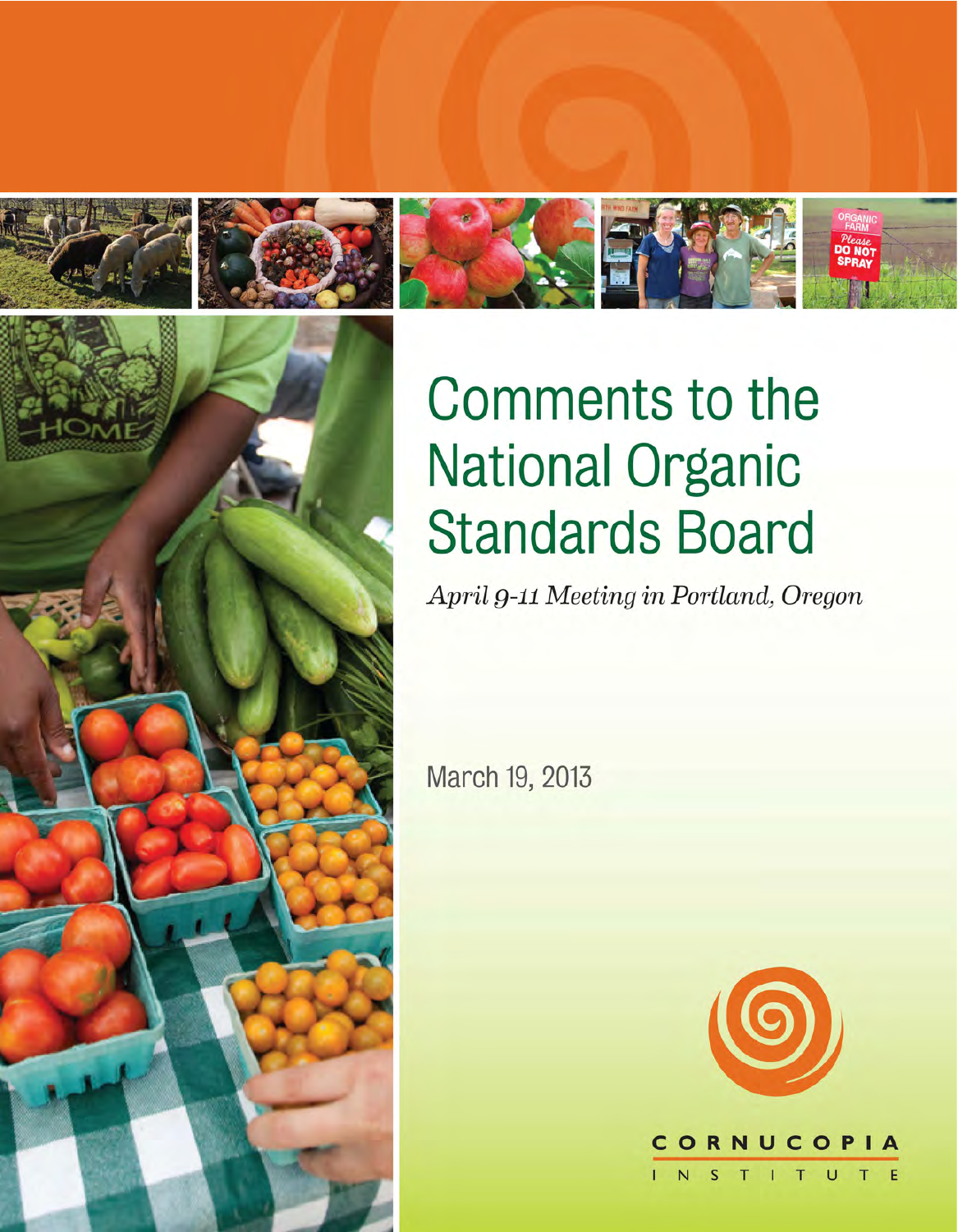## **CONTENTS**

| DISCUSSION DOCUMENT: Confidential Business Information in Petitions5        |  |
|-----------------------------------------------------------------------------|--|
|                                                                             |  |
|                                                                             |  |
|                                                                             |  |
|                                                                             |  |
|                                                                             |  |
|                                                                             |  |
|                                                                             |  |
|                                                                             |  |
|                                                                             |  |
| WORKING GROUP INTERIM REPORT: Identifying Vaccines Made with Excluded       |  |
|                                                                             |  |
|                                                                             |  |
|                                                                             |  |
|                                                                             |  |
|                                                                             |  |
|                                                                             |  |
|                                                                             |  |
|                                                                             |  |
|                                                                             |  |
|                                                                             |  |
|                                                                             |  |
| VII. COMPLIANCE, ACCREDITATION AND CERTIFICATION                            |  |
|                                                                             |  |
| PROPOSAL: Calculating Percentage of Organic Ingredients in Multi-Ingredient |  |
|                                                                             |  |
|                                                                             |  |
|                                                                             |  |
|                                                                             |  |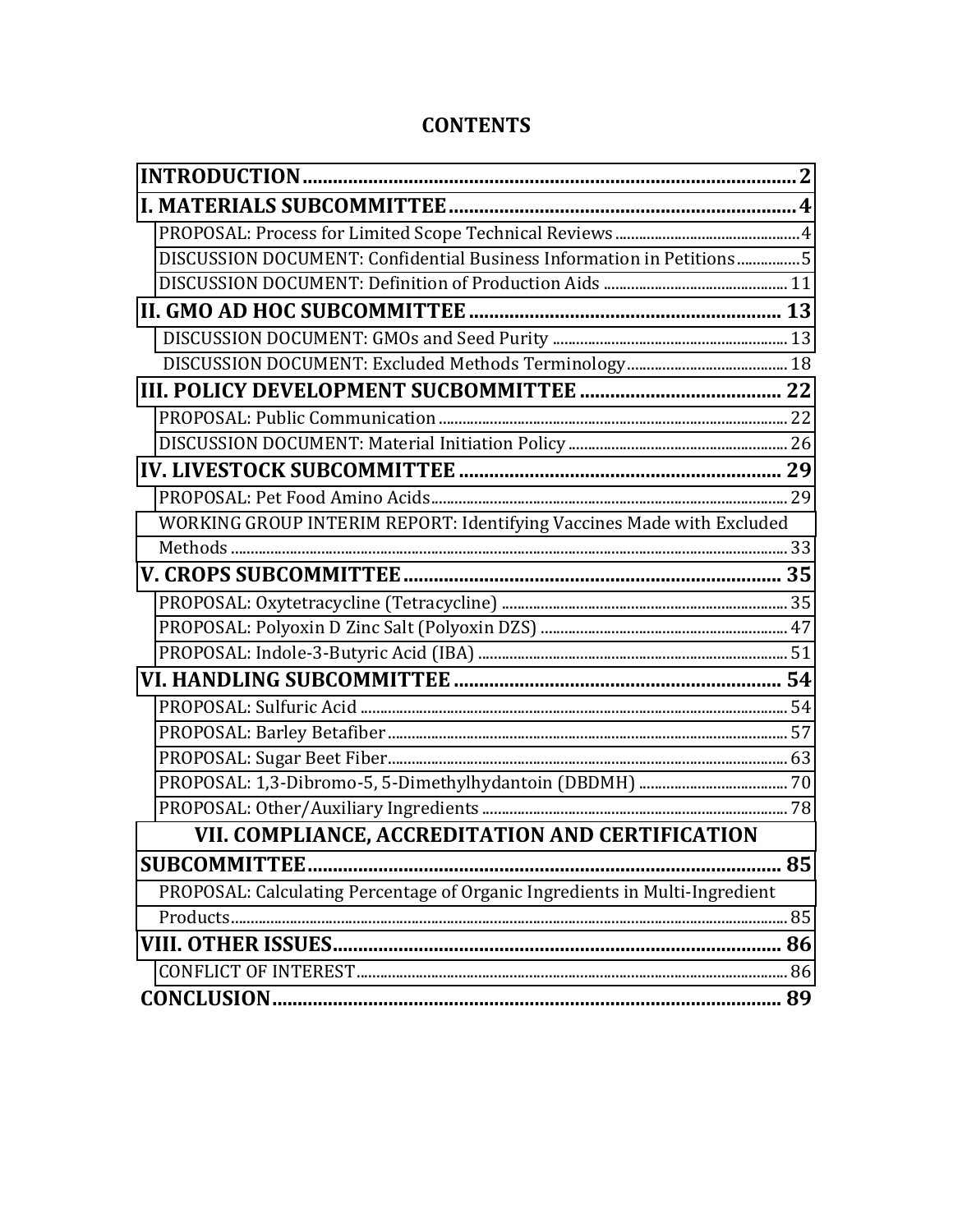## **INTRODUCTION**

<span id="page-2-1"></span><span id="page-2-0"></span>The Cornucopia Institute is a  $501(c)(3)$  public interest farm and food policy research organization. Cornucopia engages in educational activities supporting the ecological principles and economic wisdom underlying sustainable and organic agriculture.

Through research and investigations on agricultural and food issues, The Cornucopia Institute provides educational information to family farms, consumers, other stakeholders involved in the good food movement, and the media.

We are proud to represent approximately  $8,000$  supporting members, the majority of whom (70% based on the last calculation) are certified organic farmers.

We do not sell materials seeking approval or sunset reauthorization, and we do not sell organic products that utilize any substances that might be petitioned.

With a history of agribusiness involvement in both the analysis of petitioned materials and decision-making at the NOSB level, we hope that current Board members will benefit from Cornucopia's independent perspective, assessing the health and environmental implications of any material presented for their review.

#### We have no financial interest in the approval of any of the materials proposed for use in organic foods.

Cornucopia adamantly believes that a thorough and appropriate review process needs to take place for all petitioned materials, and that all materials should conform with the Organic Foods Production Act of 1990 (OFPA) and the federal organic standards.

All petitioned materials on this meeting's agenda fail at least one, and sometimes several, of the criteria outlined in OFPA and the regulations. We urge you to reject all petitioned materials.

We also urge you to keep the current expiration date for oxytetracycline for use in organic apple and pear production, and we support the minority position.

Furthermore, we are very concerned with the Handling Subcommittee's proposal ignoring the criteria outlined in OFPA and the federal regulations in dealing with auxiliary/"other" ingredients that are found in multi-ingredient materials, and that will ultimately end up in organic foods. We urge the Board to adopt Option D, which is supported by Cornucopia and numerous other public interest organizations.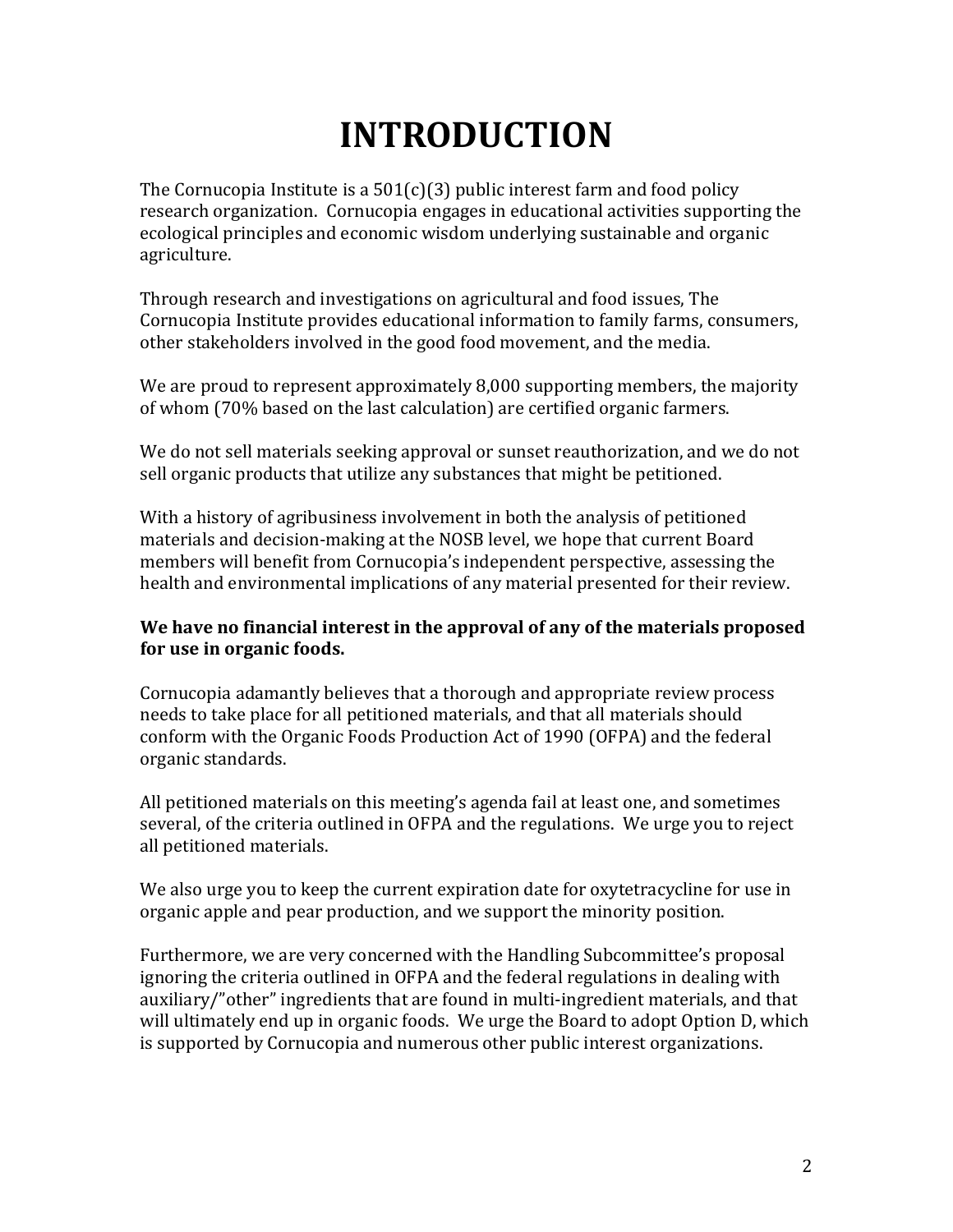Finally, we support the proposal to establish an online mechanism to facilitate yearround communication between Board members and the public. We also support the proposal for limited scope technical reviews.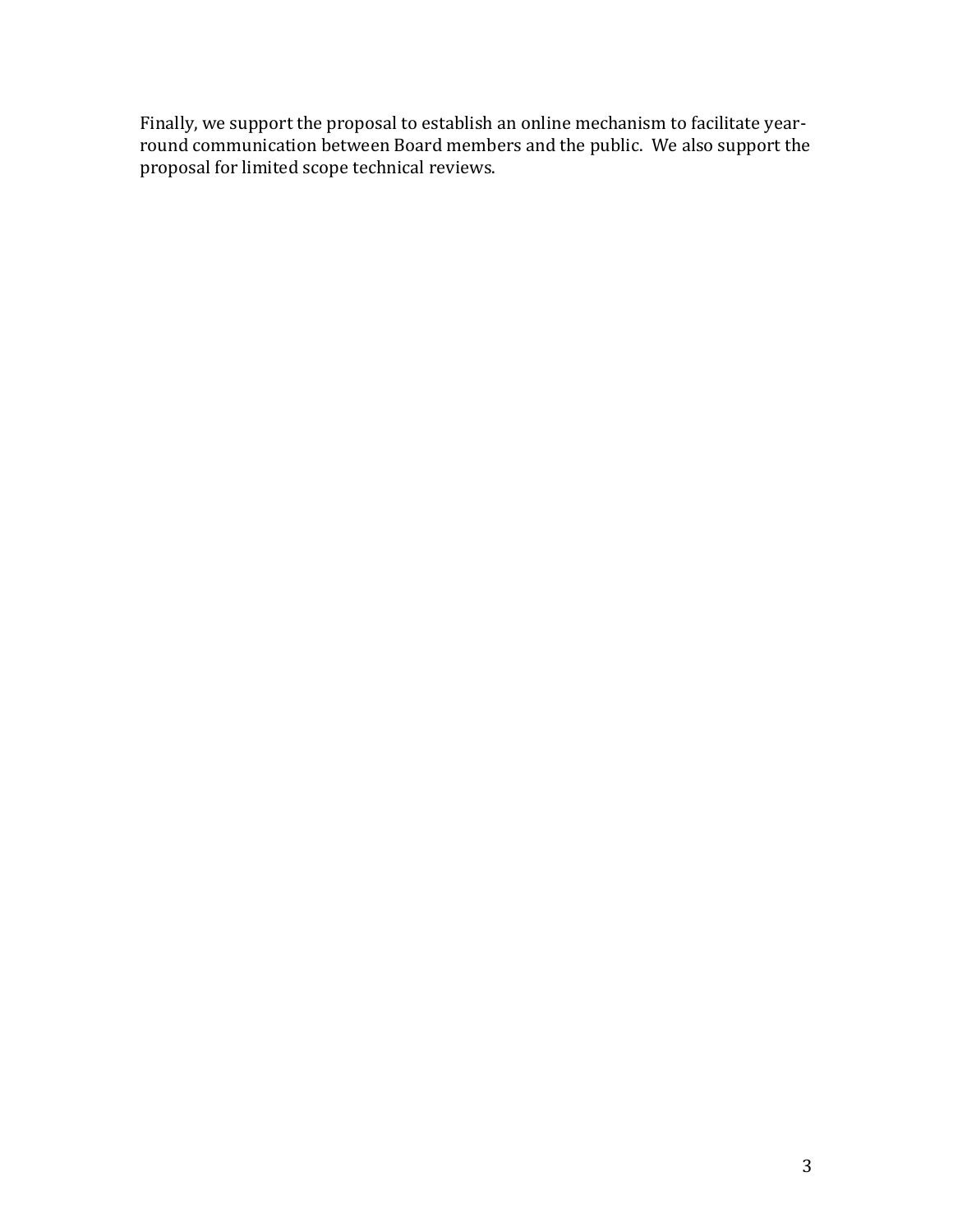## **I. MATERIALS SUBCOMMITTEE**

## <span id="page-4-0"></span>**PROPOSAL:'' PROCESS'FOR'LIMITED'SCOPE'TECHNICAL'REVIEWS'**

We support the proposal to establish a process for *limited scope* Technical Reviews (TRs). We support this proposal as a way to save time and resources in cases where certain threshold criteria are not met, and a full TR would not be warranted.

However, we believe it is important to specify that the limited scope TR would only be used as an interim step, and that no material could ever be added to the National List unless a full TR has been conducted. It should be specified that the interim TR could only lead to a rejection of the material by the full board or a decision by the subcommittee to move a petition forward by subsequently requesting a full TR before the material is brought to the full Board.

In essence, the purpose for a limited edition TR would be to facilitate a go/no-go interim decision.

Under no circumstances should a material be added to the National List when only a limited scope TR has been performed. While we believe this is the intent of the proposal, we suggest making this very clear in the proposed language to circumvent potential future abuse.

In fairness to petitioners, we also suggest that the responsibility for rejecting a material, based on a limited scope TR, still lies with the full Board, rather than the subcommittee.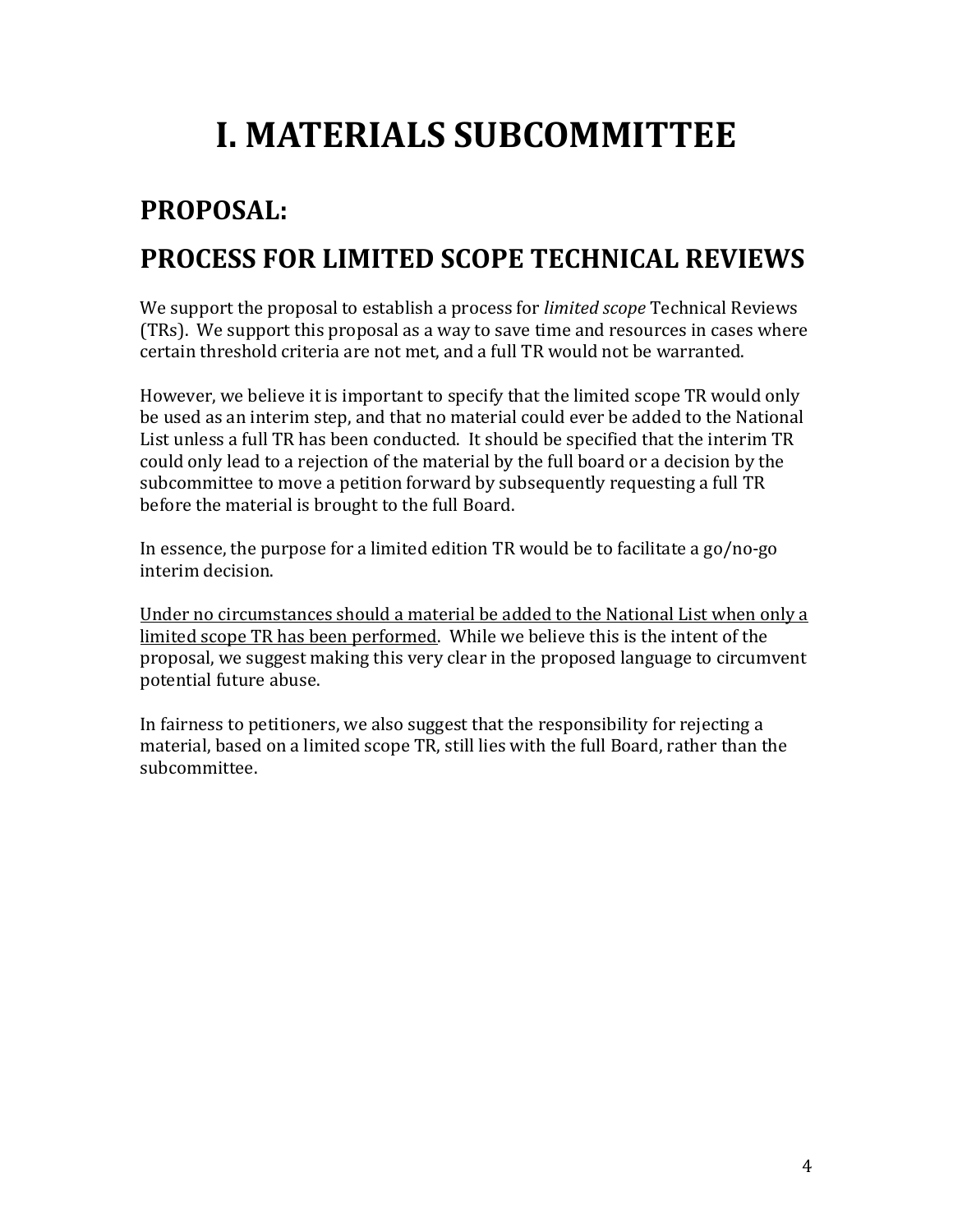## <span id="page-5-0"></span>**DISCUSSION'DOCUMENT:'' CONFIDENTIAL'BUSINESS'INFORMATION'IN' PETITIONS'**

## **SUMMARY'**

We support proposed recommendation #1.

The Organic Foods Production Act of 1990 (OFPA) specifies that materials may only be added to organic foods or to the National List if certain criteria are met. The NOSB is not able to make an informed decision whether a material meets these criteria if critical information is withheld.

Information necessary to make an informed decision based on OFPA's criteria includes the full list of ingredients, sub-ingredients, processing aids, manufacturing processes, and complete disclosure of all known human health/environmental impacts.

## **CORNUCOPIA'S COMMENTS**

We agree with the Materials Subcommittee that the misunderstanding that certain information can be withheld in petitions "has not served either the petitioner or the NOSB particularly well."

OFPA specifically states (7 USC  $6518(1)(2)$ ) that the NOSB must work with manufacturers to obtain a full list of ingredients of petitioned materials.

OFPA also states that materials cannot be added to the National List if they are harmful to human health or the environment. The only way to determine whether a material is harmful to health or the environment is by considering all available data, including knowing which processing aids are used and having access to results from all safety studies. Therefore, petitioners should not be able to withhold any information regarding processing aids or studies on human health effects or environmental impacts.

The discussion document mentions the Trade Secrets Act, but it is important to note that OFPA is not subordinate to the Trade Secrets Act nor does it state that any information necessary to carry out the requirements in OFPA is exempt under the Trade Secrets Act. Clearly, the Trade Secrets Act does not supersede OFPA or the responsibilities of the NOSB to carry out their responsibilities.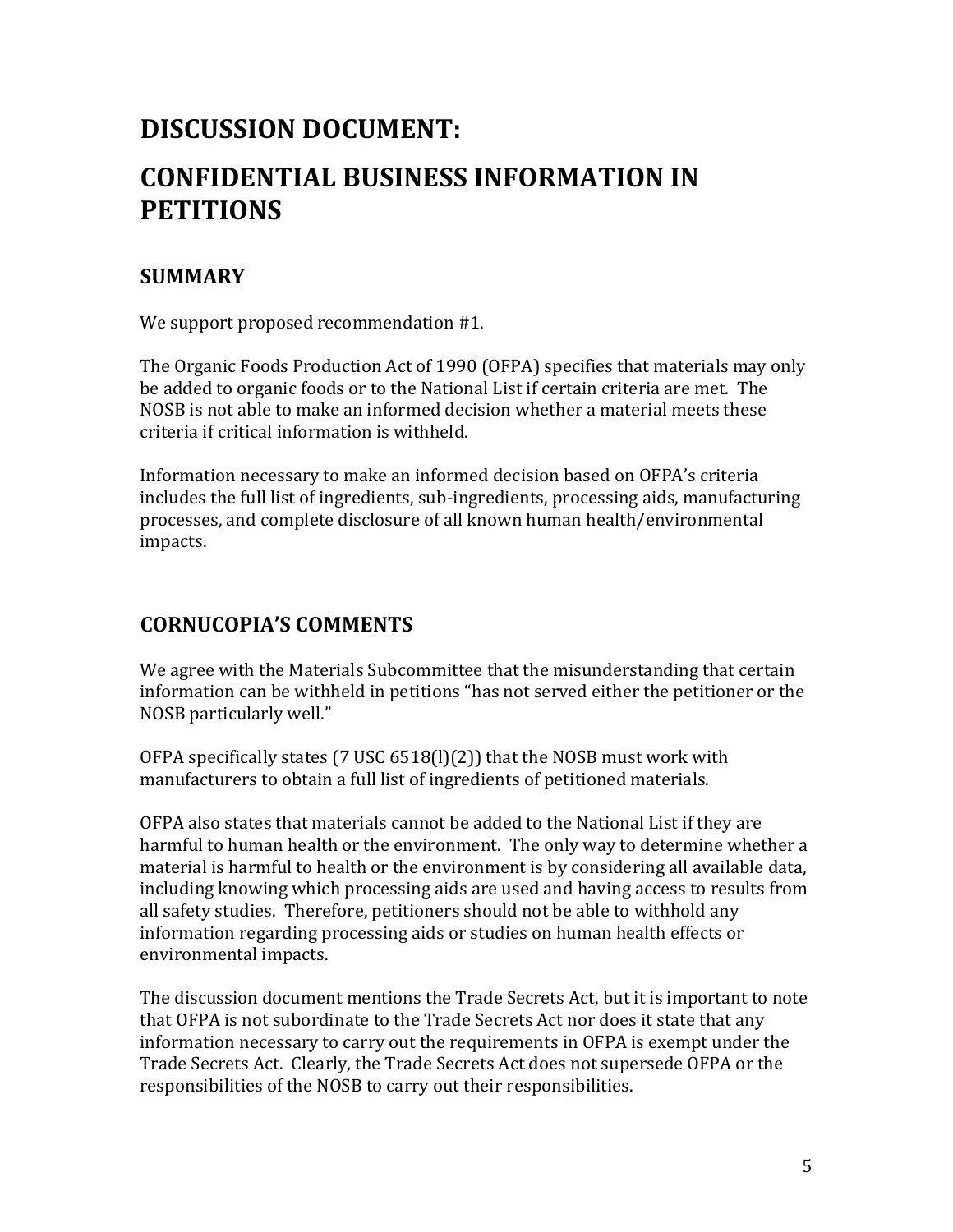Participation in the organic industry is voluntary; if a manufacturer is unwilling to share information about ingredients, processing aids or human health/environmental impacts to protect trade secrets, the USDA is under no obligation to make an exception for such manufacturers.

Manufacturers who wish to keep the public in the dark about the ingredients and processing aids they use can sell their products in conventional foods. The organic label is an alternative to conventional foods—an alternative food system marked by transparency and careful scrutiny of potential health/environmental impacts.

Manufacturers cannot have it both ways; transparency is a prerequisite to  $\overline{a}$ participation in the organic food system. Any petition with ingredients, processing aids, and human health/environmental impacts withheld as CBI should automatically be sent back to the petitioner by the NOP. Such petitions should not be forwarded to the NOSB, so as not to waste the NOSB's time with petitions that should never legally be approved.

If a manufacturer has a unique, proprietary manufacturing system, or product formulation, we suggest that they seek protection through the US patent office prior to seeking NOSB approval.

The following should never be considered trade secrets and should not be withheld as CBI:

### **1.** A full list of "other ingredients"

We do not expect a petitioner to disclose the exact recipe with detailed percentages or proportions of the ingredients, but it is clear that a full list of all ingredients should be disclosed.

OFPA states that the NOSB must work with manufacturers to obtain a full list of ingredients (7 USC  $6518(1)(2)$ <sup>1</sup> to allow the NOSB to determine whether all ingredients meet OFPA's requirements.

### 2. **Effects on human health and/or the environment**

OFPA requires that materials on the National List must not be harmful to human health or the environment. Such information cannot be withheld as Confidential Business Information.

<sup>!!!!!!!!!!!!!!!!!!!!!!!!!!!!!!!!!!!!!!!!!!!!!!!!!!!!!!!</sup>  $17 \text{ USC } 6518(1)(2)$ : Requirements – In establishing the proposed National List or proposed amendments to the National List, the Board shall work with manufacturers of substances considered for inclusion in the proposed National List to obtain a complete list of ingredients and determine whether such substances contain inert materials that are synthetically produced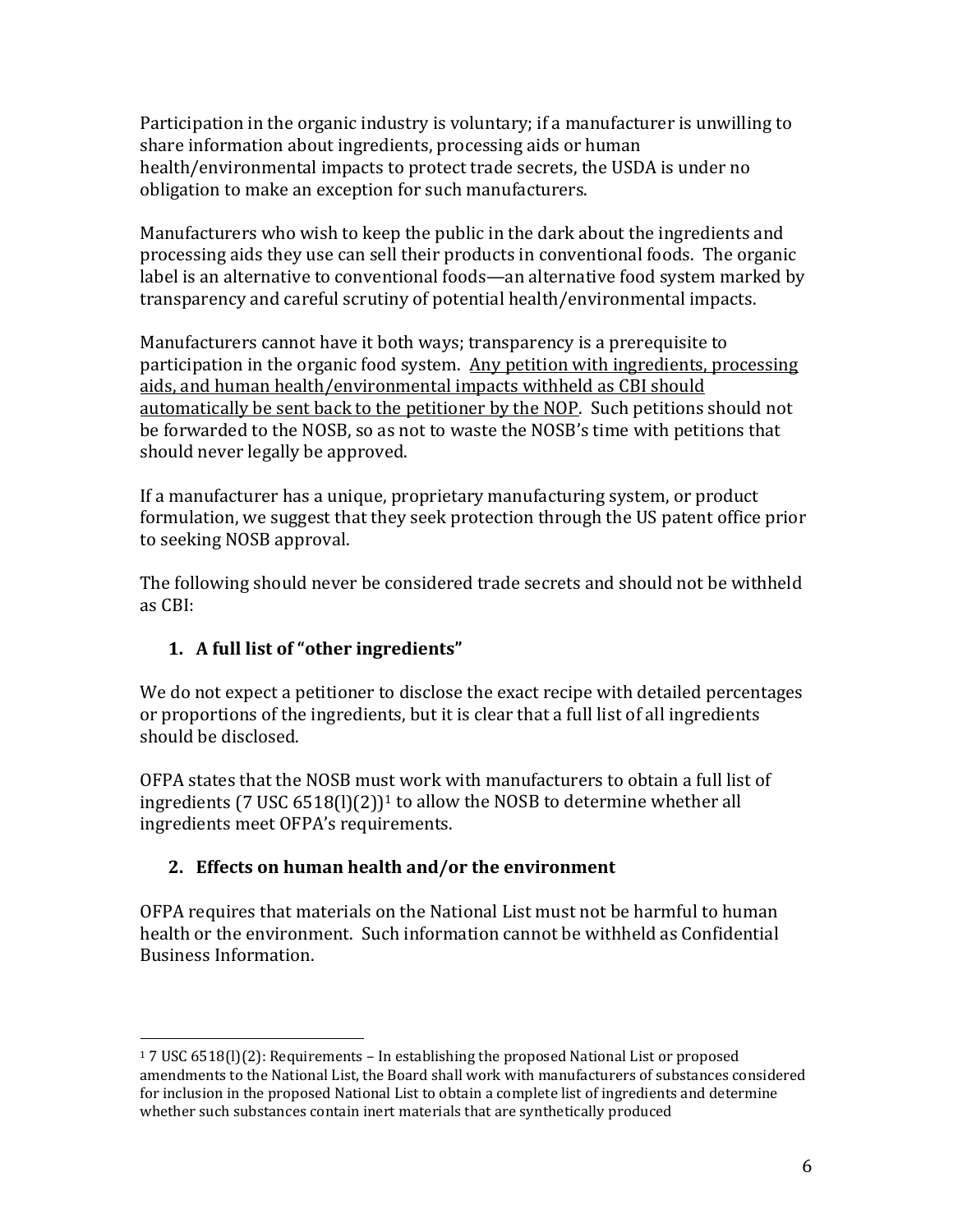In Albemarle Corporation's current petition for the antimicrobial chemical DBDMH, an entire section titled "Effects on Human Health" was redacted as CBI. This suggests that Albemarle Corporation has performed studies and has information on this chemical's effects on human health, but is unwilling to share these results with the public. Under no circumstances should a petition with such redactions be considered eligible for review by the NOSB. Such petitions should be sent back to the petitioner by the NOP.

### **3. Manufacturing'process'**

While the Material Subcommittee notes that the manufacturing process is considered eligible as a trade secret by the Trade Secrets Act, the Trade Secrets Act does not supersede OFPA. OFPA requires that a material not be harmful to human health and the environment, and that it be compatible with organic handling. The NOSB can only make this determination if the full list of processing aids and manufacturing steps is known.

This information is also needed to determine whether excluded methods were involved in the manufacturing of the product.

## **CORNUCOPIAǯS'POSITION'**

We support Possible Recommendation 1:

"CBI is not allowed in petitions. Petitioners must provide complete information *about'manufacturing'processes'and'ingredients'so'that'the'NOSB'and'the' public'can'fully'evaluate'each'petitioned'material.dz''*

Organic foods provide consumers with an alternative to the highly secretive conventional food supply. Approving materials without full disclosure is unacceptable. Petitions with CBI withheld cannot legally be approved, so they are an unproductive use of time for everyone involved, including NOP staff, Technical Review contractors, the NOSB and the public stakeholders who perform requisite research and comment on NOSB recommendations.

These petitions should be sent back to the petitioner by the NOP, so as not to waste the NOSB's time.

## **DISCUSSION'QUESTIONS'**

**1. Should'Confidential'Business'Information'be'allowed'in'petitions?'** Please explain your answer.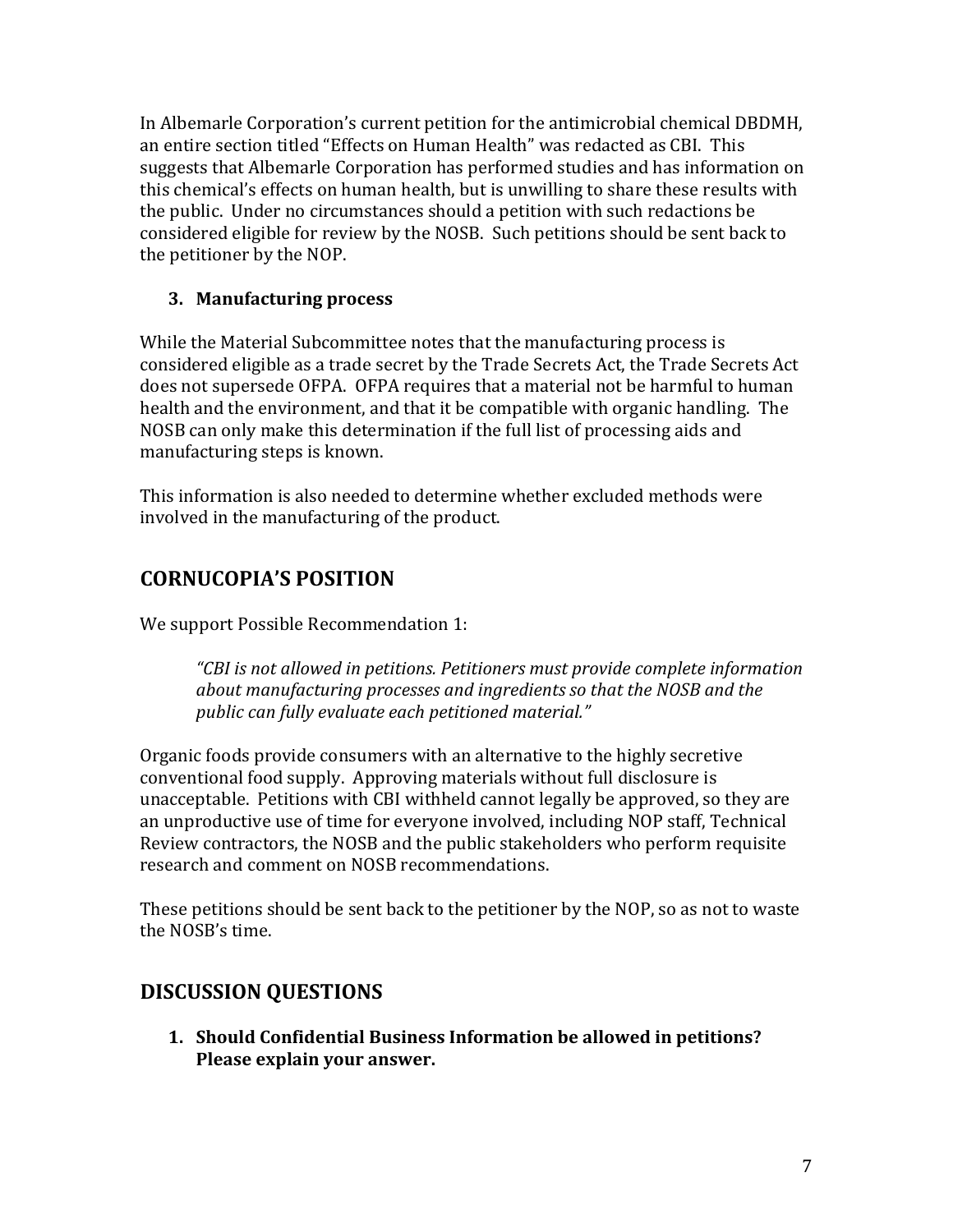It would be reasonable for a petitioner to withhold certain details about proprietary formulations and/or manufacturing processes.

However, OFPA specifically requires that every ingredient and processing aid in a certified organic product must either be organically produced or appear on the National List. If information about ingredients and processing aids is withheld as Confidential Business Information, the NOSB and USDA cannot legally approve the material.

We therefore believe that a full list of ingredients and processing aids must be disclosed, and this information cannot be considered Confidential Business Information.!!!

The NOP must be clear with petitioners that no petition will be accepted, and will not be forwarded to the NOSB, if the petitioner withholds the full list of ingredients and processing aids as CBI.

However, details about formulations, such as specific quantities and ratios of ingredients, could be withheld as CBI.

### 2. If CBI is allowed, should it be limited so that it does not involve **ingredients'or'manufacturing'processes?''**

The full list of ingredients, processing aids and manufacturing steps should not be withheld as CBI, but it would be reasonable to allow a petitioner to withhold the specific quantities/ratios of ingredients and processing aids.

Furthermore, information and studies on environmental and human health impacts should never be allowed to be withheld as CBI, as Albemarle Corporation has done in its petition for DMDBH.

#### **3. Do'the'provisions'in'Possible'Recommendation'2'make'sense'and'are' there'others'that'the'Board'should'consider?''**

We do not support Possible Recommendation 2.

#### **4. Provision'I'in'Possible'Recommendation'2'is'about'using'an'affidavit'to'** supplement a CBI petition. Comment on whether this is valuable.

Under no circumstances should a petitioner be allowed to sign an affidavit stating that its ingredients and processing aids comply with OFPA, which is essentially a proposal to allow manufacturers to regulate themselves. Such a provision would prevent NOSB members from fulfilling their legal responsibilities under OFPA.

Manufacturers are allowed to "police themselves" by the FDA, which allows manufacturers to make their own determination regarding the safety of new food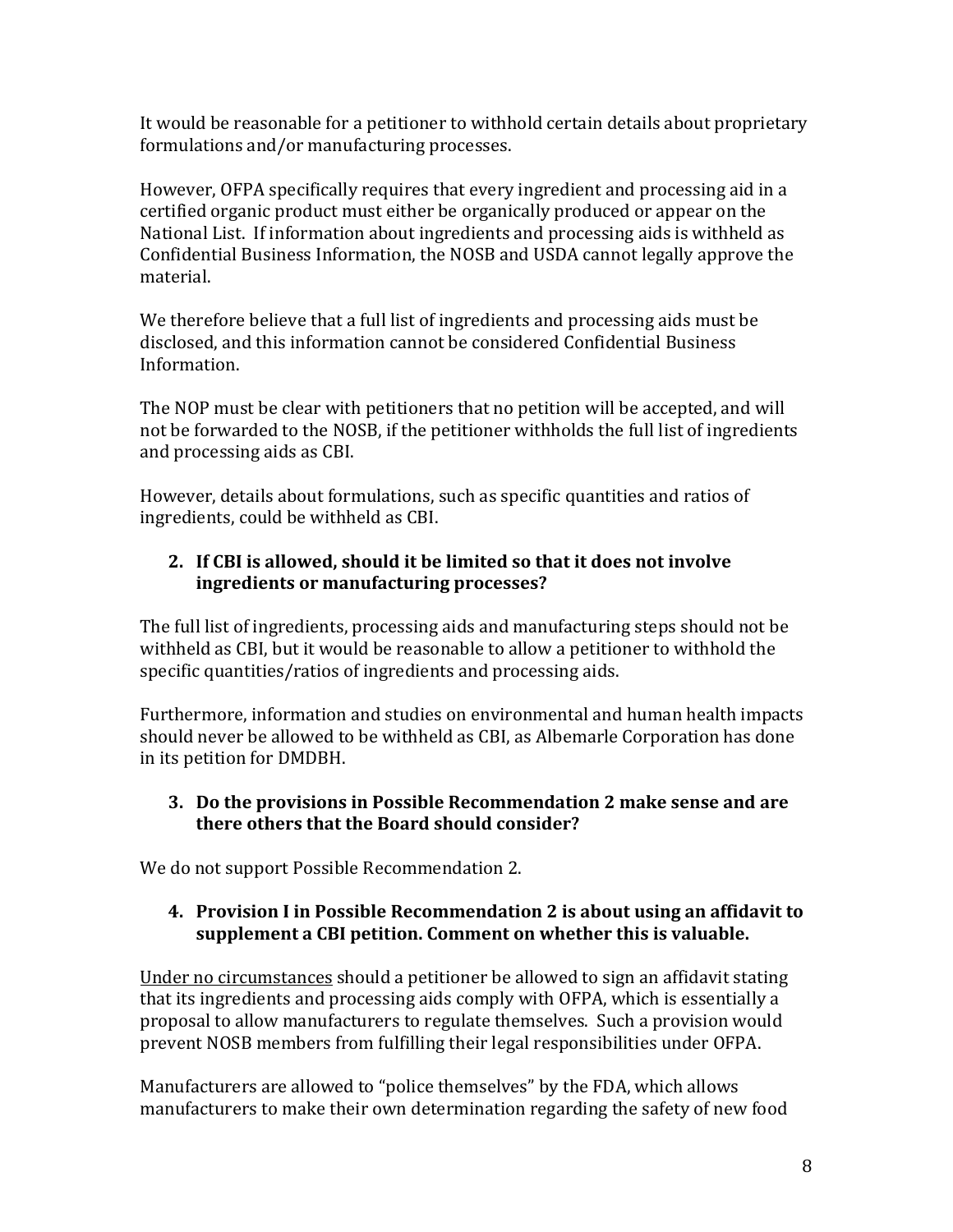additives (the GRAS system). This system has come under heavy criticism rightfully so—from the Governmental Accountability Office,<sup>2</sup> the Pew Trust<sup>3</sup> and the media.<sup>4</sup>

The organic system was designed to offer an alternative—where independent panels (the NOSB), independent scientists (Technical Reviewers), and the public collaborate on determining whether ingredients, additives and inputs are appropriate in food production and processing.

Allowing manufacturers to sign affidavits would be asking them to essentially perform their own Technical Review, which is entirely unacceptable both in terms of OFPA and consumer confidence in the organic label.

#### **5.** Should procedures, such as a Confidentiality Agreement, be developed that would allow the NOSB, but not the public, to see any CBI?

No, for several reasons.

First, the NOSB benefits from public input. If certain information is withheld from the public, it weakens the NOSB's ability to solicit and consider input from the public. Collaboration with members of the public is vital to the NOSB process, and we oppose the proposal to introduce Confidentiality Agreements designed to keep the public in the dark.

The NOSB is not a scientific panel. Members depend on research and a diversity of opinion from professionals in the organic community to help them in their decisionmaking process.

Second, the NOSB members need to be able to speak freely, and discussions during public meetings must be uninhibited. It would be impossible for NOSB members to discuss a petition if they have information that is confidential and protected from public disclosure.

Furthermore, it would expose Board members and the USDA to possible legal repercussions if it were claimed that a breach of confidentiality took place.

## **CONCLUSION'**

We support Possible Recommendation 1.

!!!!!!!!!!!!!!!!!!!!!!!!!!!!!!!!!!!!!!!!!!!!!!!!!!!!!!!

 $2 \text{ http://www.gao.gov/products/GAO-10-246}$ 

<sup>3!</sup>http://www.pewtrusts.org/our\_work\_detail.aspx?id=1203!

<sup>&</sup>lt;sup>4</sup> http://articles.chicagotribune.com/2012-08-25/health/ct-met-food-ingredients-20120825\_1\_foodingredients-pew-health-group-fda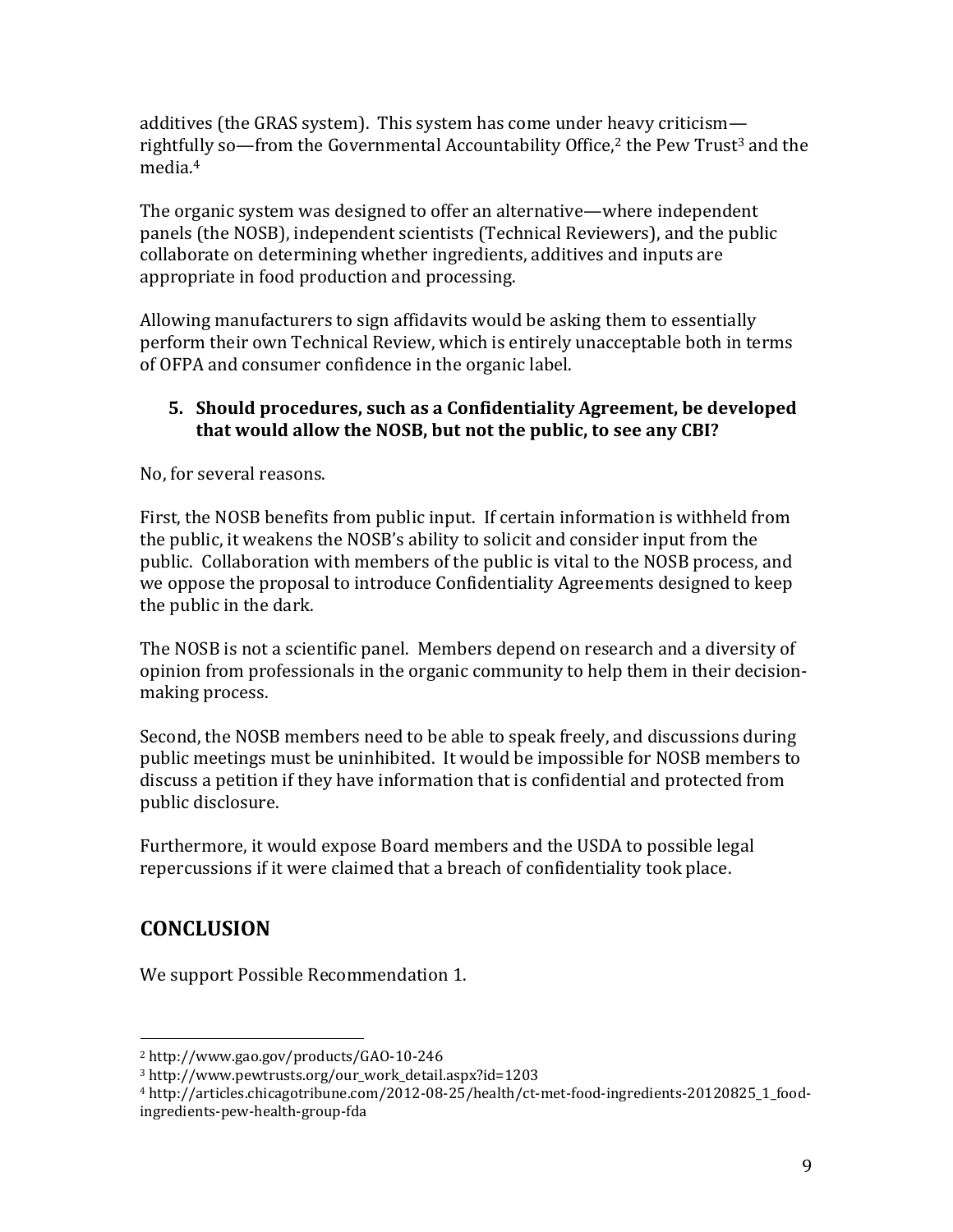The only way for the NOSB to make the legally required determination on petitions and sunset reviews, based on criteria in OFPA and the federal organic standards, is to have full access to all information necessary to make these determinations. This includes all ingredients, processing aids, manufacturing steps and information on human health/environmental impacts.

Possible Recommendation 2 appears to be an attempt to keep the NOSB and/or the public in the dark. We need to move toward more transparency, not more secrecy.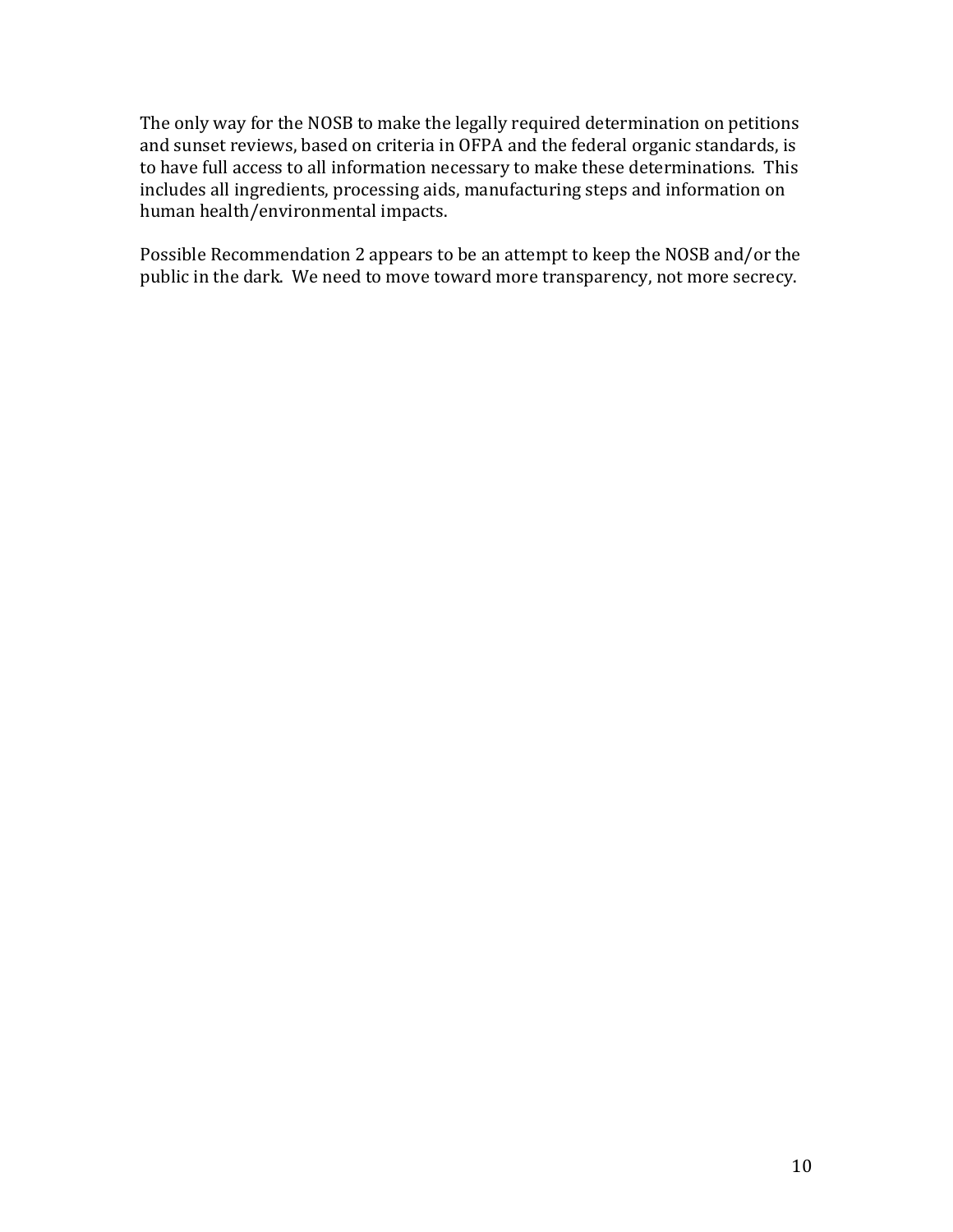## <span id="page-11-0"></span>**DISCUSSION'DOCUMENT:'' DEFINITION'OF'PRODUCTION'AIDS'**

## **DISCUSSION'QUESTIONS'**

#### **1. Is clarification of the term "production aids" needed?**

Yes, it is important to clarify the term "production aids." This will save time, as the NOSB members will not need to spend time evaluating materials that clearly should not be used in organic production. Based on the current definition, production aids do not become part of the ecosystem and are never taken up by the plant.

The discussion document states: "NOP frequently identifies petitioned substances as production aids or possible production aids when assessing the eligibility of a substance prior to NOSB review." For example, chlorine for aquaculture, and carbon dioxide for aquaculture, were classified as production aids by the NOP, but they clearly do not belong in that category. Apparently, it is not only necessary to clarify the definition of production aids, it is also necessary to request that the NOP adhere to that definition.

#### 2. Should clarification give further examples of what is and is not covered by the term? If so, please suggest inclusions and/or exclusions.

Clarification of the term "production aids" should be provided for NOSB members. This would include the materials proposed for the category of production aids, and the reasons for their inclusion or exclusion from the category.

The Discussion Document lists several items that have been identified as production aids by the NOP, and other items that have been referred to as production aids. None of these substances fits the definition of production aids, for the reasons given below.

Ethylene gas, indole-3-butyric acid, oxidized lignite, and 6-benzyladenine are not production aids because they are taken up by plants.

Hydrated lime, ferric phosphate, and oxidized lignite are not production aids because they become part of the terrestrial ecosystem (soil or plants).

Carbon dioxide for aquaculture and chlorine for aquaculture are not production aids because they become part of the aquatic ecosystem.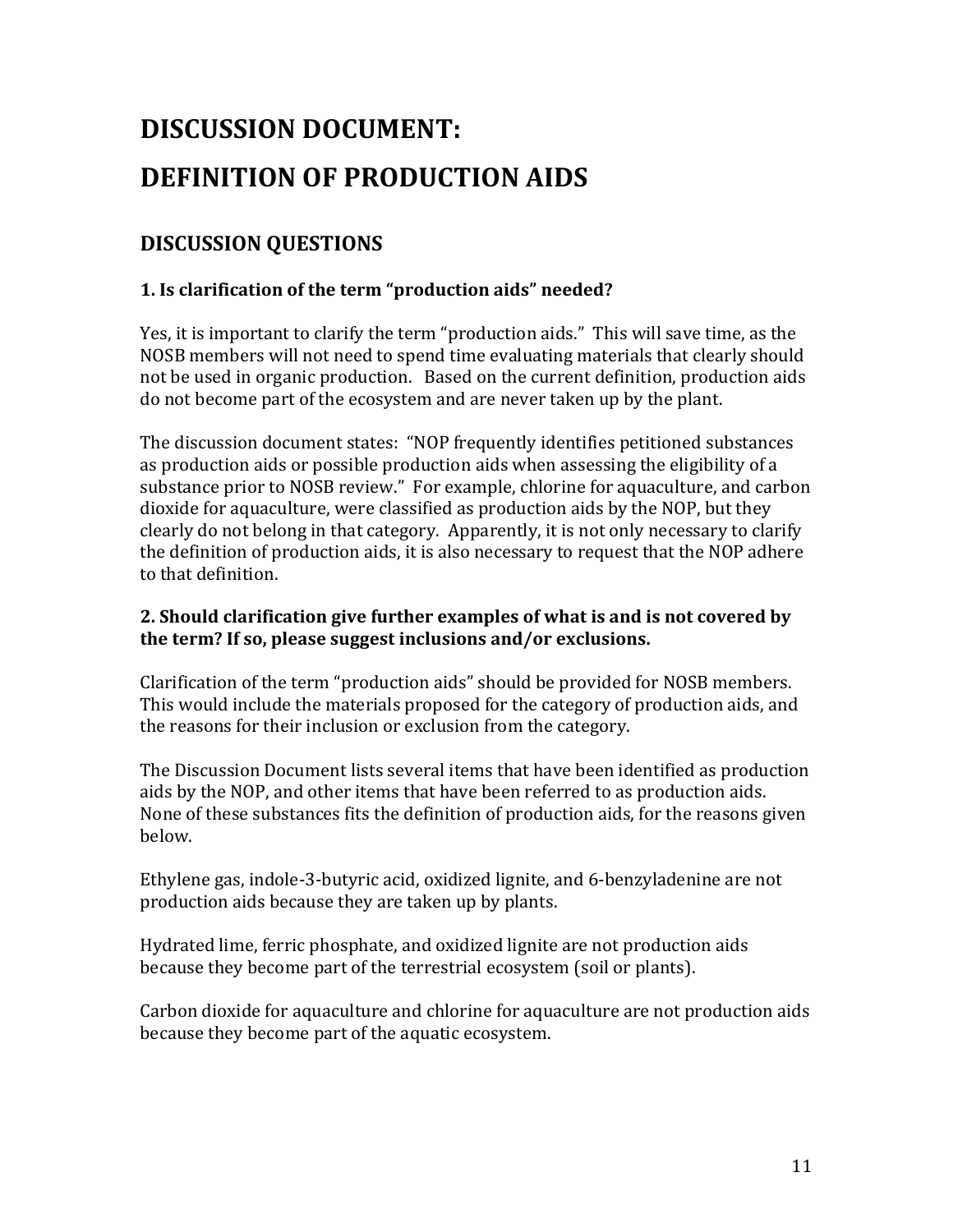#### **3.'What'kinds'of'materials'have'historically'been'covered'by'the'term' Dzproduction'aidsdz?'**

The Discussion Document states that the only material listed as a production aid is microcrystalline cheesewax for mushroom production on logs. This material is correctly considered a production aid. Our response to question 2 is also relevant here.

#### **4.** Should clarification give a narrative definition, such as "materials used in **production but not having direct impact on plants, soil, or the ecosystem"? If so,'please'suggest'language.'**

In general, we agree with the definition proposed by Beyond Pesticides. We added some clarifying language, and present the full definition here:

- Production aids include:
	- $\circ$  Physical items used in production but not leaving any residues in the aquatic or terrestrial ecosystem.
	- $\circ$  Chemical substances used on equipment, but not used on crops or livestock.
- Production aids do not include:
	- $\circ$  Any substance taken up by plants.
	- $\circ$  Chemical substances dispersed into soil, water, air, or plant surfaces.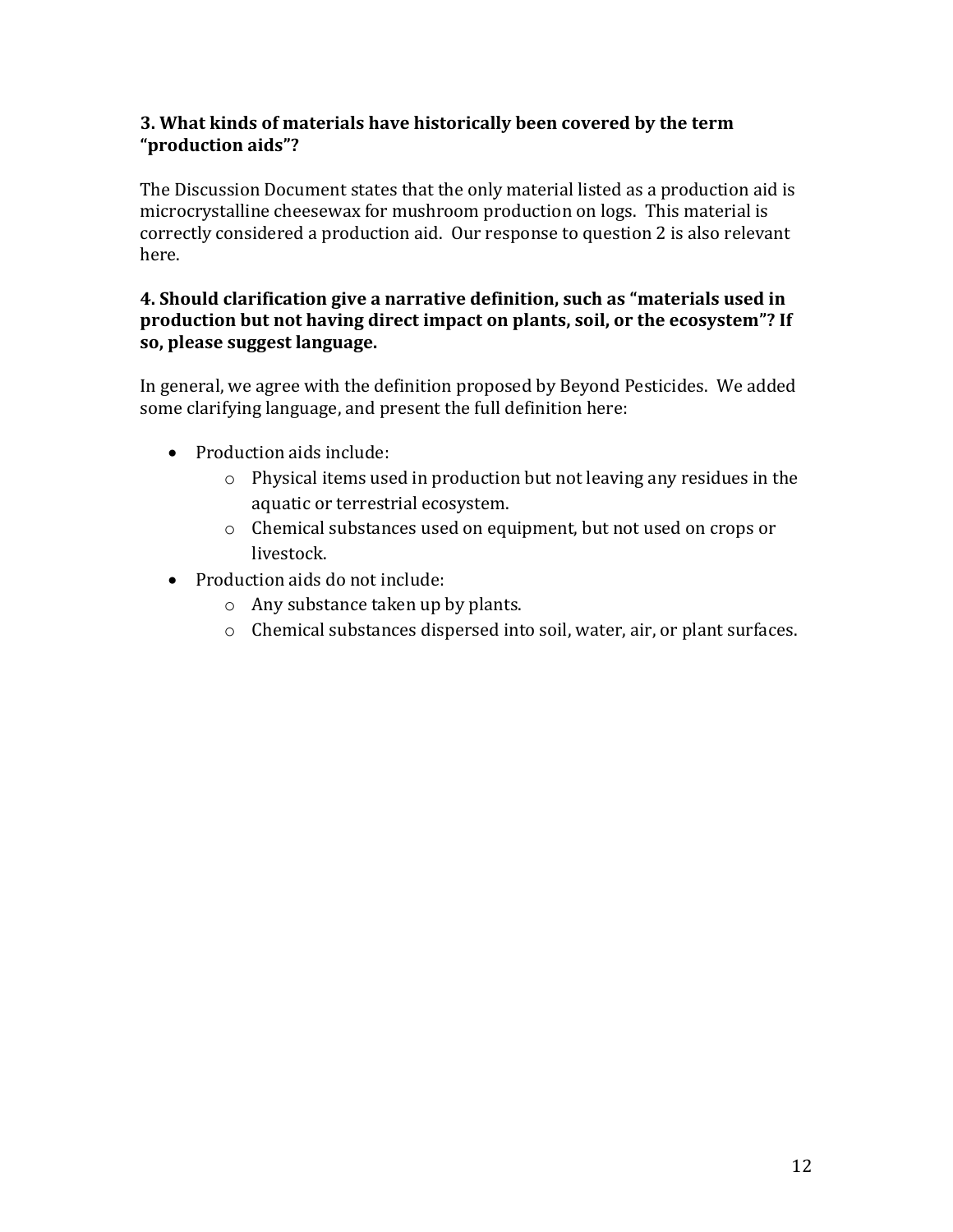## <span id="page-13-0"></span>**II. GMO AD HOC SUBCOMMITTEE**

## <span id="page-13-1"></span>**DISCUSSION'DOCUMENT:''**

## **GMOs'and'SEED'PURITY'**

This Discussion Document on seed purity is part of the effort to avoid the contamination of organic crops with genetically modified organisms (GMOs). The subcommittee listed eight Discussion Points, and separately listed eight Discussion Questions.!!

### **DISCUSSION'QUESTIONS'**

The following Discussion Questions were posed:

**1.** Is there a need to establish a seed purity standard or protocol to ensure that planting seed meets the requirements of the NOP rule? Explain your **answer.''**

Yes. Given the increasing use of GMO seed in conventional agriculture, increasing concerns about contamination, and increasing consumer awareness of the potential dangers of GMO crops, Cornucopia believes the organic industry and consumer confidence in organics would benefit greatly from an established seed purity standard. This is an important step to ensuring organic integrity, and we thank the GMO Ad Hoc Subcommittee for its work in developing this Discussion Document.

In addition, if organic farmers seek compensation for damages due to GMO contamination of their crops, there must be an initial threshold set. Currently, "organic is a process, not a product," therefore the producers of GMO crops can claim that pollen drift does not harm the crops of their organic neighbors. That said, some organic buyers are setting their own thresholds and rejecting contaminated commodities.!

Cornucopia believes that ensuring the purity of seeds used for organic production is especially important when organic growers use conventional seed, which has not been subjected to the same organic standards and oversight as organic seed.

The phrasing of the questions does not make a distinction between the testing of organic seed and conventional seed used in organic production. Due to the fact that organic seeds have an organic system plan for protecting seed purity, but conventional seeds do not have a plan or certification oversight, we would like to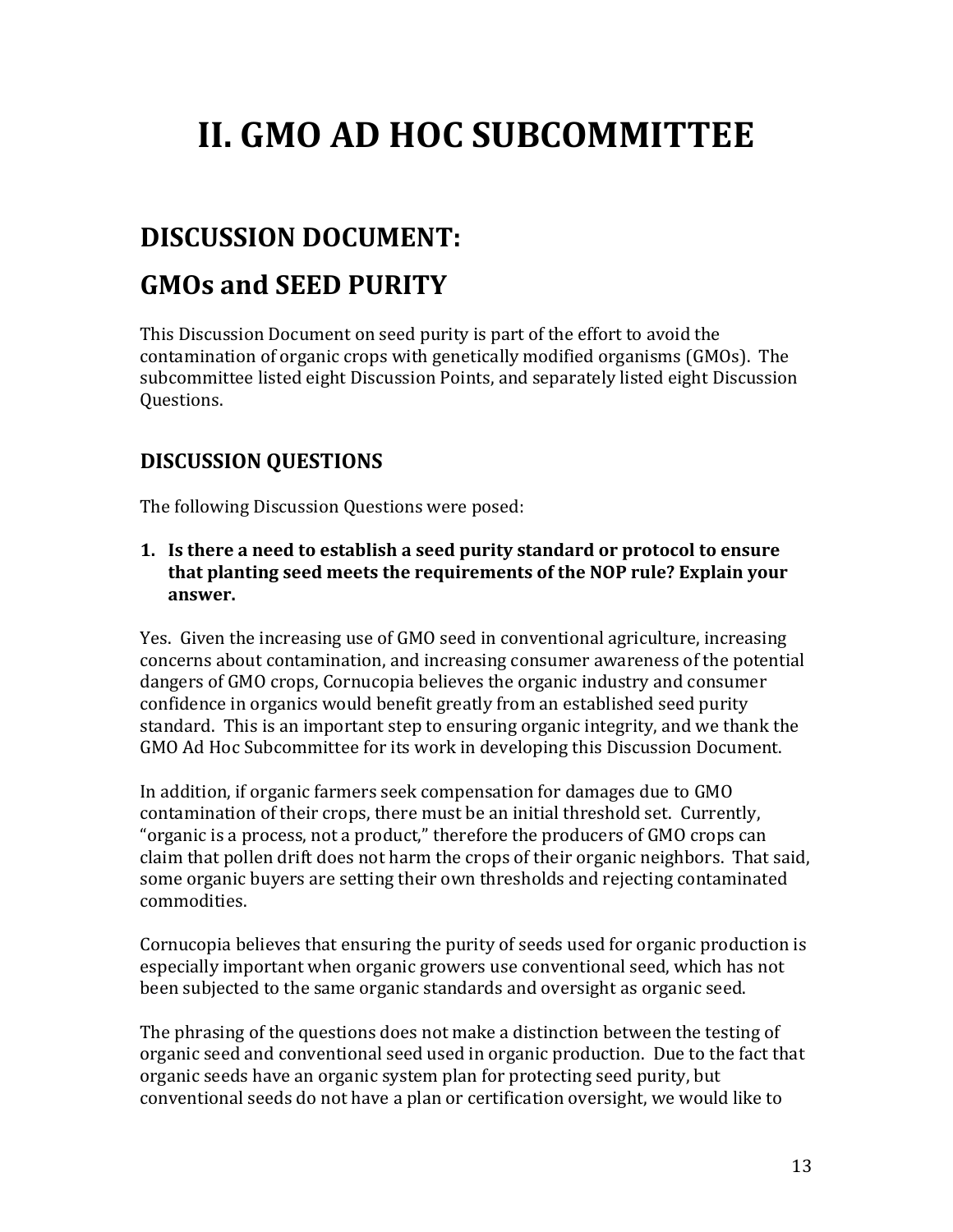see an explicit distinction between testing requirements for conventional versus organic seed, with a focus on testing any conventional seed being used in organic production.

#### *The focus should be on conventional, not organic, seed*

Organic agriculture is "a process not a product." Just as organic certification for food is based on the Organic System Plan, the purity of organic seed should be based on the Organic System Plan of a seed producer.

The expectation of seed purity for organic seed is analogous to consumer expectations about pesticide residues on organic foods. Consumers expect that organic food will have no or minimal pesticide residues, yet only a small percentage of organic food is tested for pesticide residues. Even if 5% of farms are tested, only a small lot of product is tested from each farm.

In order to have a robust expectation that organically produced seed will be free of GMO contamination, it will be necessary for seed producers and certifiers to work together to establish and enforce appropriate isolation distances and practices. However, if this is done, adding another protocol of testing each seed lot may increase the cost of organic seed. This, in turn, may make organic seed less available, as organic farmers always run the risk that their carefully grown seed will have to be sold on the conventional market because it has been found to have an unacceptable level of GMO contamination. **As a result, the seed purity standard, if applied'only'to'organic'seed,'may'have'the'unintended'consequence'of'making' organic'seed'less'available.''**

#### **Organic integrity will benefit from testing conventional seed**

Although use of organic seed is required by organic regulations, there are exceptions to this rule, which has resulted in a significant amount of organic acreage planted with conventional seed. Section  $205.204$  (a)(1) states that "[n]onorganically produced, untreated seeds ... may be used to produce an organic crop when an equivalent organically produced variety is not commercially available." Since the organic seed industry represents only a small portion of the total seed available, growers planting large acreages can find it difficult to obtain the volume they need. As a result, they may depend on nonorganic seed, because the organic varieties are not commercially available in sufficient quantity. Before establishing a seed purity standard, it would be helpful to estimate the percentage of organic acreage planted with conventional seed as compared to the percentage of acreage planted with organic seed, at least for high-risk crops such as corn.

We would like to see the seed purity standard focus on conventional seed, adding language to ensure that conventional seed will be the focus of this standard.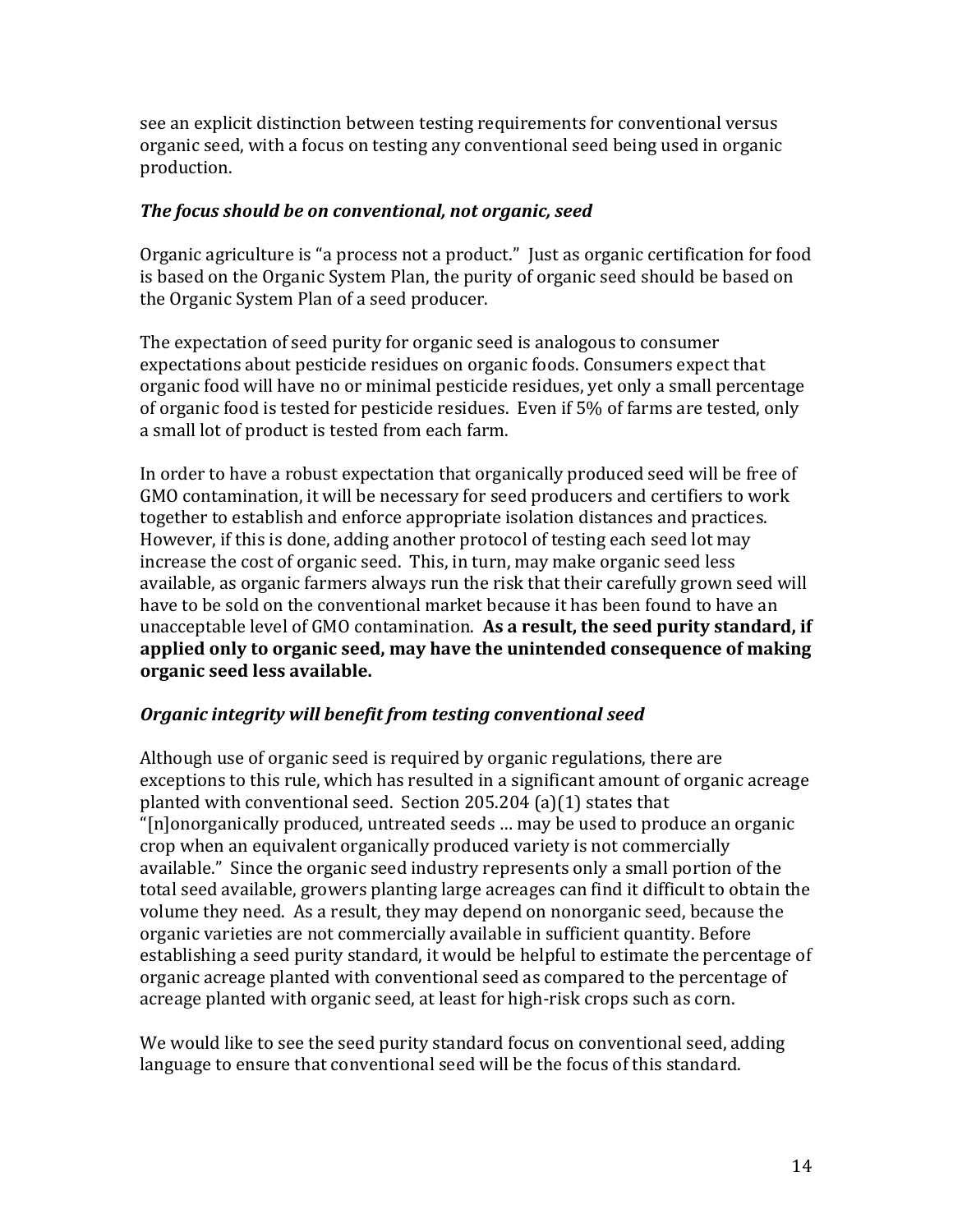- **2. What'is'currently'known'about'the'level'of'GMO'contamination'of'seed' used'by'organic'farmers'and'any'associated'testing'of'seed'on'the'farm'or'** in the supply chain? Comments from farmers, seed companies, or buyers **describing'the'following'would'be'relevant:''**
	- the scope of testing (e.g. frequency, methods, costs);
	- the threshold used for rejection: and
	- the outcome of seeds that are rejected.

In order to fully answer this question, both the conventional and organic seed industry will need to share their testing procedures for GMO contamination, as well as their results.

Lynn Clarkson, of Clarkson Grain, indicated in a webinar that plant breeders at seed companies estimate that there is about 3% GMO contamination in their conventionally grown "non-GMO" seeds<sup>5</sup>. He suspects that organic seed may be contaminated as well, because the organic fields are smaller, which makes them more prone to GMO contamination from drift.

#### **3.** What testing methods are appropriate to use in order to determine and label for seed purity and to verify compliance to a seed purity standard?

Testing methods for seed purity should follow the same protocols as testing methods for pesticide residues. The sample should be taken by an organic inspector, or someone who is trained in the protocol of sample collection. The chain of custody should be clearly indicated on the sample form to ensure that no adulteration or contamination occurs as the seeds are sent to a testing laboratory. The results should be sent directly to an organic certifier or other third party, not to the seed supplier. If this procedure is not followed, for example if the seed company takes its own samples and directly receives the test results, there is potential for falsification of the results.

#### **4. How would an example such as proposed in Discussion Point #7 above affect'your'farm'or'business?''**

The Discussion Point #7 suggested a purity standard of "none found in a 3,000 seed sample." This standard may be impossible to meet. The Organic Seed Alliance asked seed companies if they could meet a genetic purity standard of "none found in a 3,000 seed sample." Half the companies had concerns about their ability to meet the standard, and the harm it might cause to organic farmers and the organic seed industry.6

!!!!!!!!!!!!!!!!!!!!!!!!!!!!!!!!!!!!!!!!!!!!!!!!!!!!!!!

<sup>&</sup>lt;sup>5</sup> Clarkson, Lynn. 2013. *How Can Organic, Non-GMO, and GMO Crops Coexist?* Available on eOrganic at http://www.extension.org/pages/66781/live-broadcast:-how-can-organic-non-gmo-and-gmocrops-coexist

 $6$  Organic Seed Alliance, 2012. Seed Integrity Survey: Findings from the Organic Seed Industry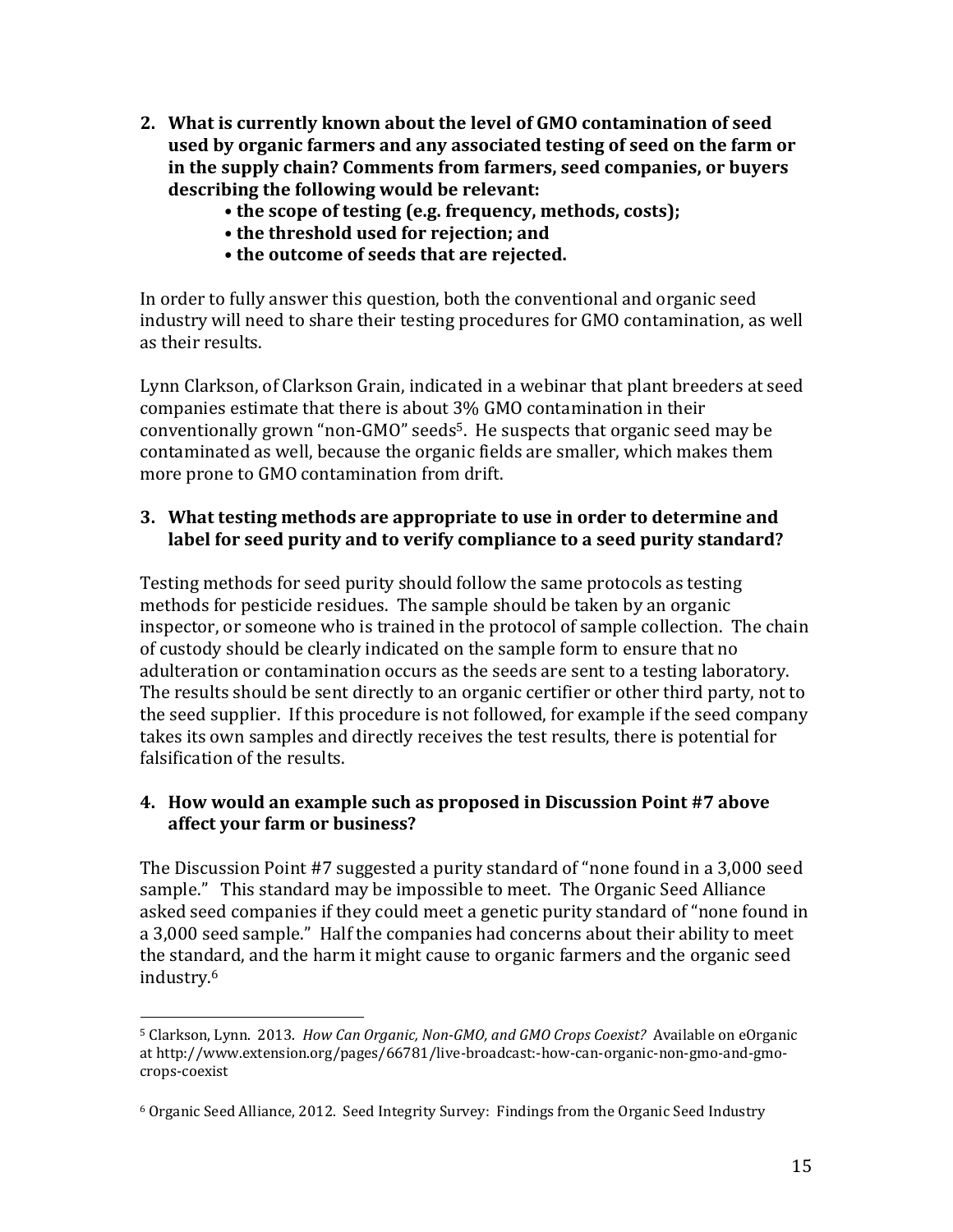A universal standard for genetic purity could be beneficial for organic farmers, if it provides information on GMO contamination of conventional seed. Given the increasing number of acres planted to genetically modified crops, it seems highly likely that contamination will be detected in future seed lots. The sampling must be done by an independent third party, as described in our answer to Discussion Question #3, and testing results sent directly to the certifier, to ensure accuracy.

Alternatively, a universal standard, if it does not distinguish between testing conventional and organic seed, could be harmful to organic farmers. Testing will increase the cost of organic seed, due to the cost of the tests. It will also reduce the availability of organic seed, if organically produced seed lots are found to have unacceptable GMO contamination, and are not available for organic farmers. Financial impacts must be carefully considered to ensure that small farmers are not unfairly burdened by the cost of these tests.

#### **5. Is'there'a'better'suggestion'for'a'seed'purity'standard'than'that'proposed'** in Discussion Point #7 above? Describe.

A seed purity standard should be based on a threshold system—a percentage of GMO contamination—not on presence or absence of GMOs. Seed growers, handlers and buyers currently appear to use a percentage basis of contamination, rather than the "none found" purity standard.

#### **6.** What is known about relevant sampling, testing, and detection level protocol necessary to implement such a standard?

Questions 5 and 6 are being actively addressed by organic seed producers. We urge the NOSB to involve the conventional seed producers in this discussion as well.

#### **7.** What training, guidance, or resources do certifiers need to verify **compliance'to'a'seed'purity'standard?''**

The specifics of a seed purity standard must be clarified before this question can be answered.

**8. What'approach'could'an'organic'seed'producers'use'to'safeguard'against' GMO'contamination'from'an'adjacent'or'neighboring'conventional'farm?'** Buffer zones, distance, planting time, pollination factors, and **contamination'possibilities/solutions'could'be'included'in'your'response.''**

The methods used to prevent GMO contamination from pollen drift will vary from crop to crop. The pollen from tall, wind-pollinated crops, such as corn, will drift long distances. Europe has done extensive testing to show that 100 feet of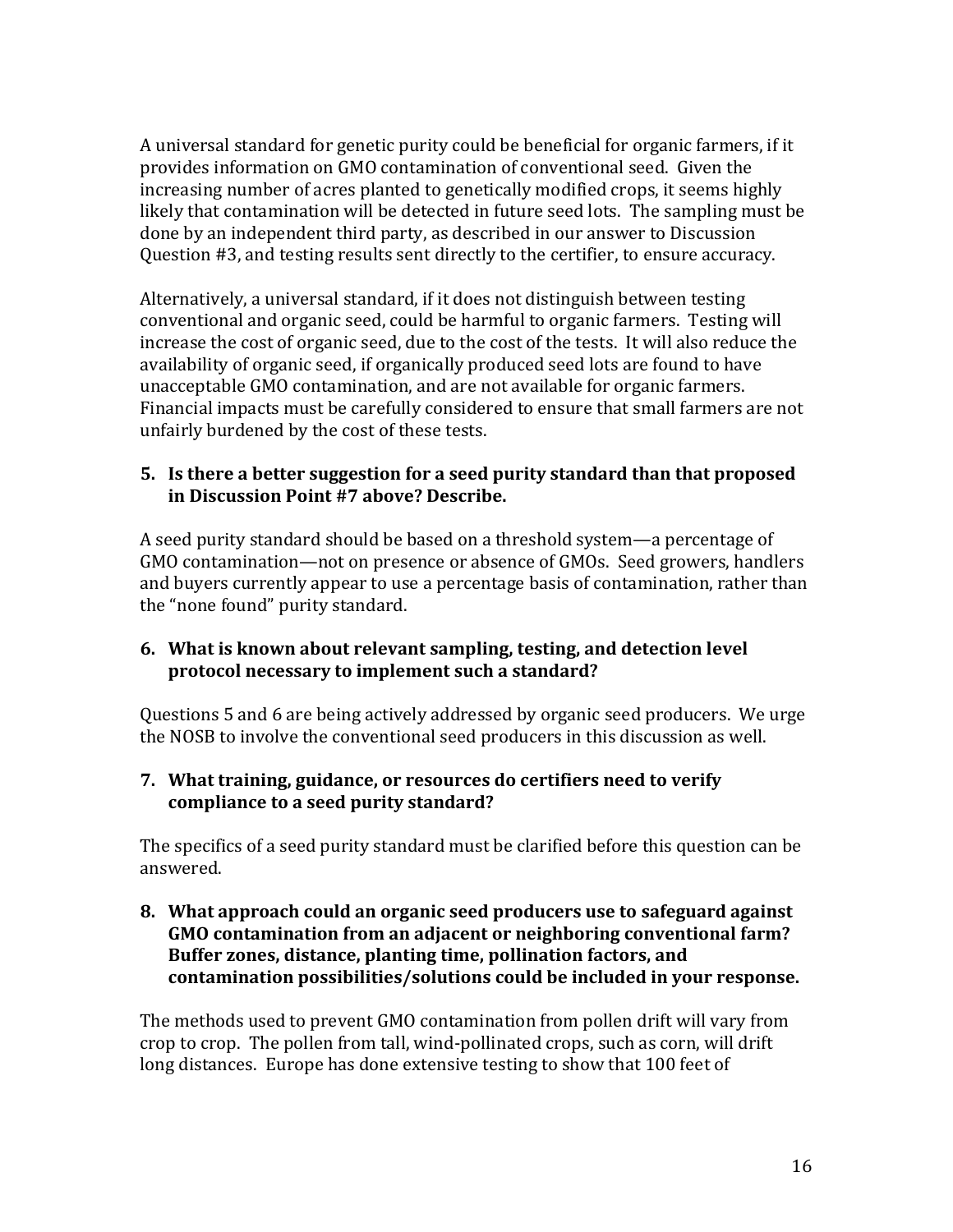separation is needed to reduce pollen drift by 99%.7 One way to verify this is to plant blue corn. Pollen drift will be evident as blue kernels in the neighboring corn fields.

!!!!!!!!!!!!!!!!!!!!!!!!!!!!!!!!!!!!!!!!!!!!!!!!!!!!!!!

<sup>&</sup>lt;sup>7</sup> Clarkson, Lynn. 2013. *How Can Organic, Non-GMO, and GMO Crops Coexist?* Available on eOrganic at http://www.extension.org/pages/66781/live-broadcast:-how-can-organic-non-gmo-and-gmocrops-coexist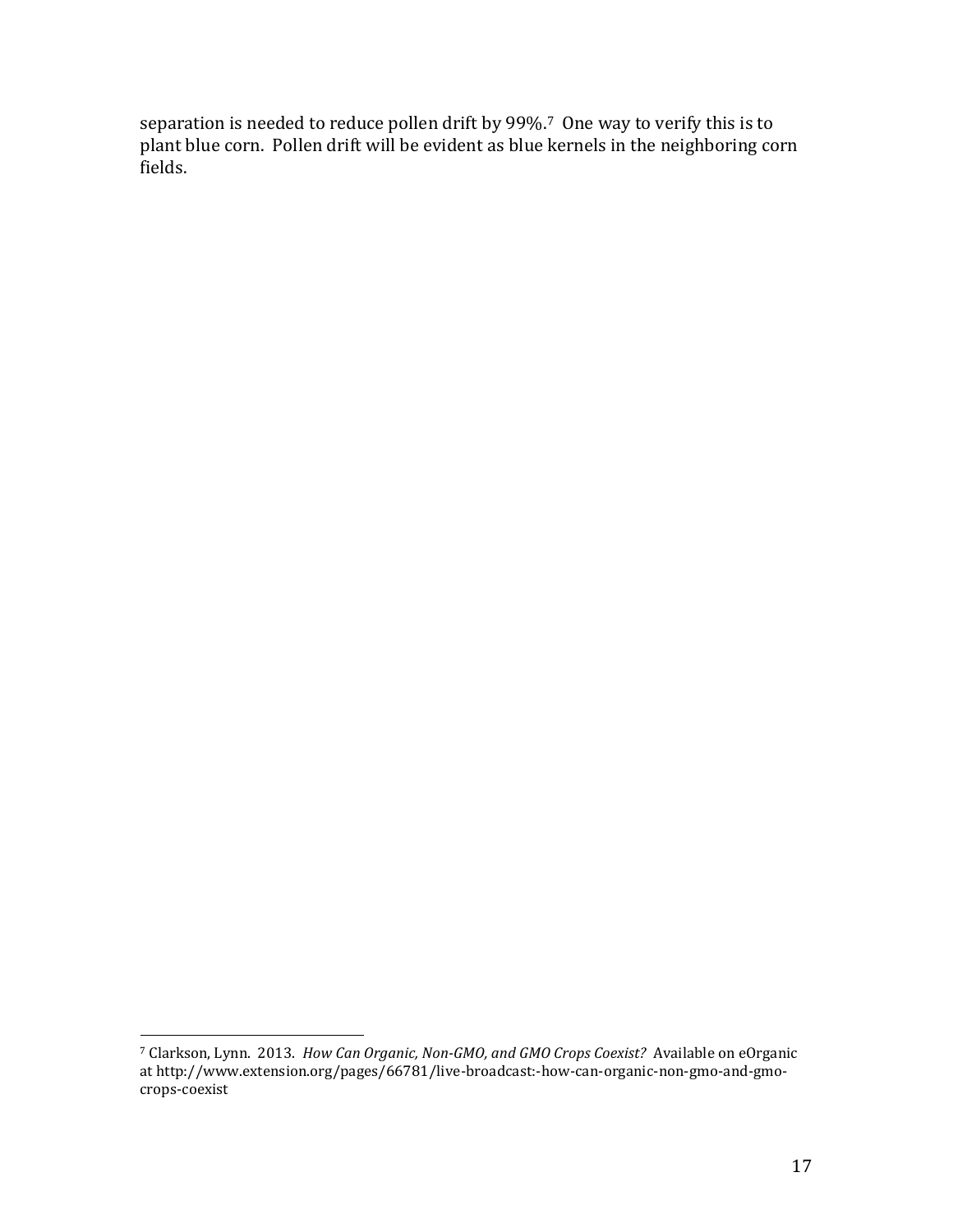## **DISCUSSION'DOCUMENT:'' EXCLUDED'METHODS'TERMINOLOGY'**

## **SUMMARY'**

A clarification of the term "excluded methods" is needed, and additional time should be allowed for comments on this subject.

It is essential to provide adequate time to involve the organic community in this process of clarification of the term "excluded methods." We request that Discussion Documents be kept open for comments for a longer period of time than the petitions.

The public was given three weeks for comments on the entire slate of agenda items for this meeting. This Discussion Document, in particular, was completely new and highly technical. It deserves in-depth review. Although we understand the short time frame for items that will be voted on, we also believe that a longer time frame is essential for discussion items. Possibly discussion could be open until 30 days after the NOSB meeting. This may result in more thoughtful and complete responses.

## **DISCUSSION'QUESTIONS'**

1. Does the definition of "excluded methods" in the Organic Rule need to **be revised? Please provide reasoning for either a "yes" or a "no" answer.** 

Yes, the definition of the term "excluded methods" needs to be clarified, because the definition includes the terms "natural conditions" and "traditional breeding." Those two terms have been subject to different interpretations. The current phrase—"A variety of methods used to genetically modify organisms or influence their growth and development by means that are not possible under natural conditions-is a workable definition, but only if we use a narrow definition of the term "natural conditions." Similarly, the Discussion Document states, "It is not clear at what point traditional breeding techniques are divided from modern or non-traditional breeding techniques."

**2. On'what'general'principle(s)'should'practical'and'consistent' distinctions'be'made'between'Dzexcludeddz'and'permitted'methods'of'** breeding that could apply to plants, animals and micro-organisms? Under such general principles should we further define or replace **terms** such as "natural conditions" and "traditional breeding"?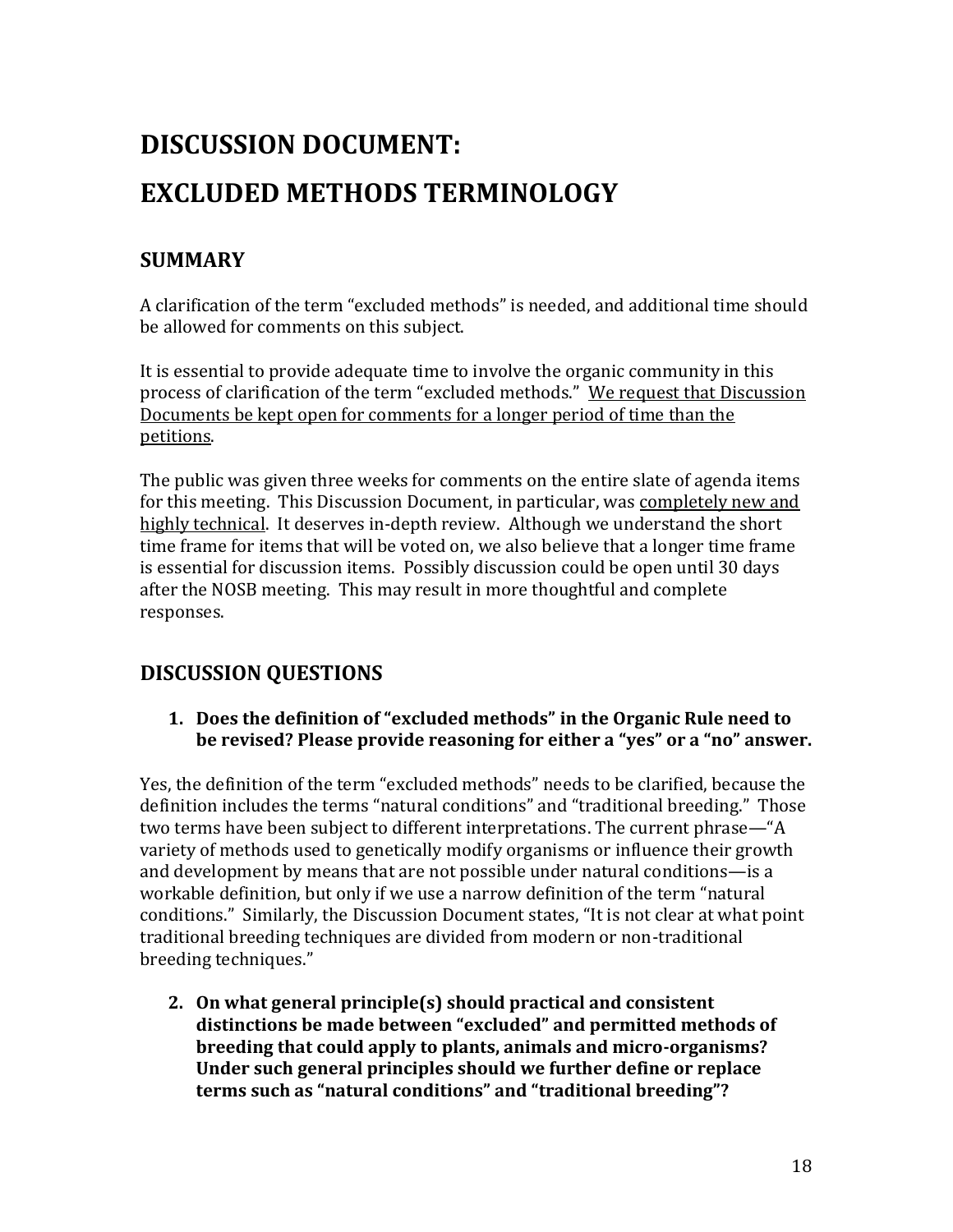"A variety of methods used to genetically modify organisms or influence their growth and development by means that are not possible under natural conditions" is a workable definition, if we use a narrow definition of the term "natural conditions." We suggest that the term "traditional breeding" can be defined as "methods used to change the genetics of a plant or animal by means that are only possible under natural conditions." This is straightforward in the case of sexual reproduction in higher organisms.

The term "traditional breeding" does not really apply to microorganisms, because they do not require male and female genders for mating. The definition of permitted methods must take into account the fact that reproduction of bacteria, fungi and viruses is significantly different from that of plants and animals. It must also consider the uses of a genetically modified organism. Some methods may be prohibited for plants and animals, but allowed for microbes. Examples might include viruses used for vaccines (if viruses are killed before injecting them into an animal).

#### 3. **Are'there'other'terms'beyond'those'discussed'here'that'should'be' addressed'in'the'context'of'excluded'methods?**

At this time, we have no additional terms to suggest. However, we request that the NOSB allow more time for review of this document so that organic stakeholders can participate in the upcoming public discussion and then submit additional comments. We also note that the science of genetic engineering changes rapidly. There should be some mechanism to evaluate new techniques as they are developed.

#### **4. Of'the'terms'and'practices'discussed'here,'which'ones'should'be'in'the' definition'of'excluded'methods'and'which'not'included?'Why?'**

Most of the terms and practices that are currently included in the definition of "excluded methods" should be retained. In particular, the term "cell fusion" should be retained. Cornucopia disagrees with the Policy Memorandum issued by the NOP on February 1, 2013, which states:

The NOP further concludes that cell fusion (including protoplast fusion) is not *considered'an'excluded'method'when'the'donor'cell/protoplasts'fall'within'the' same taxonomic plant family ...* 

The memo says that cell fusion is natural, as in an egg and sperm. In that case, cell fusion within a species, which could occur under natural conditions, should be allowed. Cell fusion between two different species, even if they are in the same taxonomic family, should not be allowed.

The technique used in plant breeding could not occur under natural conditions. It involves chemical removal of cell walls, and chemical or electrical fusion of nuclei.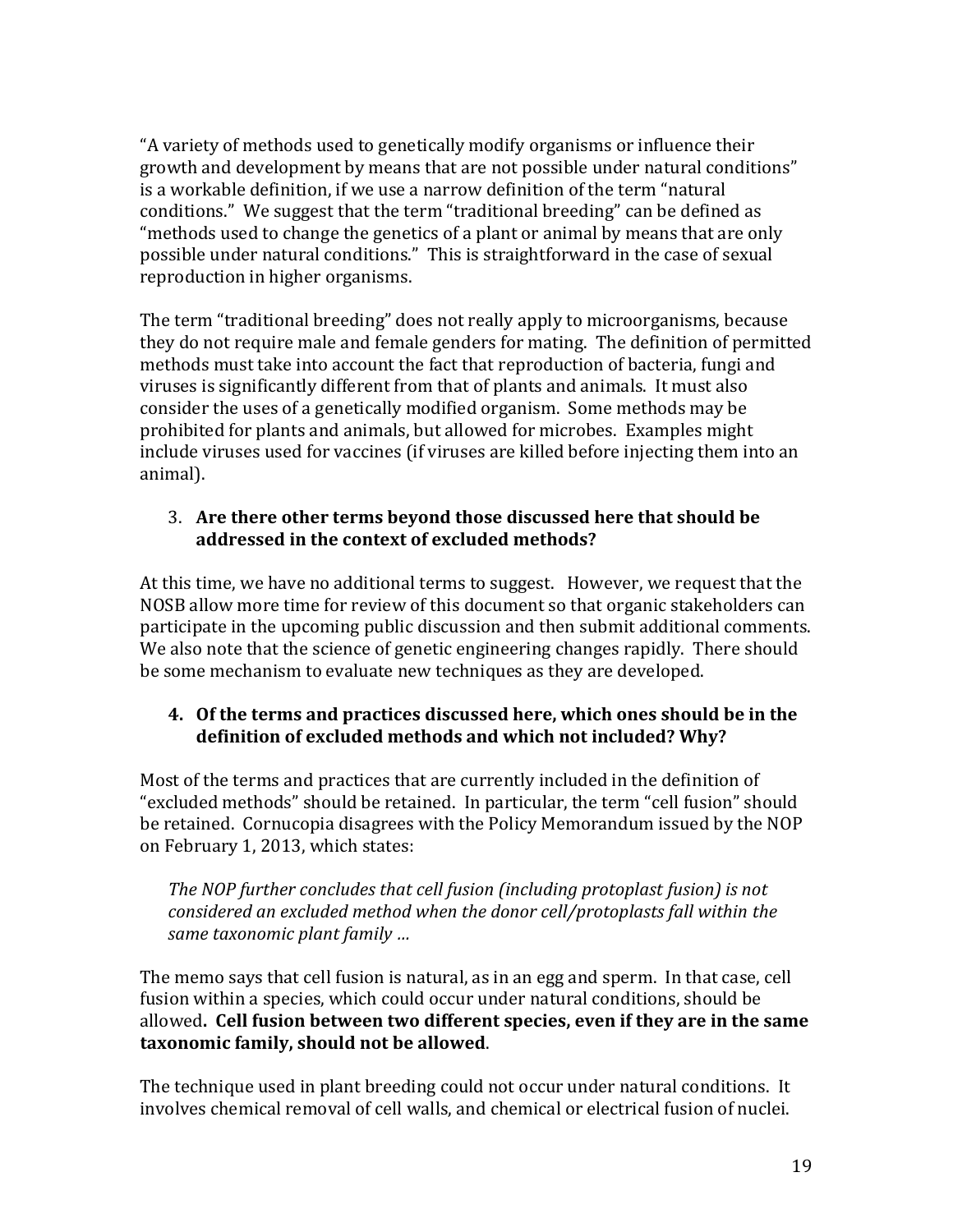Why is cell fusion used? It is used to overcome "sexual incompatibility." In other words, it is used to produce a hybrid between two plants that would never cross in nature. The organic regulations specifically prohibit "methods used to genetically modify organisms ... that are not possible under natural conditions." The only genetic recombination that is natural in higher organisms is that within a plant (or animal) species.

An example within the family Solanaceae:

 $\circ$  Tomato breeds with tomato = within species (Solanum lycopersicon). This is "possible under natural conditions."

 $\circ$  Tomato breeds with pepper, potato, or eggplant = within taxonomic family, but not within species. These crosses are not possible under natural conditions.

Demeter, the biodynamic certifier, prohibits the use of protoplasmic cell fusion. They maintain a list of about 400 varieties that have been created with this technique. Furthermore, Europe considers protoplasmic cell fusion to be genetic manipulation.!

The only terms that could be removed are fermentation and gene doubling. Gene doubling should be removed because it can occur in nature, at least in plants. It should be clarified that gene doubling for organisms other than plants remains prohibited. Fermentation should be removed because it is not a method of genetic engineering; it is a method of production of fungal or bacterial biomass, or production of a metabolite. Fermentation should be allowed in organic agriculture. After all, composting and mushroom production on compost are often referred to as "solid-state fermentation."

Some of the emerging breeding strategies discussed in part B need to be added to the recitation of "excluded methods." Microinjection and biolistic transfer should be added; others may need to be added after the organic community has had time to review the Discussion Document in more detail.

**5.** How far back into the development or manufacture of a substance, or in the development of vaccines, or in the lineage of a breeding line, should **the'excluded'methods'prohibition'apply?'How'far'back'is'practical'and' verifiable?'**

This question is three questions in one.

- In the development or manufacture of a substance, the prohibition on excluded methods should cover the **entire** development or manufacture of that substance. Once an organism is modified through an excluded method (genetic engineering) all of its progeny remains "novel."
- In the development of vaccines, the prohibition on excluded methods should cover the **entire** development and manufacture of the vaccines.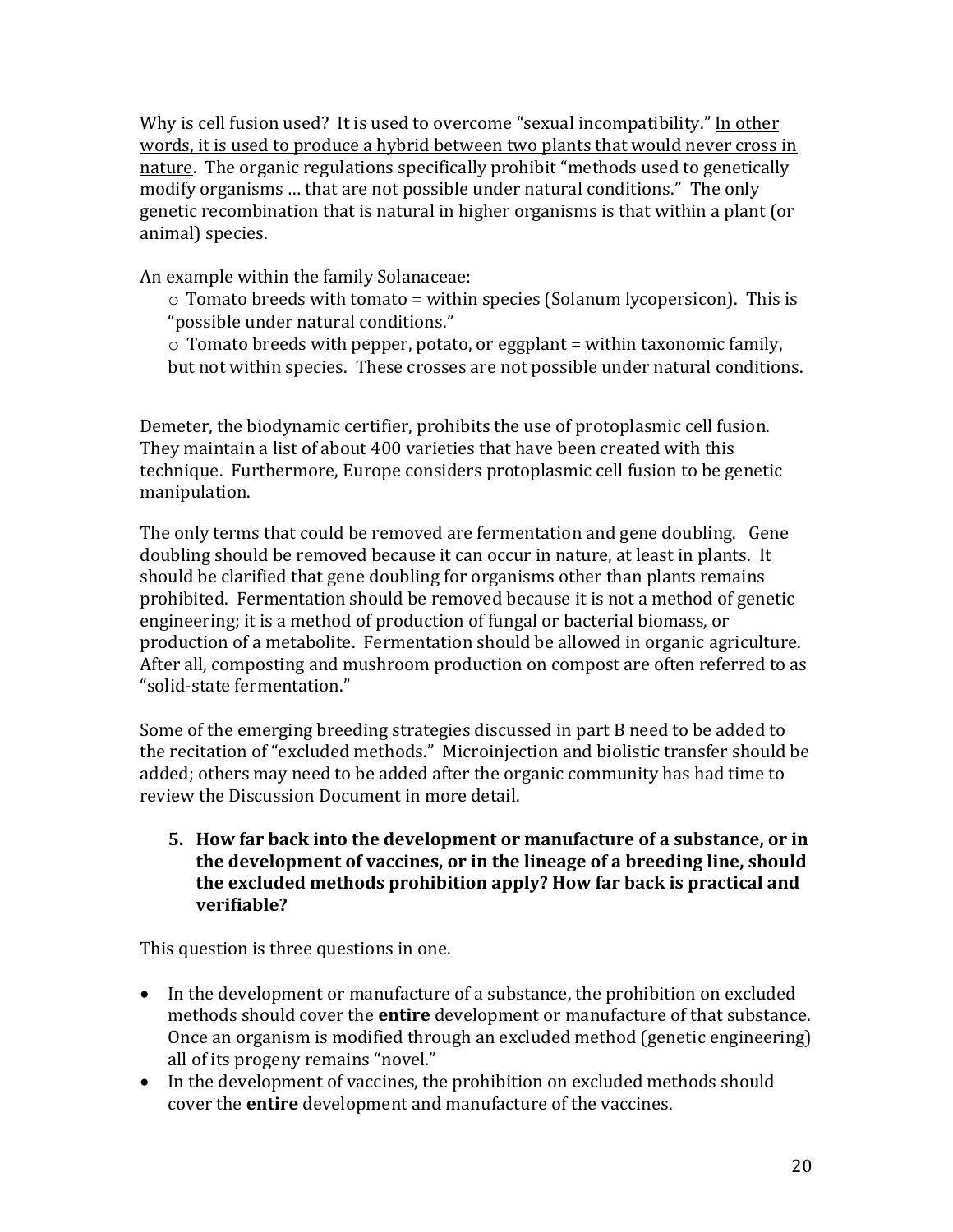• In the lineage of a breeding line, the prohibition on excluded methods should go as far back as possible.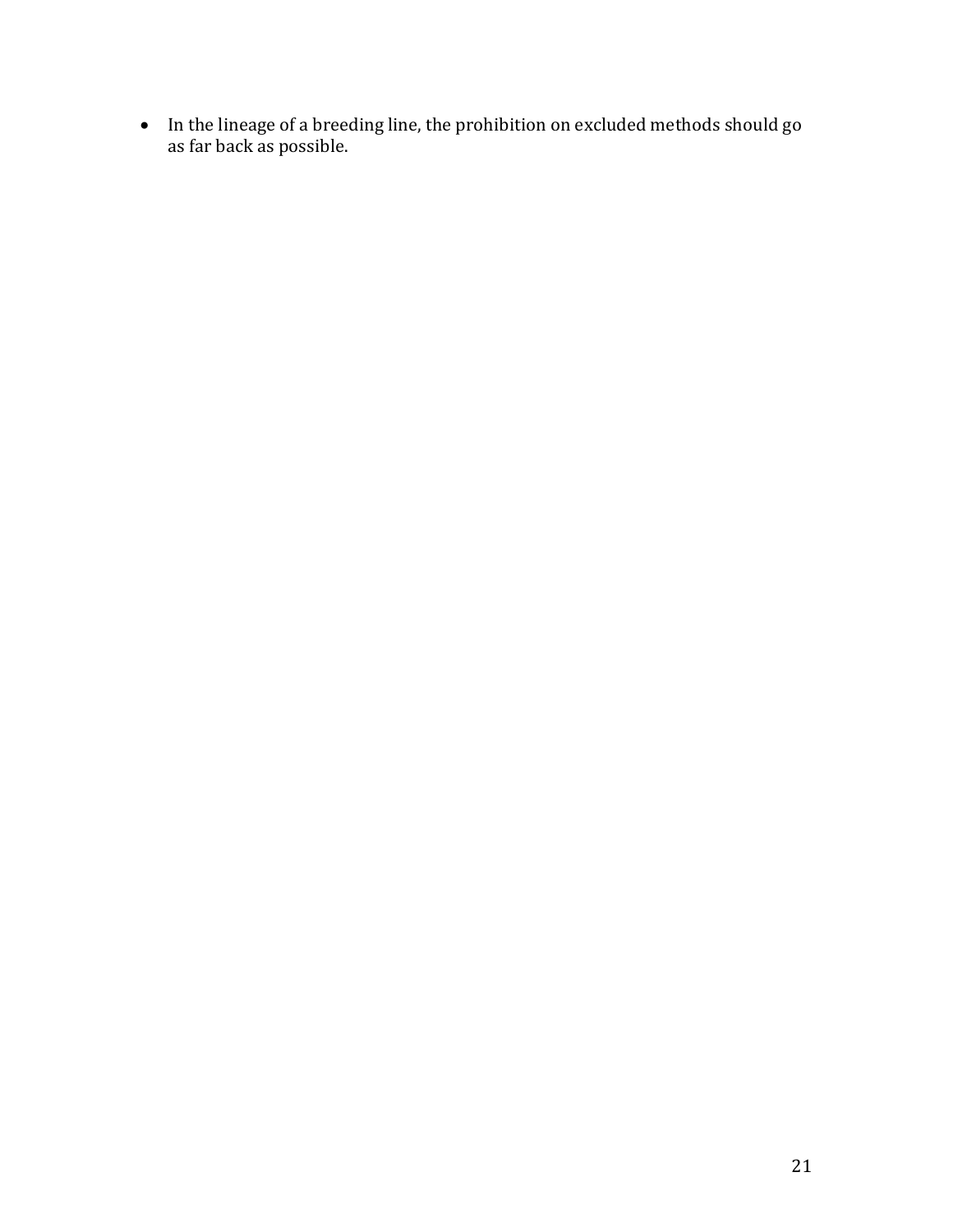## <span id="page-22-0"></span>**III. POLICY DEVELOPMENT SUCBOMMITTEE**

## <span id="page-22-1"></span>**PROPOSAL:'' PUBLIC'COMMUNICATION**

## **SUMMARY'**

We support the proposal to "establish a year-round online communication mechanism for stakeholders to communicate with NOSB and the NOP on matters of interest and concern."

It is important for all members of the organic community to be able to communicate with all NOSB members throughout the year. This will benefit the NOSB and the organic community as a whole.

However, we strongly urge the NOP and NOSB to ensure that this mechanism will not become a substitute for any of the other vehicles for public announcements and participation that are already in place.

## **CORNUCOPIAǯS'COMMENTS'**

### *a "Daily Digest"* – *Compiled by NOSB Special Assistant*

We also believe it is unrealistic to expect NOSB members, who are busy enough volunteers as it is, to log on to the online forum on a regular basis to ascertain if there are any recent postings that are of note.

Therefore, we suggest that a "Daily Digest" email be sent to the NOSB members' email addresses (as well as to interested public stakeholders). This will allow the proposed forum to become a means for NOSB members to keep a pulse on the organic community, without becoming overwhelmed with additional responsibilities for logging on or reading comments, some of which may be repetitive citizen comments on controversial issues of the day. The "Daily Digest" could synthesize citizen comments (e.g., "42 citizen comments opposing the use of XYZ in organics were posted").

Again, the goal here is to leverage the time of NOSB members.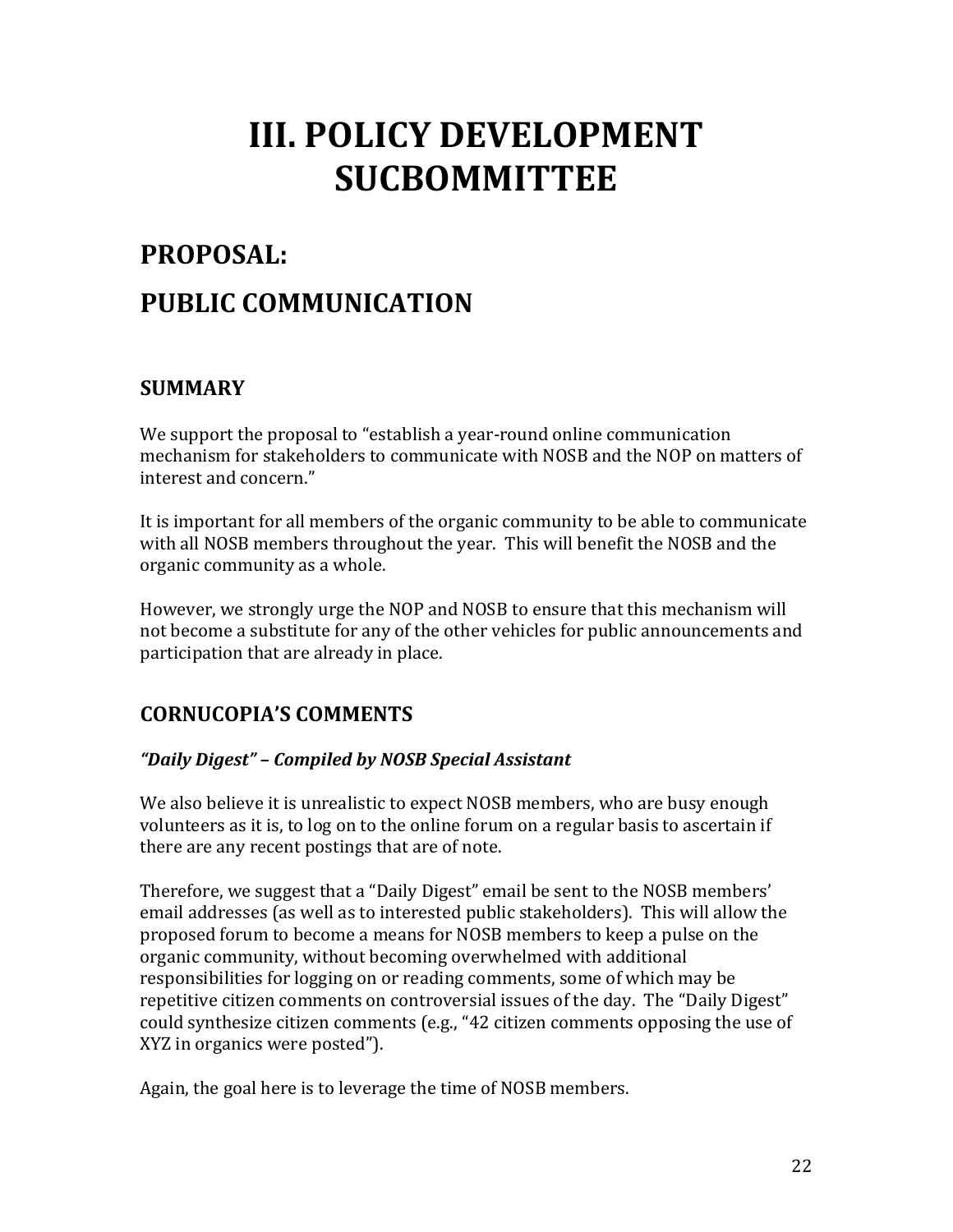The "Daily Digest," compiled and managed by the NOSB Special Assistant, would alert NOSB members if a document of interest is posted, and NOSB members could then log on and retrieve the document.

#### *Early posting of discussion documents and other agenda items*

We have been concerned with the short time frame for submitting comments to NOSB Discussion Documents and proposals.

For the Fall 2012 meeting, the agenda, proposals and discussion documents were posted in the August 30 Federal Register, with a deadline of September 24, giving the public 25 days to comment.

For the Spring 2013 meeting, the documents were posted on February 22 with a deadline of March 19, again giving the public 25 days. However, this time, the announcement to the organic community was delayed until February 25, cutting the comment period short an additional 3 days, to 21 days.

We urge the NOSB and NOP to consider ways to ensure the public has adequate time to analyze and comment on issues (and in the case of public interest groups, engage their membership). One way to lengthen the time frame for submitting comments is by posting discussion documents as they become available, rather than waiting for the semiannual meeting notice, using the proposed online communication mechanism and using the *NOP Insider* to alert the public.

Recent discussion documents have often been long, detailed and highly technical papers. These take time to read, research and analyze, and 30 days (or 21 days, as was recently the case) is simply not enough time to adequately address these extensive documents.

Some of these discussion documents were finalized prior to the agenda posting, sometimes weeks ahead of time. Since it is a discussion document, often with a long list of questions that the NOSB subcommittee seeks public input on, it would be helpful for the public to have access to these documents as they become available.

For example, the discussion document on "GMOs and seed purity" was first posted on August 17, 2012, for the fall meeting. The same discussion and questions were posted for the Spring 2013 meeting, but the public was not notified that this was forthcoming. The February re-issuance of the document states:

The Subcommittee would particularly like to hear from organic and identity*preserved'seed'and'crop'producers'to'learn'about'the'challenges'in'preserving'seed' purity'and'enforcing'protections'from'contamination.''*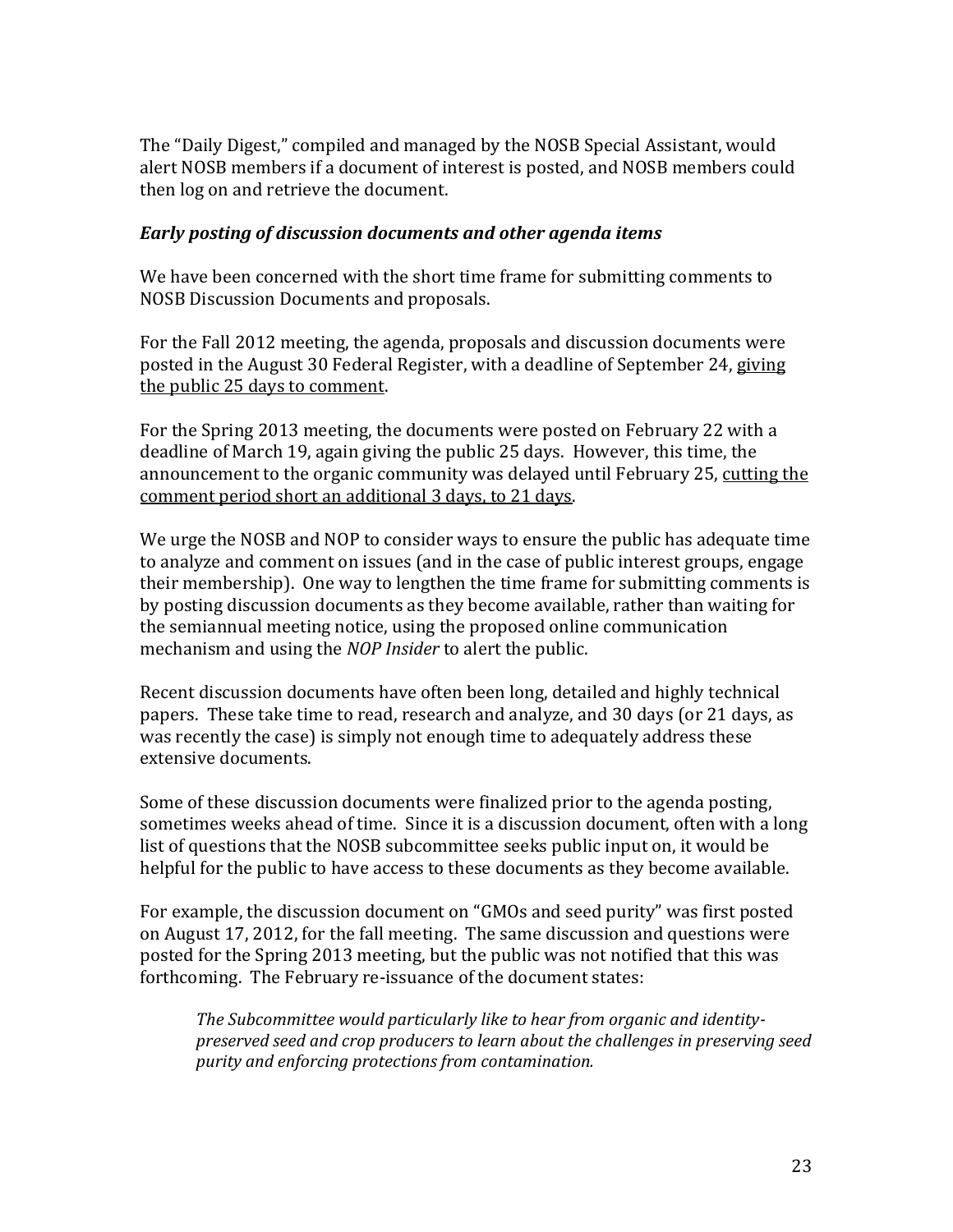The purpose for the re-posting was to gather additional input from organic seed producers and handlers. If additional input is desired on a discussion document, that can be decided at the NOSB meeting, and the document can be immediately reposted. This would allow discussion within the organic community, and allow time for the input the NOSB is seeking. This was a missed opportunity.

The discussion document titled "Terminology for excluded methods" is dated February 6, so was presumably finalized on this date. But the public was not given the opportunity to begin analyzing the document until February 25, when the NOP publicized the availability of the documents. Nearly three weeks were lost when individuals and organizations could have been working on these discussion documents.

This could have allowed organic stakeholder organizations to spread out their workload as this discussion document was released, simultaneously, with many other proposals that deserved careful scrutiny and that might not have been, unlike the document in question, available for prior review.

#### Lengthen the public comment period for discussion documents.

We would also suggest that the deadline for commenting on discussion documents be lengthened, to at least 30 days past the date of the meeting.

Since discussion documents are not voted on, and additional information on discussion documents is helpful at any time before the subcommittee meets to draft a proposal, we believe an extended deadline for discussion documents would allow for more thorough analysis of and engagement with these documents by the public.

Based on written comments and public testimony, some stakeholders who originally communicated their opinions might want to add additional data or modify their positions subsequent to the meeting.

#### **Previous suggestions**

We appreciate the implementation of the suggestion by public interest groups, including The Cornucopia Institute, to post subcommittee meeting minutes as they become available. While there are still delays to the posting of the minutes, the availability of meeting minutes throughout the year has been of value and we hope that the NOP will further endeavor to reduce the lag time before these important documents become publicly available.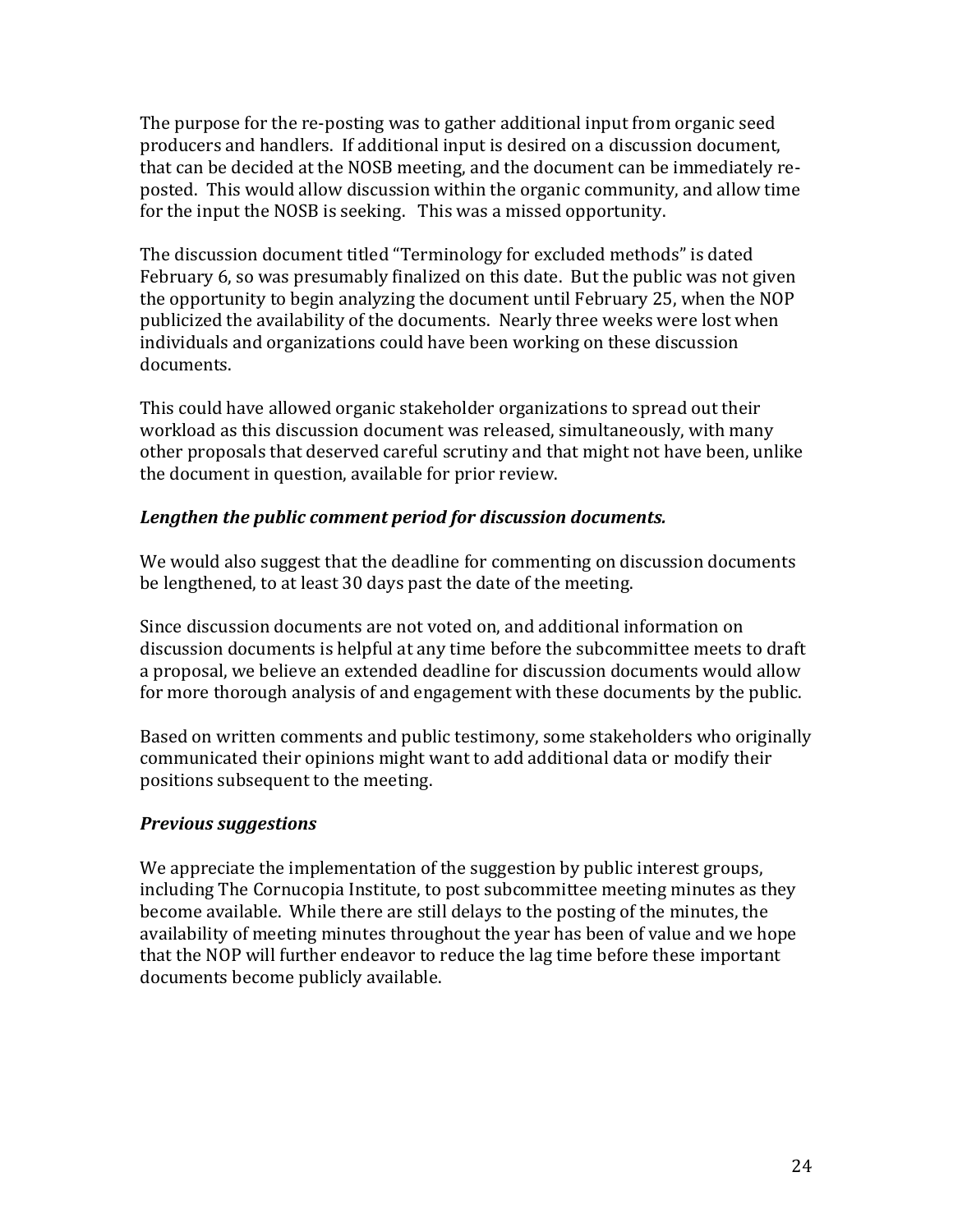## **CONCLUSION'**

<span id="page-25-0"></span>Cornucopia supports the proposal. We hope the communication mechanism will allow for two-way communication, and we urge the NOP and NOSB to post discussion documents as they become available.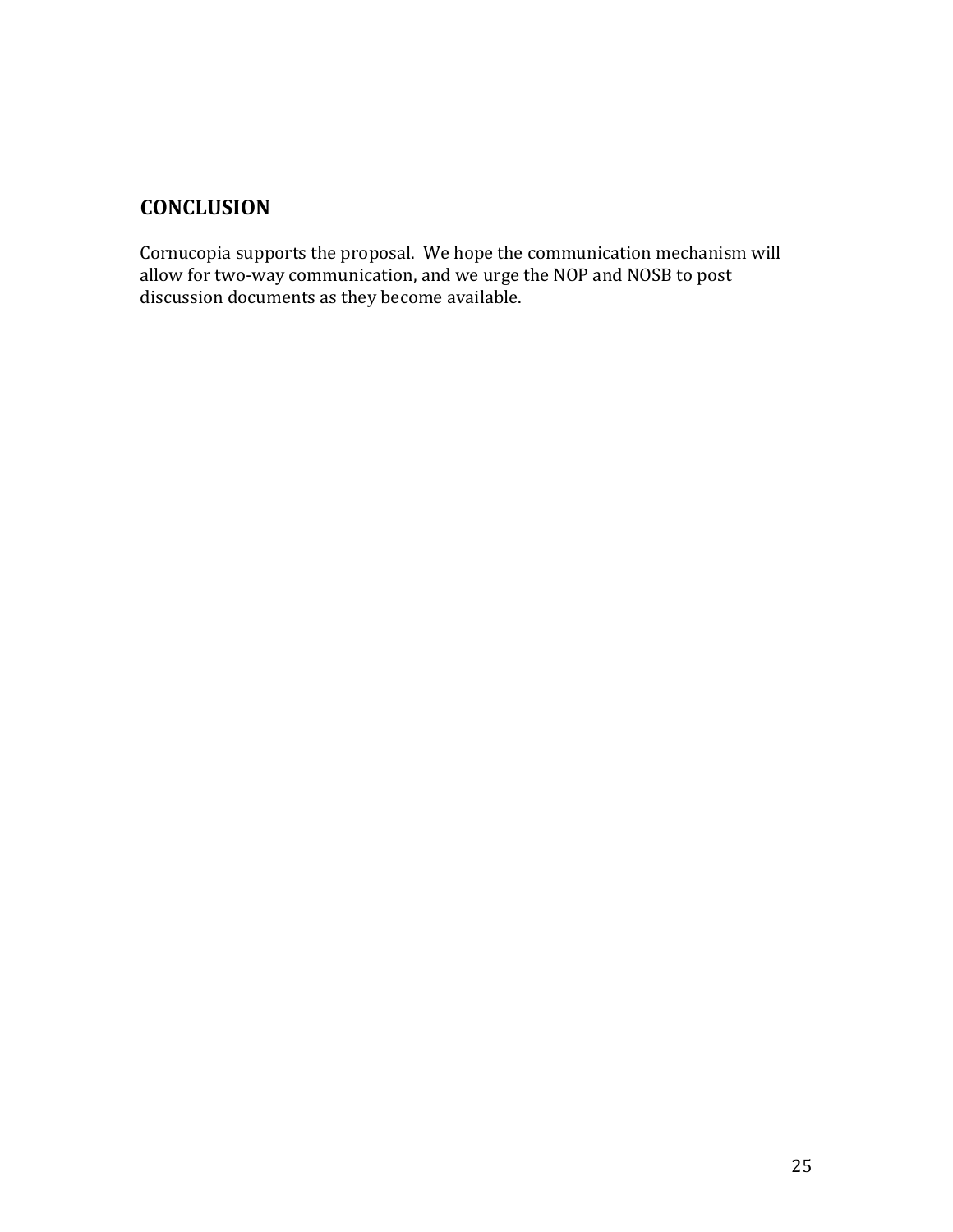## **DISCUSSION'DOCUMENT:'' MATERIAL'INITIATION'POLICY'**

## **SUMMARY'**

Cornucopia believes in transparency and maximizing public engagement. For this reason, we believe that the NOSB and NOP should follow the same procedures as the public in initiating material review.

## **DISCUSSION'QUESTIONS'**

**1. Should'an'NOSB'subcommittee'utilize'the'public'petition'process'when' proposing'changes'to'the'National'List?'**

Yes. Whether it comes from a manufacturer, a public interest group, a trade organization, a subcommittee of the NOSB, or the NOP, every proposed change to the National List should go through the same process to maximize public participation in the process.

**2. Are'there'situations'when'it'would'be'appropriate'for'the'NOSB'to'use' an'expedited'or'alternative'petition'process'to'consider'a'National'List' change?''What'are'those'situations?'**

We can think of no situations when it would be appropriate for a change to the National List to bypass the public petition process. While it is entirely reasonable and appropriate for NOSB members to be proactive and initiate material review, their position on the Board should not enable them to bypass the public petition process, as it could lead to decreased transparency and public participation.

We believe the existing prioritization schedule, as outlined in the Policy and Procedures Manual, already adequately ensures that the most important items petitions to remove materials from the list with a priority given to materials for which environmental or health concerns exist—be dealt with on an expedited basis. Material review initiated by the NOSB or NOP should be held to the same prioritization schedule.

**3.** If the answer to #2 is yes, what elements to the process are important to ensure transparency and facilitate public involvement, such as posting **on'the'petition'database'or'similar'database?''**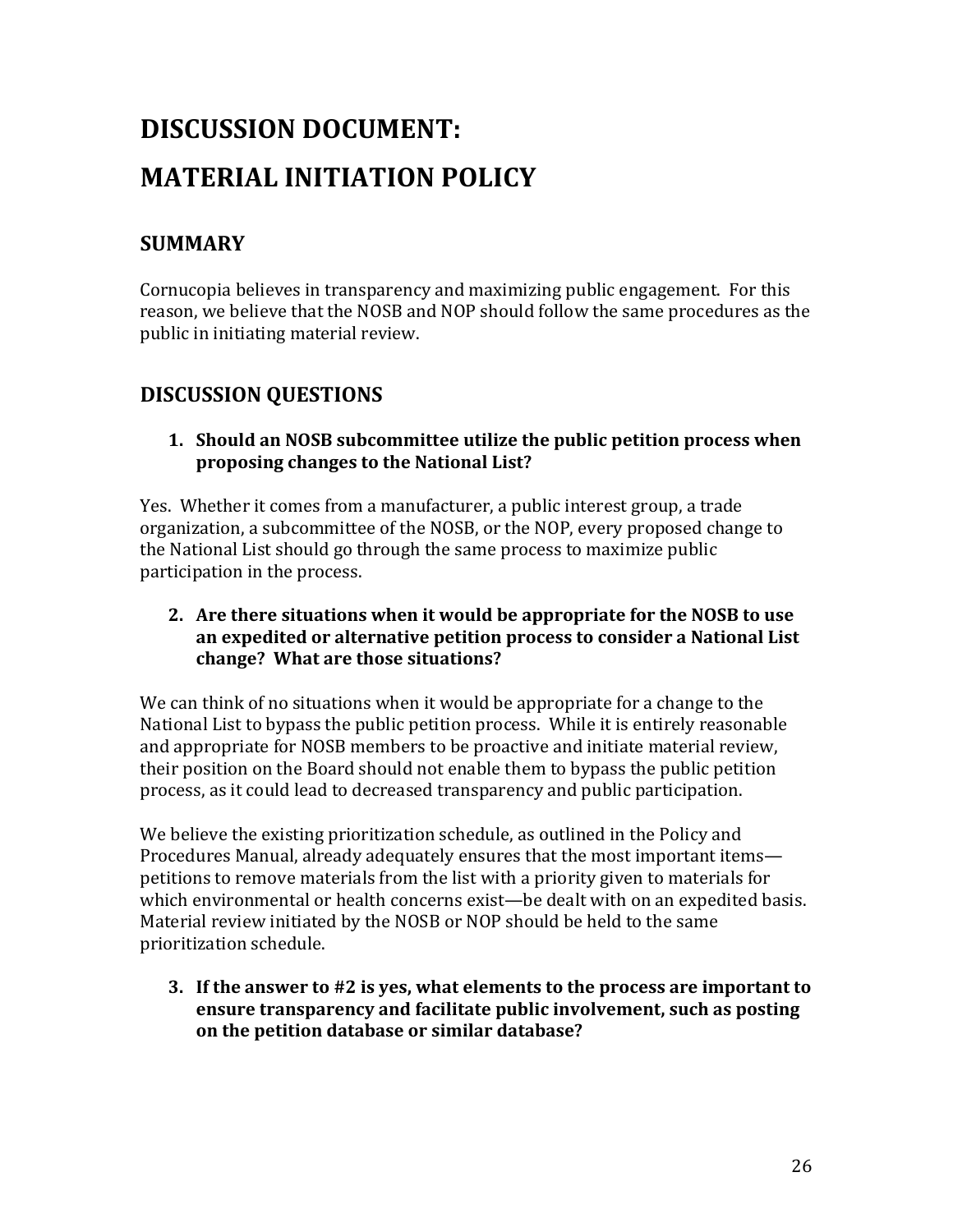It would be absolutely crucial that any proposed change to the National List be posted on the petition database, and that the same procedures for facilitating public involvement be followed.

### **4. How'and'when'should'the'public'be'notified'that'the'NOSB'has'initiated'** a review if it is added to the work plan?

Initiation of material reviews should be initiated using the same procedure, regardless of where the review initiated.

**5.** Is it reasonable to interpret the NOSB-NOP Collaboration section of the **PPM (p. 25), #2 Recommendation for modification of existing standards or'new'standards,'as'quoted'above,'to'include'the'listing,'delisting,'or' annotating'National'List'materials?'**

The PPM (p. 25) states that "the NOP may request that the NOSB develop recommendations for new or existing standards. The request should be in writing and should include a statement of the problem to be addressed, background, including the current policy or situation, statutory/regulatory authority, legal situation, and desired timeframe for the receiving the recommendation. The request would be posted on the NOP website."

The NOP should be held to the same process as the public. Their petitions should be posted as others are, and held to the same prioritization schedule as petitions initiated by the public. Petitions for the removal of a material from the National List are already prioritized, especially when there are documented human health or environmental effects, and we believe this serves the organic community well.

### **6.** Is the current system for determining the priority of review (PPM, p 49) acceptable? If not, please any concerns?

We agree with the prioritization schedule.

### **7. Are'there'other'related'issues'that'should'be'raised?'**

### *Reconsideration of "yes" votes on material review*

Under Robert's Rules of Order, a member of the NOSB who voted with the majority to, for example, add a material to the National List, but then changes his/her mind after the vote, can offer a motion to put the item back on the agenda. There have been numerous instances in the past when Board members, especially new Board members, voted to approve a material or policy during the meeting, only to discover after the meeting that some of the information they relied on to make this decision was flawed. In such cases, we believe there should be an established mechanism, outlined in the PPM, for Board members to put the item back on the agenda, and call for a revote at the next meeting.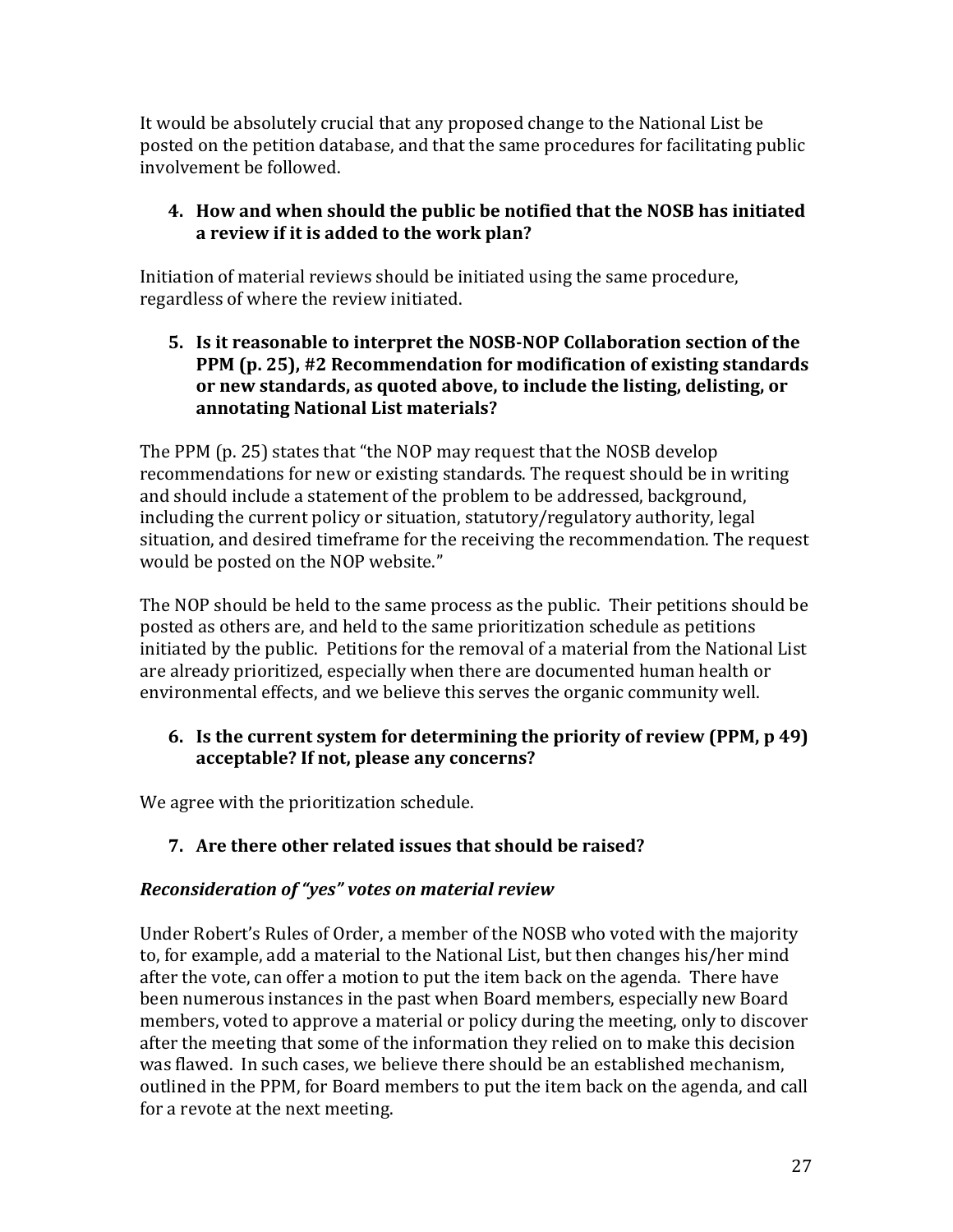#### **Prioritization for standards development in instances where clarification is** *needed\$*

The NOP currently instructs the NOSB to give priority to petitioned materials. This has led to slow development of standards, including in cases where existing standards needed clarification (pasture rule, outdoor access for poultry). We would encourage the NOSB to consider recommending a prioritization schedule for standards development. We believe that clarifications to standards, especially when they involve loopholes, should be given priority over the development of new standards. We would recommend the following prioritization schedule for standards development:

- 1. Clarification of existing standards, when members of the organic community experience economic harm or are put at a competitive disadvantage arising from the lack of clarity in the existing rule. Examples include the clarification for outdoor space for organic poultry or closing the alleged "loophole" allowing continual introduction of conventional replacement dairy cattle on organic dairy farms.
- 2. Clarification for existing standards, when members of the organic community have requested clarification, but no clear economic harm or other negative consequences are expressed. An example is the clarification of the "calculating organic percentages" rule.
- 3. Development of new standards, which are required by OFPA. An example is the development of standards for peer-review, which is required by OFPA.
- 4. Development of new standards, which are not explicitly required by OFPA, but which meet the intent of OFPA. An example is the development of aquaculture standards.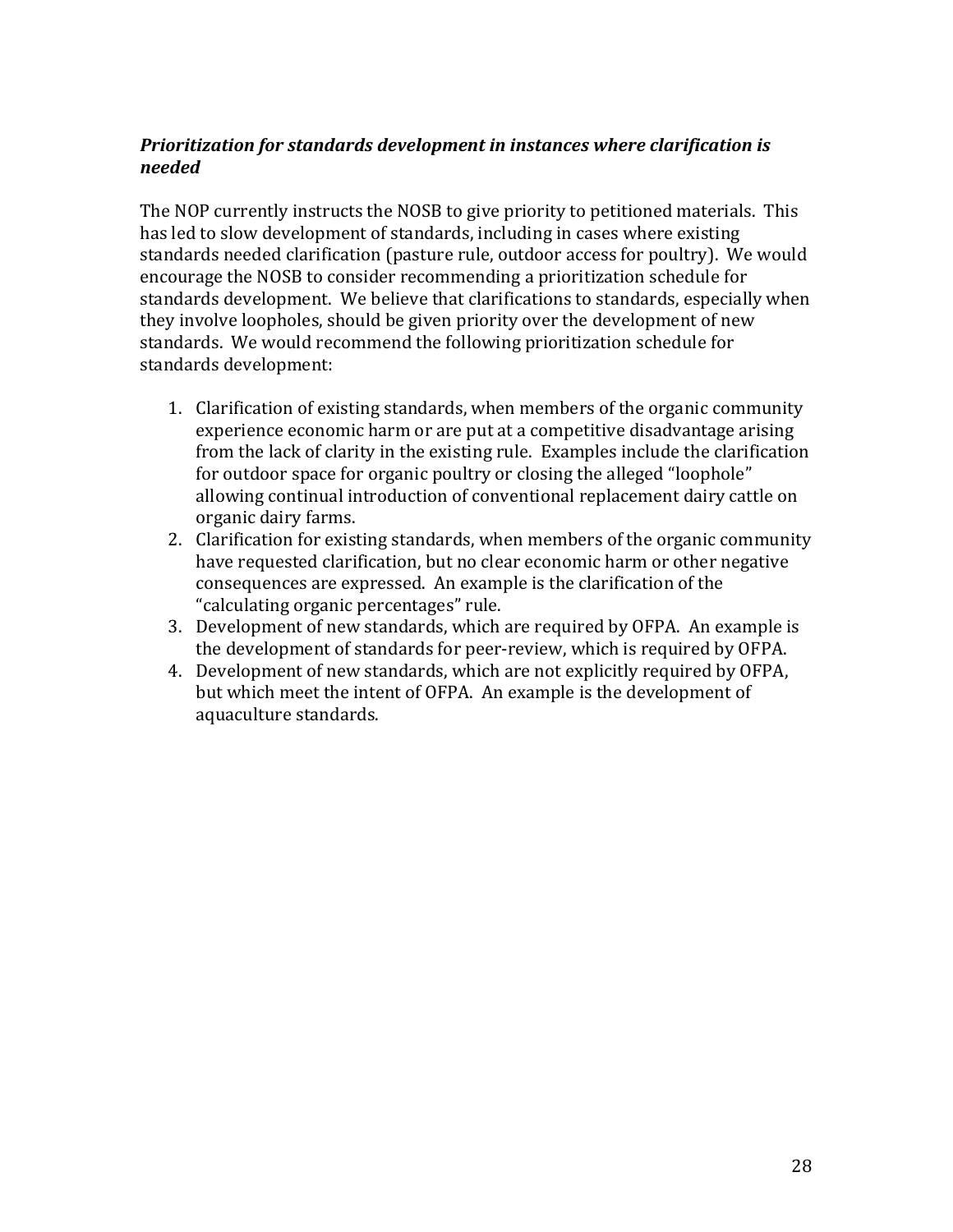## <span id="page-29-0"></span>**IV. LIVESTOCK SUBCOMMITTEE**

## <span id="page-29-1"></span>PROPOSAL:

## PET FOOD AMINO ACIDS

### **SUMMARY'**

These comments pertain to two related motions.

- 1. Motion to list amino acids (Arginine, Methionine, Cystine, Lysine, Taurine, Tryptophan, Threonine, Histidine, Isoleucine, Leucine, Phenylalanine, Tyrosine, and Valine) on Section 205.603 on the National List for use in organic pet food
- 2. Motion to list Taurine on Section  $206.603(e)(4)$  for cats

**Reject** motion 1 to list the entire group of 13 synthetic amino acids in organic pet food.!

#### *Rationale\$*

 $\triangleright$  Whole foods can supply the required amino acids.

**Reject** motion 2 to list Taurine as allowed in organic pet food.

#### *Rationale\$*

- $\triangleright$  Taurine is an essential nutrient for cats, but the synthetic version appears to be not essential since the nutrient can be obtained from natural sources such as beef and poultry.
- $\triangleright$  In our comments to the Fall 2012 NOSB meeting, Cornucopia requested an additional TR to focus only on taurine.

### **BACKGROUND'**

A petition was submitted to the NOSB by the Pet Food Institute, a trade association of pet food manufacturers, to allow the addition of 13 synthetic amino acids to organic pet food: Arginine, Methionine, Cystine, Lysine, Taurine, Tryptophan, Threonine, Histidine, Isoleucine, Leucine, Phenylalanine, Tyrosine, and Valine. The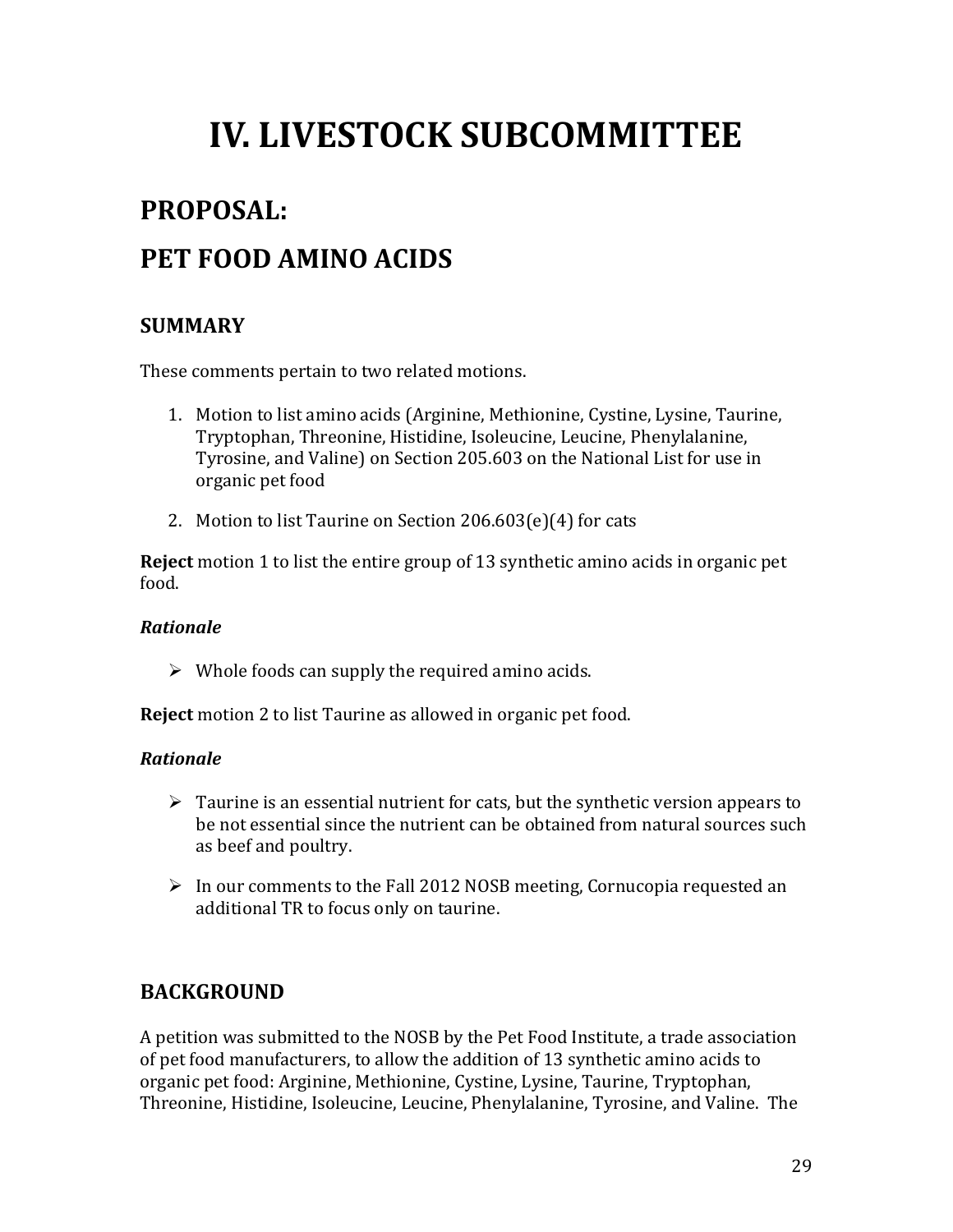livestock subcommittee voted unanimously to deny that petition. Cornucopia agrees with this committee vote.

Whole foods can, and should, be used to supply nutrients in organic pet foods. Synthetic versions of these amino acids, which are essential for optimal health, are not necessary because pet food made from whole foods can supply them. Nature's Logic pet food [\(www.natureslogic.com\)](http://www.natureslogic.com/), sold as natural, not certified as organic, states that it supplies complete and balanced nutrition with no "chemically synthesized vitamins, minerals, or trace nutrients."

The Livestock Subcommittee determined that there was a need for synthetic taurine to be added to organic cat food because the heat used in processing reduces the bioavailability of taurine.<sup>8</sup> They voted to list taurine on section  $206.603(e)(4)$ , as a synthetic supplement for organic cat food. We disagree with this determination. We request additional information on the possible natural sources of taurine for cats. Without this information there is no way to determine whether synthetic taurine is "essential" for use in organic production.

## **CONCERNS'WITH'SYNTHETIC'AMINO'ACIDS'**

### **Taurine can be obtained from whole foods.**

The American Association of American Feed Control Officials (AAFCO) develops profiles for the nutrients required in pet foods in order for them to be labeled "complete and balanced."

The NOSB Livestock Subcommittee, in discussions with AAFCO, concluded that the need for most of the petitioned amino acids could be easily met through feeding whole foods to pets. The only amino acid that the AAFCO believes needs to be supplied in synthetic form is taurine for cats. To meet AAFCO standards, canned cat food is required to have  $0.2\%$  taurine; dry food is required to have  $0.1\%$  taurine.

One of the founding principles of the organic movement is that synthetic nutrients for the soil do not lead to long-term, sustainable soil health. The same principle should apply to the debate around synthetic nutrients for pet food.

Consumers purchasing organic food for their pets do so with the understanding that they are buying *real*, wholesome food for their pets. Synthetic nutrients do not fulfill this expectation, especially when natural alternatives—real food—are available.

<sup>!!!!!!!!!!!!!!!!!!!!!!!!!!!!!!!!!!!!!!!!!!!!!!!!!!!!!!!</sup> <sup>8</sup> ICF International. 2012. Technical Evaluation Report. Amino Acids, Pet Food, line 148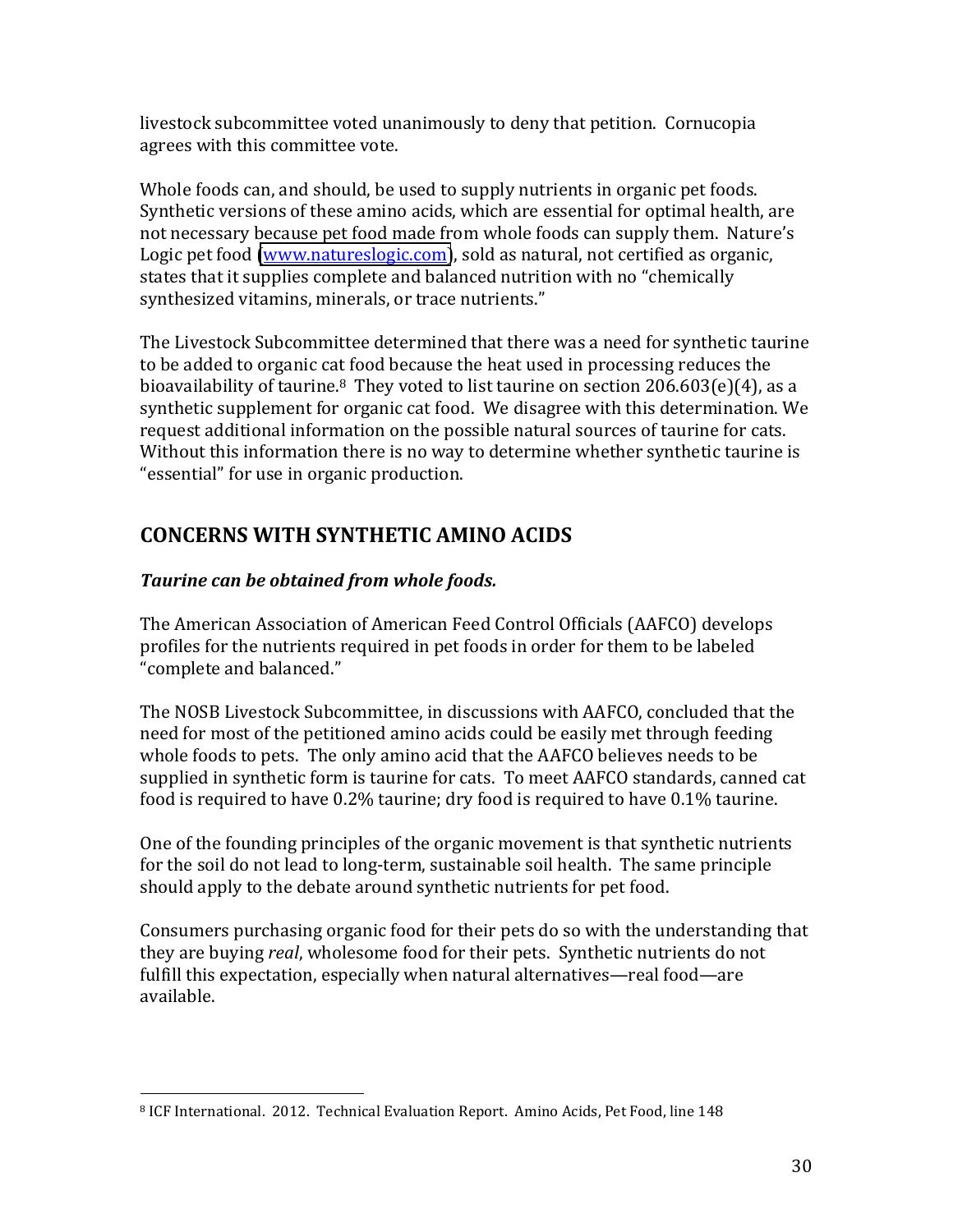Since cats are carnivorous, meat is part of their normal diet.<sup>9</sup> Since taurine is present in meat, it seems that feeding cats meat should meet their taurine requirements. If the taurine deficiencies in commercial cat food are caused by the reliance on vegetarian protein sources, like corn and soy, organic cat food should provide a real-food alternative and should not have to rely on synthetic taurine.

Cat foods labeled "organic" should be required to derive all taurine from natural sources. In a natural diet, cats obtain taurine from seafood, poultry, and beef.<sup>10</sup> Although the argument has been made that organic poultry and beef are prohibitively expensive for pet food, Cornucopia notes that cost is not a criterion for adding a synthetic substance to the National List. Furthermore, there are some existing canned cat foods on the market which are indeed certified organic where the principal ingredients are meat or organ meat.

The Technical Review conducted on the full complement of petitioned amino acids devotes two lines to answer the question of natural sources of taurine. We suggest that a supplemental report, focusing only on taurine, is needed to more thoroughly review the possible sources of taurine from natural supplements, such as seaweed, or whole foods. The proposal states, "In the case of organic pet foods, manufacturers have limited access to organic ingredients, thus the petitioner's stated need to utilize synthetic nutrients to balance the formulations." Reliance on information from the petitioner is not sufficient to determine the need for synthetic materials.

## **CONCLUSION'**

!!!!!!!!!!!!!!!!!!!!!!!!!!!!!!!!!!!!!!!!!!!!!!!!!!!!!!!

Cornucopia urges the board to **reject** the addition of all synthetic amino acids, including synthetic taurine for cat food (at this time). The high cost of organic, whole food sources of taurine is not a justification for adding the synthetic version of this nutrient to the National List.

And, as more organic meat comes on the market, additional byproducts and lowvalue cuts, and organ meats, will become available. Creating the demand in the pet foods market will help fuel efficient, cost-effective and profitable growth in expanding the capacity to create organic meat products for human consumption.

Before adding taurine to the National List, a full TR is needed, with particular attention given to the natural and organic alternatives to synthetic taurine.

<sup>&</sup>lt;sup>9</sup> PetMD. Cats Are Different: How a Cat's Nutritional Needs are Different from a Dog's. Retrieved from http://www.petmd.com/cat/nutrition/evr\_ct\_cat\_nutritional\_needs\_different

<sup>&</sup>lt;sup>10</sup> Spitze, A.R.; Wong, D.L.; Rogers, Q.R.; and Fascetti, A.J. 2003. Taurine concentrations in animal feed ingredients; cooking influences taurine content. Journal of Animal Physiology and Animal Nutrition 87:251-262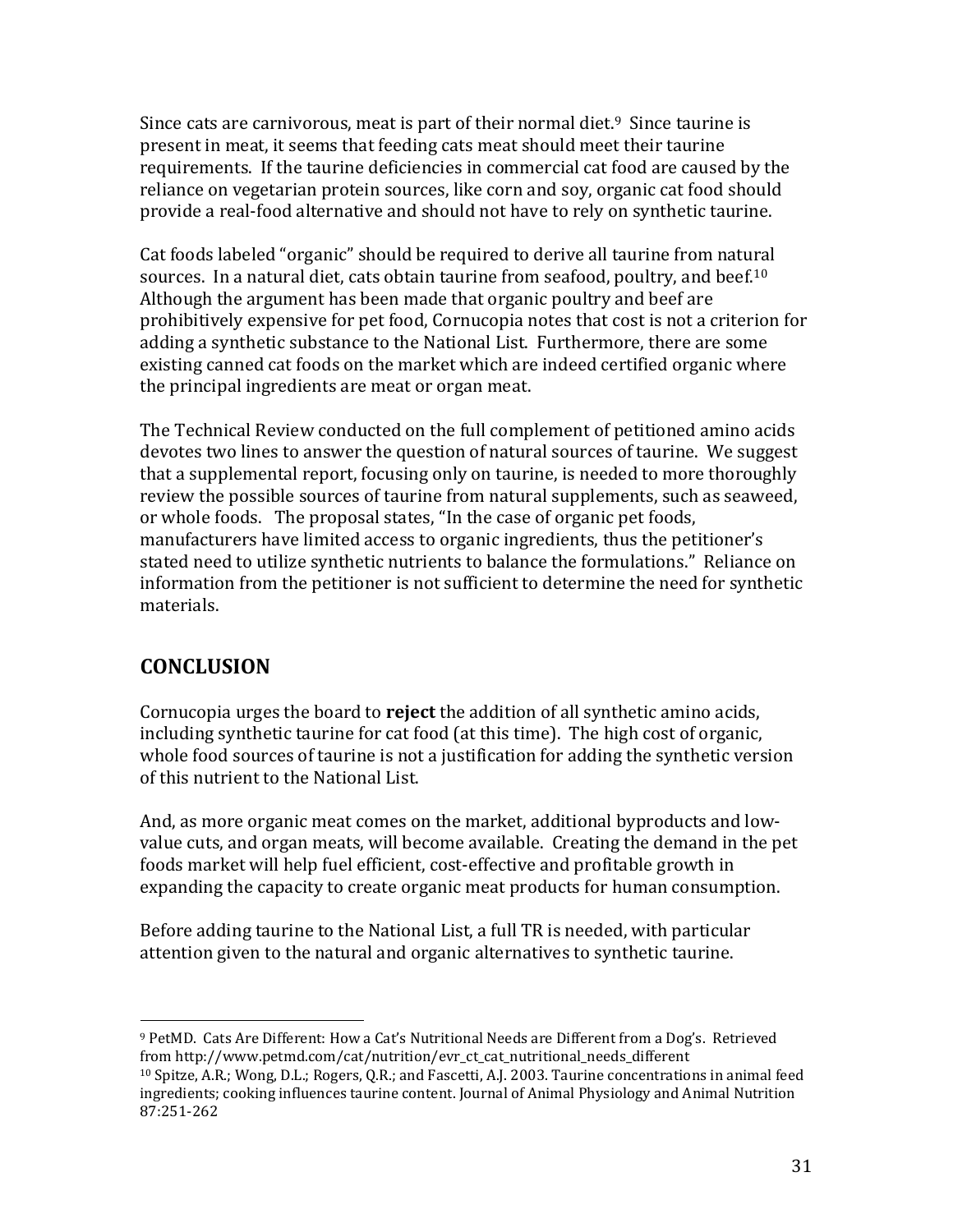We also encourage the development of natural/organic sources of supplemental taurine. If synthetic taurine is added to the National List, manufacturers lose incentive to develop natural alternatives. It has become clear, over the years, that few materials are removed from the National list through the sunset process. Once a material is on the National List, manufacturers lose their incentive to develop compliant alternatives.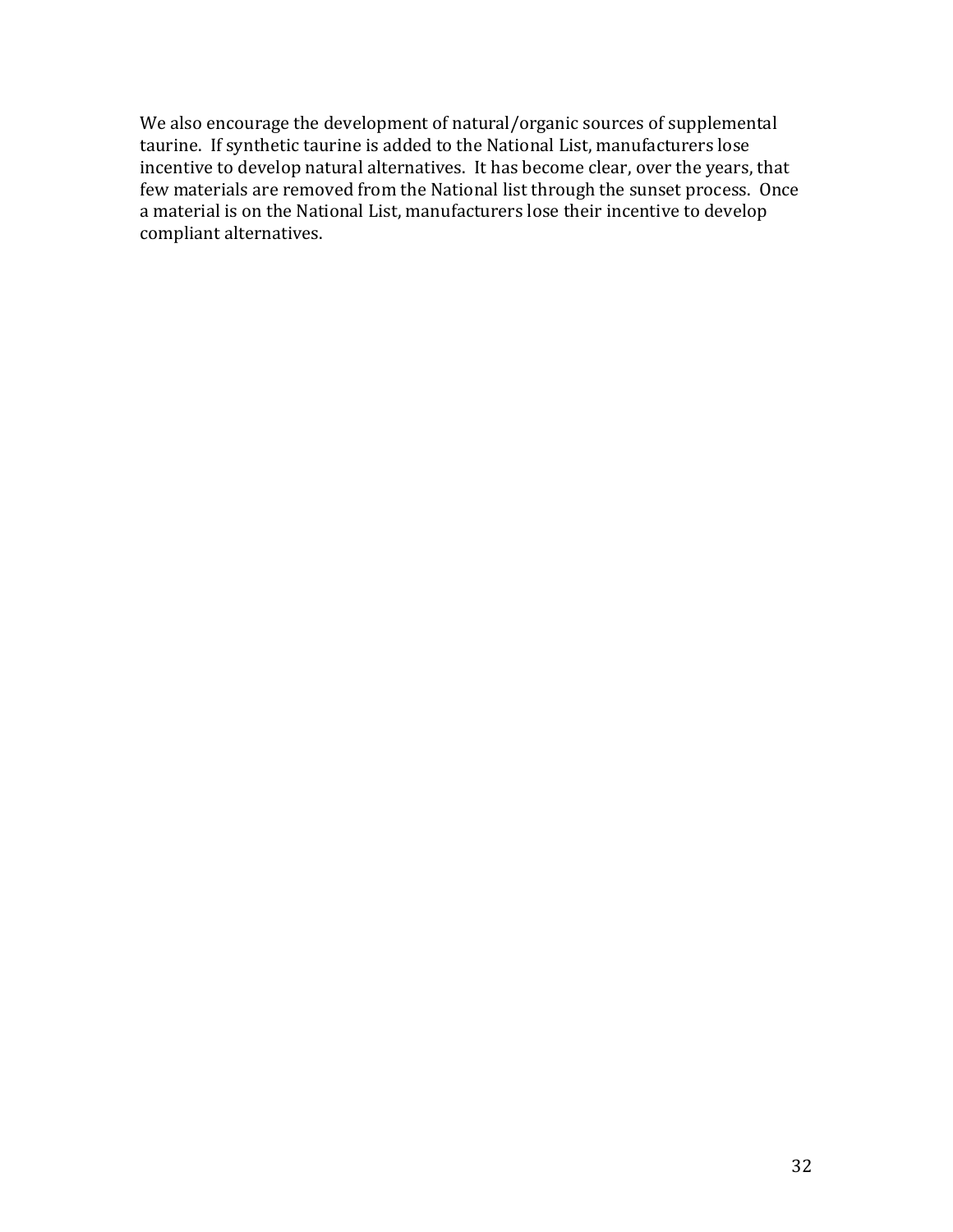## <span id="page-33-0"></span>**WORKING'GROUP'INTERIM'REPORT:''**

## **IDENTIFYING'VACCINES'MADE'WITH'EXCLUDED' METHODS'**

### **SUMMARY'**

An interim report was prepared by the Vaccines Made With Excluded Methods Working Group. We appreciate the work involved to clarify the issues on GMO vaccines. It is essential to prevent GMO contamination in organic livestock and the organic food derived from them.

These comments only include reactions to the process of developing the proposal. Cornucopia will prepare a more complete analysis of the report itself after the NOSB meeting.

#### *Rationale\$*

- $\triangleright$  The organic community needs to have adequate time to craft thoughtful comments.
- $\triangleright$  This working group needs to represent a greater diversity of interests.

## **BACKGROUND'**

It is essential to prevent GMO contamination in organic livestock and the organic food derived from them. Use of any GMO vaccine would be inconsistent with organic principles.

The challenge presented in this report is the identification of such GMO vaccines. The central questions appear to be:

- 1. How should traditional breeding techniques be divided from modern breeding techniques as they pertain to vaccine production?
- 2. How should a pragmatic line be drawn between techniques which use recombination (allowed) and techniques which rise to the level of recombinant technology (excluded)?
- 3. How should the vaccines be evaluated?
	- a. Should a given technique (method) be declared excluded or allowed?
	- b. Or should the effects of each method be analyzed? Then all random genetic modifications would be allowed and all targeted genetic modifications would be prohibited.
- 4. How far back into the development or manufacturing process should the excluded method prohibition apply?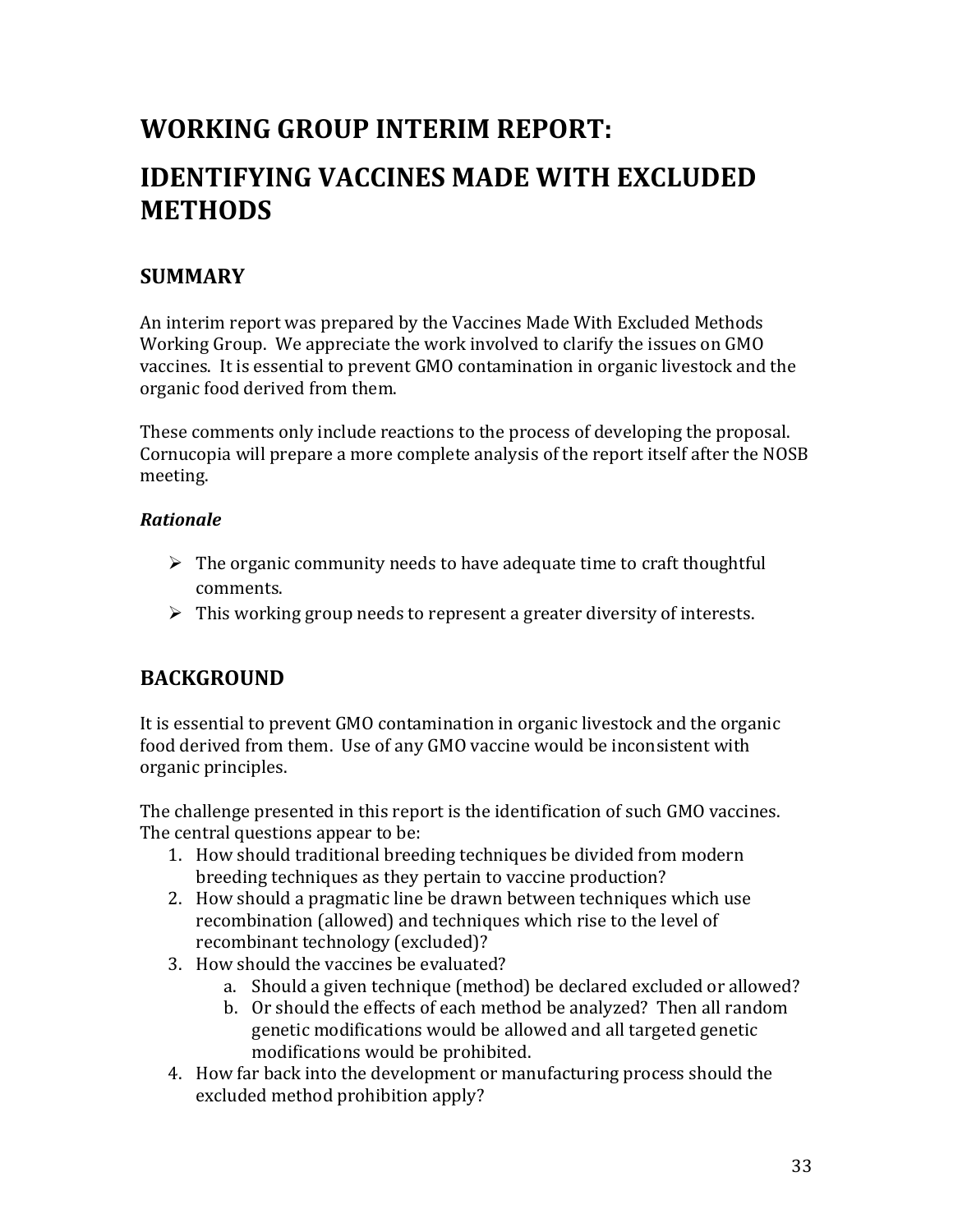## **CORNUCOPIAǯS'COMMENTS'AND'CONCERNS'**

#### **The organic community needs to have adequate time to craft thoughtful** *comments*

It is essential to involve the organic community in the review of vaccines made with excluded methods. In order to receive the best input, the public must be given adequate time to read the material, consult with stakeholders, conduct research, and write a thoughtful response. In this case, the public was given three weeks for comments on the entire slate of agenda items for this meeting. This discussion document, in particular, was completely new and highly technical. It deserves a more in-depth review than is possible, given the short time frame.

We request that discussion documents be kept open for comments for a longer period of time than the petitions. Although we understand the short time frame for items that will be voted on, we also believe that a longer time frame is essential for discussion items. Possibly discussion could be open until 30 days after the NOSB meeting. This may result in more thoughtful and complete responses.

At the very least, we would like to see this document available for public input at the next NOSB meeting as well.

#### *This working group needs to represent a greater diversity of interests*

The Organic Tree Fruit Industry Work Group consists of 17 members, representing a wide diversity of stakeholders, including growers, consultants, and university researchers. The Vaccines WG, in contrast, consists of only five members: two NOSB members and three USDA employees.

Membership of the Vaccines WG should be expanded to include a wider range of stakeholders. We would recommend that the working group include representatives of the following stakeholders, at least one from each group:

- Holistic large-animal veterinarians (member(s) should be practicing veterinarians)
- Dairy producers
- Beef producers
- Pork producers
- Poultry producers
- University researchers

Cornucopia plans to prepare a more complete analysis of this important topic.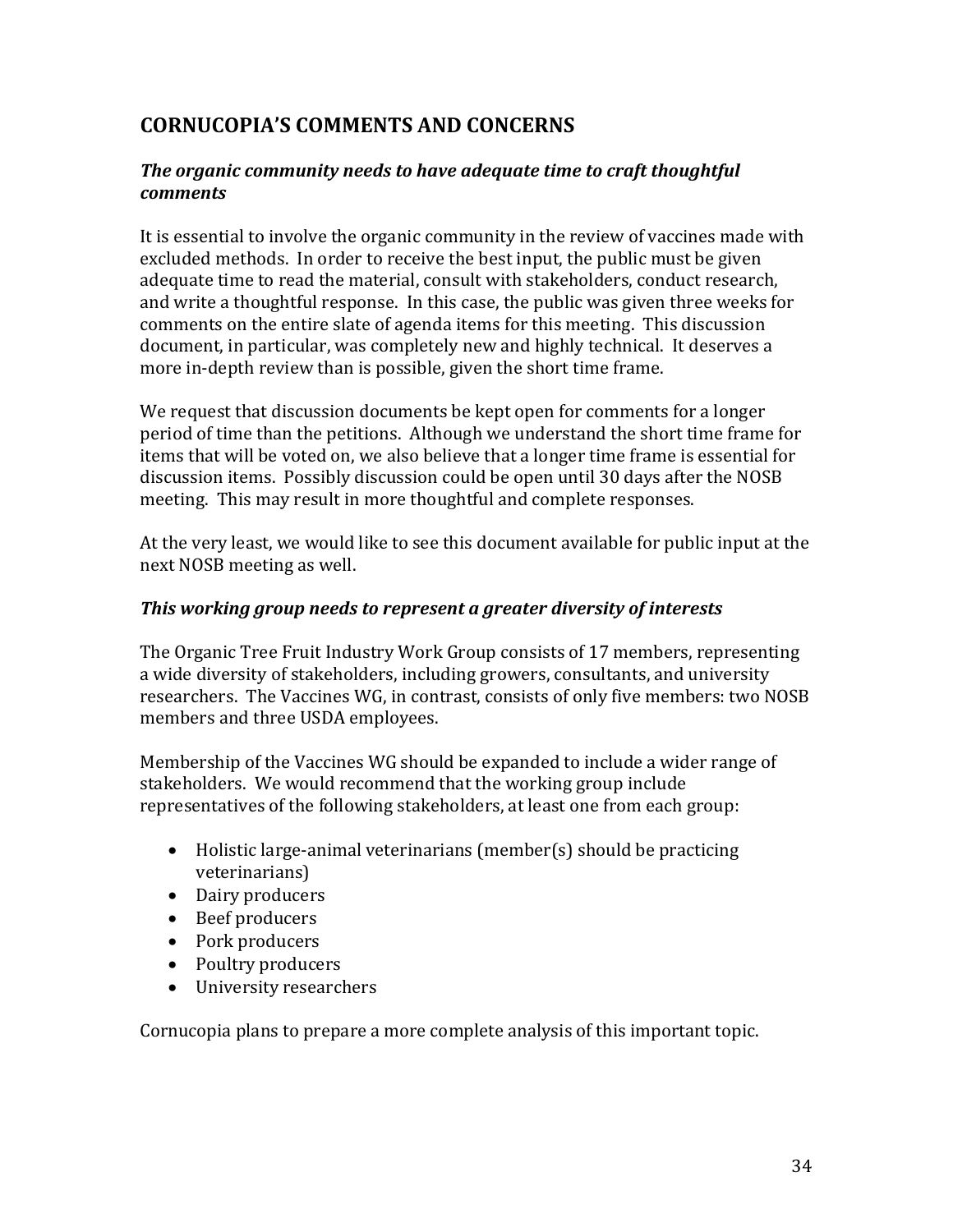## **V. CROPS SUBCOMMITTEE**

## <span id="page-35-1"></span><span id="page-35-0"></span>PROPOSAL: **OXYTETRACYCLINE'(TETRACYCLINE)'**

### **SUMMARY'**

**Reject** the petition to add tetracycline to the National List.

**Reject** the petitioner's request to remove the 2014 expiration date for tetracycline use in organic apples.

**Reject** the Crops Subcommittee's proposal:

*Remove the existing expiration date of October 21, 2014 for oxytetracycline and'replace'that'with'a'new'expiration'date'of'October'21,'2016.''This'would'be'* for use in both apples and pears for control of fire blight.

The antibiotic oxytetracycline, also called tetracycline, is currently allowed for use in organic crop production only until October 21, 2014. The NOSB voted in favor of specifying this sunset date in 2011.

In order to be approved for use in organic production, synthetic materials such as antibiotics must meet three criteria: They must be **essential** for organic production, **compatible** with organic production practices, and cause no adverse impacts on humans or the environment. We believe that tetracycline fails to meet all these criteria set forth in OFPA.

The "dealbreaker" in reviewing the current petition, for The Cornucopia Institute, is the fact that measurable antibiotic residues can be found in apples and pears treated with antibiotics, which, upon reviewing alternatives, are not **essential'in'organic'production.'''**

In response to the petition for continued use of tetracycline the Crops Subcommittee prepared a well-researched proposal—a total of 40 pages, including eight pages of references and endnotes. The majority (five members) voted in favor of extending the expiration date for tetracycline. The minority (three members) opposed the motion. In the discussion, the majority opinion ignores or discounts important and relevant research in several areas. (Some instances of this are noted below.) The minority opinion presents important research to support a prohibition of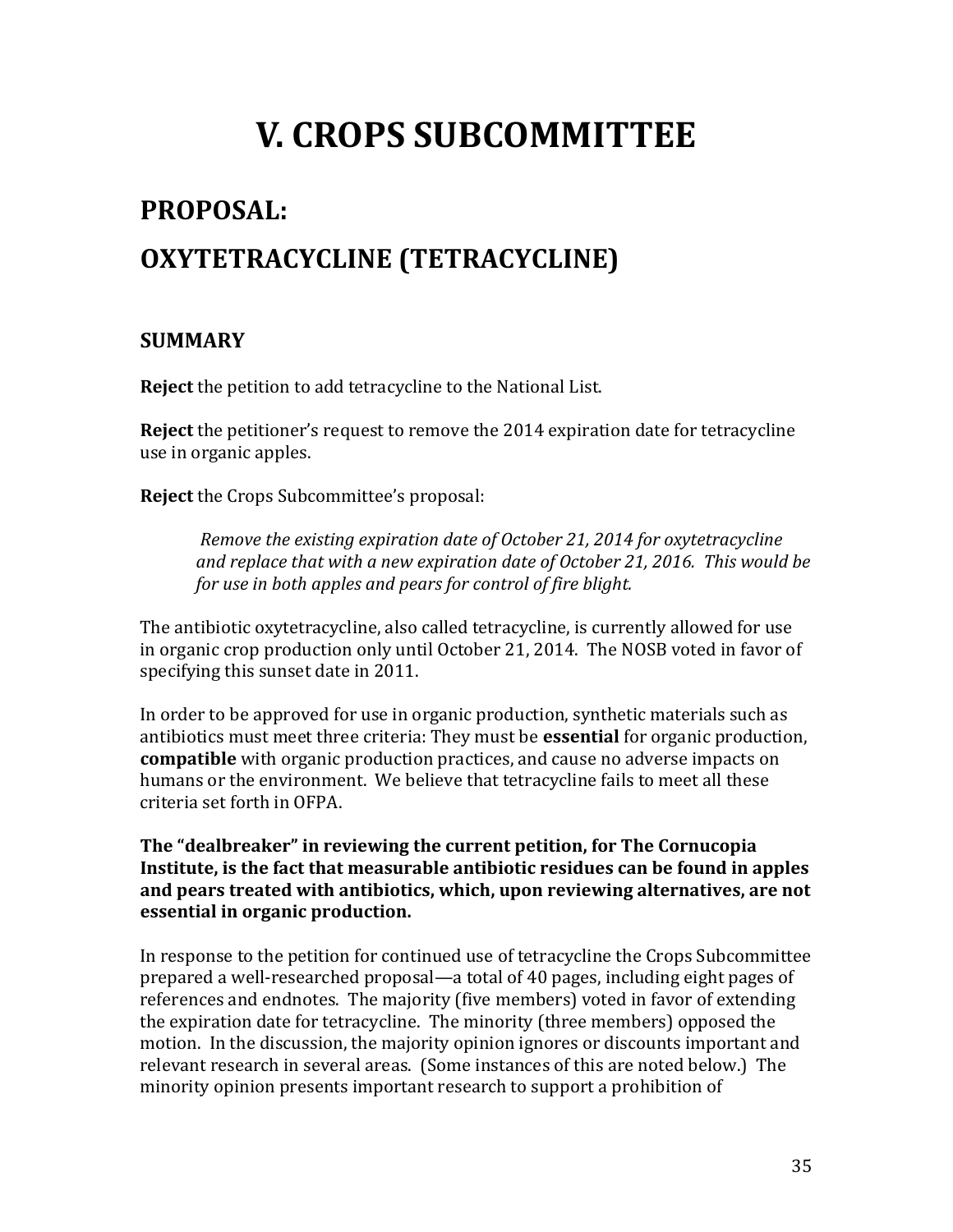tetracycline. We agree with the discussion and conclusions presented by the minority, who opposed the extension on the use of antibiotics.

#### *Rationale\$*

- > Tetracycline is not essential for control of fire blight.
	- $\circ$  Cultural controls are available to manage fire blight.
	- $\circ$  Biological controls are available to manage fire blight.
	- $\circ$  Many orchardists, both in the US and in Europe, grow apples without using tetracycline or other antibiotics.
- ¾ **Tetracycline'is'harmful'to'humans'and'the'environment.'**
	- $\circ$  Tetracycline is a broad-spectrum antibiotic that is active against a wide variety of bacteria, which could have deleterious impacts on biodiversity and the ecosystem.
	- $\circ$  Tetracycline use in orchards may contribute to development of antibiotic resistance, with serious consequences for human health.

Much research has been conducted on apples to demonstrate that the cultural practices and materials available to organic growers are sufficient to manage fire blight without tetracycline. The expiration date for tetracycline on apples should be maintained at October 21, 2014.

Research on pears, however, is more limited. Since pears are naturally more susceptible to fire blight, and there are fewer research studies available to demonstrate effective controls, it may be necessary to consider extending the expiration date until October 21, 2016 for pears only.

## **BACKGROUND'**

Tetracyclines are a group of broad-spectrum antibiotics that include chlortetracycline, oxytetracycline, and others. The National List, Section  $205.601(i)(12)$ , lists tetracycline as an allowed material for plant disease control; therefore, we use the term "tetracycline" in these comments.

The petitioned use of tetracycline is to control fire blight on apples and pears, caused by the bacterium *Erwinia amylovora*, which infects blossoms of apple and pear trees. If the disease is not controlled, flowers die, resulting in crop loss, and the woody branches can become infected, resulting in loss of limbs or an entire tree.

Tetracycline does not kill the bacteria, it only prevents them from growing and multiplying. Streptomycin has been the antibiotic of choice because it kills the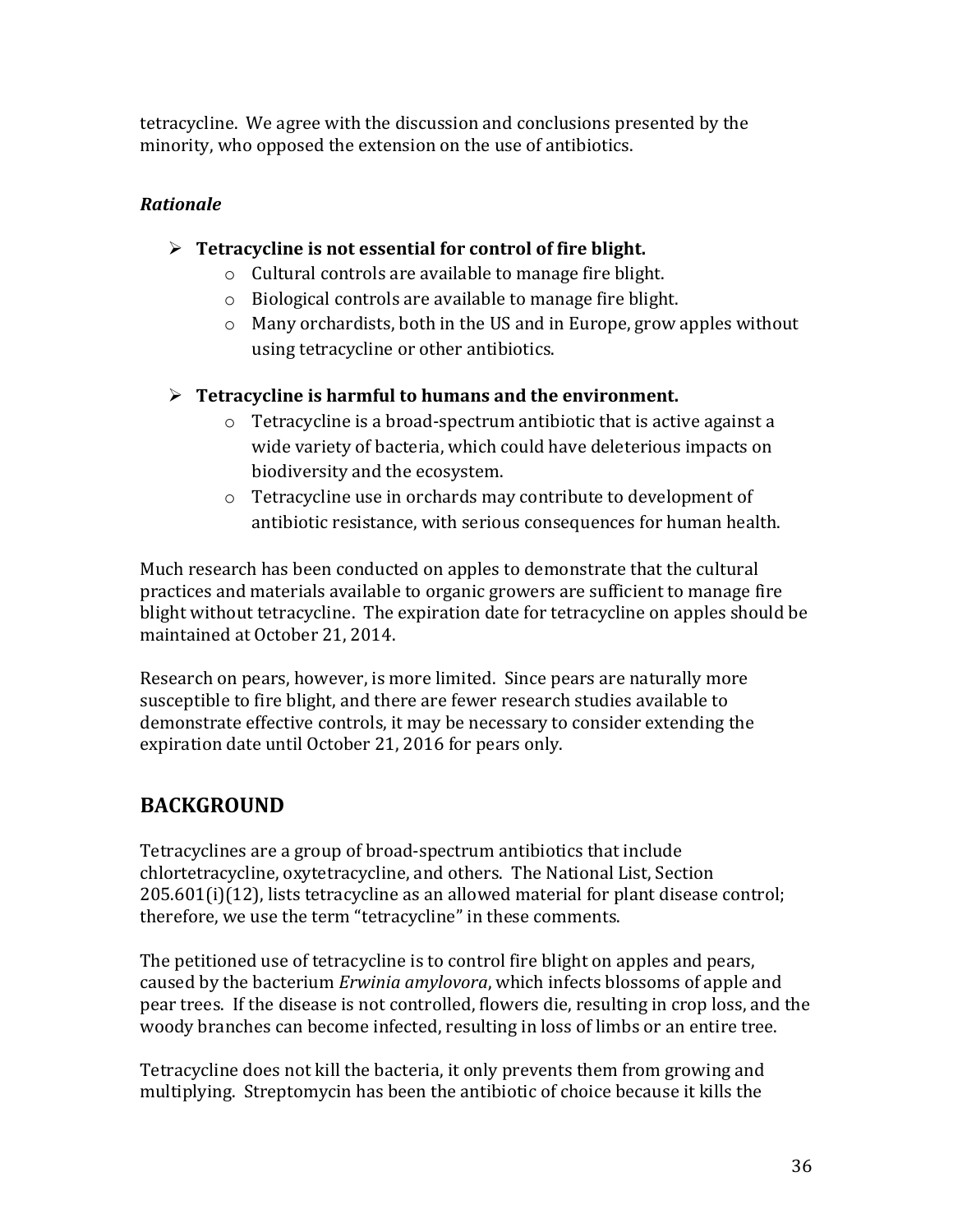pathogen. Tetracycline, which stops the growth of the pathogens but does not kill existing populations, is less effective than streptomycin. Tetracycline is only used where the pathogenic bacteria are resistant to the antibiotic streptomycin, primarily California, Oregon and Washington.

#### *NOSB* proposal for use of antibiotics

Antibiotics are prohibited for production of organic livestock and for most organic crops in the US. The only exception is the use of tetracycline and streptomycin, which are allowed for control of fire blight, a disease of apple and pear trees. They are listed on National List Section 205.601:

(i) As plant disease control.

 $(11)$  Streptomycin, for fire blight control in apples and pears only until October 21, 2014.

 $(12)$  Tetracycline, for fire blight control in apples and pears only until October 21, 2014.

This exception to organic standards has been controversial since 2000, when the regulations were being drafted. Antibiotics were added to the National List in 2000, and renewed in 2006. A different form of tetracycline was petitioned in 2008, at which time an expiration date of 2012 was established. A petition submitted in 2011 led the NOSB to extend the expiration date to 2014. One year later, in June of 2012, the Washington State Horticultural Association submitted a petition to overturn this rule, specifically requesting the removal of the 2014 expiration date. Tetracycline would be added to the National List and would be subject to review every five years through the sunset process.

As they reviewed the petition for this NOSB meeting, the Crops Subcommittee split into equal camps—four in favor and four opposed to the motion. A second, "compromise" proposal was then drafted:

*Remove'the'existing'expiration'date'of'October'21,'2014'for'oxytetracycline' and'replace'that'with'a'new'expiration'date'of'October'21,'2016.''This'would'be' for use in both apples and pears for control of fire blight.* 

A majority (five members) of the subcommittee voted in favor of this proposal; a minority (three members) voted against it.

#### **Evaluation for approval of synthetics to be added to the National List**

In organic agriculture, synthetic materials such as antibiotics are prohibited unless:

1. The substance is **essential** for organic production.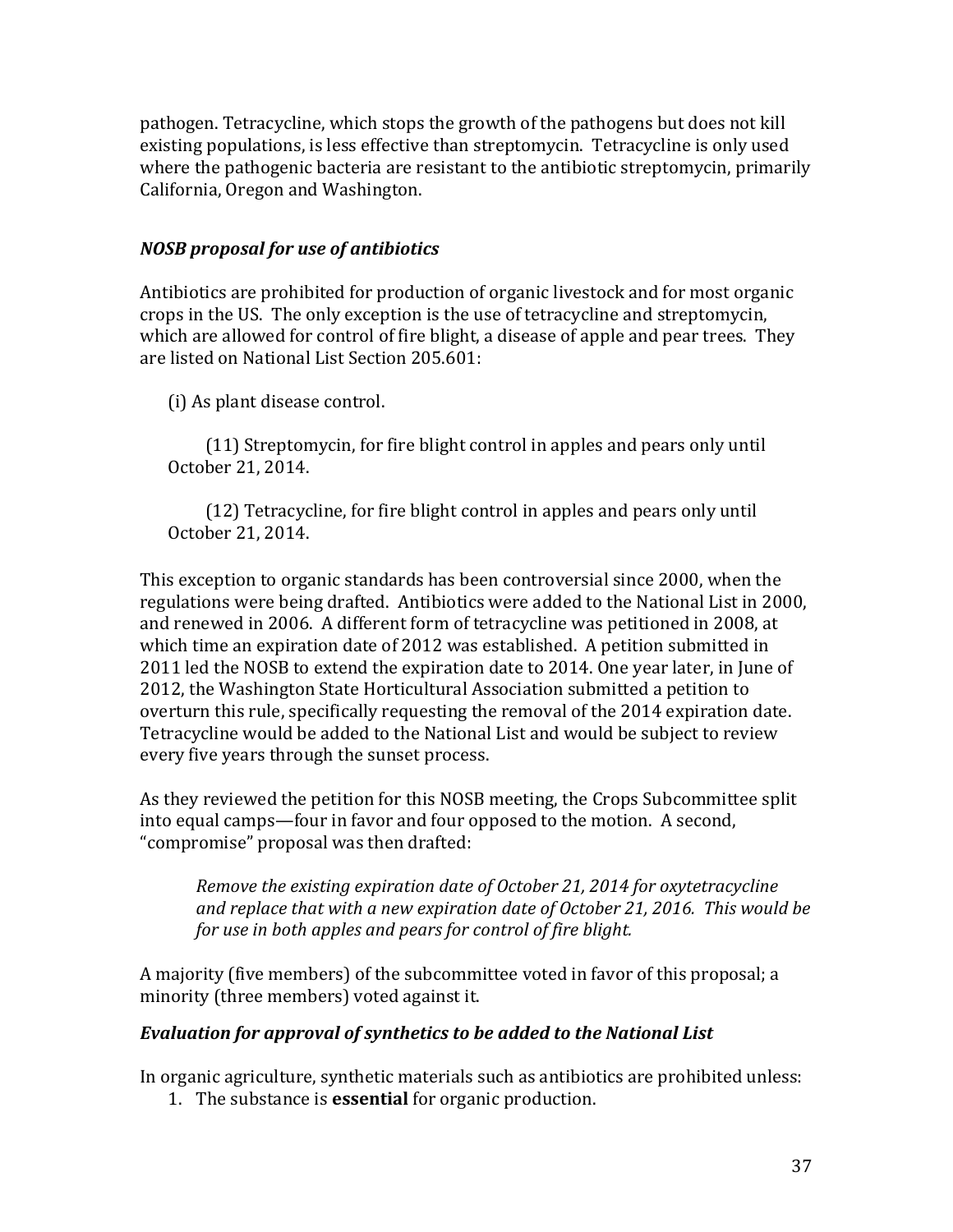- 2. The substance is **compatible** with organic production practices.
- 3. There are **no** adverse impacts on humans or the environment.

In the following section we discuss reasons why the use of tetracycline in organic agriculture is not essential, is not compatible with organic principles, and is harmful to humans.

## **TETRACYCLINE'IS'NOT'ESSENTIAL'TO'CONTROL'FIRE'BLIGHT'**

#### *Cultural,\$biological\$and\$chemical\$controls\$are\$available\$to\$manage\$fire\$blight\$*

The fire blight disease initially infects blossoms of apple and pear trees. Effective management of fire blight must rely on prevention of these initial infections, rather than control after the bacterial populations are high. Fortunately, there are many ways to prevent fire blight infections. This principle of management of diseases by prevention rather than control is one of the organic principles mandated by OFPA. The principles are outlined in section 205.206 *Crop pest, weed, and disease management practice standard*, and explained in the *Guide for Organic Crop* Producers,<sup>11</sup> available for download from the NOP website.

7 CFR 205.206 lists the following as management practices to prevent disease that are applicable to orchardists:

*(a)*(3) "Cultural practices that enhance crop health, including selection of plant species and varieties with regard to suitability to site-specific conditions and resistance to prevalent pests, weeds, and diseases" and *(d)(1): "Disease problems may be controlled through: Management practices which suppress the spread of disease organisms.*"

Level A, the systems approach, as outlined in the *Guide for Organic Crop Producers*, includes use of resistant varieties and resistant rootstocks, specifically non-dwarfing rootstocks. The systems approach should be the first line of defense against fire blight, because a properly designed system will have less disease.

Level B, cultural practices, include blossom thinning and canopy management, specifically avoiding high-density plantings to allow greater air flow in the orchard.

Level C, inputs, includes natural materials, biological controls and synthetic materials such as antibiotics. In general, inputs should only be used after other practices have failed to control the disease. If inputs are required, farmers should use natural materials and biological controls before using synthetic materials such as antibiotics.

<sup>&</sup>lt;sup>11</sup> Coleman, P. 2012. *Guide for Organic Crop Producers*. National Center for Appropriate Technology, 64 pages. www.ams.usda.gov/AMSv1.0/getfile?dDocName=STELPRDC5101542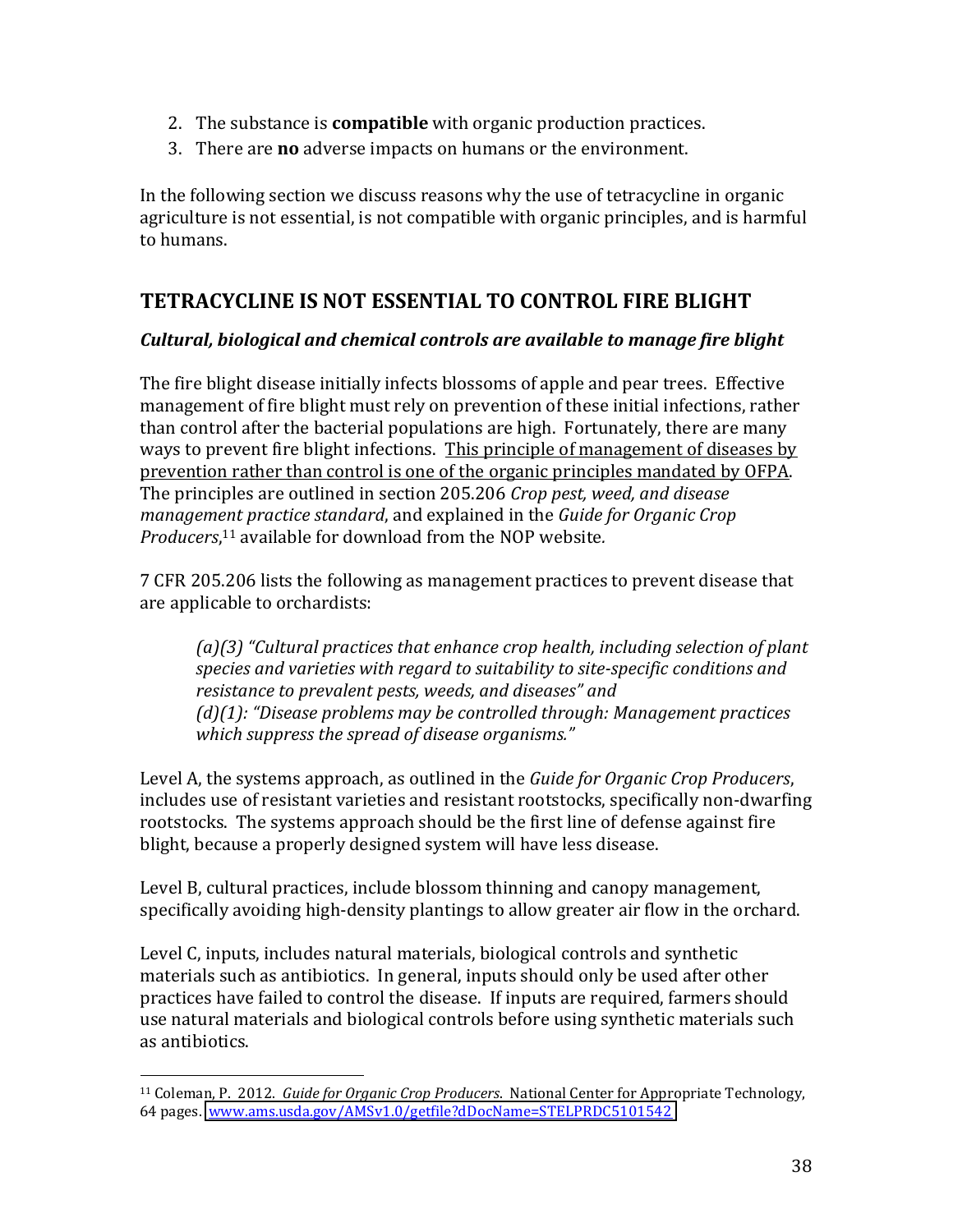Even if cultural practices are not adequate, there are several natural materials and biological controls that can be used to manage fire blight, as we discuss below. With all these cultural practices and materials available, antibiotics have been proven unnecessary for control of fire blight.

#### *Resistant\$varieties\$and\$rootstocks\$\$*

Selection of a resistant cultivar is the most effective method of controlling fire blight.<sup>12</sup> The relative resistance and susceptibility of different apple cultivars in well-known; university extension specialists in many parts of the country publish this information. To manage fire blight, it is also important to avoid planting apples on susceptible rootstocks. The dwarfing rootstocks, in particular, such as Malling 9 and 26, are highly susceptible to fire blight. $13$ 

Apple and pear growers have known that antibiotics would likely be prohibited for organic production in the future, either through removal from the National List via the sunset process, or by an expiration date in the listing. Growers taking a proactive approach would plant resistant varieties on resistant rootstocks. This has not been the case. Instead, cultivars with greater susceptibility to the disease, such as Braeburn, Fuji, Gala, and Pink Lady, have been planted.<sup>14</sup>

In 2009 in Washington State,  $45\%$  of the organic apple acreage was planted to Gala and Fuji, both of which are susceptible to fire blight.<sup>15</sup> At one point, fire blight primarily was a concern to pear growers only, not apple growers, but the situation has changed: "Now that there are extensive acreages of highly susceptible apple varieties on super-susceptible rootstocks in warmer parts of the state, the possibility of serious fire blight damage in Washington apples has evolved into a reality."<sup>16</sup> The current practice of high-density plantings increases the speed at which fire blight can spread.

#### *Biological\$controls\$and\$other\$inputs\$are\$available\$to\$manage\$fire\$blight\$*

Even with the planting of susceptible varieties, there is a wealth of materials available to control fire blight without antibiotics. The TR mentions biological controls: Bloomtime Biological, BlightBan C9-1, BlightBan A506 and Blossom

<sup>&</sup>lt;sup>12</sup> Johnson, K.B. 2000. Fire blight of apple and pear. *The Plant Health Instructor*. DOI: 10.1094/PHI-I-2000-0726-01. *Updated 2005.* 

 $13$  Ibid.

<sup>&</sup>lt;sup>14</sup> Johnson, K.B. 2000. Fire blight of apple and pear. *The Plant Health Instructor*. DOI: 10.1094/PHI-I-2000-0726-01. *Updated* 2005.

<sup>&</sup>lt;sup>15</sup> Kirby, E. and D. Granatstein. 2011. Status of Organic Tree Fruit in Washington State an Other Regions: 2010. Center for Sustaining Agriculture and Natural Resources, Washington State University!

<sup>&</sup>lt;sup>16</sup> Smith, T. 2012. Fireblight Management in the Pacific Northwest USA. Downloaded Nov 2012 from http://county.wsu.edu/chelan-douglas/agriculture/treefruit/Pages/Fire\_Blight.aspx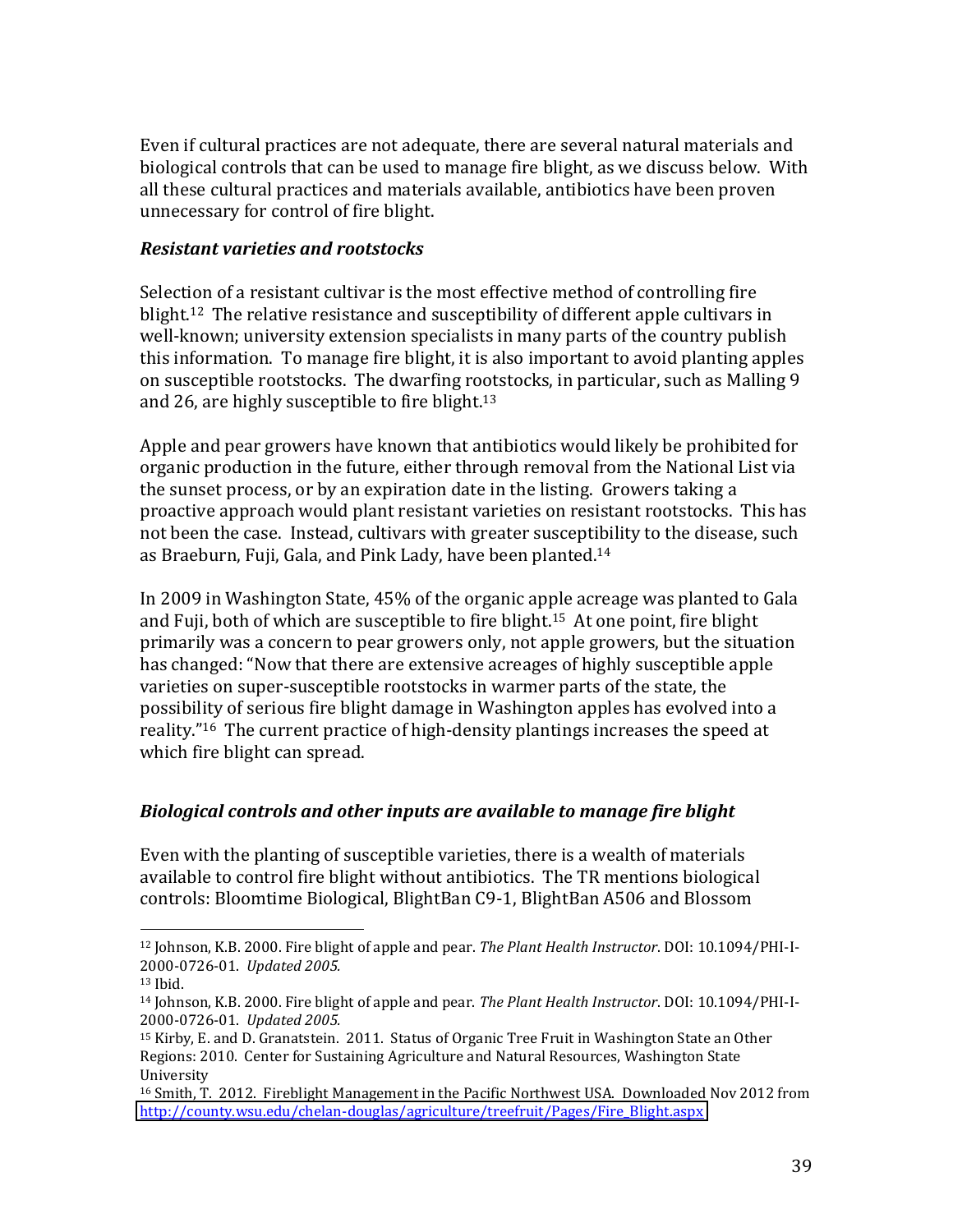Protect. Other materials available include several brands of lime sulfur, fish oil and copper sulfate. Finally, Serenade Max is an antimicrobial product made from bacteria.

Blossom Protect is a biological control agent made from *Aureobasidium pullulans* (note: the name of this microorganism is misspelled in the TR; it is spelled correctly here). Field trials in eastern Washington have found that Blossom Protect provided control similar to oxytetracycline.<sup>17</sup>

Ken Johnson, in a webinar in March 2012, presented his research on materials that provided "a fantastic level of control" of fire blight. He stressed that management is vitally important—growers must begin to manage fire blight early in the season, when pathogen populations first start to build up. He suggested that growers begin with copper products, to delay the onset of disease. When trees begin to bloom, several different materials must be used at the appropriate times, first to reduce the number of infection sites, then to protect the remaining blossoms with biological controls.

Blossom thinning to remove flowers is essential because the bacteria that cause fire blight will initially infect the stigmas of the flowers. When flowers are removed, there are fewer places where bacteria can cause fire blight infections. Blossom thinning also reduces the crop load, reduces stress on the tree, and results in larger and more marketable apples. In Johnson's research study, he used lime sulfur (LS) and fish oil (FO) for blossom thinning. The remaining flowers were sprayed with Blossom Protect, a microbe that colonizes the flowers. Results in the graph below indicate that those treatments were as effective as antibiotics, even on Gala apples, a susceptible variety. The experiment was repeated in 2012, with the same results, showing the effectiveness of lime sulfur plus fish oil followed by Blossom Protect.<sup>18</sup>

 $17$  Smith, T. 2011. Improving the management of two critical pome fruit diseases. Final Project Report, WA Tree Fruit Research Commission Project Number CP-09-904

<sup>&</sup>lt;sup>18</sup> Granatstein, D. 2012. Fire Blight Update. Organic Tree Fruit Industry Work Group. Presented at the NOSB Meeting, Providence, Rhode Island, 10/16/2012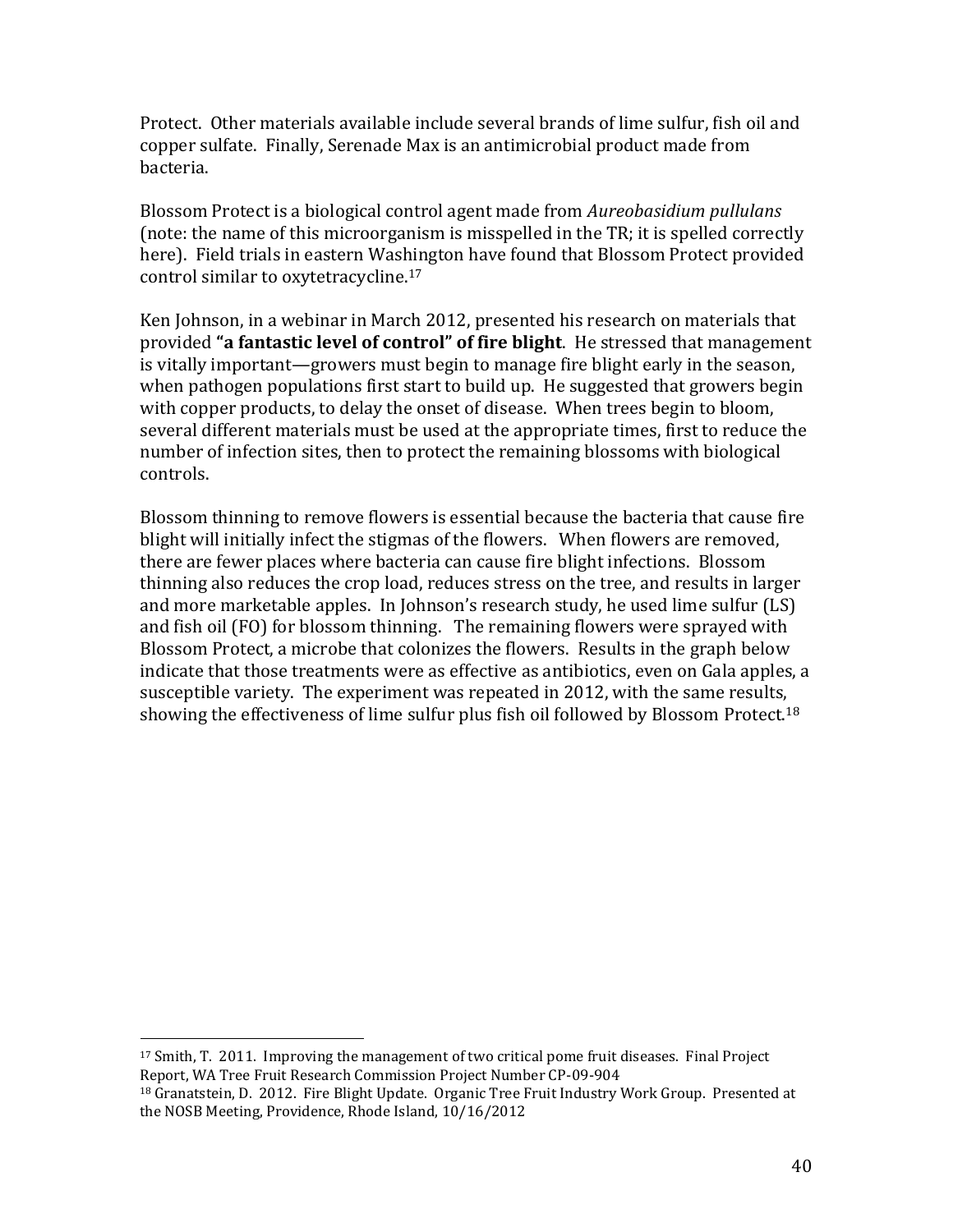

Johnson also tested the use of Bloomtime Biological early in the season, followed by Serenade Max, which resulted in "very good to excellent control." In a recent webinar, Johnson<sup>19</sup> presented results of additional research, and verified that effective non-antibiotic control of fire blight can be achieved on apples through an integrated control program. Johnson was also able to achieve fire blight control on pears, although reliable control is expected to be more difficult than on apples.

Although these biological products control infections as well as antibiotics, they must be sprayed more frequently—four sprays instead of two. As long as antibiotics remain allowed in organic agriculture, growers are more likely to use them rather than biological controls, as a cost-saving measure. If antibiotics are prohibited, cost of apple production may increase slightly. However, cost is not a factor, by law, in deciding which materials to allow. We believe that organic consumers, who already expect to pay a price premium for organics in order to avoid harmful inputs, including antibiotics, will be willing to pay the extra price, if any, to avoid the harmful effects of antibiotics on humans and the environment.

<sup>&</sup>lt;sup>19</sup> Johnson, K. 2013. Research Update on Non-antibiotic Control of Fire Blight. Webinar date March 19, 2013. www.extension.org/organic\_production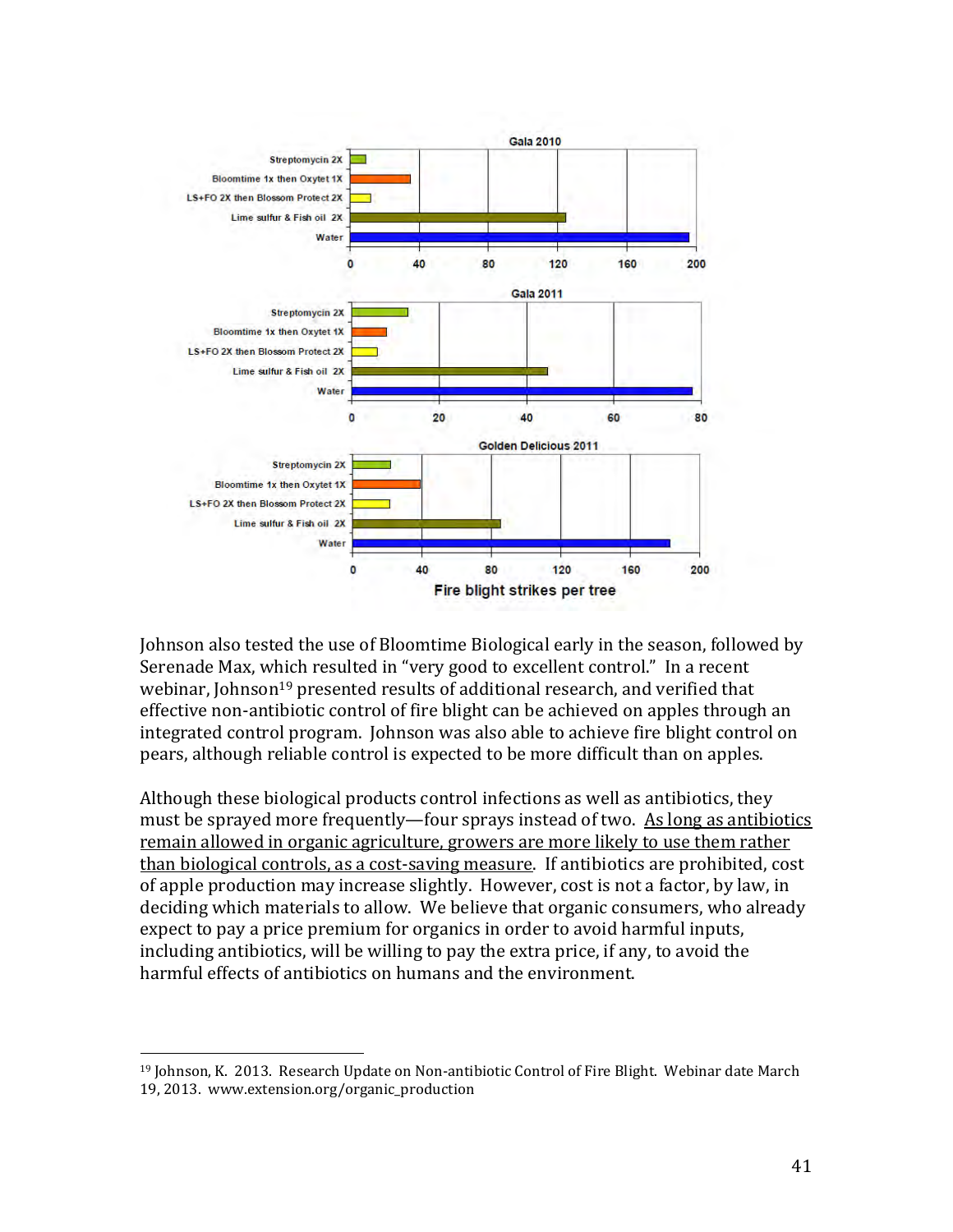#### *Many\$orchardists\$grow\$apples\$without\$using\$antibiotics\$\$*

Europe does not allow antibiotics in organic production of apples or pears, yet there were approximately  $57,582$  acres planted to organic apples in Europe in 2008.<sup>20</sup>

Many organic apple growers in Washington State grow fruit to be exported to Europe, and do not use antibiotics on those trees. As of March 2011, approximately one-third of the organic apple producers in Washington had not used antibiotics for at least three years, because they were certified to sell apples to Europe.<sup>21</sup>

A national poll of organic apple and pear producers, conducted by The Cornucopia Institute in early 2013, shows a wide disparity in the use of antibiotics. The poll results, being compiled in March 2013, will be presented to the NOSB at their spring meeting in Portland, Oregon.

#### *Tetracycline is not compatible with organic production practices*

NOP regulations prohibit the use of antibiotics on livestock for meat or milk production. Antibiotics may not be used on any organic crops, other than apples and pears.

Tetracycline is prohibited by international standards. It is not allowed for organic production in Canada, Europe or Japan. It is not allowed by the CODEX Alimentarius Commission, or the International Federation of Organic Agriculture Movements (IFOAM).22

#### Antibiotics represent an input-substitution mentality

!!!!!!!!!!!!!!!!!!!!!!!!!!!!!!!!!!!!!!!!!!!!!!!!!!!!!!!

As discussed above, fire blight is a serious disease that has been aggravated by the planting of vast acres of susceptible apple varieties on susceptible rootstock at high densities. Growers who have ignored preventative practices are relying on inputs for disease control.

The following graph shows how the risk of fire blight increases in the spring.<sup>23</sup> As bacterial populations increase, the risk of disease increases. In order to manage the

 $20$  Kirby, E. and D. Granatstein. 2011. Status of Organic Tree Fruit in Washington State an Other Regions: 2010. Center for Sustaining Agriculture and Natural Resources, Washington State University!

<sup>&</sup>lt;sup>21</sup> Washington State Department of Agriculture. 2011. *International Organic Program—EU Compliant Operations,'March'10,'2011*.!http://agr.wa.gov/FP/Pubs/docs/wsda\_eu\_compliant.pdf!! <sup>22</sup> ICF International. 2011. Tetracycline (Oxytetracycline) Technical Evaluation Report, April 1, 2011

<sup>&</sup>lt;sup>23</sup> Johnson, K. 2012. Fire Blight Control in Organic Pome Fruit Systems Under the Proposed Nonantibiotic Standard. Webinar date March 13, 2012. *[www.extension.org/organic\\_production](http://www.extension.org/organic_production)*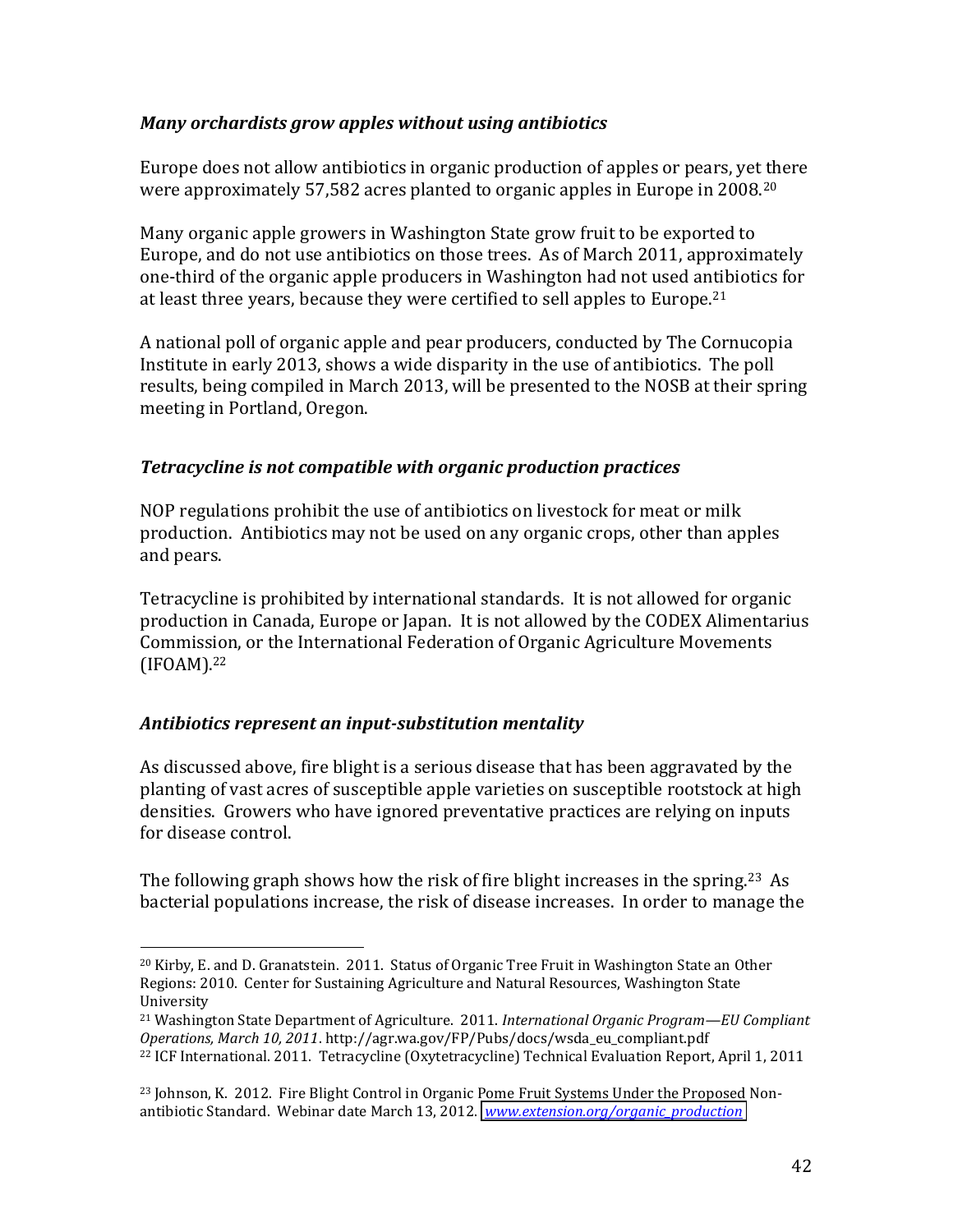disease without antibiotics, growers must use integrated control measures early in the spring, when the pathogen population is starting to build. However, if antibiotics are available, this investment in a proactive approach is less important. As Dr. Johnson said in his webinar, "When streptomycin was effective, for us on the west coast, we could ignore the whole pathogen build-up phase.... We could come in with streptomycin at fairly high levels of risk and ... we could get good control." This philosophy relies on treating the disease after it becomes serious. An organic philosophy should rely on management to prevent the disease from becoming serious.



#### **Effects on humans and the environment**

Tetracycline is a broad-spectrum antibiotic; therefore, the environmental effects of tetracycline are significant. Application of tetracycline involves aerial spraying. Although the tetracycline is needed only on the flower surfaces, the spraying applications ensure that it lands on the tree leaves, tree trunk, cover crops in the orchard and soil, as well as the flowers. Rain washes some tetracycline off the plant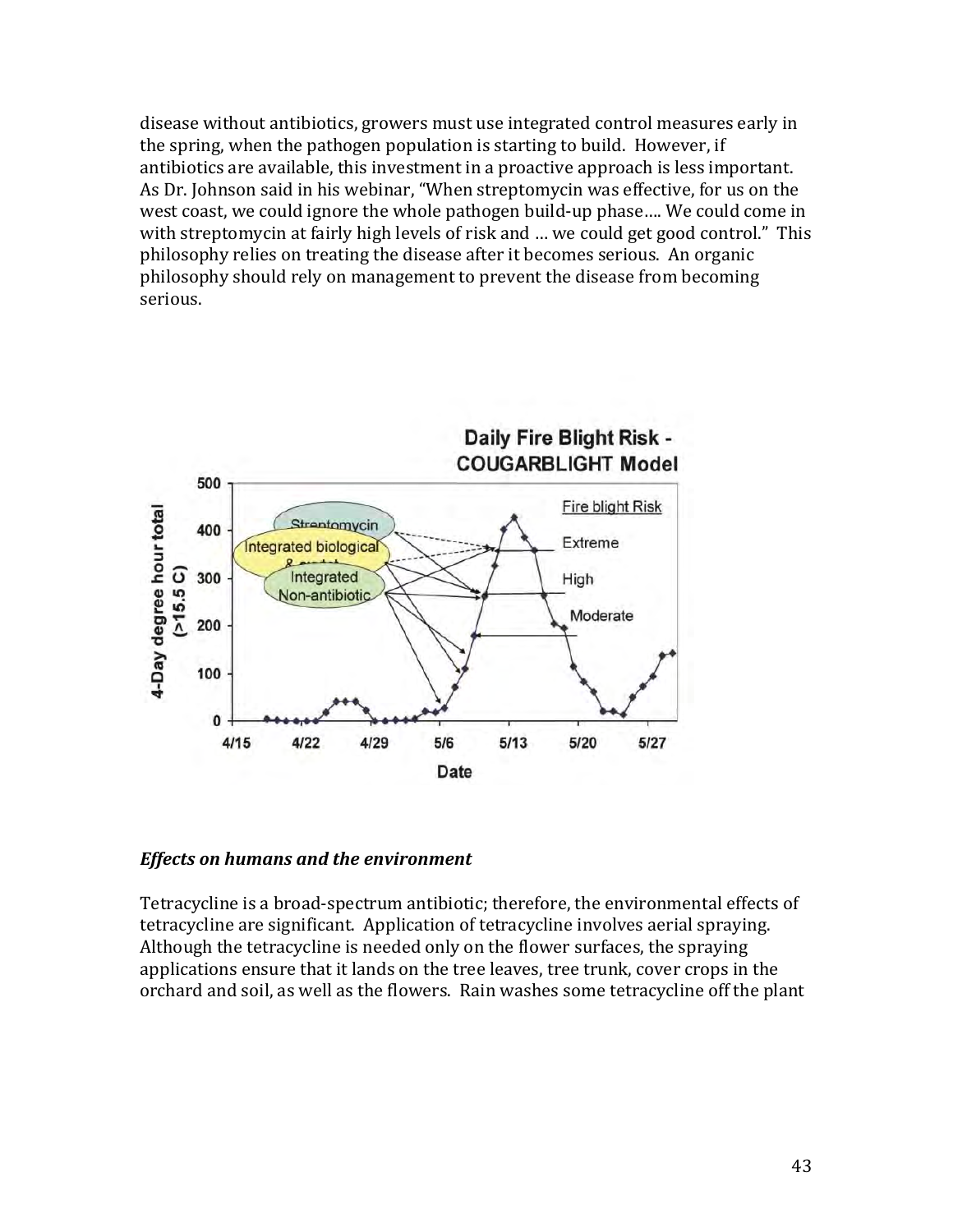surfaces, into the soil. There is evidence to indicate that tetracycline can also be taken up by plants and translocated through their tissues.<sup>24</sup>

Antibiotic residues may be detected in or on the apple fruit. When apple trees at blossom stage were sprayed with streptomycin, residues were found on the apple fruit sampled 86 days later.<sup>25</sup> The Environmental Protection Agency has found detectable residues of tetracycline on apple fruit up at 49 to 61 days after application.<sup>26</sup>

#### Tetracycline in the soil

As reported in the TR (lines 296-307), several studies demonstrated that tetracycline degrades very slowly in the soil, remaining present and retaining antimicrobial activity for up to ten months.<sup>27</sup>,<sup>28</sup>,<sup>29</sup> Antibiotics, including tetracycline, have been found to reduce the numbers of bacteria in the soil, under field and laboratory conditions.<sup>30</sup>,<sup>31</sup>,<sup>32</sup>,<sup>33</sup> The Technical Review (lines 469-490) provides details of these studies.

The majority opinion expressed in the oxytetracycline proposal states that the report by Thiele-Bruhn and Beck refers to European soil, not US soils. It does not seem reasonable to believe that an antibiotic would decrease soil bacterial populations in Europe, but would not decrease soil bacterial populations in the US. We agree with the scientific validity of the minority opinion. Tetracycline is harmful

<sup>&</sup>lt;sup>24</sup> Kong, WD, Y.G. Zhu,,, Y.C. Liang, J. Zhang, F.A. Smith, and M. Yang, 2007. Uptake of oxytetracycline and its phytotoxicity to alfalfa (Medicago sativa L.). Environmental Pollution, Volume 147, Issue 1, May 2007, Pages 187-193

<sup>&</sup>lt;sup>25</sup> Mayerhofer, G, I Schwaiger-Nemivora, T Kuhn, L Girsch, F Allerberger. 2009. Detecting Streptomycin in apples from orchards treated for fire blight. J. Antimicrob. Chemother. 63(5):1076-1077

<sup>&</sup>lt;sup>26</sup> EPA (United States Environmental Protection Agency). 2005. Oxytetracycline. Section 3 Use on Apples. Summary of Analytical Chemistry and Residue Data. HED Records Center Series 361 Science Reviews, File R104981. Washington, DC.

http://www.epa.gov/pesticides/chem\_search/cleared\_reviews/csr\_PC-006304\_3-Jan-05\_a.pdf <sup>27</sup> Thiele-Bruhn, S. 2003. Pharmaceutical antibiotic compounds in soils - a review. J. Plant Nutri. Soil Sci. 970 145-167

<sup>&</sup>lt;sup>28</sup> Aga, D.S., O'Connor, S., Ensley, S., Payero, J.O., Snow, D., Tarkalson, D. 2005. Determination of the persistence of tetracycline antibiotics and their degradates in manure-amended soil using enzymelinked immunosorbent assay and liquid chromatography-mass spectrometry. J. Agric. Food Chem. 53: 7165-7171

 $^{29}$  Cengiz, M., Balcioglu, I., Oruc, H.H. 2010. Detection of oxytetracycline and chlortetracline residues in agricultural fields in Turkey. J. Biol. Environ. Sci. 4(10): 23-27

<sup>&</sup>lt;sup>30</sup> Thiele-Bruhn, S., Beck, I-C. 2005. Effects of sulfonamide and tetracycline antibiotics on soil microbial activity and microbial biomass. Chemosphere 59: 457-465

<sup>&</sup>lt;sup>31</sup> Piotrowska-Seget, Z., Engel, R., Nowak, E. 2008. Successive soil treatment with captan or oxytetracycline affects non-target microorganisms. World J Microbiol Biotechnol 24: 2843-284 32 Colinas, C., Ingham, E., Molina, R. 1994. Population responses of target and non-target forest soil organisms to selected biocides. Soil Biol. Biochem. 26: 41-47

<sup>33</sup> Popowska, M., Miernik, A., Rzeczycka, M., Lopaaciuk, A. 2010. The impact of environmental contamination with antibiotics on levels of resistance in soil bacteria. J. Environ. Qual. 39: 1679-1687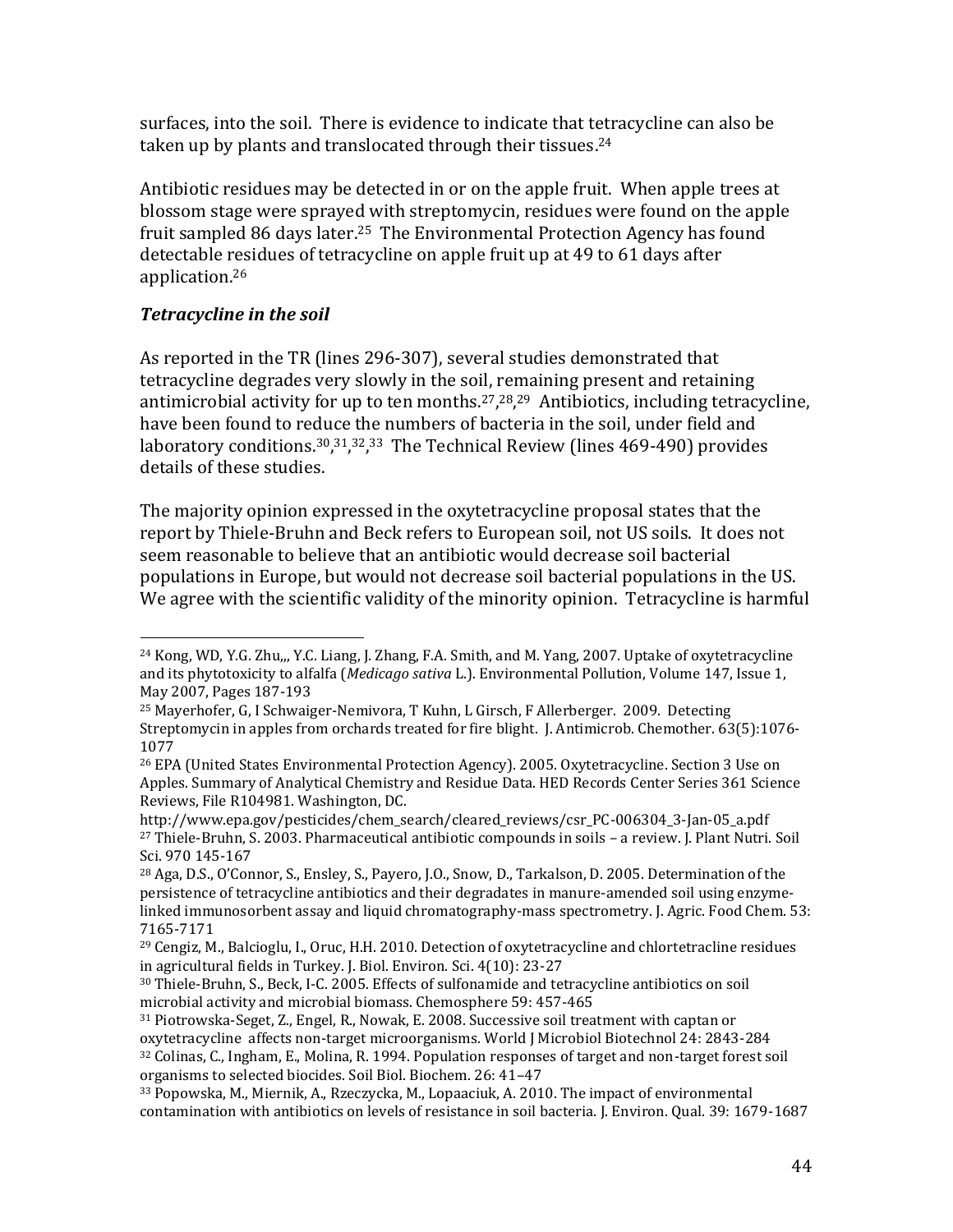to the environment, and reduces biodiversity in the soil, with particular damage to bacterial populations.

Tetracycline may retain its antibiotic activity in the soil, where it may influence the selection of antibiotic resistant bacteria.<sup>34</sup> When tetracycline was applied to three soil types in a laboratory setting, researchers were able to isolate several strains of bacteria that were resistant to tetracycline.<sup>35</sup> Antibiotic resistance is a significant issue, as discussed in the next section.

#### Tetracycline use in orchards may contribute to development of antibiotic resistance

We agree with the sentiment expressed by Beyond Pesticides in their formal comments to the Board—it is shocking that some members of the Crops Subcommittee are willing to downplay the risk of tetracycline resistance in human pathogens. The World Health Organization includes chlortetracycline. oxytetracycline, tetracycline and streptomycin antibiotics on its list of critically important antimicrobials. They state, "It is critically important to prevent resistance to these antibiotics due to non-human antimicrobial use."36 Since tetracycline resistance has not yet occurred, as stated by the Crops Subcommittee proposal, that is all the more reason to prohibit tetracycline use in all agricultural settings to prevent resistance from occurring.

The increase in apple acreage, and the increase in high-density plantings of susceptible varieties, only increases the likelihood of resistance to tetracycline. An article published in ASM News, by the American Society for Microbiology, states, "Although antibiotic use on plants is minor relative to total use, application of antibiotics in the agroecosystem presents unique circumstances that might influence the buildup and persistence of resistance genes in the environment. Antibiotics are applied over physically large expanses. In regions of dense apple and pear production, antibiotics are applied to hundreds of acres of nearly contiguous orchards. Moreover, the past decade has seen a dramatic increase in the planting of apple varieties and rootstocks that are susceptible to the devastating bacterial disease fire blight."37

The tree fruit industry has already experienced a problem with antibiotics bacterium *Erwinia amylovora* has developed resistance to streptomycin. Since tetracycline is now being used in the same way that streptomycin was used, it is

<sup>&</sup>lt;sup>34</sup> Chander, Y, K Kumar, SM Goval, and SC Gupta. 2005. Antibacterial Activity of Soil-Bound Antibiotics. Published online Oct 12, 2005

<sup>&</sup>lt;sup>35</sup> Popowska, M., Miernik, A., Rzeczycka, M., Lopaaciuk, A. 2010. The impact of environmental contamination with antibiotics on levels of resistance in soil bacteria. J. Environ. Qual. 39: 1679-1687 <sup>36</sup> World Health Organization (WHO). 2009. Critically Important Antimicrobials for Human Medicine, 2<sup>nd</sup> Revision

<sup>&</sup>lt;sup>37</sup> McManus, P. 2000. Antibiotic Use and Microbial Resistance in Plant Agriculture. ASM News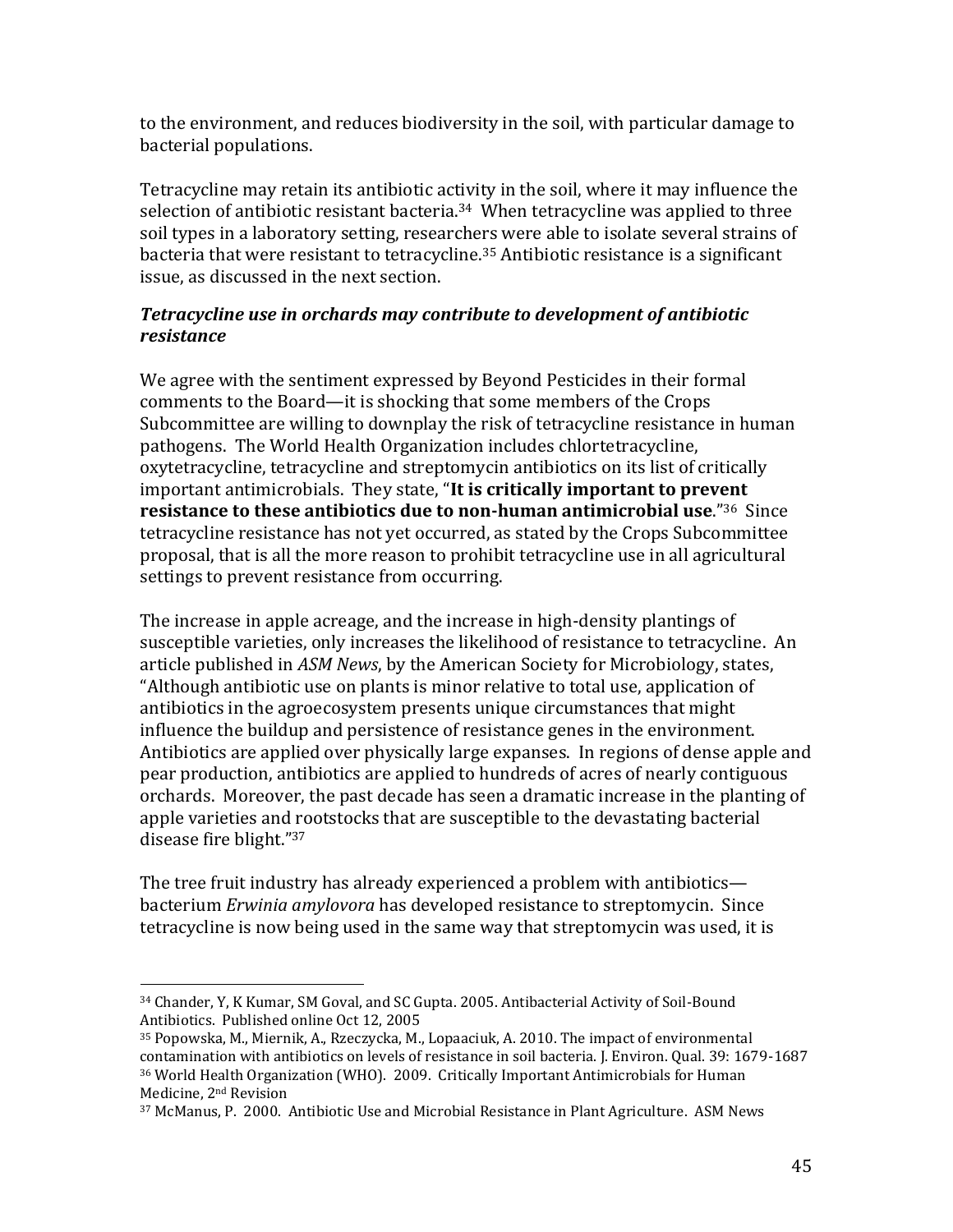likely that *Erwinia amylovora* will develop resistance to tetracycline as well. This resistance can easily be transferred to human pathogens.

Although there is no research that proves conclusively that use of tetracycline in apple orchards will cause resistance to tetracycline in human pathogens, there are numerous studies to prove that the use of antibiotics in agriculture has increased the prevalence of antibiotic-resistant bacteria.

The threat of tetracycline-resistant bacteria is a serious one, and we need to use the precautionary principle. Scientists must assume antibiotic resistance will occur in the future, because we know that it has happened in the past. Bacteria that develop antibiotic resistance typically remain resistant for a long period of time.<sup>38</sup>

## **CONCLUSION**

Cornucopia agrees with the concerns about tetracycline use in agriculture expressed by the minority view of the Crops Subcommittee. We applaud their research efforts and agree with the scientific validity of their views. We chose not to repeat their findings in detail, since they are already clearly expressed.

The research that has been conducted on the control of fire blight in apples indicates that fire blight can be managed in apples without the use of antibiotics.

We do recognize that pears are highly susceptible to fire blight, and there has been relatively little research done on alternatives to antibiotics on pears. Due to these differences, we suggest that the regulations be written differently for apples and pears. This would allow removal of antibiotics from apple production without impacting pear growers, while further research can be conducted. Eventually all uses of antibiotics on organic crops should be prohibited.

Prohibition of antibiotics on organic apples is essential to maintain consumer confidence. Parents feed large numbers of apples to their children in the form of applesauce, apple butter, fruit leathers, juice and of course, apples. Given the prohibition against antibiotics in all other areas of organic food production, consumers expect that fruit is also grown without antibiotics, especially antibiotics that are important in human medicine.

<sup>&</sup>lt;sup>38</sup> Levy, SB, and B Marshall, 2004. Antibacterial resistance worldwide: causes, challenges and responses. Nature Medicine Supplement, Published online 30 November 2004; doi:10.1038/nm1145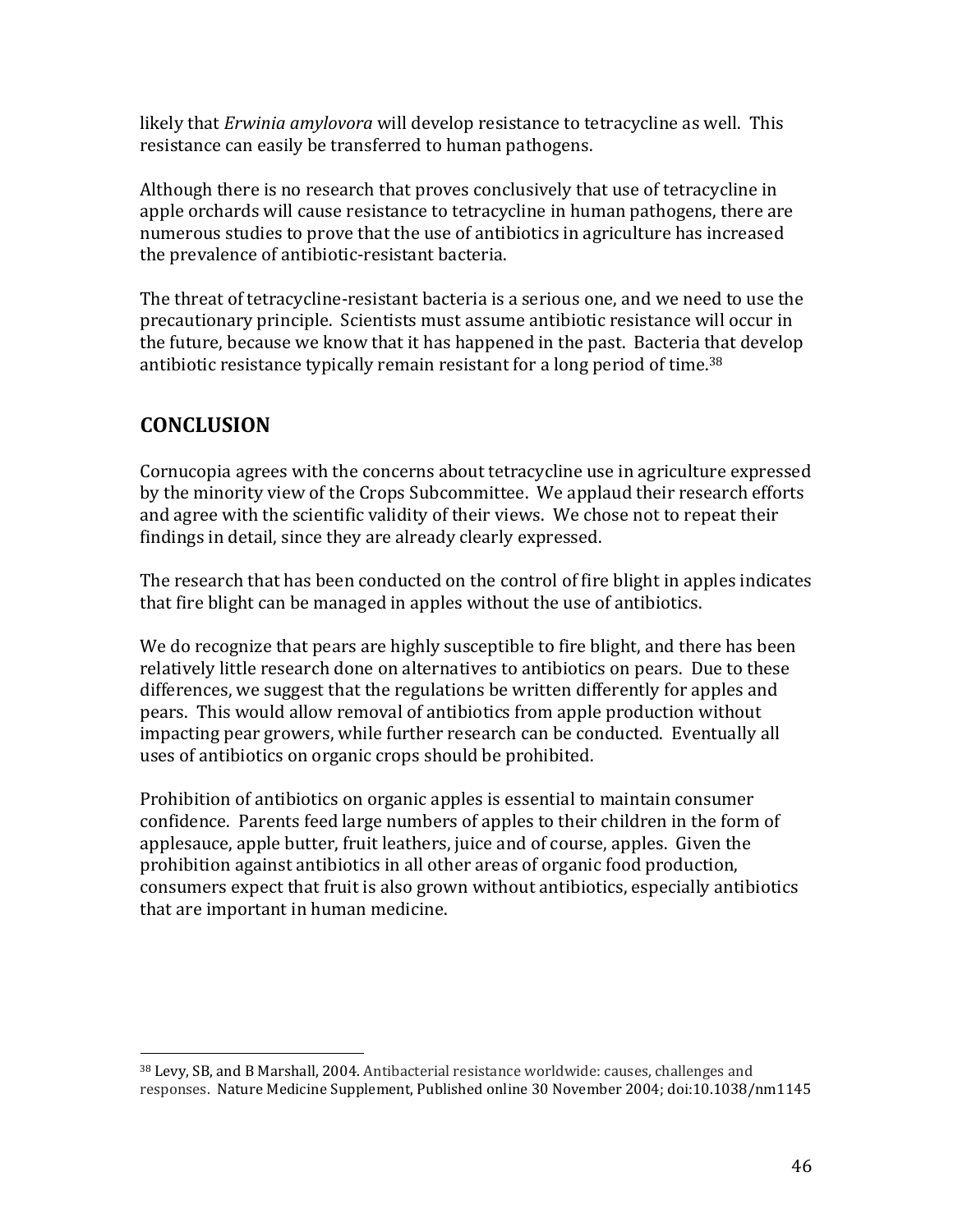# PROPOSAL: POLYOXIN D ZINC SALT (Polyoxin DZS)

## **SUMMARY'**

**Reject** the petition to allow polyoxin D zinc salt in organic crop production.

#### *Rationale\$*

- $\triangleright$  Production process is not available for review by NOSB members and organic stakeholders.
- $\triangleright$  The petition does not give enough information to determine if polyoxin DZS is synthetic.
- $\triangleright$  Polyoxin DZS is not compatible with organic production.
- $\triangleright$  Polyoxin DZS is not essential.
- $\triangleright$  Potential post-harvest uses have not been clarified.

Cornucopia agrees with the Crops Subcommittee majority opinion:

- $\triangleright$  Polyoxin DZS is synthetic.
- ▶ Polyoxin DZS should **not** be added to the National List at Section 205.601.

## **BACKGROUND'**

Polyoxin D zinc salt was petitioned as a disease control material to be used in organic crop production. It is currently used as a pre-harvest foliar spray on conventional crops to control fungal diseases. There are possible additional uses as a post-harvest material.

Polyoxin D inhibits the growth of fungal cell walls. It does not kill the fungus or the fungal spores; it simply stops the growth of hyphae.

#### *International'organic'regulations'*

Polyoxin D zinc salt is not allowed in Canada, Europe, or Japan. It is not listed on IFOAM or CODEX Alimentarius (TER, 2012).

## **CONCERNS'WITH'POLYOXIN'D'ZINC'SALT'**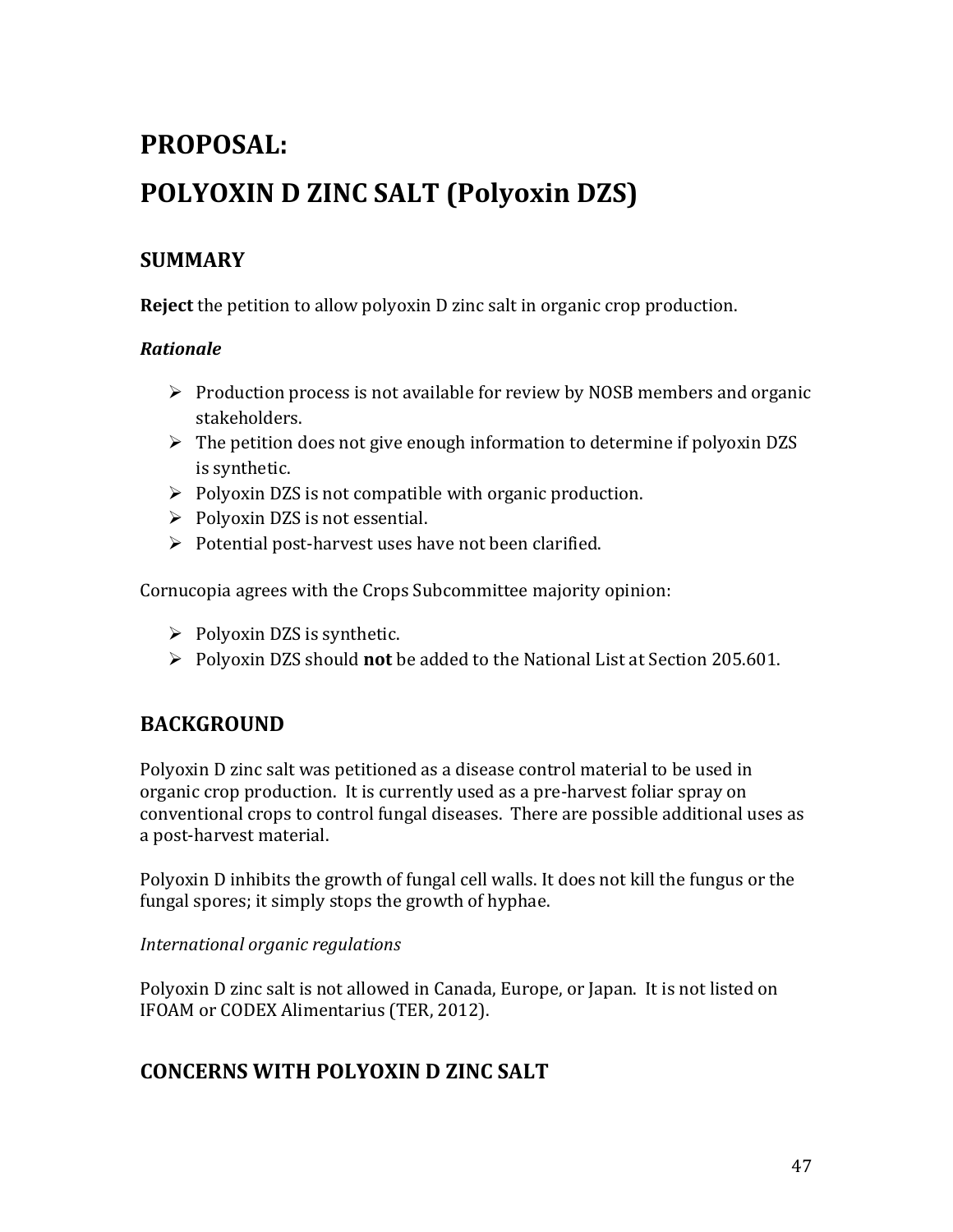#### **Production process is not available for review by organic stakeholders**

The description of the production of polyoxin DZS is withheld as Confidential Business Information. The petition states that it is produced by a microorganism (*Streptomyces*) in a fermentation process.

The NOSB Manual states that Board members have a responsibility to:

*Be reasonably informed—It is the duty of all Board members to seek and study the'information'needed'to'make'a'reasoned'decision'and/or'recommendation' on'all'business'brought'before'the'Board.''*

When the needed information is kept confidential, it is not possible for Board members to exercise this duty. The authors of the Technical Review (TR) did have access to the confidential information, but their conclusions should not be used as a basis for decision-making. To further complicate the matter, the authors' names, and possible conflicts of interest, are not disclosed. Any petition that contains Confidential Business Information should be declared insufficient for review by the NOSB.

In order to evaluate this material, all information about the manufacturing process needs to be disclosed to the public, including, but not limited to, answers to the following questions:

- ▶ Is this strain of *Streptomyces* genetically engineered?
- ▶ What are the ingredients in the growth medium for *Streptomyces*?
- $\triangleright$  Are any ingredients in the growth medium genetically modified? How is this monitored?
- $\triangleright$  What is the process for extracting the polyoxin D zinc salt from the growth medium?
- $\triangleright$  Are inerts used in the final pesticide formulation? If so, which ones?

#### *The petition does not give enough information to determine if polyoxin DZS is synthetic\$*

The petitioner believes that this is a non-synthetic material and therefore its use should be allowed without going through the petition process. The determination on whether a material is synthetic or natural must be made by the NOSB, not by the petitioner.

Because the petitioner refused to supply the needed information the NOSB must rely on the TR, which states that PDZS "may" be synthetic.<sup>39</sup>

<sup>&</sup>lt;sup>39</sup> Technical Review: Polyoxin D Zinc Salt. 2012. Compiled by The Organic Center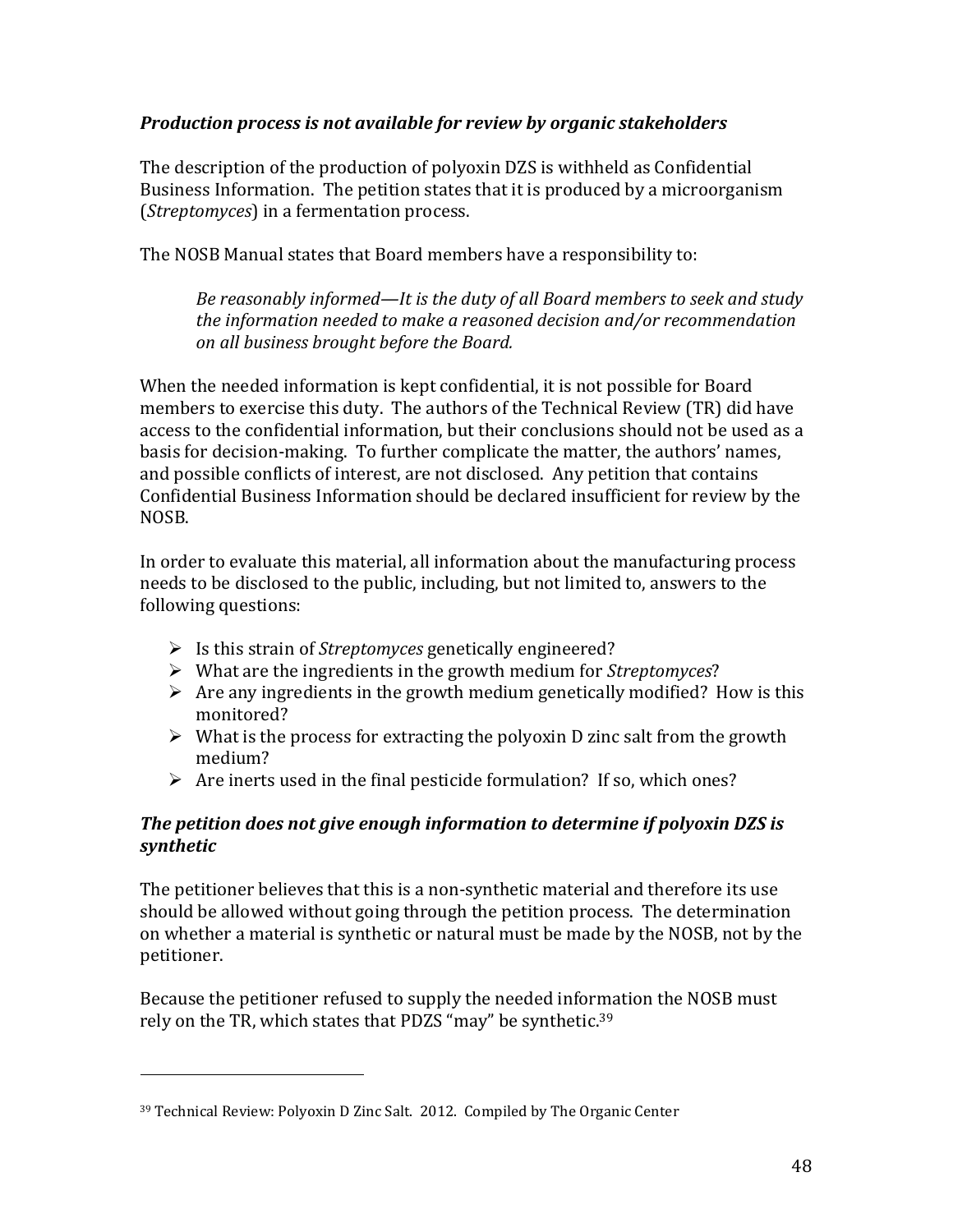The definition of "synthetic" states that: "such term shall not apply to substances' *created by naturally occurring biological processes.*<sup>*"*</sup> Composting, for example, is a naturally occurring biological process. All microbial growth is a **biological** process. However, growing one microbe in a controlled environment, and feeding it with a chemical soup, is not a **naturally occurring** process.

#### **Polyoxin DZS is not compatible with organic production**

This material is a broad-spectrum fungicide that acts by inhibiting synthesis of the fungal cell walls. It prevents growth of both disease-causing fungi and beneficial fungi, according to the TR.

A long list of the proposed uses of this fungicide is included in the petition, pages 6-8. This is evidence that the fungicide has broad-spectrum activity; in other words, it is harmful to many kinds of fungi. This is not consistent with the organic principle that requires farmers to maintain biodiversity on the farm.

It appears that this fungicide will be used both as a foliar spray to control leaf diseases and a soil application to control soil-borne diseases. Therefore, the reduced biodiversity may occur both on above-ground surfaces and in the soil. Soil biodiversity is particularly critical for decomposition and nutrient cycling.

#### **Polyoxin DZS** is not essential

!!!!!!!!!!!!!!!!!!!!!!!!!!!!!!!!!!!!!!!!!!!!!!!!!!!!!!!

The Organic Materials Review Institute (OMRI) lists many materials available to organic growers for plant disease control. These materials include copper, sulfur, oils and other products. With all these other options available, polyoxin DZS is not essential and should seldom be necessary.

There are many practices available to prevent or minimize fungal diseases, such as increased plant spacing, reduced water use, resistant varieties, nutrient management, sanitation and crop rotation. If cultural controls are not adequate, biological controls and non-synthetic materials are available for disease control. If, and only if, these practices are insufficient to manage the disease, synthetic materials can be used.

#### **Potential post-harvest uses have not been clarified**

The petition discusses potential post-harvest uses, but does not clarify the crops or method of use. The petition states:

*Proposed'new'uses'are'summarized'in'Confidential'Appendix'1*. 40

<sup>&</sup>lt;sup>40</sup> Kaken, 2012. Petition to Amend 7 CFR §205.601 to Add Polyoxin D Zinc Salt as a Synthetic Substance Allowed for Use In Organic Crop Production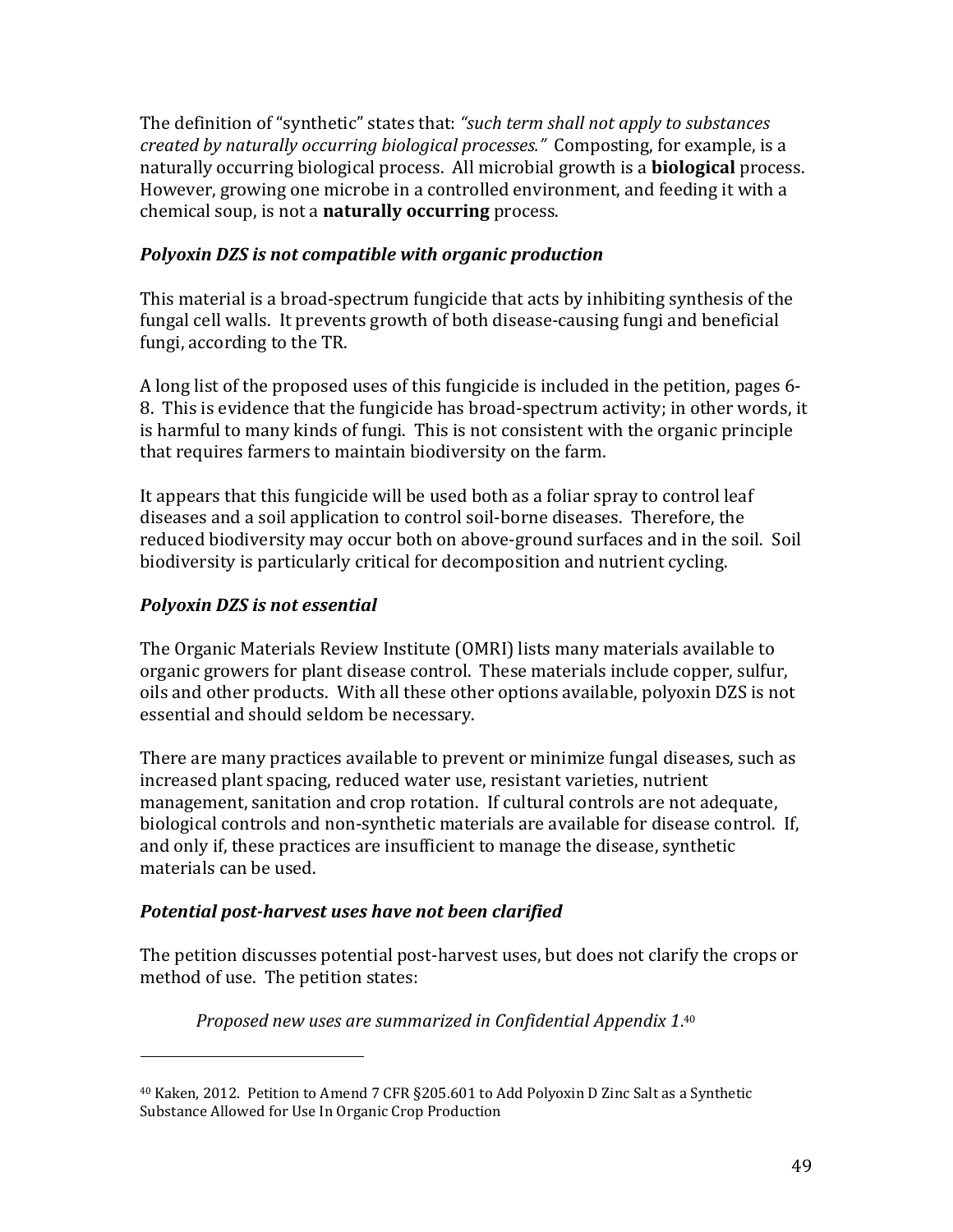All uses must be explicitly stated before a material can be added to the National List.

## **CONCLUSION'**

Cornucopia agrees with the majority opinion: polyoxin DZS should not be added to the National List at Section 205.601.

In the future, any petition that contains Confidential Business Information should be returned to the petitioner as insufficient. This will save time for the volunteer NOSB members and the government employees of the NOP.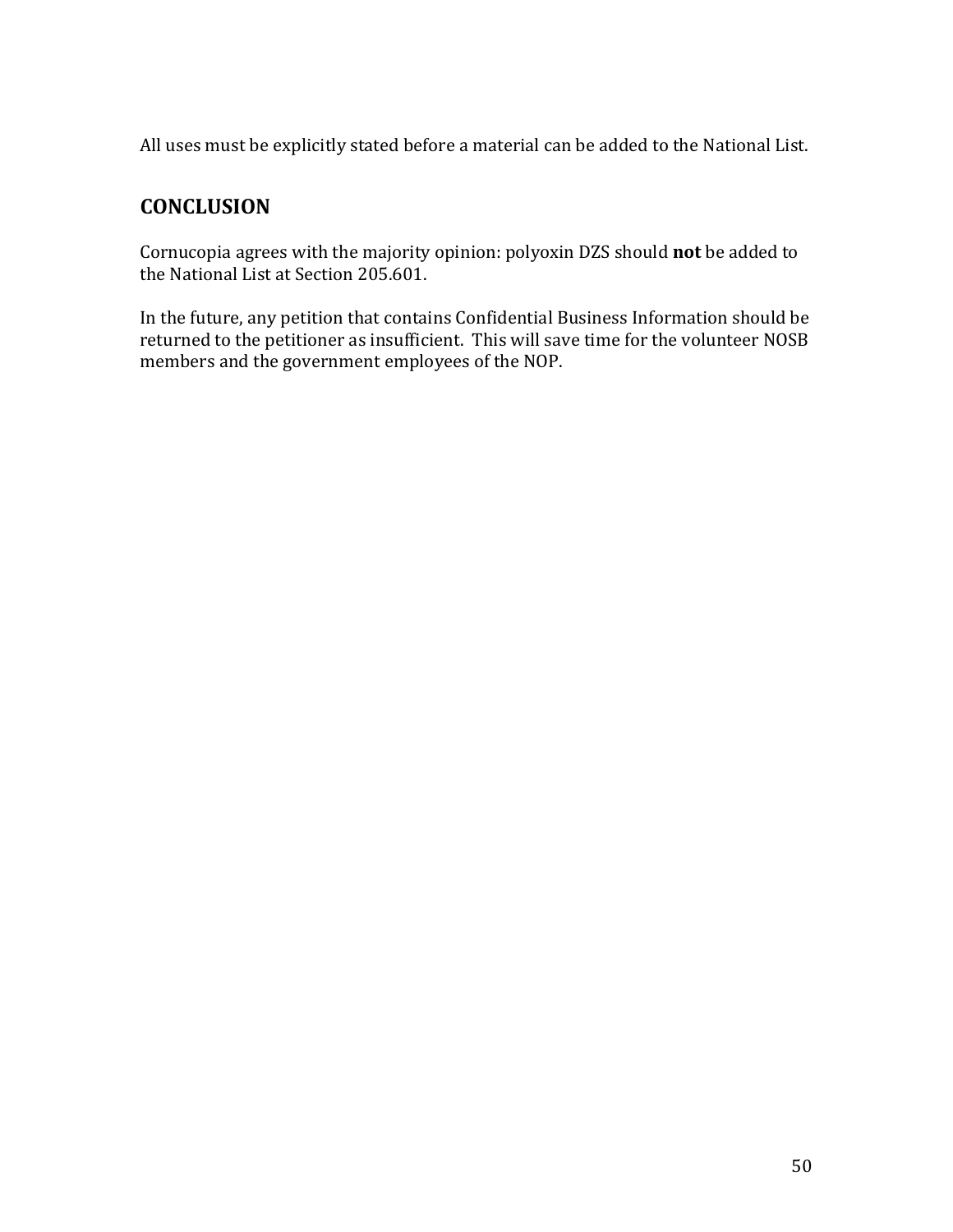# PROPOSAL: **INDOLE-3-BUTYRIC ACID (IBA)**

## **SUMMARY'**

**Reject** the proposal to add Indole-3-Butyric Acid (IBA) to the National List (7 CFR  $\S205.601$  for the purpose of plant propagation via dipping.

#### *Rationale\$*

- $\triangleright$  IBA is not essential in organic production.
- $\triangleright$  Synthetic growth hormones are not consistent with organic production.
- $\triangleright$  Application methods require clarification.

## **BACKGROUND'**

Indole-3-Butyric Acid (IBA) is a plant hormone, specifically an auxin, that is commonly used in conventional agriculture. When propagating plants from cuttings, IBA is applied directly to plants to encourage root formation. This type of use, when the cut stem is dipped into an IBA solution, is called a "point application." Another type of use, called "area application," involves applying a broadcast spray over the field.

IBA was previously petitioned for both point and area applications. At the Fall 2011 NOSB meeting, the NOSB voted against the proposal  $(12 \text{ No}, 2 \text{ Yes})$ . The petition was then resubmitted on August 8, 2012, for point applications only, on plants propagated from cuttings in enclosed structures. The Crops Subcommittee again voted to deny the petition (5 No, 3 Yes).

## **CONCERNS'WITH'IBA**

!!!!!!!!!!!!!!!!!!!!!!!!!!!!!!!!!!!!!!!!!!!!!!!!!!!!!!!

#### *IBA is not essential for organic production*

The petition<sup>41</sup> mentions several crops where IBA may facilitate plant propagation, including herbaceous perennials, woody perennials and annual vegetables. In each case, IBA is not essential for organic production, because there are effective alternative practices available.

<sup>&</sup>lt;sup>41</sup> Hortus USA Corp. 2012. Petition of substance for inclusion on the National List of Substances allowed in Organic Production and Handling, Indole-3-butyric acid, IBA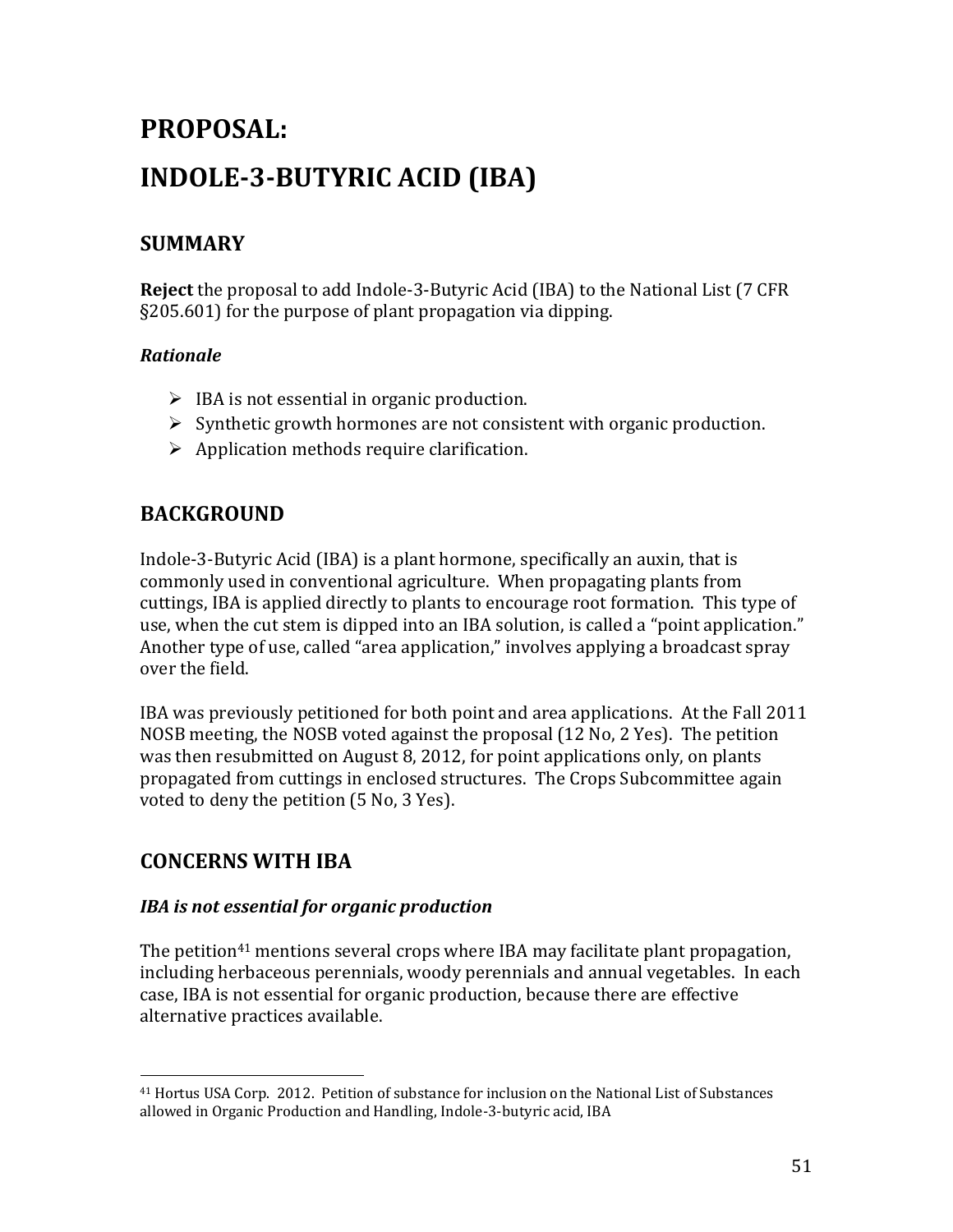Some crops, such as mint and strawberries, readily propagate themselves through natural production of stolons, or runners. Woody perennial crops, such as rosemary, can be propagated by stem cuttings or root division, even without the use of hormones.

The petition states that many seedless crop plants are not available to the organic market; examples include seedless tomato, cucumber, melon and squash. Although a few varieties of those crops may not be available to organic growers, they represent only a very small portion of the available varieties. Seedless varieties are not essential, as there are many alternatives.

If a certain perennial crop requires IBA for propagation, there is already a mechanism to allow its use in Section 205.204 (a)(4). If IBA is used on perennial planting stock, that stock may be sold as organic after it is managed organically for at least one year. This is a reasonable approach, especially when considering that seeds treated with prohibited materials are not allowed at all in organic production.

#### **Synthetic growth hormones are not consistent with organic production**

The Organic Foods Production Act (OFPA), Section  $6517$  (c)(1)(B)(i) allows substances to be added to the National List if (among other requirements):  $(B)$  the substance -

 $(i)$  is used in production and contains an active synthetic ingredient in the following categories: copper and sulfur compounds; toxins derived from bacteria; pheromones, soaps, horticultural oils, fish emulsions, treated seed, vitamins and minerals; livestock parasiticides and medicines and production aids including netting, tree wraps and seals, insect traps, sticky barriers, row covers, and equipment cleansers;

There is no category to add plant hormones to the National List. Although the members of the Crops Subcommittee suggested that IBA could be called a "production aid," it does not belong in that category. All the other production aids are materials that are outside the plant, and they can easily be removed from the environment (such as tree wrap). Plant hormones are effective only if they are taken up by the vascular system of the plant. In this respect they more closely resemble synthetic fertilizers, or systemic insecticides, rather than production aids.

#### *Application\$methods\$require\$clarification*

The wording in the petition differs slightly form the wording in the proposal, which could result in confusion.

The petition states "for purposes of plant propagation from cuttings." The proposal states "for the purpose of plant propagation via dipping."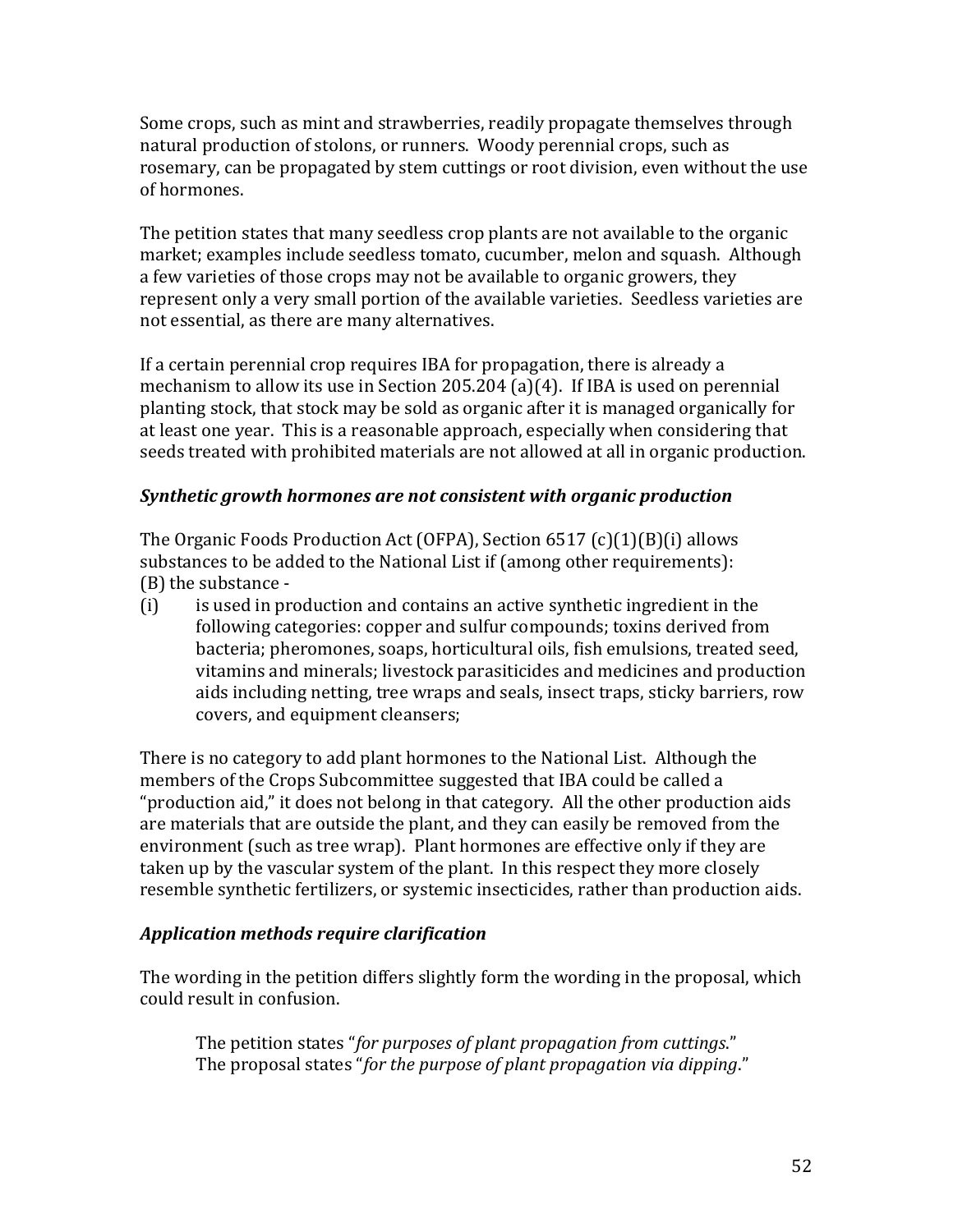The proposal mentions dipping of cuttings into a solution, which is clearly a point application, and would use only a small amount of IBA. The language of the petition, on the other hand, does not mention dipping. The petition does not preclude putting the cuttings in the ground and using an area application over the ground. IBA should not be broadcast over the soil. Use of area applications should be prohibited, even in enclosed structures, such as greenhouses and hoop-houses. The wording "enclosed structures" is irrelevant—the same organic principles must be followed whether the substance is used in the field or an enclosed structure. This is of particular concern because many of the new "enclosed structures" are temporary hoop-houses used to grow crops in the soil. The hoop-houses are then taken down and the plants grow outside. Use of IBA on plants in the ground should be prohibited, even if they are cuttings planted in an enclosed structure.

### **CONCLUSION'**

Cornucopia agrees with the majority position of the Crops Subcommittee. IBA is a synthetic material that should not be added to the National List.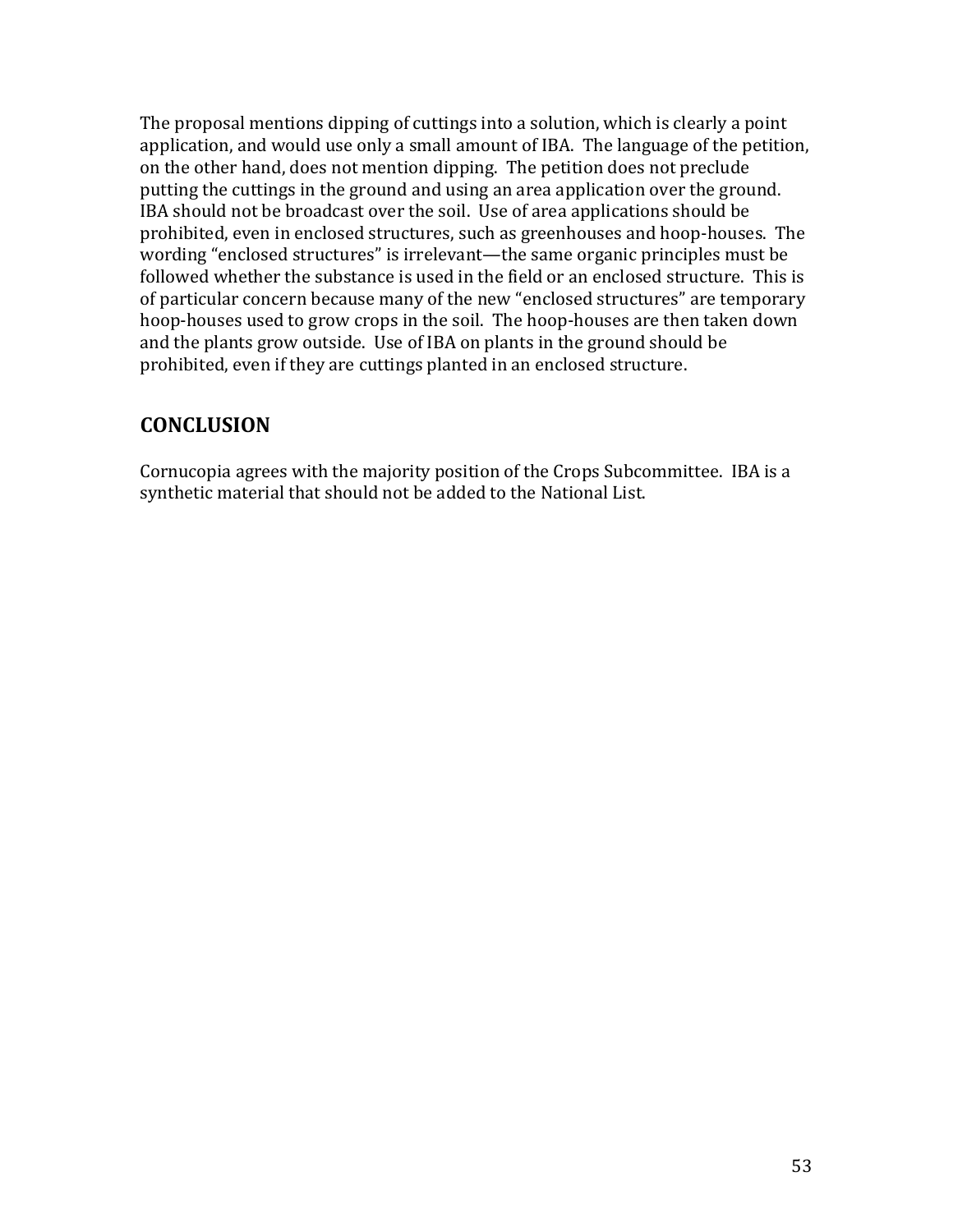# **VI. HANDLING SUBCOMMITTEE**

## **PROPOSAL:**

## **SULFURIC ACID**

### **SUMMARY**

Reject the petition to add sulfuric acid to the National List at Section 205.605.

#### **Rationale**

- $\triangleright$  Sulfuric acid is an environmental pollutant and a component of "acid rain."
- $\triangleright$  Sulfuric acid mist is classified as a Group 1 carcinogen and is toxic to humans.
- $\triangleright$  Sulfuric acid may not be essential. The petition lists other acids, including citric, as being "not suited to the innovative process," but does not state why. The manufacturing process is withheld as Confidential Business Information, so it is not possible to determine why the petitioner considers less toxic alternatives to be "not suited."

Cornucopia agrees with the Handling Subcommittee that sulfuric acid should not be added to the National List.

## **BACKGROUND**

Sulfuric acid is petitioned by Marinova, an Australian supplement manufacturer, for use in adjusting the pH during the manufacture of an organic seaweed extract. The seaweed extracts, called fucoidans, are sold as "ingredients in the food supplement, function food and beverage, and cosmetic markets."

#### International regulations

Sulfuric acid is currently allowed by NOP standards to adjust the pH of liquid fish products for use in organic crop production  $(205.601(i)(7))$ . No other use of sulfuric acid is allowed.

IFOAM<sup>42</sup> and the European Union's<sup>43</sup> organic regulations allow sulfuric acid in organic sugar and gelatin processing.

<sup>&</sup>lt;sup>42</sup> IFOAM Indicative List of Substances for Organic Production and Processing. INS 513. Available online at: http://www.ifoam.org/about\_ifoam/standards/pdfs/20080423\_IFOAM\_Indicative\_List.pdf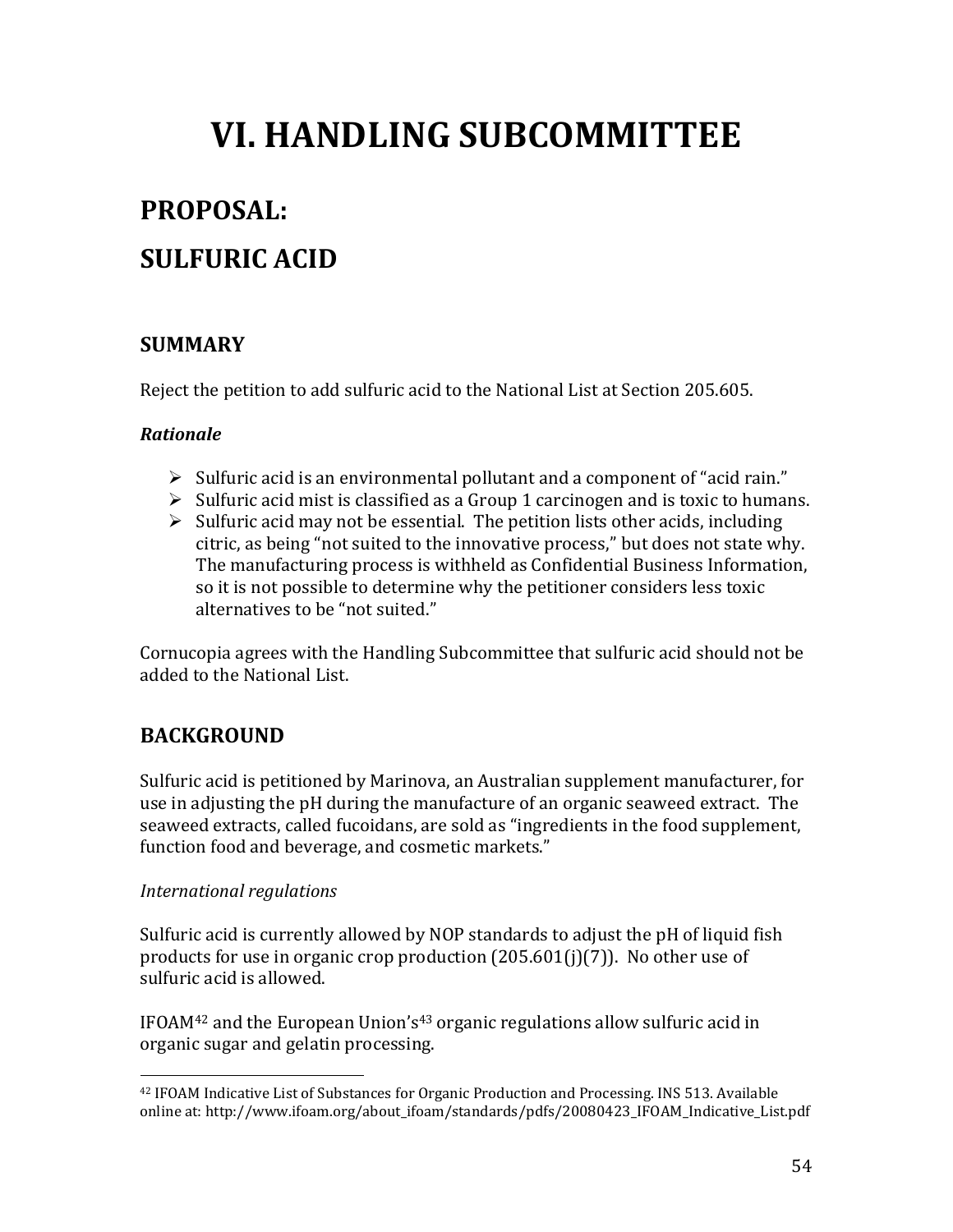## **CONCERNS'WITH'SULFURIC'ACID**

#### *Environmental\$concerns\$*

Sulfuric acid is one of the two primary components of acid rain (the other is nitric acid).<sup>44</sup> The TR notes that during the manufacture of sulfuric acid, emissions may be released into the air. The TR includes a discussion of the environmental impacts of acid rain, and concludes: "sulfuric acid contributes to the formation of acid rain and is considered a regulatory and environmental concern" (TR 345-346).

On the worksheet for NOSB evaluation criteria, the Handling Subcommittee answered "yes" the question, "Are there any adverse effects on environment from manufacture, use, or disposal?" and therefore correctly recommended that the petition be rejected.

#### *Human\$health\$concerns\$*

According to the National Institutes of Health, sulfuric acid is a "very strong, corrosive chemical" that "can cause severe burns and tissue damage when it comes in contact with the skin or mucous membranes."45

According to the UN's International Agency for Research on Cancer, there is "sufficient evidence that occupational exposure to strong-inorganic-acid mists containing sulfuric acid is carcinogenic."<sup>46</sup>

Please note that the TR, performed by ICF International, includes the following line: "However, available human studies are considered conflicting or insufficient to confirm an increased risk of cancer in exposed humans." The technical reviewer gives no scientific backup, citation or reference for this statement. It is unclear why the ICF technical reviewer felt the need to "balance" or dispute the determination of carcinogenicity by the UN's International Agency for Research on Cancer, which is the world's foremost authority on determination of carcinogenicity. Unfortunately, this appears to continue the tradition of ICF International defending toxic or harmful substances, without providing scientific support.

The Material Safety Data Sheet for sulfuric acid, which was included in the petition, further exposes the toxicity of this petitioned material:

!!!!!!!!!!!!!!!!!!!!!!!!!!!!!!!!!!!!!!!!!!!!!!!!!!!!!!!!!!!!!!!!!!!!!!!!!!!!!!!!!!!!!!!!!!!!!!!!!!!!!!!!!!!!!!!!!!!!!!!!!!!!!!!!!!!!!!!!!!!!!!!!!!!!!!!!!!!!!!!!!!!!

<sup>43</sup> Commission Regulation (EC) No 889/2008 of 5 September 2008. Annex VIII, Section B.

<sup>&</sup>lt;sup>44</sup> EPA, http://www.epa.gov/acidrain/what/index.html

<sup>&</sup>lt;sup>45</sup> MedlinePlus, http://www.nlm.nih.gov/medlineplus/ency/article/002492.htm

<sup>&</sup>lt;sup>46</sup> IARC Volume 54, http://monographs.iarc.fr/ENG/Monographs/vol54/volume54.pdf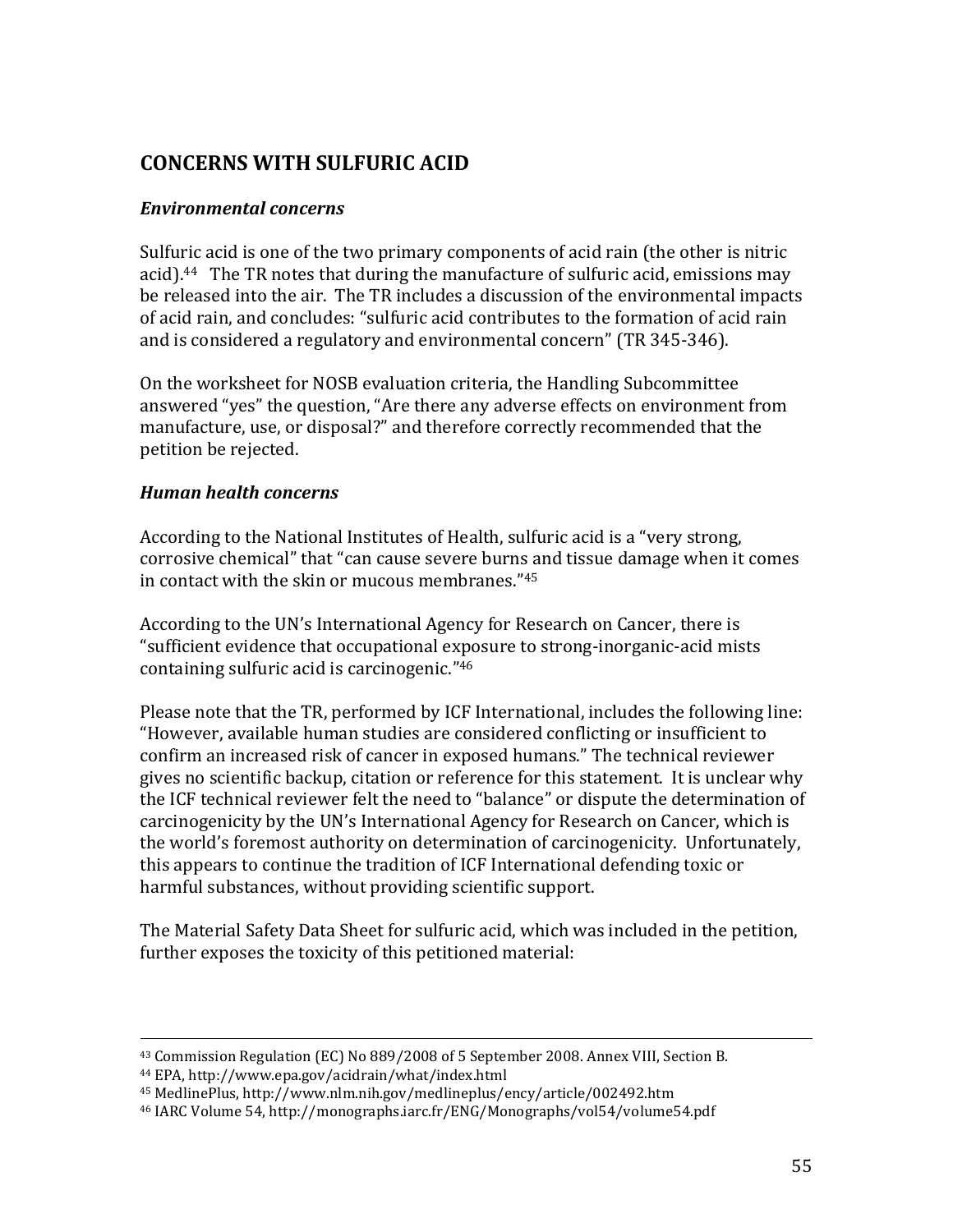"Very hazardous in case of skin contact (corrosive, irritant, permeator), of eye contact (irritant, corrosive), of ingestion, of inhalation.

Liquid or spray mist may produce tissue damage particularly on mucous membranes of eyes, mouth and respiratory tract.

Skin contact may produce burns. Inhalation of the spray mist may produce severe irritation of respiratory tract, characterized by coughing, choking, or shortness of breath. Severe over-exposure can result in death.

Inflammation of the eye is characterized by redness, watering, and itching.

Skin inflammation is characterized by itching, scaling, reddening, or, occasionally, blistering."

#### *Questions\$regarding\$essentiality/alternatives\$and\$Confidential\$Business\$ Information\$withheld\$*

The petitioner claims that other acids, such as citric and hydrochloric acid, are "not suited to the innovative process developed by Marinova."<sup>47</sup> However, the innovative process is withheld as Confidential Business Information, including a section on "chemical interactions with other substances." While we do not believe that the manufacturing process of organic fucoidan production must necessarily be disclosed, because the petition is for sulfuric acid and not fucoidans, we are concerned that these redactions make it impossible to verify the claim that alternative, less toxic acids are "not suited."

## **CONCLUSION**

Due to its risks to the environment and human health, sulfuric acid fails the criteria for inclusion on the National List. Given the redaction of the manufacturing process as Confidential Business Information, it is also not possible to verify the petitioner's claim that other acids are "not suited."

Cornucopia supports the Handling Subcommittee's recommendation to reject the petition.

<sup>&</sup>lt;sup>47</sup> Petition to add sulfuric acid by Marinova. July 29, 2010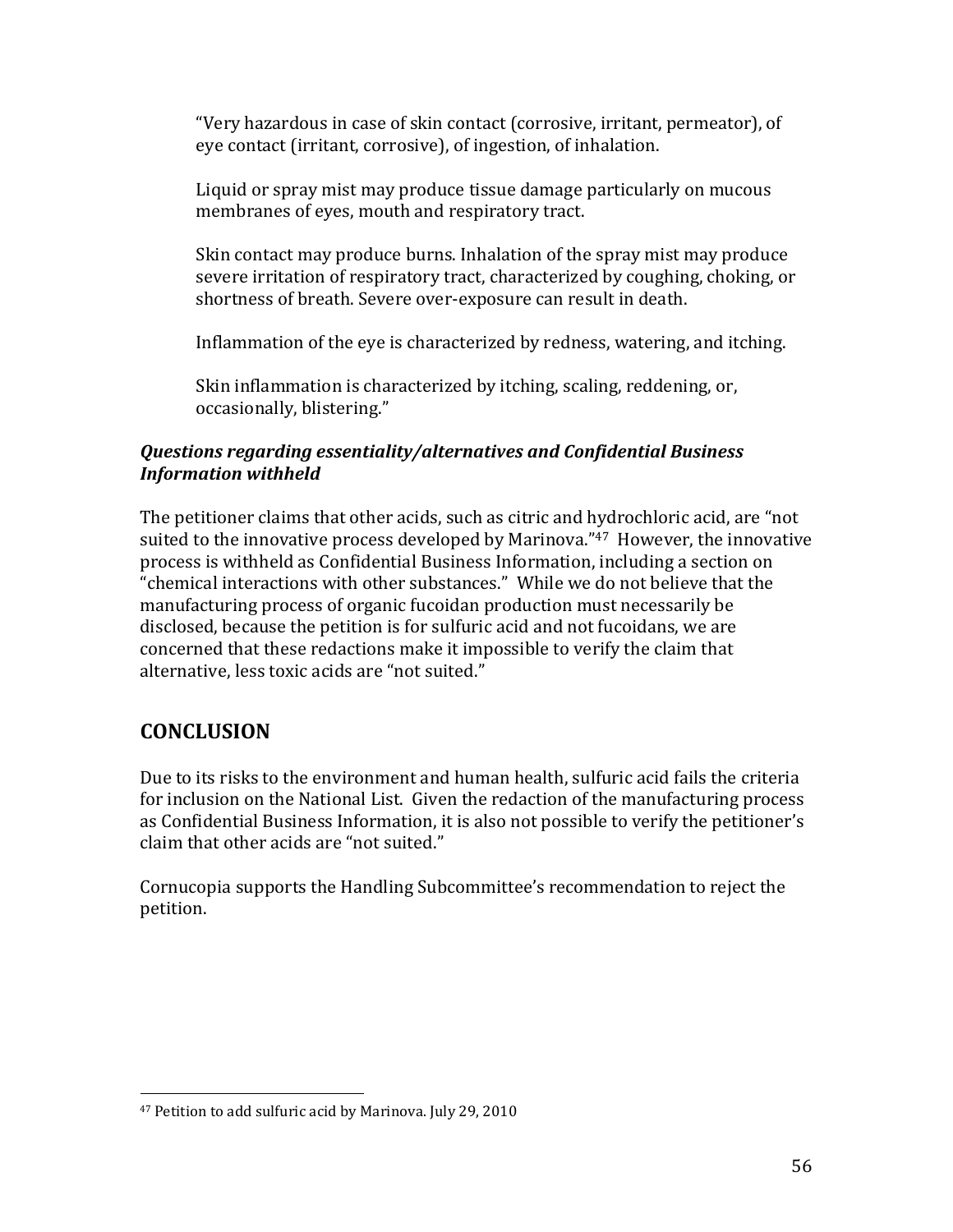## **PROPOSAL:'' BARLEY'BETAFIBER'**

## **SUMMARY'**

Reject the petition to add barley betafiber to the National List at Section 205.606.

Adding conventional barley betafiber to the National List would be illegal, as it fails OFPA's criteria: it is not essential, its production is harmful to the environment, and it is not consistent with organic farming and handling.

#### *Rationale\$*

- $\triangleright$  The production of barley betafiber, under conventional agricultural management, potentially involves many environmentally damaging inputs and practices, including: synthetic fertilizers; monoculture; synthetic and toxic pesticides, herbicides and fumigants; synthetic volatile solvents.
- $\triangleright$  Enzymes used during the production of barley betafiber are likely genetically engineered.
- $\triangleright$  Barley betafiber's primary use is to replace nutrients (fiber) that have either been lost during processing, or were never present in the first place, to allow for an FDA-approved health claim. Health claims on packaged foods are marketing tools, and not essential to organic handling.
- $\triangleright$  Unnecessary or gimmicky conventional ingredients in organic foods threaten consumer confidence in the organic label.
- $\triangleright$  Organic consumers overwhelmingly reject synthetic or non-organic "nutrients" in organic foods, according to a consumer survey by PCC Natural Markets.
- $\triangleright$  The petitioner withheld important information as "Confidential Business" Information." This information is vital for the NOSB to make an informed decision on this material
- $\triangleright$  Not all "other ingredients" are disclosed, violating the requirement in OFPA that the NOSB must obtain a full list of "other ingredients" before adding a material to the National List.

Cornucopia disagrees with the Handling Subcommittee that barley betafiber should be added to the National List simply because it is "unique." "Uniqueness" is not a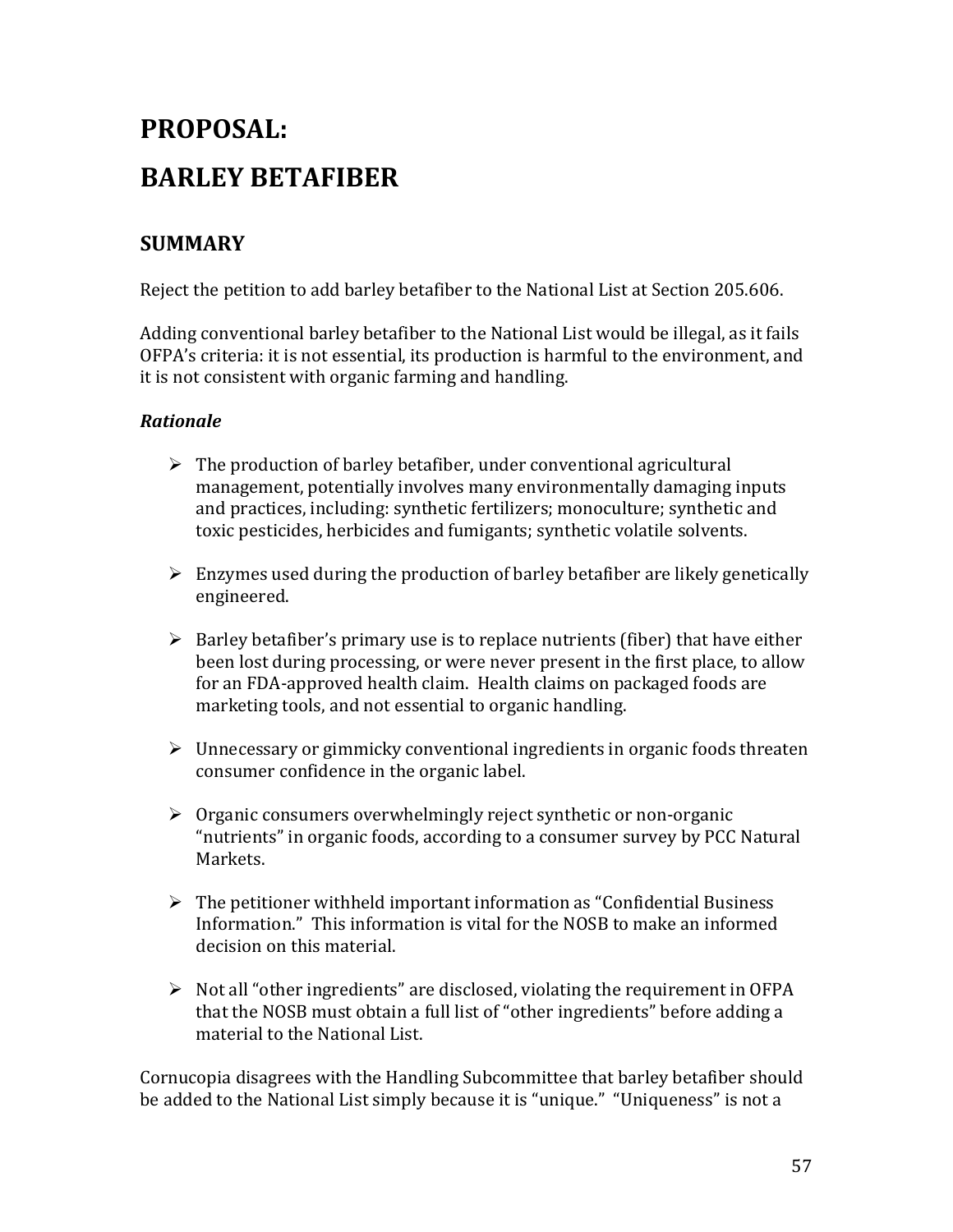criterion for adding a material to the National List; if it were, what would prevent other "unique" materials, such as hydrogenated oils or artificial sweeteners, from being added to the National List?

## **BACKGROUND'**

Barley betafiber is petitioned by Cargill, which manufactures barley betafiber under the Barliv<sup>™</sup> brand name. Cargill argues that barley betafiber is a unique source of fiber, which allows manufacturers to add an FDA-approved health claim to packaged foods, including beverages.

#### *International'regulations'*

Conventional barley betafiber is not allowed by any other organic regulations.

### **CONCERNS'WITH'BARLEY'BETAFIBER'**

#### *Negative environmental impacts of conventional production*

Conventional agricultural practices are harmful to the environment. Yet, to our surprise, the Handling Subcommittee answered "no" to the question, "Are there adverse effects on environment from manufacture, use and disposal?" For this reason, we feel it is important to outline some of the environmental impacts of conventional barley production. The following were pointed out in the Technical Review:

- Synthetic fertilizers, including anhydrous ammonia, urea and ammonium sulfate are allowed on fields for conventional barley production.<sup>48</sup>
- Conventional barley growers and handlers are permitted to use a wide variety of pesticides and herbicides that are potentially harmful to the environment and human health, including malathion (an organophosphate insecticide), methomyl (a carbamate), $49$  pinoxaden and fenoxaprop, glyphosate, atrazine and  $2,4$ -D. $50$
- Conventional barley is commonly fumigated with toxic insecticidal gases to kill pests in storage. Methyl bromide, which has been recognized as an ozone-depleting chemical, is being phased out, but is still used to fumigate barley.

<sup>48</sup> TR 366-367

<sup>&</sup>lt;sup>49</sup> http://www.amaroc.ma/produits/Details-produits/Presentations-

produit/Lannate%2025%20wp/lannate.pdf and http://www.epa.gov/oppsrrd1/REDs/0028red.pdf 50!http://www.ag.ndsu.edu/ibms/documents/GEbarley2012.pdf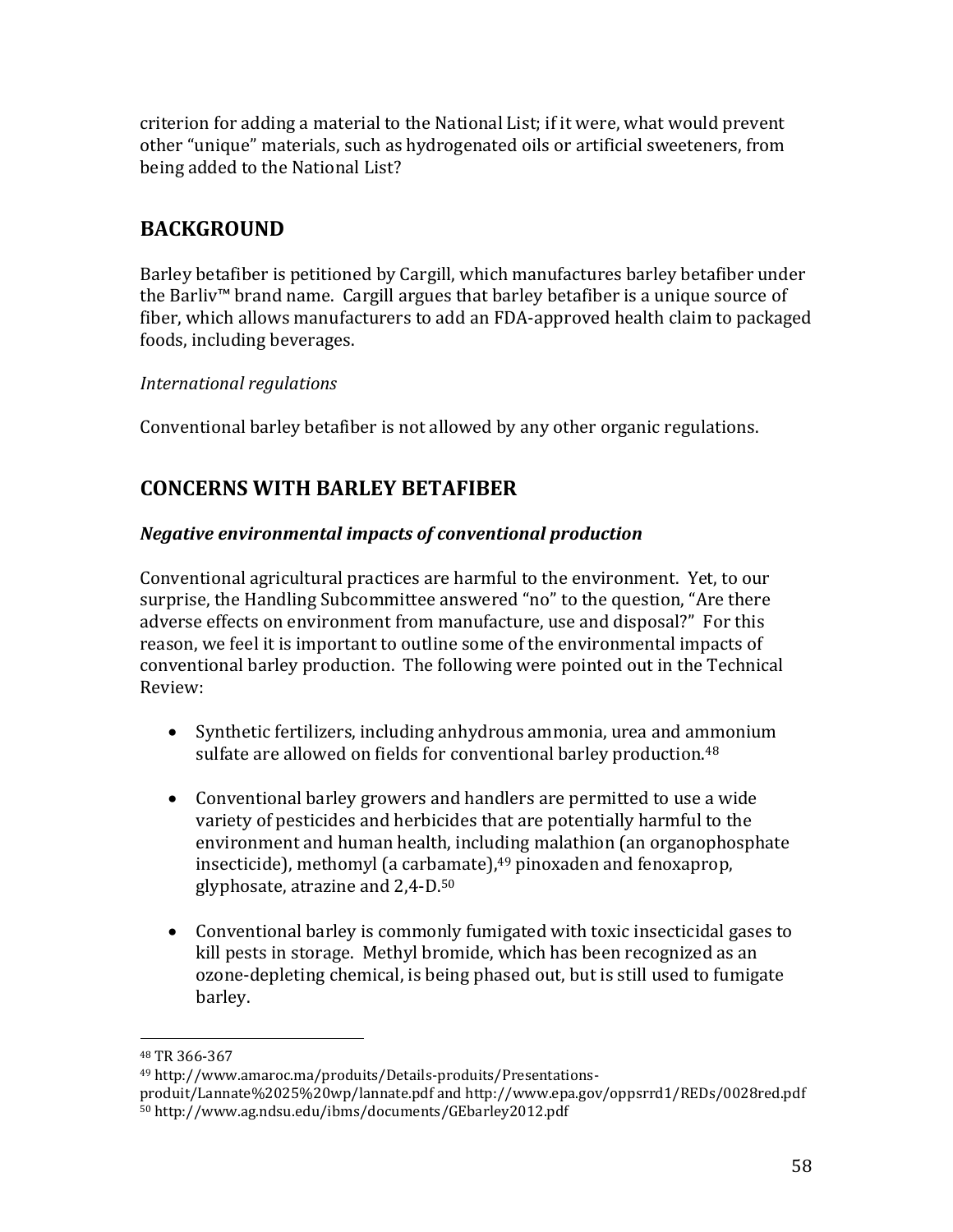An alternative to methyl bromide is sulfuryl fluoride. But like methyl bromide, sulfuryl fluoride appears to have serious environmental impacts. Researchers at the University of California at Irvine discovered that sulfuryl fluoride is a greenhouse gas that is 4,000 times more efficient at trapping heat than carbon dioxide.<sup>51</sup> According to the researchers, the climate impact of using sulfuryl fluoride to fumigate foods is equivalent to the carbon dioxide emitted from about 1 million vehicles.

Other synthetic insecticidal fumigants ("grain protectants") registered for use on barley grain in storage include chlorpyrifos methyl, deltamethrin, pirimiphos-methyl and malathion.<sup>52</sup>

Let's be clear: there absolutely are negative environmental impacts from the manufacture of barley betafiber, and these should not be taken lightly (or ignored, as the Handling Subcommittee appears to have done so far).

#### **Possible use of excluded methods in processing of barley betafiber**

The petition points out that enzymes and ethanol are used in the processing of barley betafiber, but does not indicate whether these products are derived from excluded methods (genetic engineering). The TR questions whether excluded methods are involved, and points out that "the manufacturing process does not provide enough information to confirm whether excluded methods are used in the process" (TR 203-204).

The TR also points out that both Genencor and Novozyme have patented genetically engineered versions of the enzymes used in barley betafiber processing. In our own research, we found that Cargill has identified Genencor Spezyme, from the bacterium *Bacillus lichenformis*, as an enzyme used specifically in barley betafiber production. The patent to Genencor states that the amino acids in the bacteria have been rearranged and that "these mutants showed a slightly higher activity level than the wild type enzyme."<sup>53</sup>

Genencor, the manufacturer of the enzymes used, is a subsidiary of DuPont, which contributed more than \$5 million to defeat Proposition 37 for labeling of genetically engineered foods.<sup>54</sup>

 $51$  University of California – Irvine (January 30, 2009) "Termite Insecticide Found to Be Potent Greenhouse Gas," ScienceDaily. (Available online at http://www.sciencedaily.com-/releases/2009/01/090121144059.htm.)!!

 $52$  http://www.sites.ext.vt.edu/newsletter-archive/cses/2005-10/grain.html

 $53$  Patent 6,939,703 is a patent assigned to Genencor

 $54$  California Secretary of State public records, available online at http://cal-

access.sos.ca.gov/Campaign/Measures/Detail.aspx?id=1344799&session=2011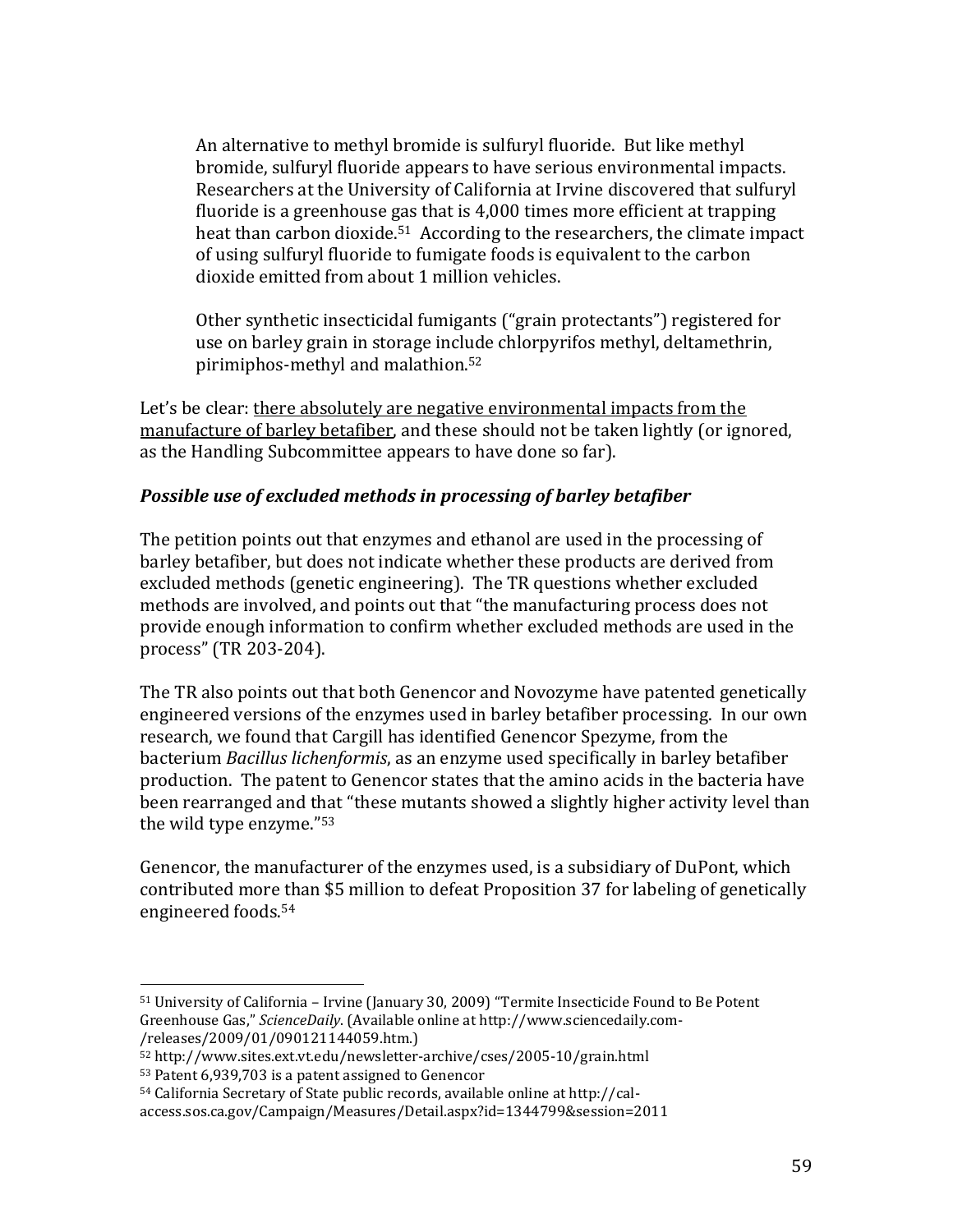The petitioner, Cargill, is the sole manufacturer of barley betafiber in the US. Cargill routinely uses excluded methods (genetic engineering); in fact, the corporation contributed a quarter million dollars to oppose Proposition 37 in California (the citizen ballot initiative to require labeling genetically engineered foods).<sup>55</sup>

The petitioner's unwillingness to publicly disclose whether the enzymes used are genetically engineered is in line with its past actions attempting to keep consumers in the dark about the use of genetically engineered ingredients and inputs.

#### *Barley betafiber replaces nutrients lost during processing*

According to the petitioner, the primary purpose why a food manufacturer would add barley betafiber to a product is to increase fiber content. In other words, the primary purpose would be either to replace nutrients lost during processing, or to add nutrients that were never supposed to be in the food in the first place. Low consumption of dietary fiber is in large part due to consumption of overly processed grains, and low consumption of whole fruits, vegetables, legumes and other highfiber foods.

It is interesting to note that the petitioner points out barley betafiber's usefulness as a source of fiber in juice. By its very nature, processing a fruit or vegetable into juice removes the fiber. In that case, the primary purpose of barley betafiber would be to replace nutrients lost during processing.

For consumers, alternatives to barley betafiber include any food with a high fiber content, including barley, oats, whole grains, legumes, fruits and vegetables (or whole fruits and vegetables rather than juice).

#### *Maintaining consumer confidence in the organic label*

The growth of the organic industry is due, in large part, to the willingness of a growing number of consumers to pay a price premium for foods and beverages that are produced to high standards of environmental stewardship and safety to human health.

Consumers rightfully expect that ingredients in certified organic products be either organically grown and processed, or carefully vetted and determined to be both essential to producing the food and poses no harmful effects on the environment and human health. Barley betafiber is neither essential nor is its production harmless to the environment. Any addition of an unnecessary, conventionally produced ingredient threatens to erode consumer confidence in organics.

#### *Consumers overwhelmingly reject conventional "nutraceuticals" in organic foods\$*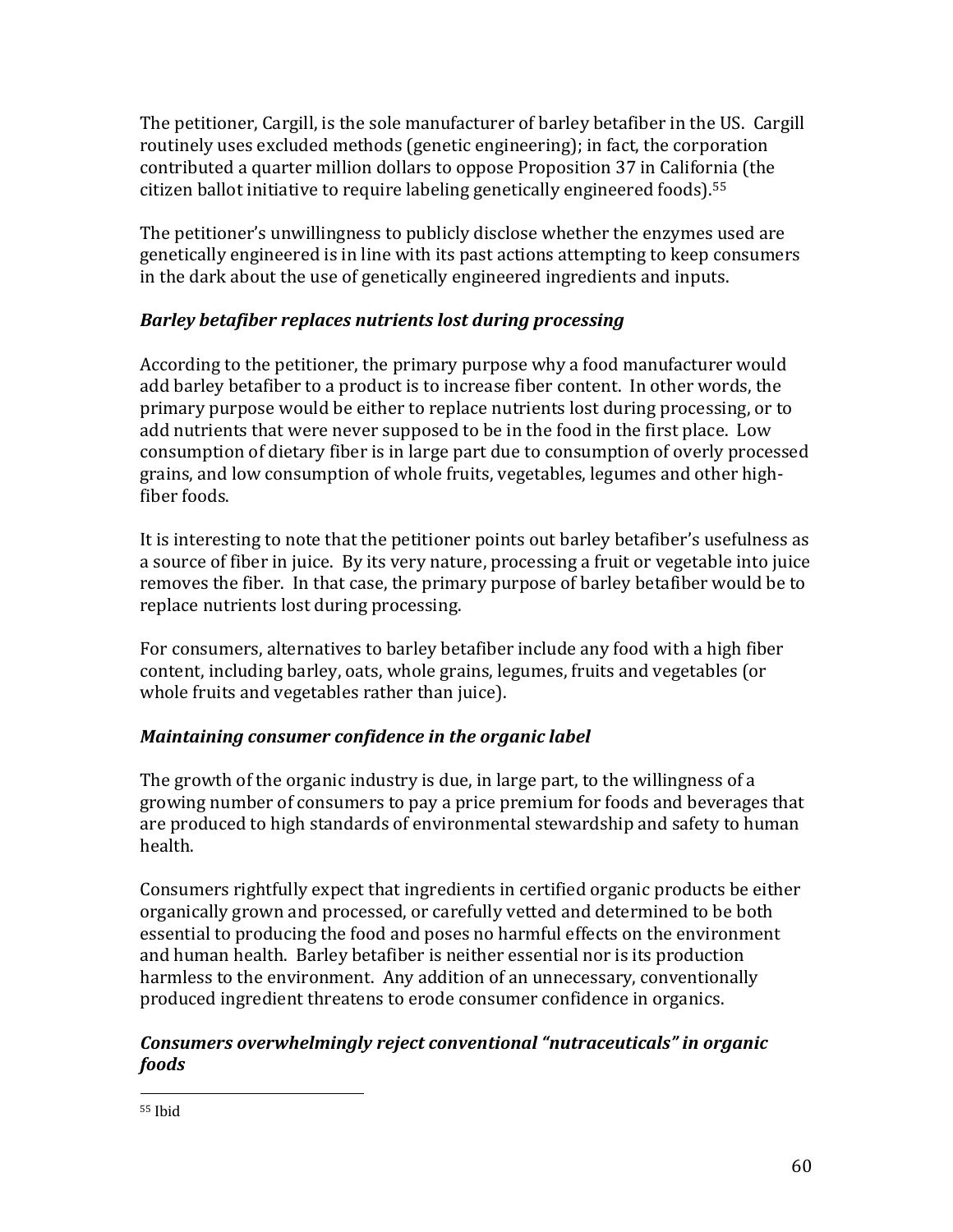The Handling Subcommittee requested public comment on the "uniqueness" of barley betafiber and on market demand. A consumer survey of nearly 1,500 organic shoppers by the nation's largest natural food cooperative, PCC Natural Markets in Seattle, shows that there is very little demand for conventionally grown, solventextracted ingredients that serve as "nutrients."

For example, when asked about their inclination to purchase a product containing an added nutrient from non-organic sunflower oil, nearly two-thirds of respondents said they "would not purchase" the product; nearly one quarter said they would be "less inclined" to purchase; and only  $4.7\%$  would be "more inclined" to purchase a product with the added nutrient from conventional sunflower oil. We imagine responses would be similar if asked about added fiber from a conventional processed barley product.<sup>56</sup>

#### **The petitioner withheld Confidential Business Information (CBI)**

When a petitioner withholds important information, including from the technical reviewer, the petition should automatically be tabled until all information is made available to the NOSB and the public. Withheld information includes parts of the manufacturing process, quality control test results, and commercial information.

We are especially concerned that the entire appendix 2, explaining the manufacturing process, and appendix 7, outlining safety and toxicology reviews, have been withheld as CBI.

Under no circumstances should a conventionally grown and processed ingredient be approved for use in organics if the petitioner—in this case, Cargill—is unwilling to share basic manufacturing and safety data with the NOSB, the technical reviewer, and the organic community.

#### *DzOther\$ingredientsdz\$are\$not\$disclosed\$*

!!!!!!!!!!!!!!!!!!!!!!!!!!!!!!!!!!!!!!!!!!!!!!!!!!!!!!!

"Other ingredients" are not disclosed. Since any information regarding the "manufacturing process" has been withheld as Confidential Business Information, the NOSB does not have a complete list of "other ingredients," as the law clearly requires.

Sec 2119(I) REQUIREMENTS. – In establishing the National List or proposed amendments to the National List, the Board shall -

(2) work with manufacturers of substances considered for inclusion in the proposed National List to obtain a complete list of ingredients

<sup>56</sup> PCC Natural Markets. Nutrient Additives PCC Shopper Survey. August-September 2011. Submitted to the NOSB through regulations.gov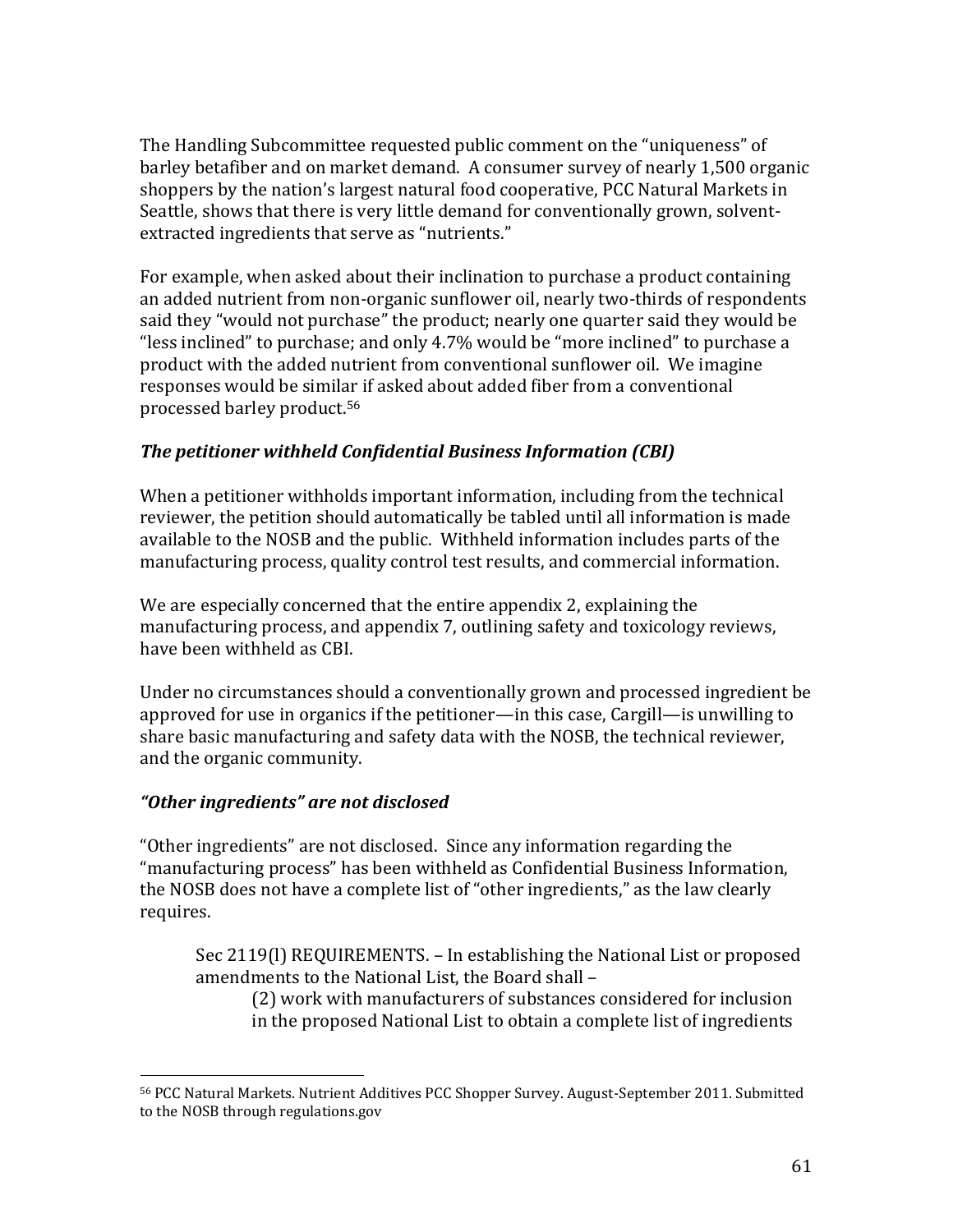and determine whether such substances contain inert materials that are synthetically produced"

The Board cannot approve barley betafiber without the cooperation of the manufacturer in disclosing the full list of "other ingredients."

## **CONCLUSION'**

Barley betafiber fails many legal criteria for inclusion on the National List:

- Barley betafiber is a marketing tool and is not essential to organic handling;
- $\bullet$  Barley betafiber is manufactured in ways that are harmful to the environment;
- $\bullet$  The petitioner has withheld information outlining safety and toxicological reviews;
- **•** Barley betafiber is likely produced using excluded methods;
- $\bullet$  The petitioner has not disclosed all ingredients and processing aids used in the material's production.

The petition should be rejected.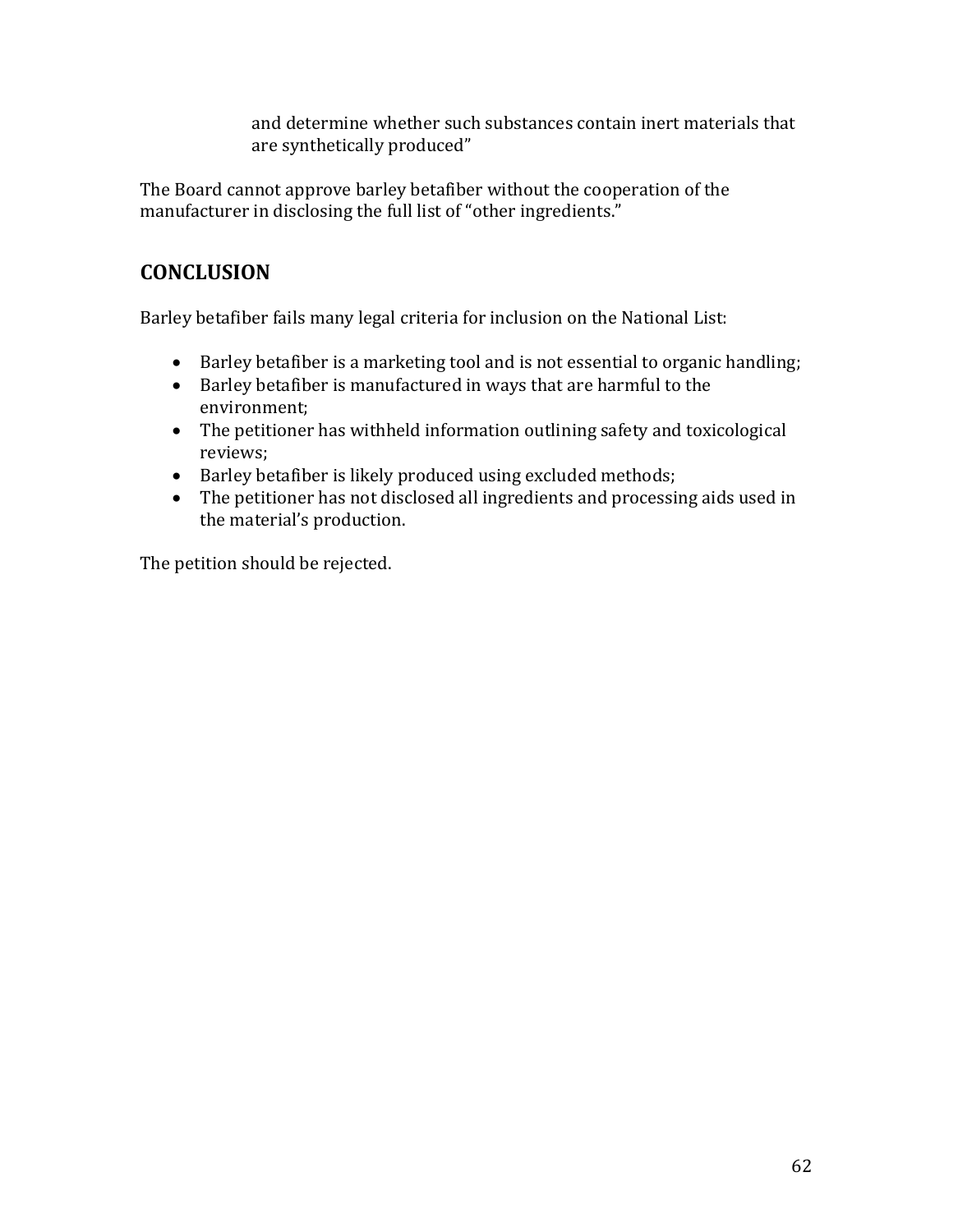# **PROPOSAL:'' SUGAR'BEET'FIBER**

## **SUMMARY**

**Reject** the petition to add sugar beet fiber to the National List at Section 205.606.

Adding conventional sugar beet fiber to the National List would be illegal, as it fails OFPA's criteria: it is not essential, its production and manufacturing processes are harmful to the environment, and its use is not consistent with organic farming and handling.

#### *Rationale\$*

- $\triangleright$  The production of sugar beet fiber involves environmentally damaging inputs and processing aids.
- $\triangleright$  Possible harm to human health exists from processing aids in sugar beet production and sugar beet fiber production.
- $\triangleright$  Petition failed to provide any information on processing aids used.
- $\triangleright$  "Other ingredients" are not disclosed.
- $\triangleright$  Sugar beet fiber is marketed as an added nutrient that allows for a health claim on food packaging—it is a marketing tool and therefore not essential.
- $\triangleright$  Sugar beet fiber's primary purpose is to replace or add nutrients lost during processing or, in some cases, nutrients that were never part of the original food to which they are added.
- $\triangleright$  Dubious market demand: organic consumers overwhelmingly reject the addition of unnecessary conventional ingredients to organic foods.
- $\triangleright$  There are concerns regarding the widespread use of genetically engineered sugar beets.

The near-unanimous vote (7 Yes, 1 Abstain) to add sugar beet fiber to the National List is inconsistent with the Handling Subcommittee's answers to whether the material meets the legal criteria for inclusion on the National List. The Handling Subcommittee officially recognizes that: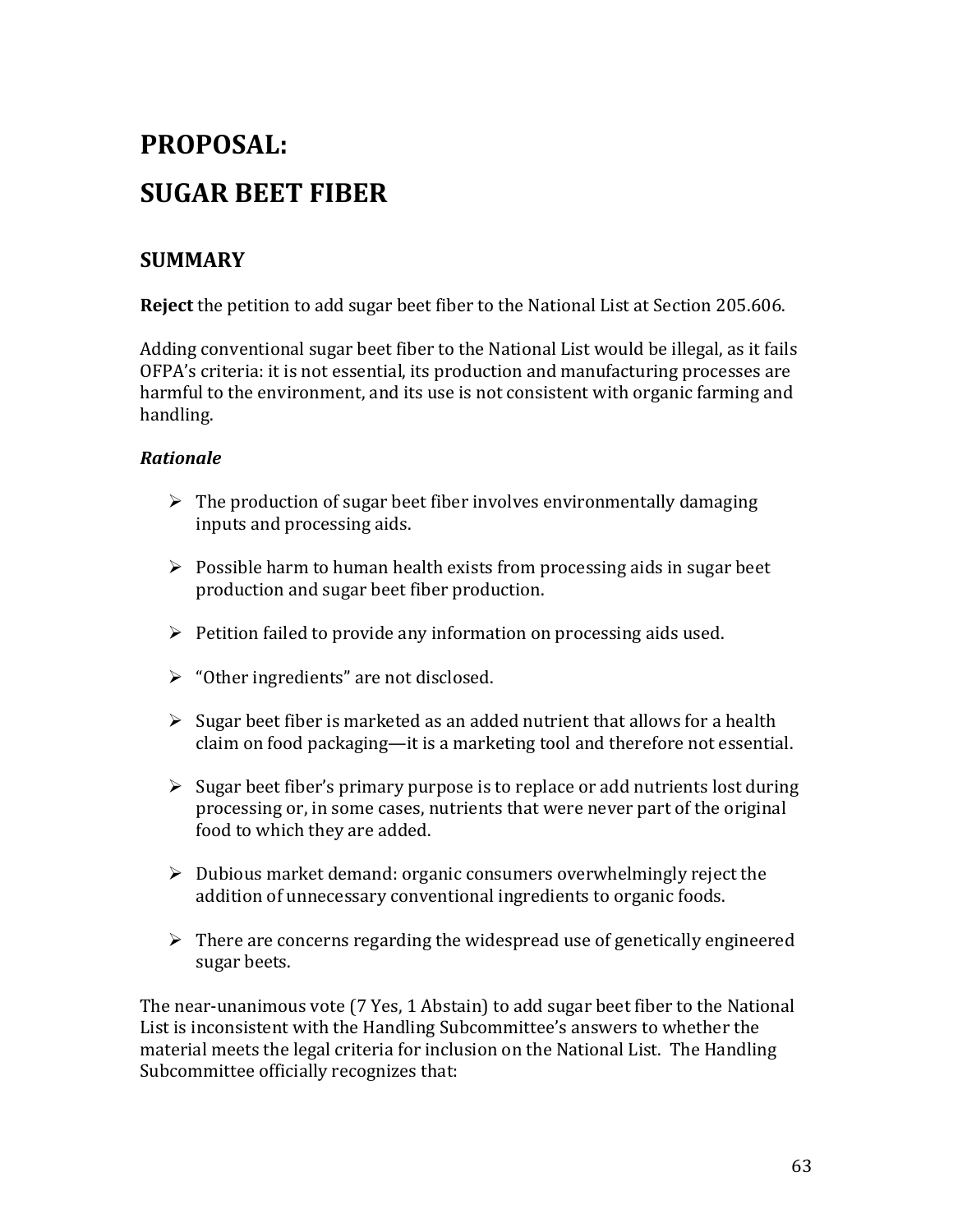- 1. The manufacture of sugar beet fiber is harmful to the environment;
- 2. Organic alternatives exist; and
- 3. The substance is not essential for organic handling.

Yet the Handling Subcommittee voted to recommend the addition of sugar beet fiber to the National List.

The criteria in the decision tree/worksheet are based on legal criteria from OFPA and the federal organic standards. The Handling Subcommittee has given no justification whatsoever for its vote to add sugar beet fiber to the National List.

## **BACKGROUND**

Sugar beet fiber is petitioned by Nordic Sugar for inclusion on 205.606 as a conventional agricultural product allowed in organic foods.

#### *International'regulations'*

Sugar beet fiber, as the product of conventional agriculture and conventional processing, is not allowed by any other organic regulations.

## **CONCERNS'WITH'SUGAR'BEET'FIBER**

#### *Negative\$environmental\$impacts\$from\$conventional\$agriculture\$*

The production of conventional sugar beets is damaging to the environment. The TR clearly outlines many of the negative environmental impacts of conventional beet production, yet the vast majority of these concerns appear to have been entirely disregarded by the Handling Subcommittee.

We realize that outlining the environmentally damaging inputs used in conventional sugar beet production may seem superfluous to many NOSB members—after all, it seems that the understanding that organic agriculture is a positive alternative to the environmentally damaging system of conventional food production should be a prerequisite for serving on the Board. Yet seven Handling Subcommittee members voted to allow this product of conventional agriculture in organic foods, without justification. For this reason, we feel it is incumbent on us to detail the environmentally damaging inputs commonly used in conventional sugar beet fiber production.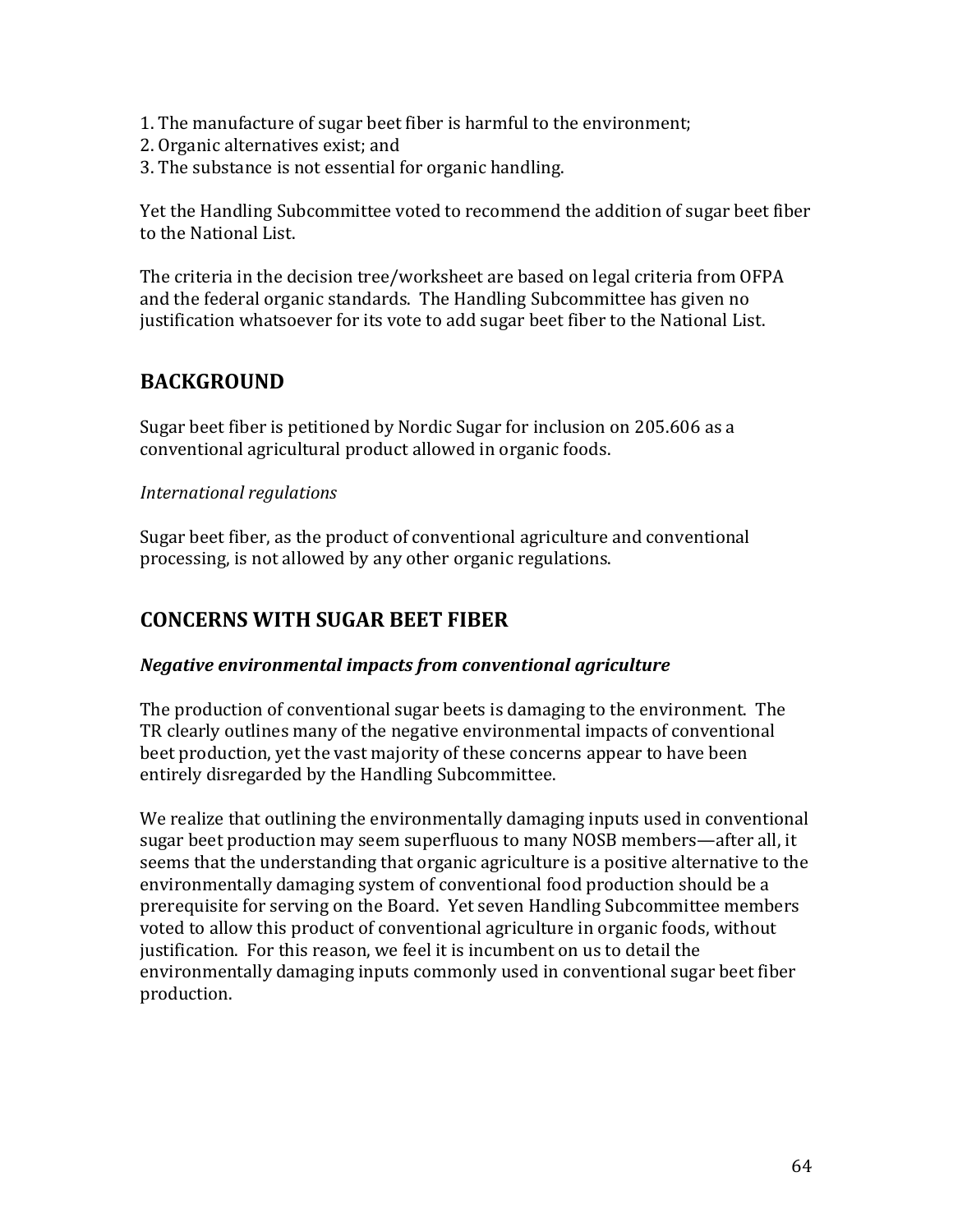According to the American Society of Sugar Beet Technologists,<sup>57</sup> the following pesticides and herbicides are recommended for growing conventional sugar beets:

- Terbufos, an organophosphate insecticide, to control sugar beet maggot, leafhoppers and other pests
- Ethofumesate and pyrazon, applied preemergence, for weed control
- Desmedipham, phenmedipham, and clopyralid applied postemergence, for weed control
- 1,3-dichloropropene, a possible human carcinogen and a toxin,<sup>58</sup> for soil fumigation
- Hymexazol, an acutely toxic fungicide, for control of damping-off in sugar beet seedlings

The Technical Review (TR) by The Organic Center identified these additional pesticides, which are either commonly used to grow sugar beets (both in Sweden and in the US) or registered for use on sugar beets in the United States:

- Imidacloprid, a neonicotinoid known to be a toxin to honeybees<sup>59</sup>
- Metamitron, an herbicide
- Aldicarb, a carbamate insecticide and cholinesterase inhibitor
- EPTC, a thiocarbamate herbicide that is toxic to mammals<sup>60</sup>
- Methyl bromide, an ozone-depleting chemical $61$

The petitioner uses sugar beets grown in Sweden. The TR points out that Swedish sugar beets are treated with the following:

- An average of  $1.00 \text{ kg/Ha}$  biscarbamate herbicides
- An average of 0.3 kg/Ha pyridazinone herbicides
- An average of 0.2 kg/Ha cyclohexanedione herbicides (TR 327)

While agrochemical manufacturers may claim that the use of pesticides and fumigants such as aldicarb, EPTC, terbufos and methyl bromide are environmentally benign, we disagree. We certainly hope that that the members of the NOSB recognize that the manufacture of sugar beet fiber, which uses conventionally grown sugar beets as the starting material, comes with a significant cost to the environment.

<sup>&</sup>lt;sup>57</sup> American Society for Sugar Beet Technologists. http://assbt-

jsbr.org/JSBR/Vol28/JSBRVol28No1and2P61o95AmericanSocietyofSugarbeetTechnologistsAbstract s.pdf

<sup>&</sup>lt;sup>58</sup> Agency for Toxic Substances and Disease Registry, Centers for Disease Control and Prevention. http://www.atsdr.cdc.gov/toxfaqs/tf.asp?id=835&tid=163

<sup>59</sup> National Pesticide Information Center. http://npic.orst.edu/factsheets/imidacloprid.pdf

<sup>&</sup>lt;sup>60</sup> Environmental Protection Agency Reregistration Eligibility Decision on EPTC,

http://www.epa.gov/oppsrrd1/REDs/factsheets/0064fact.pdf

<sup>&</sup>lt;sup>61</sup> Environmental Protection Agency, http://www.epa.gov/ozone/mbr/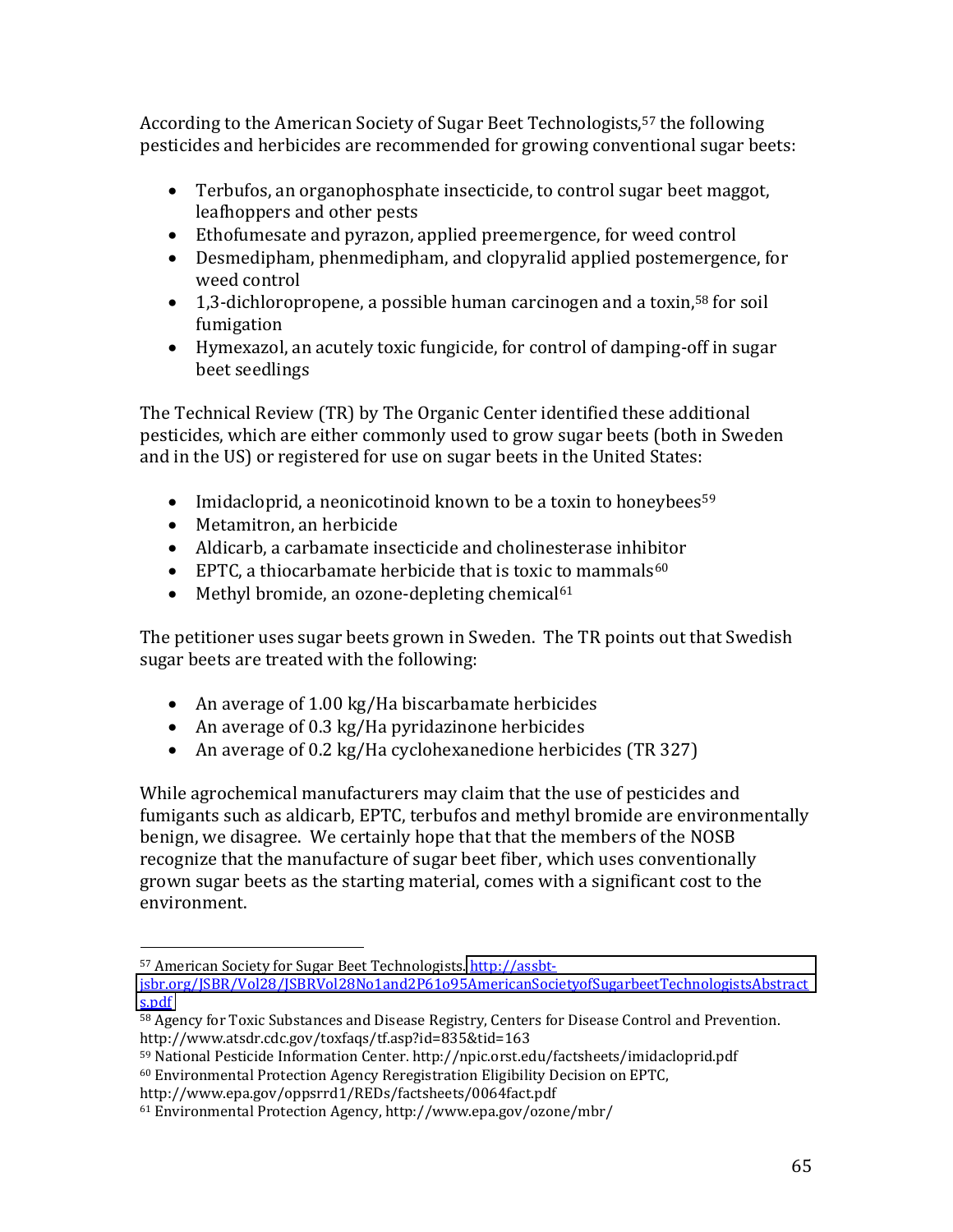#### **Pollution from processing sugar beets**

To remove taste, color and odor from both the sugar beet pulp and the finished sugar beet fiber, processors use physical treatments including cleaning, extraction, sieving, heating and chemical treatments.<sup>62</sup> The petitioner gave no information on the manufacturing process, and it is therefore unknown which chemical processing aids are used in the manufacture of sugar beet fiber.

FDA regulations identify the following processing aids for use in flume water for washing beets prior to slicing. These chemicals are prohibited in organics, but would be allowed in the processing of the petitioned material:<sup>63</sup>

- Alpha-alkyl-omega-hydroxypoly-(oxyethylene)
- Linear undecylbenzenesulfonic acid
- · Dialkanolamide
- Monoethanolamine
- Triethanolamine
- $\bullet$  Oleic acid
- Ethylene dichloride
- Ethylene glycol monobutyl ether
- Tetrasodium ethylenediaminetetraacetate

Some of these chemicals have been found to promote tumors in animal studies (triethanolamine<sup>64</sup> and ethylene dichloride<sup>65</sup>), to be potential occupational carcinogens (ethylene dichloride),<sup>66</sup> and to be toxic to aquatic species (ethylene dichloride).<sup>67</sup>

The TR (TR 185-189) identified the following as additional processing aids that may be used to remove colors and flavors:

- Sulfites
- Ethyl alcohol cis-3-hexenol
- Trans-2-heptenal
- Trans.ci-2.6-nonadienal

<sup>&</sup>lt;sup>62</sup> Thibault, Renard and Guillon. Sugar Beet Fiber: Production, Composition, Physicochemical properties, Physiological Effects, Safety and Food Applications Handbook of Dietary Fiber. Page 553  $63$  21 CFR 173.315(a)(4) Chemicals used in washing or to assist in the peeling of fruits and vegetables <sup>64</sup> National Toxicology Program (NTP) (CAS No. 102-71-6) in F344/N Rats and B6C3F1 Mice (Dermal Studies), NTP TR 518, NIH Publication No. 03-4452. Toxicology and Carcinogenesis Studies of Triethanolamine. 2003

<sup>&</sup>lt;sup>65</sup> Environmental Protection Agency, http://www.epa.gov/ttnatw01/hlthef/di-ethan.html

<sup>&</sup>lt;sup>66</sup> Environmental Protection Agency, http://www.cdc.gov/niosh/idlh/107062.html

<sup>&</sup>lt;sup>67</sup> Libralato G, Volpi Ghirardini A, Avezzù F (2009). "Seawater ecotoxicity of monoethanolamine, diethanolamine and triethanolamine". *J Hazard Mater* 176 (1-3): 535-9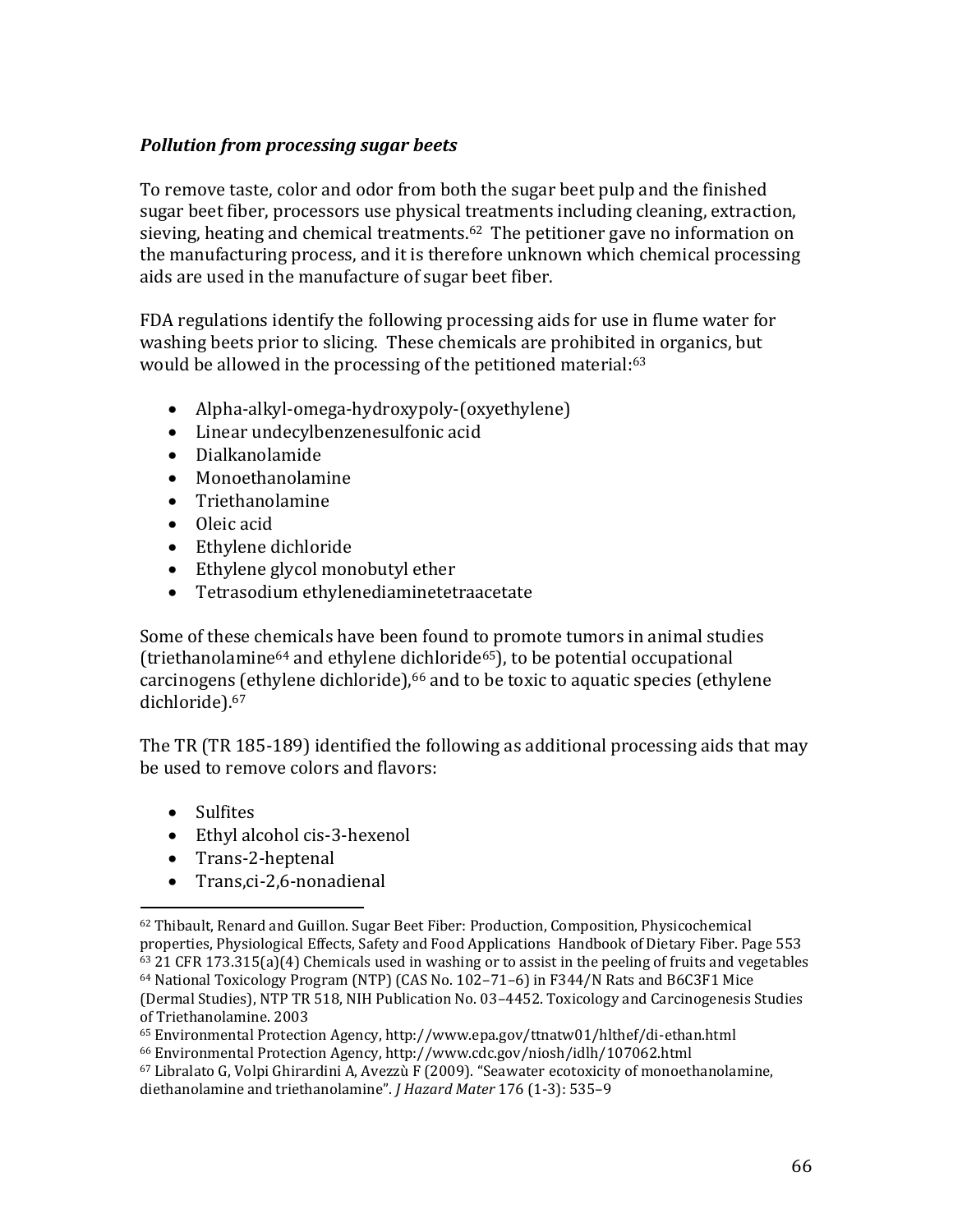- Trans-2-nonenal
- $\bullet$  Trans-2,4-heptadienal
- $\bullet$  Isopropyl or ethyl alcohol
- Potassium oxalate
- Hydrochloric acid
- Potassium hydroxide

Some of these solvents are highly toxic, corrosive and/or flammable, and all are strictly prohibited in organic processing (with the exception of potassium hydroxide in peeling of peaches).

The TR also points out that the following chemicals may be used to control microbial growth during sugar beet fiber processing (TR  $277-281$ ):

- Formaldehyde (not legal in the US but may be used in other countries)
- $\bullet$  Ammonium bisulfate
- Thiocarbamate fungicides
- Glutaraldehyde
- $\bullet$  Other commercial biocides

Finally, the TR points out that beet sugar production is notorious for discharging large amounts of wastewater with high biological oxygen demand (TR 295-297).

Sugar beet pulp has historically been a waste product that has been disposed of as animal feed. Manufacturers have sought alternative, high value uses for this agricultural waste product, and studied the use of sugar beet fiber as a high-fiber food ingredient or dietary fiber that could be marketed as a health food—turning an agricultural waste product into profit.

#### **Potential harm to human health**

Since sugar beet fiber is manufactured from a byproduct of conventional sugar beet processing, we question whether human health effects could exist from the use of pesticides, fungicides, microbial disinfectants, peeling chemicals, and other processing aids that are used. All the chemicals listed in the previous section  $("negative environmental impacts from conventional sugar beet production")$ should be considered for their potential effects on human health.

Consumers who purchase organic foods to avoid chemical residues should not be exposed to the potential chemical residues on sugar beet fiber when they purchase organic foods.

#### *DzOther\$ingredientsdz\$are\$not\$disclosed\$*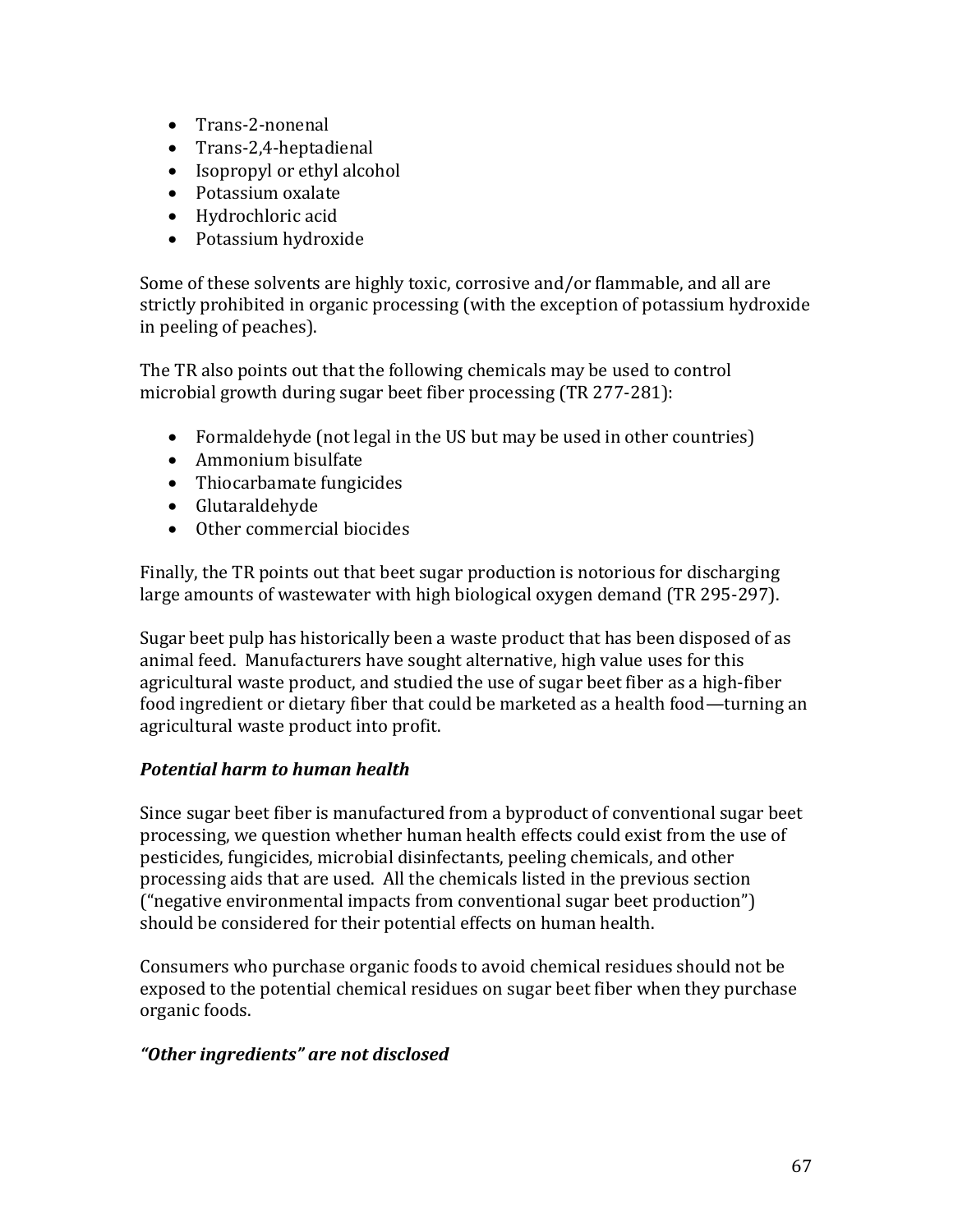Details of the manufacturing process, including the use of "other ingredients" and processing aids, are not disclosed.

The NOSB does not have a complete list of ingredients, as the law requires:

Sec 2119 [7 USC 6518] (I) REQUIREMENTS. - In establishing the National List or proposed amendments to the National List, the Board shall -(2) work with manufacturers of substances considered for inclusion in the proposed National List to obtain a complete list of ingredients and determine whether such substances contain inert materials that are synthetically produced"

The Board cannot legally approve sugar beet fiber without the cooperation of the manufacturer in disclosing the full list of "other ingredients" and processing aids.

### Sugar beet fiber is not essential

OFPA requires that any addition to the National List must be "necessary to the production and handling of the agricultural product because of the unavailability of whole natural substitute products" (Sec. 2118 [7 USC  $6517$ ]  $(c)(1)(A)(ii)$ ).

In the case of sugar beet fiber, as with barley betafiber, the primary function is to increase the fiber content, which serves as a marketing tool for the manufacturer. According to the Mayo Clinic, "[A]dding too much fiber too quickly can promote intestinal gas, abdominal bloating and cramping."<sup>68</sup> It seems entirely unnecessary to add fiber to processed organic foods when organic whole foods that are naturally rich in fiber are the obvious—and safer—alternative.

#### Replacing nutrients lost during processing

Moreover, when added to increase the fiber content of foods, sugar beet fiber fails 7  $CFR 206.600(b)(4)$ , which states that a material's primary purpose cannot be to replace nutrients lost during processing. Not only would sugar beet fiber sometimes be added to replace fiber lost during processing, it could in some cases "replace" fiber that was never a component of the original, unprocessed food.

#### Questionable market demand

The petitioner states that they produced certified organic sugar beet fiber in the past but discontinued due to market conditions: "demand was low." The petitioner admits that demand was low due to the higher price of organic sugar beet fiber. The higher price of an organic product should not justify its conventional counterpart's addition to the National List.

<sup>68</sup> Mayo Clinic, http://www.mayoclinic.com/health/fiber/NU00033/NSECTIONGROUP=2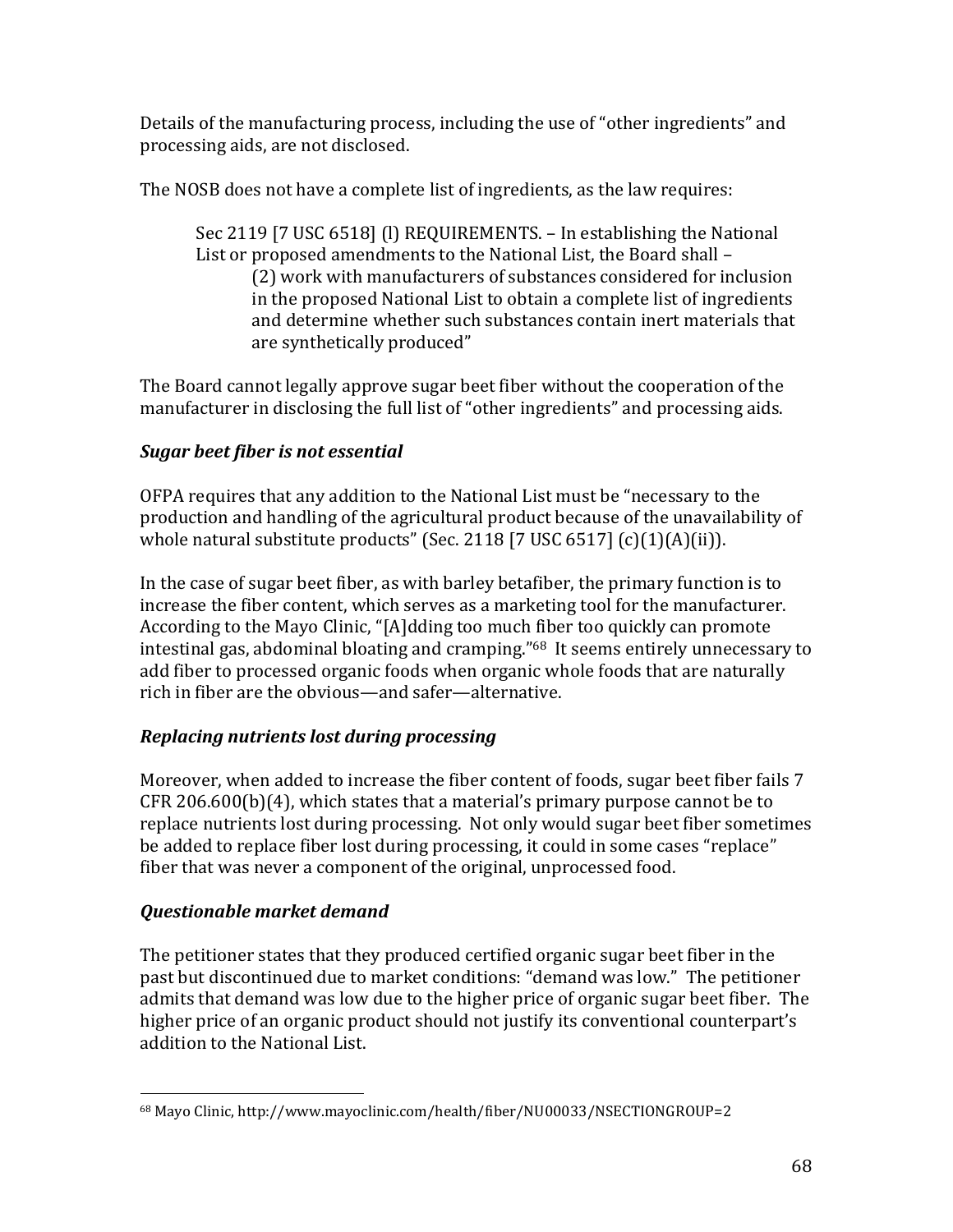But more importantly, organic consumers overwhelmingly reject the addition of unnecessary non-organic ingredients in organic foods. The Handling Subcommittee requested public comments on the supply and demand of conventional sugar beet fiber for use in organic foods. While we cannot speak to the supply, survey data from the largest food cooperative, PCC Natural Markets in Seattle, clearly shows that organic consumers do not want conventional nutraceutical ingredients in organic foods.

For example, when asked about their inclination to purchase a product containing an added nutrient from non-organic sunflower oil, nearly two-thirds of respondents said they "would not purchase" the product; nearly one quarter said they would be "less inclined" to purchase; and only 4.7% would be "more inclined" to purchase a product with the added nutrient from conventional sunflower oil. We imagine responses would be similar if asked about added fiber from conventional sugar  $beet.<sub>69</sub>$ 

#### *Concerns\$with\$genetically\$engineered\$sugar\$beets\$*

According to the TR, 95% of conventional sugar beets are GMO in the US (TR 364). Although the petitioner is in Europe, where GMO sugar beets are currently not an issue, the approval would not be restricted to European sugar beet fiber. If added to the National List, non-organic sugar beet fiber would have to be Identity-Preserved Non-GMO. The risk of contamination could be an ongoing issue with this material.

## **CONCLUSION**

!!!!!!!!!!!!!!!!!!!!!!!!!!!!!!!!!!!!!!!!!!!!!!!!!!!!!!!

As with other conventional agricultural products, the production of sugar beet fiber material involves environmentally damaging synthetic fertilizers, toxic pesticides and chemical processing aids.

The primary purpose of adding sugar beet fiber to organic foods appears to be to allow manufacturers to add a health claim; it is therefore petitioned as a marketing tool and entirely unnecessary and non-essential to organic handling.

Sugar beet fiber fails all criteria for inclusion on the National List. Cornucopia urges the Board to reject the petition.

<sup>69</sup> PCC Natural Markets. Nutrient Additives PCC Shopper Survey. August-September 2011. Submitted to the NOSB through regulations.gov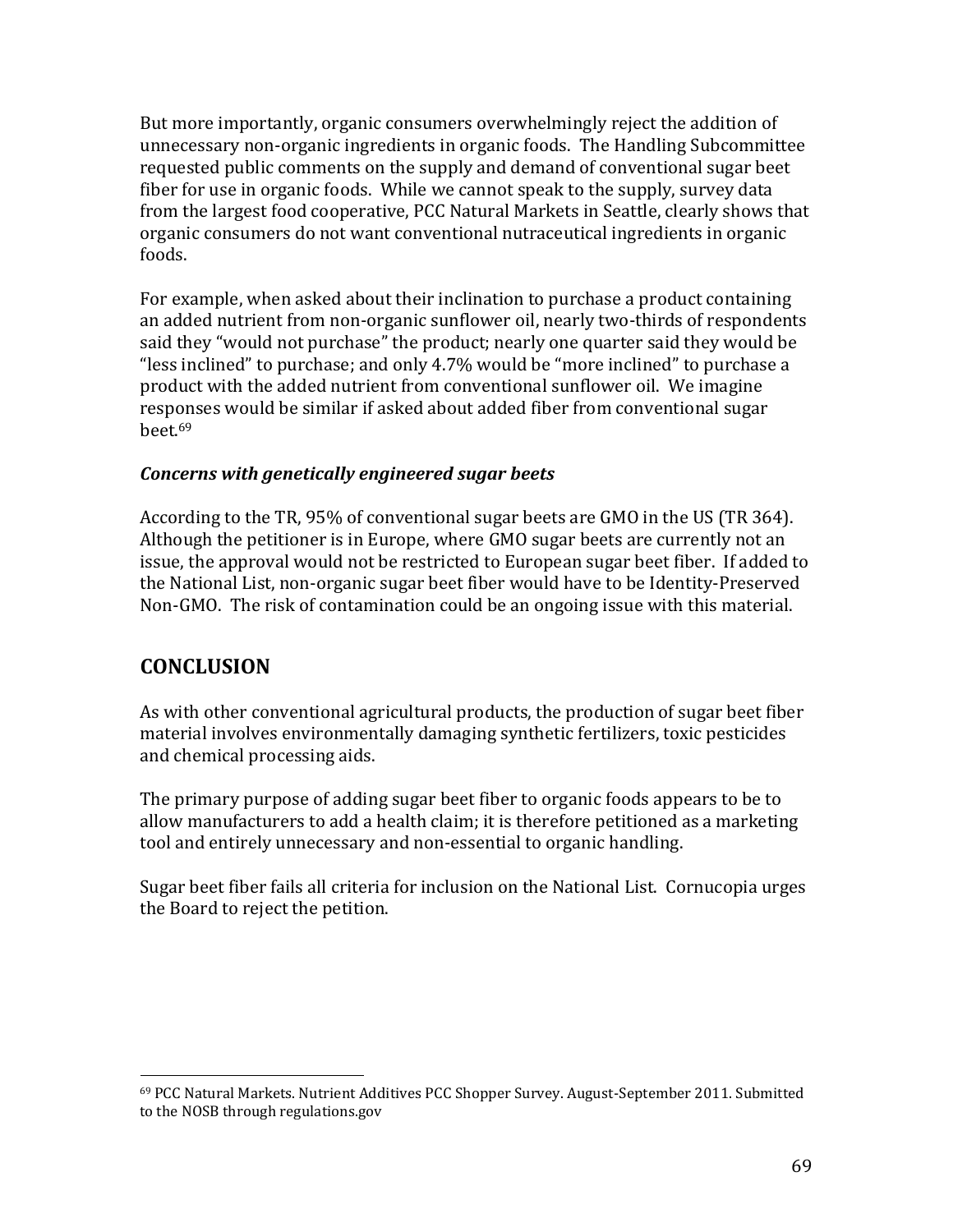## PROPOSAL:

## 1,3-DIBROMO-5,5-DIMETHYLHYDANTOIN (DBDMH)

## **SUMMARY**

DBDMH is an antimicrobial chemical used in conventional slaughterhouses to control pathogenic bacteria such as E. coli.

Cornucopia supports the recommendation of the Handling Subcommittee to reject DBDMH's addition to the National List.

#### **Rationale**

- $\triangleright$  DBDMH is a chemical antimicrobial with potentially negative effects on human health and the environment. Many questions regarding its safety remain unanswered.
- $\triangleright$  DBDMH fails every criterion for inclusion on Section 205.605, including that it does not have GRAS (Generally Recognized as Safe) status with the FDA. The FDA considers DBDMH to be a "food contact substance" and the EPA considers it a pesticide.
- $\triangleright$  The petitioner withheld important information from the NOSB, the TR reviewer and the public. Withheld Confidential Business Information included an entire section titled "Effects on Human Health."
- $\triangleright$  Alternatives exist, including those discussed at length in the TR: peracetic acid, hot water washing, chlorine and hydrogen peroxide.
- $\triangleright$  Furthermore, another alternative practice for controlling *E. coli* must be considered: grass-finishing ruminants. Research has established that 100% grass-finished ruminants, and grain-fed animals that are switched back to 100% forage for a period of time prior to slaughter, have demonstrably lower levels of *E. coli* contamination. This management model would greatly reduce the justification for using materials such as DBDMH in processing.

## **BACKGROUND**

DBDMH has been petitioned by Albemarle Corporation as an antimicrobial for use in meat processing, to control pathogenic bacteria including E. coli.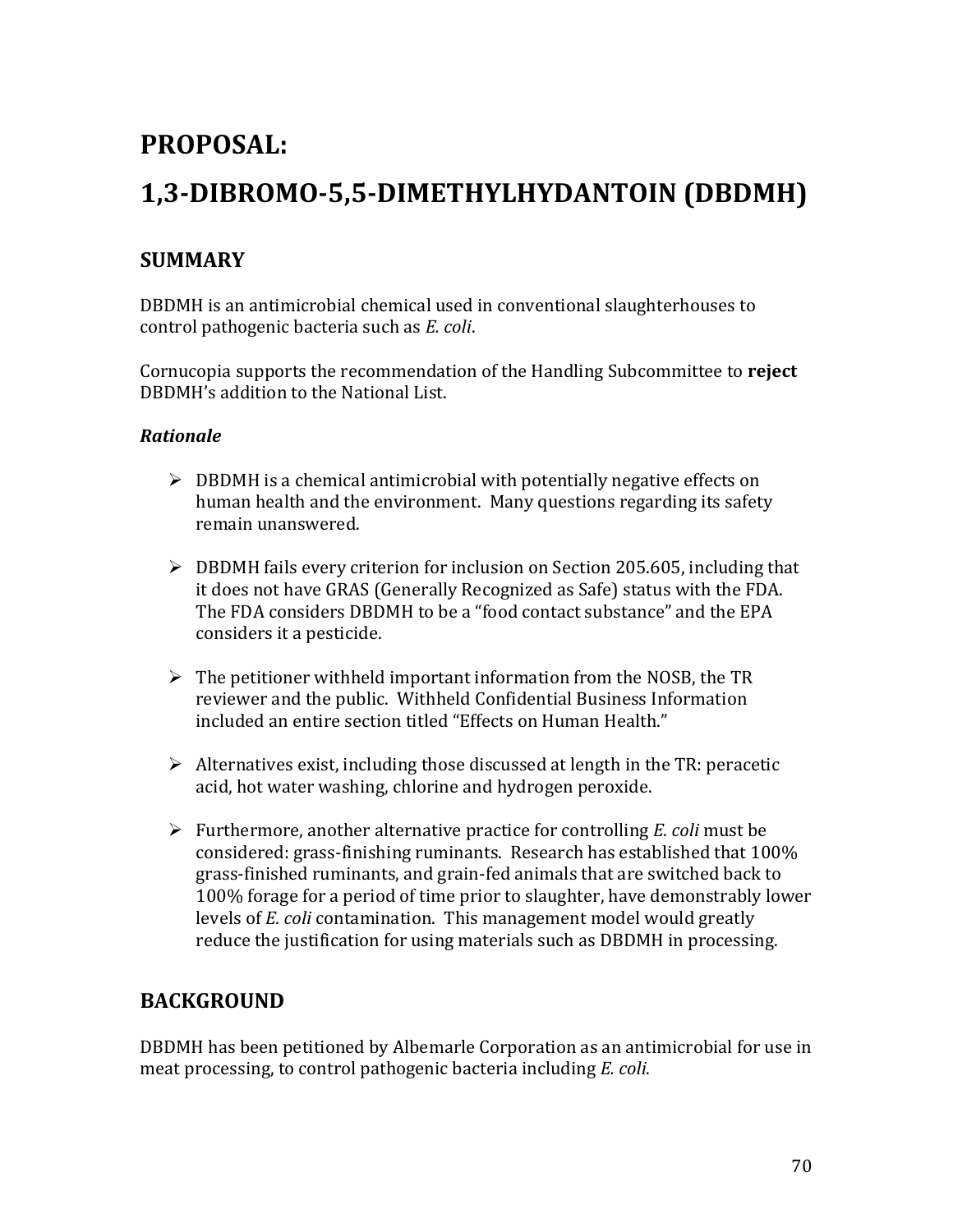#### *International'regulations'*

DBDMH is not allowed in any international organic regulations.

### **CONCERNS'WITH'DBDMH'**

#### *Negative effects on the environment (fails 205.600(b)(2))*

First, it is important to note that very little information appears to exist regarding the environmental effects of DBDMH. This is made apparent in the TR, which lists only two sources in its discussion on DBDMH's environmental effects: the petitioner and the EPA (TR 281-309).

The Material Safety and Data Sheet (MSDS) on DBDMH states that the material is "very toxic to aquatic life." The MSDS also states, "An environmental hazard cannot be excluded in the event of unprofessional handling or disposal. Very toxic to aquatic life."

Since DBDMH breaks down to DMH and hypobromous acid (HBrO), it is important to consider the possible environmental effects of these two breakdown products.

According to the petitioner, Albemarle Corporation, in its Environmental Assessment report prepared for the FDA, "DMH is slightly toxic to fish and aquatic invertebrates. $170$  It is interesting to note that this information, which was supplied to the FDA, was not included in its petition to the NOSB.

Furthermore, in its FDA notification, Albemarle calculated that the level of exposure to aquatic wildlife from DMH in wastewater from a poultry processing plant would be well below toxic and harmful levels. It is worth noting that the only information available on this topic is from the petitioner itself. It appears that the effects on wildlife of DMH have not been adequately studied and independently verified.

The other breakdown product is hypobromous acid (HBrO), a bromide, which is in fact the "active ingredient" of DBDMH. The TR cites Albemarle Corporation's claim that "no HBrO is expected to be released into wastewater," but again, this has not been independently verified since no independent information or data appears to exist.

<sup>&</sup>lt;sup>70</sup> Albemarle Corporation, Environmental Assessment.

http://www.fda.gov/downloads/Food/FoodIngredientsPackaging/EnvironmentalDecisions/UCM28 7539.pdf?utm\_campaign=Google2&utm\_source=fdaSearch&utm\_medium=website&utm\_term=1,3Z dibromo-5,5-dimethylhydantoin&utm\_content=9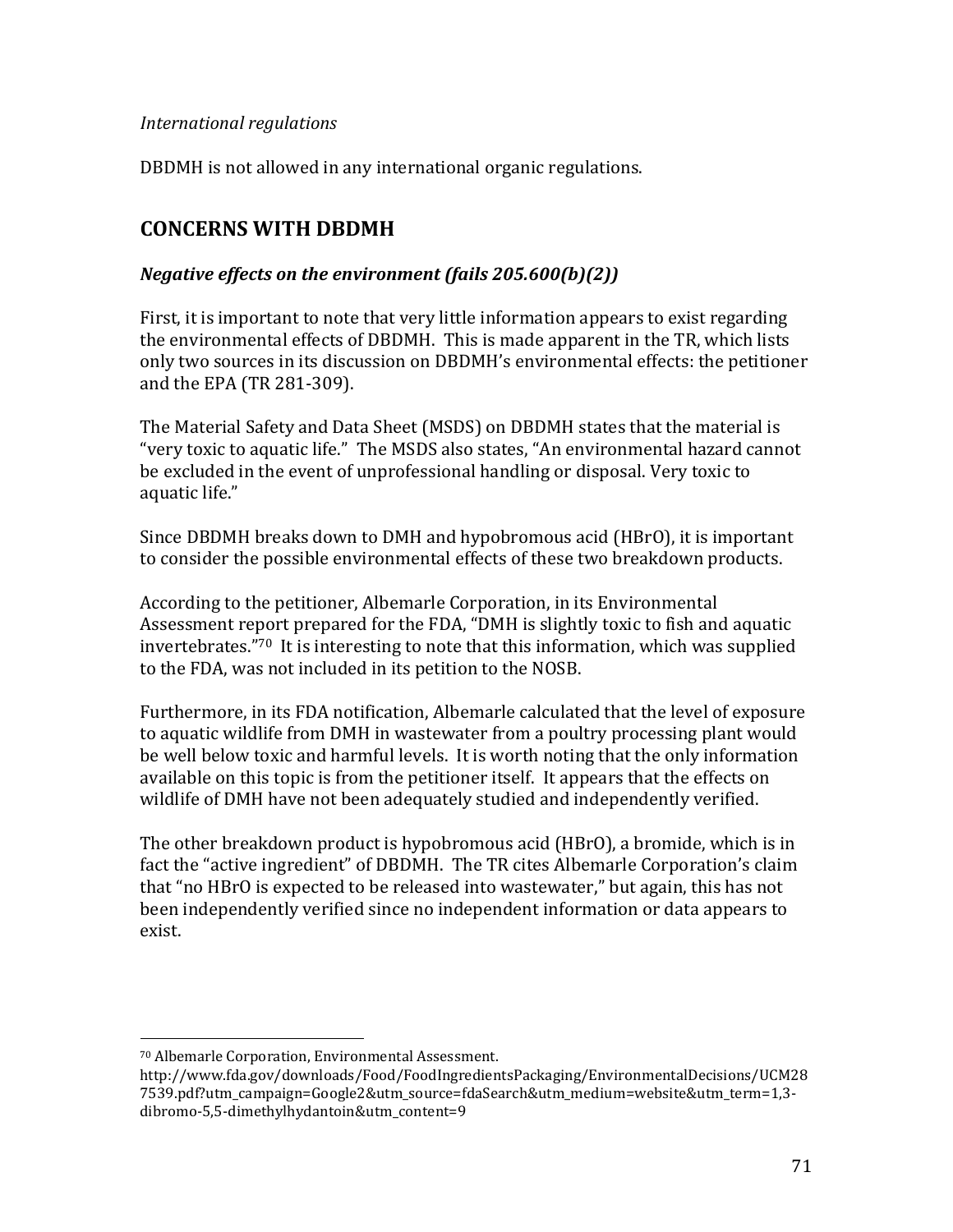If hypobromous acid were to be released into wastewater, it could have negative effects on wildlife. A study by Dutch researchers found bromide affected reproductive health and endocrine function of crustaceans and fish:

"Bromide ion markedly impaired reproduction in both crustaceans and fish. Histologically no effects were observed in the long-term test with Oryzias, but in the reproduction test with Poecilia, hyperplasia of the thyroid, atrophy and degeneration of the musculature and regressive changes in the female reproductive tract were observed."71

Albemarle Corporation has stated to the FDA that studies with sodium bromide are appropriate for determining the effects of hypobromous acid: "Since sodium bromide dissociates in water to vield the free sodium and bromide ions, the data on sodium bromide serve to provide useful information on the toxicity of the bromide ion, itself."72

In an EPA Reregistration Eligibility Decision document for sodium bromide, the EPA noted: "The results indicate that sodium bromide, measured as bromine, is highly toxic to estuarine/marine organisms on an acute basis. $73$ 

The EPA states that "chronic testing of sodium bromide is not required," based on the assumption that "residues of sodium bromide (hypobromous acid) are shortlived." The EPA states that "residues of [hypobromous acid] are highly toxic on an acute basis," and then states that "ultimate biodegradation [will be] completed within a few weeks." For this reason, the EPA waived the requirement for standard chronic toxicity tests. However, the effects of this "highly toxic" substance on aquatic wildlife, in the weeks before the material is completely degraded, must be considered. For this reason—to protect aquatic life from the toxicity of DBDMH's breakdown product—the material should not be approved for use in organics.

## *Negative effects on human health (fails 205.600(b)(3))*

## *National'Institutes'of'Health'*

!!!!!!!!!!!!!!!!!!!!!!!!!!!!!!!!!!!!!!!!!!!!!!!!!!!!!!!

The National Institutes of Health, in a Haz-Map<sup>74</sup> listing for DBDMH, states that evidence exists of "thyroid hypofunction in repeated dose study of rats."75

<sup>&</sup>lt;sup>71</sup> Canton JH, Wester PW, Mathijssen-Spiekman EAM (1983) Study on the toxicity of sodium bromide to different freshwater organisms. Food and Chemical Toxicology 21(4): 369-378.

<sup>72</sup>http://www.fda.gov/downloads/Food/FoodIngredientsPackaging/EnvironmentalDecisions/UCM2 87539.pdf?utm\_campaign=Google2&utm\_source=fdaSearch&utm\_medium=website&utm\_term=1,3dibromo-5,5-dimethylhydantoin&utm\_content=9

<sup>73</sup> http://www.epa.gov/pesticides/chem\_search/cleared\_reviews/csr\_PC-013907\_30-Jun-05\_a.pdf

 $74$  HazMap is an online database of chemicals by the National Institutes of Health. All information on the HazMap has been scientifically verified.

<sup>&</sup>lt;sup>75</sup> http://hazmap.nlm.nih.gov/category-details?id=9444&table=copytblagents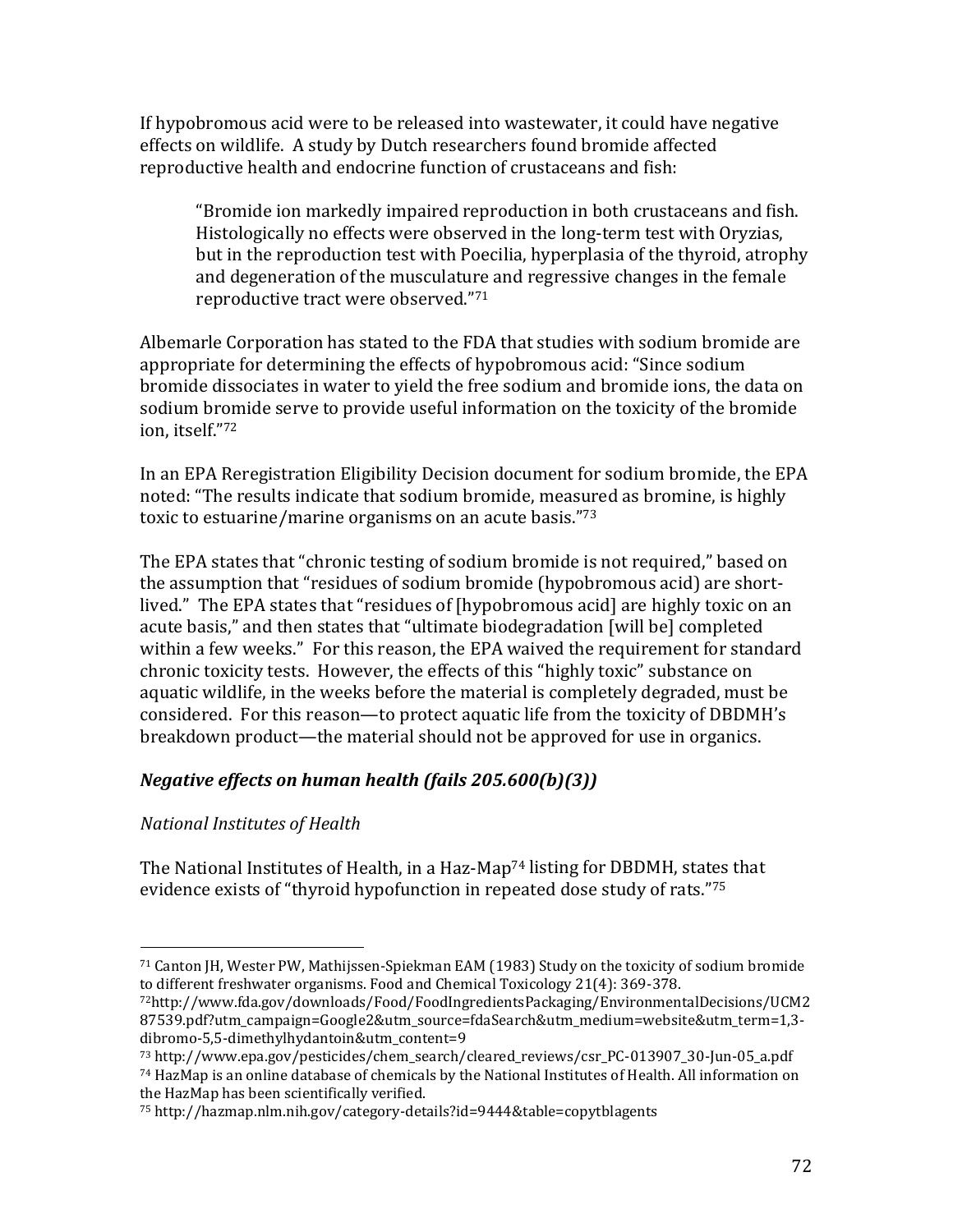The NIH Hazmap also lists the following for DBDMH: "inhalation may cause" corrosive injuries to upper respiratory tract and lungs; toxic by ingestion."76

#### *Environmental'Protection'Agency'*

It is important to note that the EPA regulates DBDMH as a pesticide. It is used as a microbial control and disinfectant in water systems, ornamental ponds, swimming pools, toilet bowls, etc. The EPA recognizes the only food-use of DBDMH to be in the manufacture of food-contact paper and paperboard.<sup>77</sup>

The EPA reviewed DBDMH $^{78}$  in 2007 as a multi-purpose biocide. The EPA writes that the Reregistration Eligibility Decision (RED) does not cover any food-related uses other than use as a slimicide in food-contact paper and paperboard.<sup>79</sup> Therefore, it appears the EPA and FDA have not considered accumulative exposure to DBDMH.

| 1,3-Dibromo-5,5-dimethylhydantoin          |                                              |                                                                                          |                      |
|--------------------------------------------|----------------------------------------------|------------------------------------------------------------------------------------------|----------------------|
| 870.1100 Acute oral toxicity-Rat           | 93076011,<br>00137105<br>$(4334 - 012 - 01)$ | $LD_{50} = 760$ mg/kg                                                                    | Ш                    |
| 870.1100 Acute oral toxicity-Rat           | 44988002.)                                   | combined $LD_{50}$ = 448 mg/kg                                                           | п                    |
| 870.1200 Acute dermal toxicity-Rabbit      | 93076025.<br>00137110<br>$(4334 - 012 - 07)$ | $LD_{50}$ cannot be ascertained<br>(study is classified as<br>Unacceptable/non-guideline |                      |
| 870.1200 Acute dermal toxicity-Rat         | 44988001                                     | $LD50 > 2000$ mg/kg                                                                      | Ш                    |
| 870.1300 Acute inhalation toxicity-Rabbit  | 44988003                                     | LC50 between $0.51 - 2.02$ mg/L                                                          | Ш                    |
| Guideline No./ Study Type                  | <b>MRID No.</b><br>(TRID No.)                | <b>Results</b>                                                                           | Toxicity<br>Category |
| 870.2500 Primary dermal irritation-Rabbit  | 93076017.<br>00137109<br>$(4334 - 012 - 05)$ | severe skin irritant                                                                     | - 1                  |
| 870.2500 Primary dermal irritation-Rabbit  | 44988004                                     | corrosive                                                                                | I                    |
| 870.2600 Dermal Sensitization - guinea pig | 44988005                                     | non-sensitizer                                                                           | N/A                  |

In its Reregistration Eligibility Decision, the EPA considered the following toxicity data, from laboratory animal studies using DBDMH:

**Category I** is "highly toxic and severely irritating," and applies to two dermal irritations in rabbit studies.

!!!!!!!!!!!!!!!!!!!!!!!!!!!!!!!!!!!!!!!!!!!!!!!!!!!!!!!

79 http://www.epa.gov/oppsrrd1/REDs/halohydantoins-red.pdf

<sup>&</sup>lt;sup>76</sup> http://hazmap.nlm.nih.gov/category-details?id=9444&table=copytblagents

<sup>77</sup> http://www.epa.gov/oppsrrd1/REDs/halohydantoins-red.pdf

<sup>&</sup>lt;sup>78</sup> EPA's review covered halohydantoins and issued a Reregistration Eligibility Decision in September 2007. DBDMH is one of five halohydantoins covered in the RED.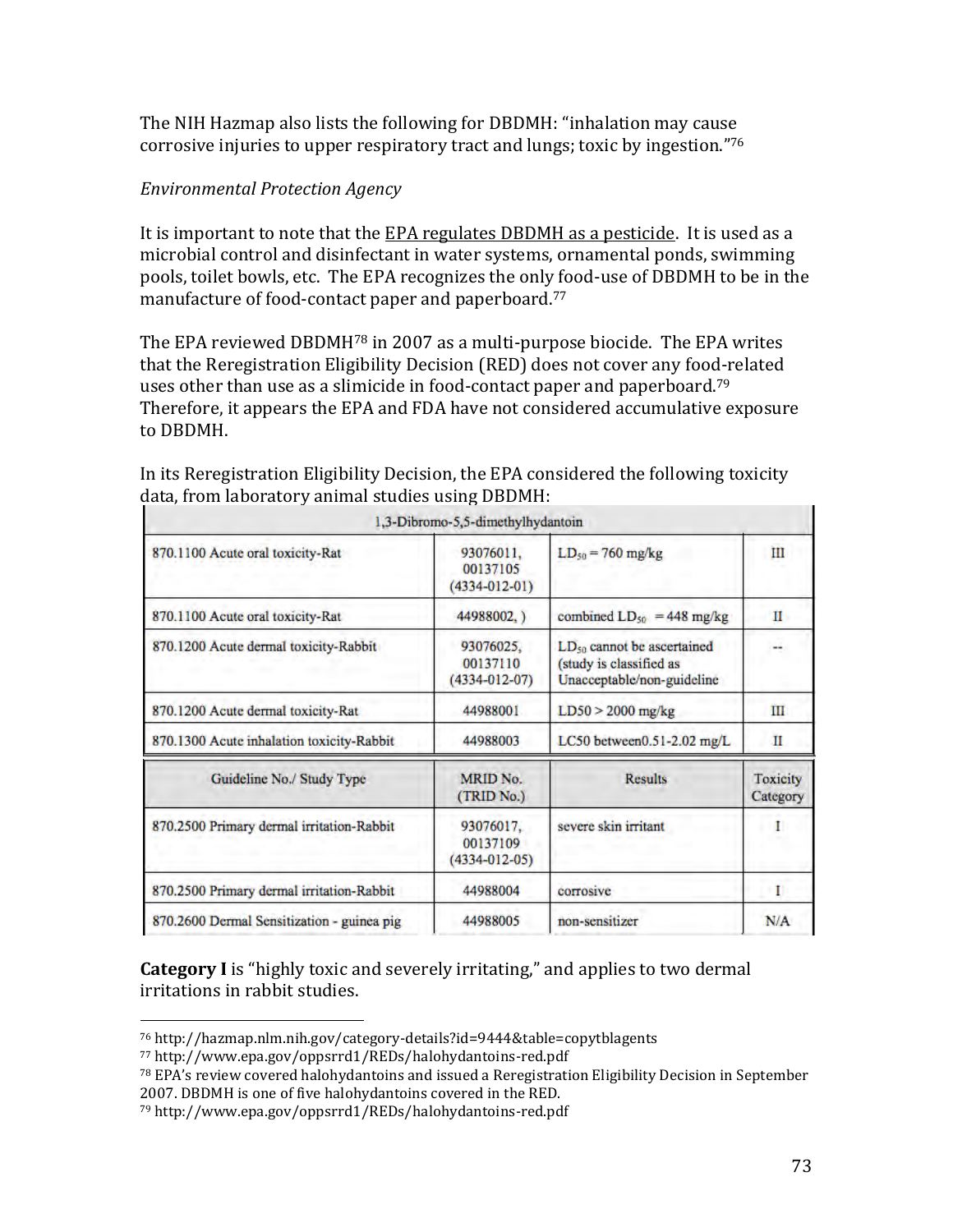**Category II** is "moderately toxic and moderately irritating," and applies to the acute inhalation (rabbit) study and the acute oral toxicity (rat) studies.

**Category III** is "slightly toxic and slightly irritating," and applies to the acute oral toxicity (rat) test and acute dermal toxicity (rat) test.

The EPA also raised concerns about one of the breakdown products of DBDMH, which is DMH. The EPA wrote: "Available metabolism data indicate that DMH and EMH are excreted unchanged in the rat. However, it is known that hydroxymethylhydantoins are formaldehyde releasers."

Ultimately, much remains unknown regarding these antimicrobial chemicals' effects on human health. The EPA wrote that further studies would be needed, especially "to better characterize effects related to endocrine disruption."

#### *Food'and'Drug'Administration'*

Both DBDMH and its breakdown product, HBrO, which is its active ingredient, are listed in the FDA's food contact substance database. As with the FDA's Generally Recognized As Safe (GRAS) system, the FDA does not require any independent safety testing or evaluation before a food contact substance can be used. As a result, virtually no information from independent sources is available regarding potential human health effects from eating foods treated with this chemical biocide.

The FDA database of Food Contact Substances contains the Albemarle Corporation notifications for HBrO $80$  and DBDMH. $81$  These notifications are remarkably lacking in safety test results. Not surprisingly, Albemarle assured the FDA that DBDMH and HBrO are safe, and since the FDA requires no independent safety testing, it has allowed its use in conventional food production.

## Scientific literature (peer-reviewed academic articles)

OFPA requires that the potential impact on human health of breakdown products be considered as well. DBDMH breaks down to hypobromous acid (HBrO), which is a bromide. Albemarle writes in its petition to the FDA: "Since sodium bromide dissociates in water to vield the free sodium and bromide ions, the data on sodium bromide serve to provide useful information on the toxicity of the bromide ion, itself."82

<sup>!!!!!!!!!!!!!!!!!!!!!!!!!!!!!!!!!!!!!!!!!!!!!!!!!!!!!!!</sup> 80http://www.accessdata.fda.gov/scripts/fcn/fcnDetailNavigation.cfm?rpt=fcsListing&id=1197! 81http://www.accessdata.fda.gov/scripts/fcn/fcnDetailNavigation.cfm?rpt=fcsListing&id=1190 82http://www.fda.gov/downloads/Food/FoodIngredientsPackaging/EnvironmentalDecisions/UCM2 87539.pdf?utm\_campaign=Google2&utm\_source=fdaSearch&utm\_medium=website&utm\_term=1,3dibromo-5,5-dimethylhydantoin&utm\_content=9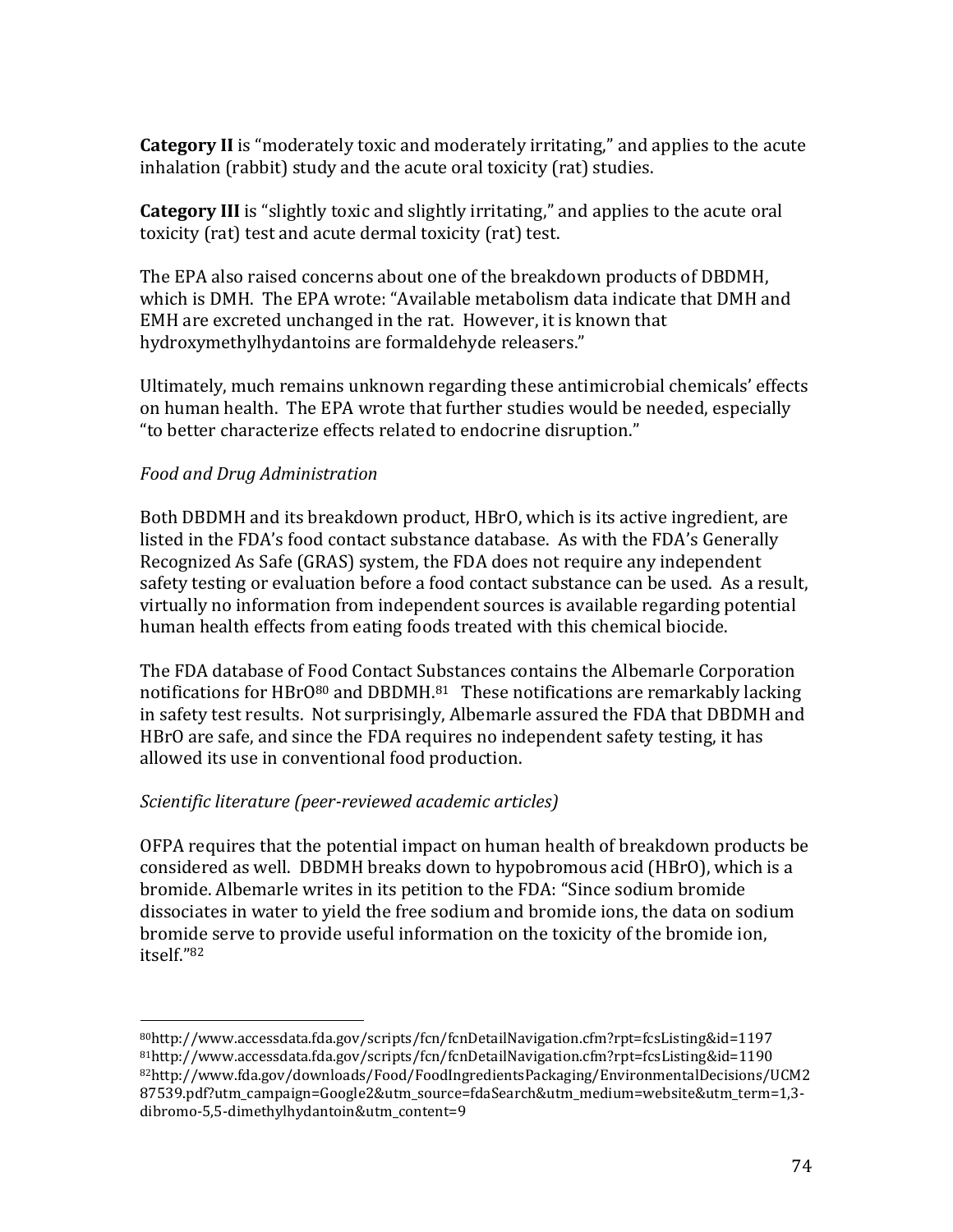We searched the literature for toxicity and endocrine effects of sodium bromide. A study found that rats exposed to sodium bromide experienced "complex of changes in the endocrine system, thyroid activation being the most prominent." A multigeneration study showed a decrease in fertility following high sodium bromide exposure. It would seem that one of the breakdown products of DBDMH may be a potential endocrine disruptor.<sup>83</sup>

## *Centers'for'Disease'Control'and'Prevention/National'Institute'for'Occupational'Safety' and'Health'*

The CDC and NIOSH Occupational Health Guidelines<sup>84</sup> for DBDMH include the following:

- "Contact with water, strong acids, and easily oxidized materials such as ammonium salts, sulfides, etc., may cause fires and explosions and formation of toxic fumes of chlorine and nitrogen trichloride."
- "Toxic gases may be released in a fire involving DBDMH."
- $\bullet$  "Employees should be provided with and required to use impervious clothing, gloves, face shields and other appropriate protecting clothing necessary to prevent repeated or prolonged skin contact with solid or liquids containing DBDMH."
- Causes irreversible eye damage
- Causes burns. May be absorbed through the skin in harmful amounts.
- $\bullet$  "May be harmful if inhaled. Material is extremely destructive to the tissue of the mucous membranes and upper respiratory tract."
- "Causes severe burns and eye damage"

!!!!!!!!!!!!!!!!!!!!!!!!!!!!!!!!!!!!!!!!!!!!!!!!!!!!!!!

• "Toxic if swallowed." "May be fatal if swallowed."

## *DBDMH* does not have GRAS status with the FDA (205.600(b)(5))

DBDMH does not have GRAS status with the FDA. It is regulated as a "food contact" substance" by the FDA and as a pesticide by the EPA.

## *Alternatives exist (205.600(b)(1)) and DBDMH is not essential (205.600(b)(6))*

<sup>83</sup> Van Leeuwen FXR, den Tonkelaar EM, van Logten MJ (1983) Toxicity of sodium bromide in rats: effects on endocrine system and reproduction. Food and Chemical Toxicology 21(4): 383-389. 84 http://www.cdc.gov/niosh/docs/81-123/pdfs/0193.pdf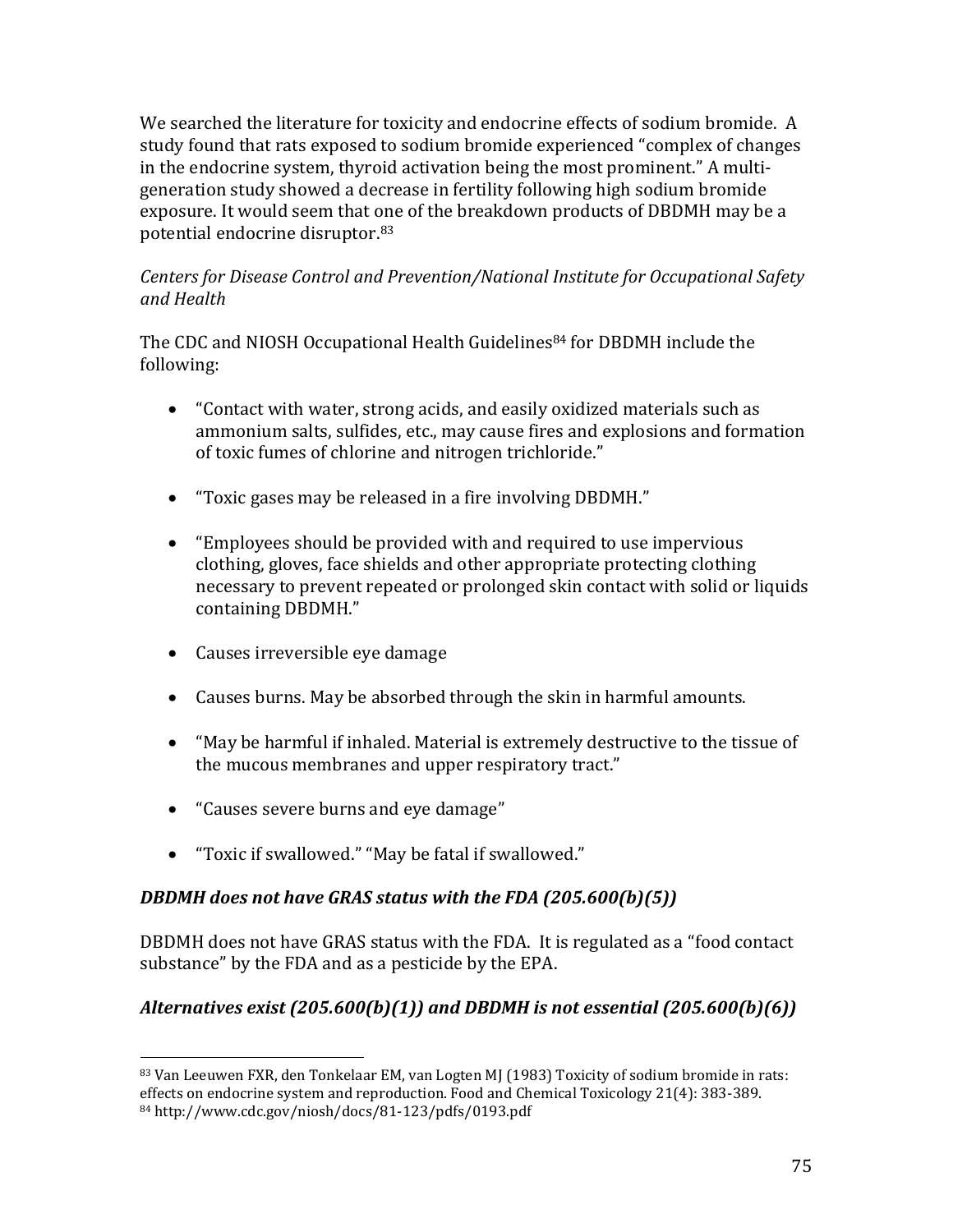Alternatives to DBDMH exist, including hot water sprays and other antimicrobials already on the National List, including lactic acid, peracetic acid and ozone. These appear to be working fine, as the FDA outbreaks database shows that there have been no outbreaks of illnesses traced to the consumption of organic meat.<sup>85</sup>

## Grass-finishing ruminants reduces potential E. coli contamination

Studies show that E. coli contamination of beef carcasses may be preventable when ruminants are given their natural diet of pasture and hay prior to slaughter.

Early studies from the 1960s and 1970s showed that a decrease in hay intake and overfeeding with grains causes an increase in total fecal coliform counts.<sup>86</sup> The groundbreaking study that defined this debate was by Cornell researchers in 1998.87 They found that cattle fed a 90% corn/soy ration (typical of feedlot diets) contained generic E, coli populations that were 1000-fold higher than cattle fed a 100% good-quality hay diet. The researchers also found that the E. coli recovered from the feces were 1,000-fold more resistant to the "acid shock" test (simulating whether it would survive the 'acid shock' of entering the human stomach) than the E. coli recovered from cattle fed 100% hay. The scientists found that switching cattle from a grain-diet to a hay-diet five days prior to slaughter could reduce the prevalence of E. coli. One limitation of this study is that no 0157:H7 e. coli, a particularly dangerous strain, were detected.

Numerous studies have been conducted, and a 2009 review of these studies concludes that "comparing grain-fed to forage-fed cattle still indicates that more E. coli (including 0157:H7) is present in the feces of grain-fed cattle."88

## **Additional human health concerns**

Since DBDMH is an antimicrobial, it raises the question of whether residues on meat would impact beneficial intestinal flora of the consumer.

There appears to be no scientific studies conducted to ensure that foods treated with this antimicrobial chemical do not negatively impact beneficial intestinal flora.

<sup>85</sup> Food and Drug Administration, based on a search of the Recalls, Market Withdrawals and Safety Alerts Database. Available: http://www.fda.gov/Safety/Recalls/default.htm

<sup>86</sup> Brownlie, L.E. and F.H. Grau (1967) Effect of food intake on growth and survival of salmonellas and Escherichia coli in the bovine rumen. Journal of General Microbiology 46: 125; see also Allison, M. J., Robinson, I. M., Dougherty, R. W and J. A. Bucklin (1975) Grain overload in cattle and sheep: changes in microbial populations in the cecum and rumen. American Journal of Veterinary Research 36: 181-185

<sup>87</sup> Diez-Gonzalez, T., Calloway, T.R., Kizoulis, M.G. and J.B. Russell (1998) Grain feeding and the dissemination of acid-resistant Escherichia coli from cattle. Science 281:1666-8

<sup>&</sup>lt;sup>88</sup> Callaway et al. (2009) "Diet, E. Coli 0157:H7, and Cattle: A Review after 10 Years." Current Issues in Molecular Biology 11:67-80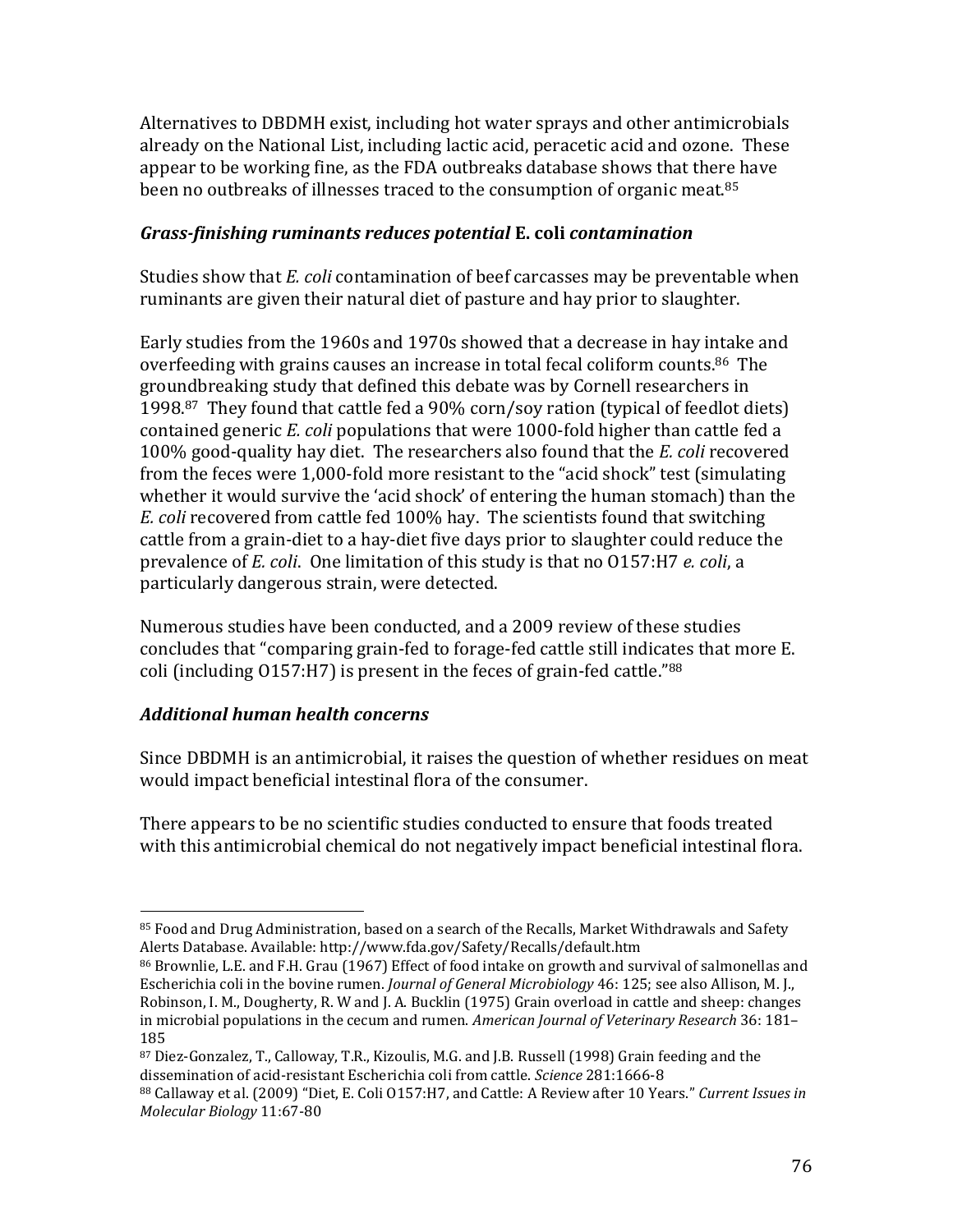## **CONCLUSION'**

The Handling Subcommittee voted unanimously to reject DBDMH from addition to the National List. We agree that the petition for DBDMH should be rejected.

The lack of publicly available safety testing data, combined with strong indications that human health and environmental concerns exist, renders this material a "poster" child" of why US consumers are switching to the organic label, which mandates greater scrutiny of chemical inputs in food production.

Moreover, some of the answers on the decision tree should be corrected. We do not agree that the answer to "Are there adverse effects on environment from manufacture, use and disposal?" should be "no." It appears that DBDMH and its breakdown product, HBrO, are both toxic to aquatic life. The only information regarding the environmental impacts of DBDMH comes from the petitioner. If anything, the environmental impacts are unknown, and we do not believe the Handling Subcommittee has enough information to confidently state that no negative environmental effects exist.

The Handling Subcommittee answered "no" to the question, "Is there any harmful effect on human health?" The entire section titled "Effects on Human Health" was redacted from the petition, as "Confidential Business Information." This causes suspicion. If the content of this section revealed that test results affirmed DBDMH's safety, would it be considered Confidential Business Information? Multiple animal studies on DBDMH and its breakdown product, HBrO, have shown effects on reproductive and endocrine function. Again, the fact that the Handling Subcommittee does not know the answer to this question does not justify the assumption that the material is perfectly safe for human health.

Serious concerns exist about this chemical antimicrobial, which is regulated as a pesticide by the EPA. Operating under the Precautionary Principle, the NOSB should reject the petition to add DBDMH to the National List.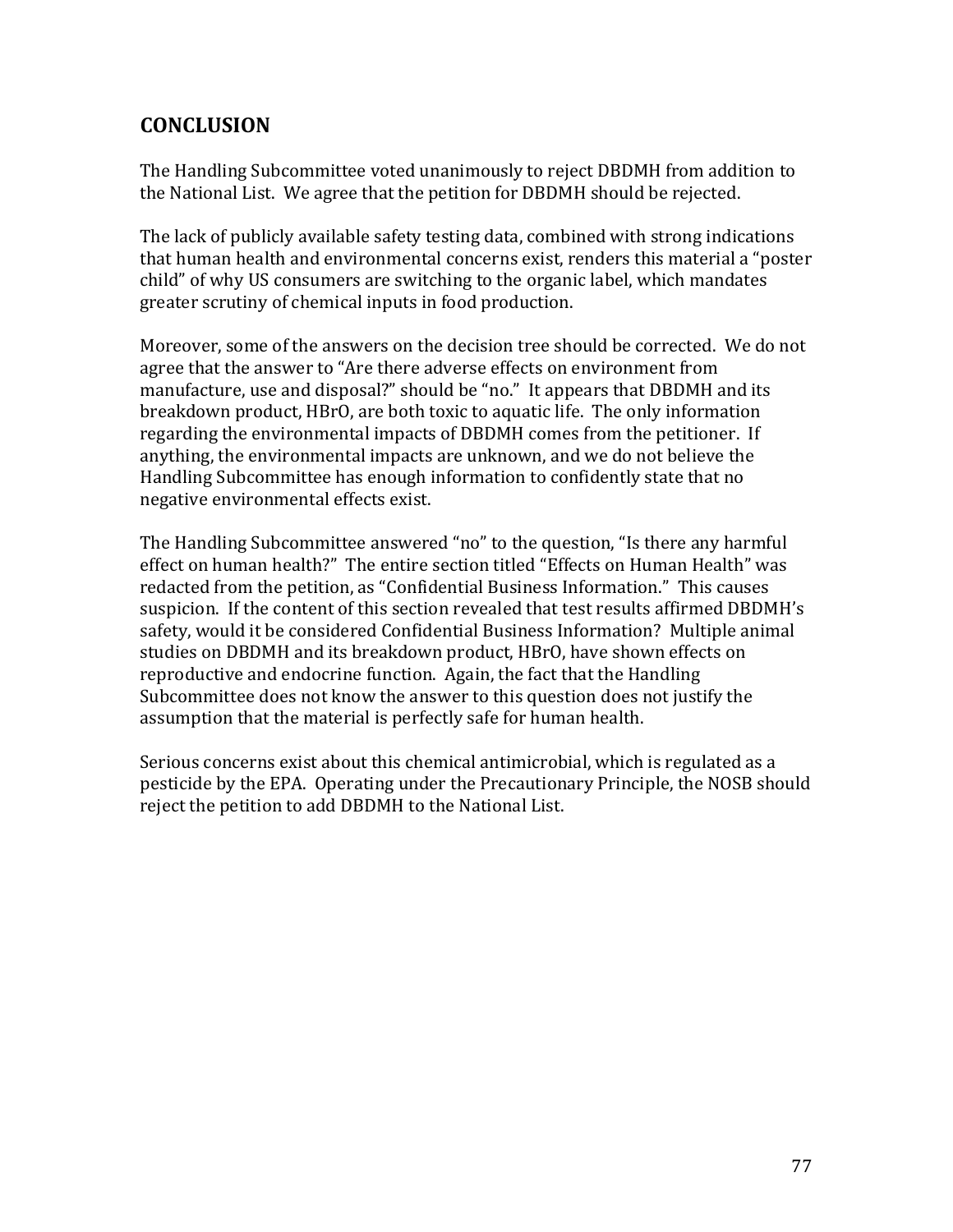# PROPOSAL: **OTHER/AUXILIARY INGREDIENTS**

## **SUMMARY**

The Organic Foods Production Act of 1990 (OFPA), USDA organic regulations, previous USDA statements, and case law (Harvey II) have all made it indisputably clear that all ingredients in an organic product must either be organically produced or appear on the National List. No distinction exists between ingredients and "other ingredients."

We urge the NOSB to use the organic law and regulations for setting policy regarding "other ingredients." OFPA states that every synthetic and non-organic ingredient must be listed for its specified purpose. For example, if rennet cannot be made without sodium benzoate, a currently unapproved synthetic, then sodium benzoate should be petitioned for the specific purpose of use in rennet.

The current practice of allowing ingredient suppliers to use any synthetic preservative, stabilizer or other ingredient, and justify this because these suppliers are not certified organic handlers, is a violation of OFPA and must end.

## **BACKGROUND**

The law (Organic Foods Production Act of 1990) is clear: a synthetic ingredient not appearing on the National List may not be added to an organic product during processing or any post-harvest handling.

## SEC. 2111. [7 U.S.C. 6510] HANDLING.

(a) IN GENERAL.—For a handling operation to be certified under this title, each person on such handling operation shall not, with respect to any agricultural product covered by this title-

(1) add any synthetic ingredient not appearing on the National List during the processing or any postharvest handling

The law does not distinguish between ingredients and "other ingredients," it simply and straightforwardly states that *all ingredients* in certified organic foods must meet the law's criteria for inclusion in organic foods.

The organic standards state:

7CFR§ 205.301(b) "Products sold, labeled, or represented as "organic."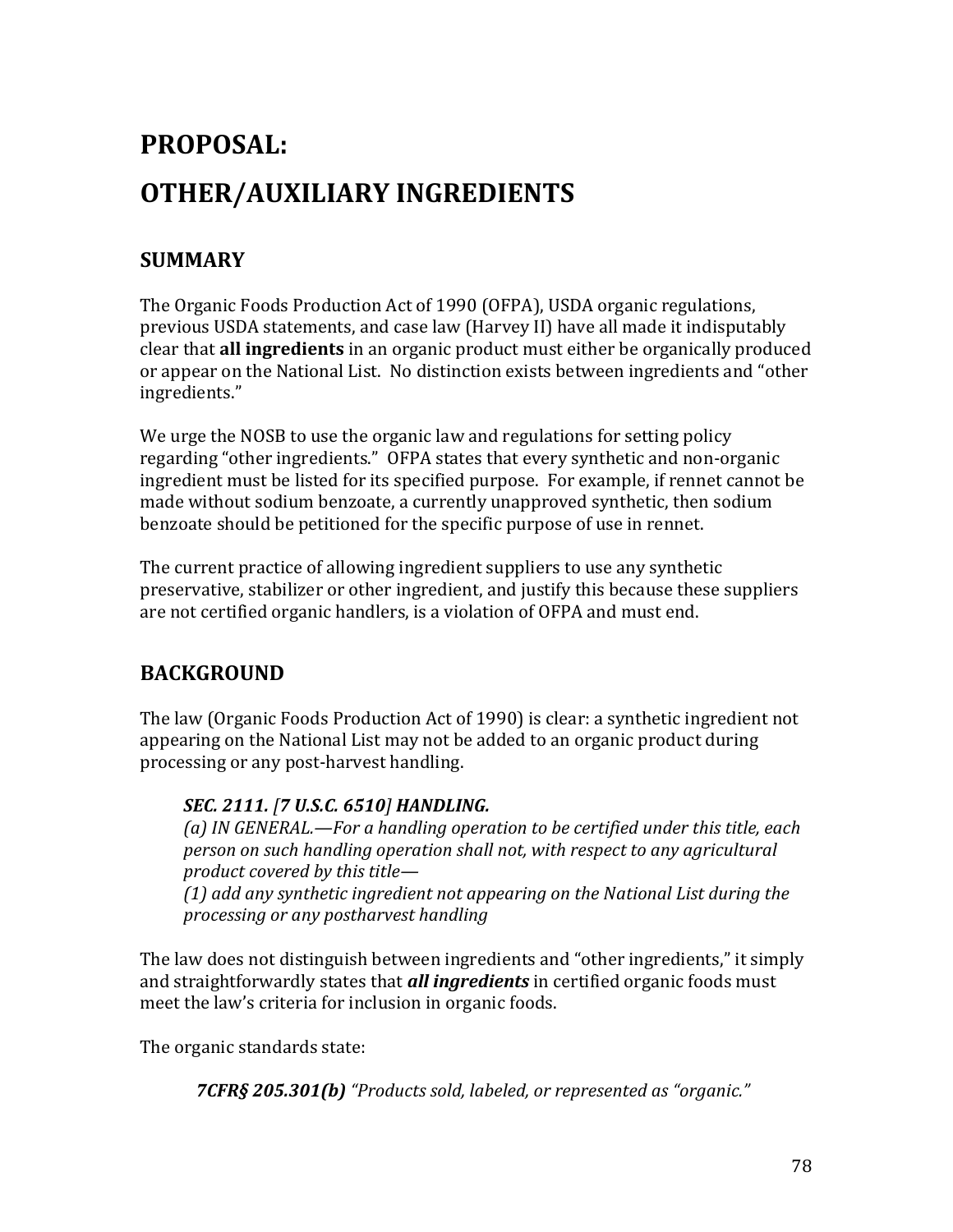*A'raw'or'processed'agricultural'product'sold,'labeled,'or'represented'as'* "*organic*" must contain (by weight or fluid volume, excluding water and salt) *not'less'than'95'percent'organically'produced'raw'or'processed'agricultural' products.''*

Any remaining product ingredients must be organically produced, unless not *commercially'available'in'organic'form,'or'must'be'nonagricultural'substances' or'nonorganically'produced'agricultural'products'produced'consistent'with'the' National'List'in'subpart'G'of'this'part.'If'labeled'as'organically'produced,'such' product'must'be'labeled'pursuant'to'§§'205.303'*

To address any potential confusion, the National Organic Program specified in 2007 in a notice published in the Federal Register that "only single substances may be petitioned for evaluation; formulated products cannot appear on the National List. $"89$ 

When challenged in court during the Harvey case, the courts agreed that all nonorganic non-agricultural ingredients must be on the National List:

In the final ruling on the Harvey II case the Courts determined that Congress' *did not distinguish between the general term "ingredients" and "processing aids,dz'and'authorized'the'use'of'synthetic'substances,'whether'ingredients'or' processing'aids,'for'the'use'in'handling'operations'so'long'as'they'appear'on' the'National'List.'*

#### **Risking consumer confidence in organics**

The success and continued growth of the organic industry depends in large part on consumer trust in the organic label, which in turn depends on the NOSB, USDA and industry's adherence to the organic law and regulations.

Without question, if organic consumers knew that the organic products they buy could contain unapproved ingredients such as polysorbate 80, sodium benzoate, polyacrylamide, etc. and processed with materials such as hexane and propylene glycol (and these are just a few of the "other ingredients" that are mentioned in past materials petitions and TRs), they would undoubtedly feel deceived—and rightfully  $SO<sub>2</sub>$ 

Survey data from PCC Natural Markets in Seattle, the largest cooperative grocer in the country, support our claim that organic consumers expect **all ingredients** in organic foods to be free from unapproved ingredients and processing aids. PCC Natural Markets surveyed 1,432 consumers and published its results in August

!!!!!!!!!!!!!!!!!!!!!!!!!!!!!!!!!!!!!!!!!!!!!!!!!!!!!!!

<sup>89</sup> Federal Register / Vol. 72, No. 11 / Thursday, January 18, 2007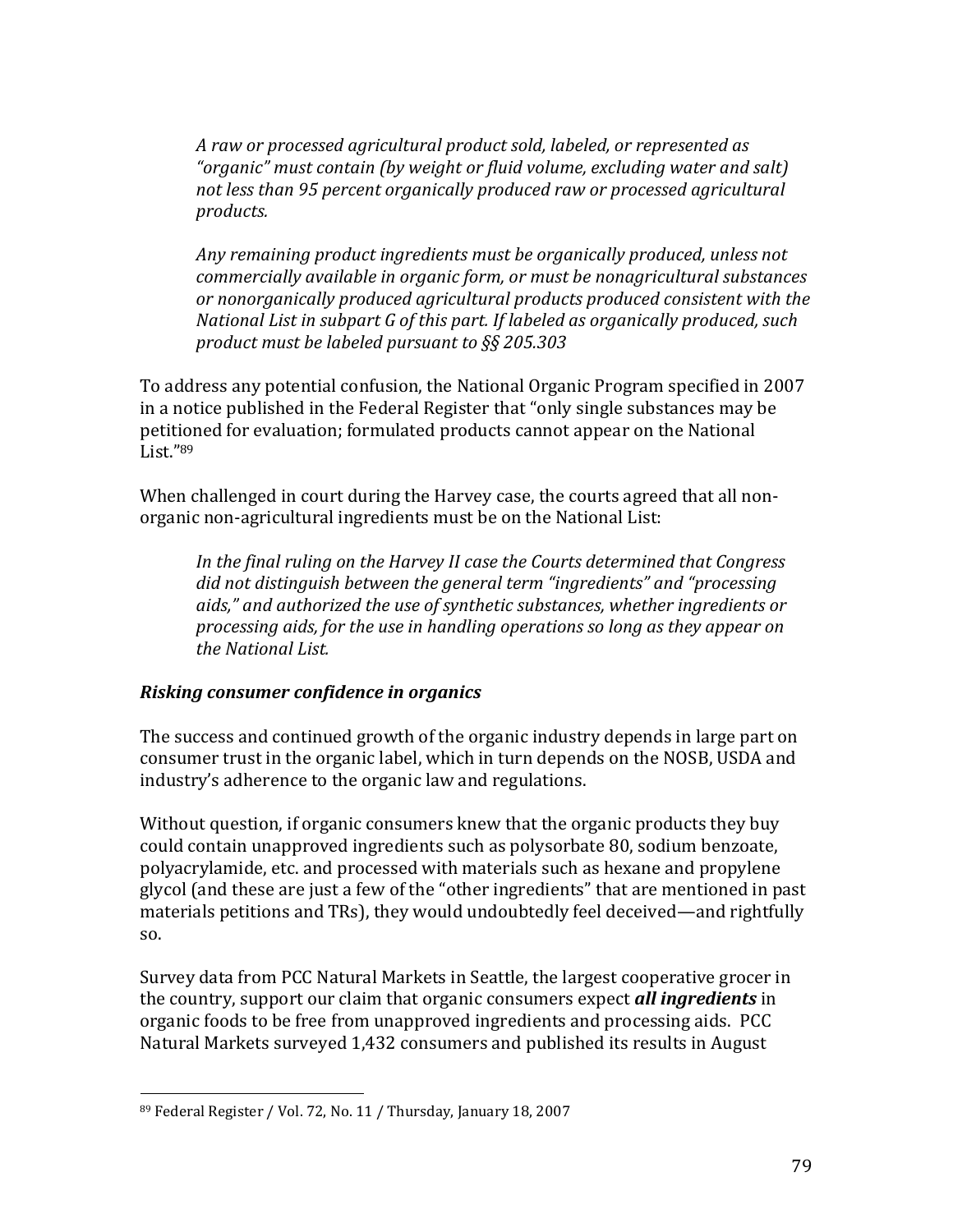$2011.^{90}$  The survey found that products containing an added nutrient (in this case, algal oil) containing unapproved "other ingredients" would not be purchased by an overwhelming majority of organic shoppers.

For example, 78.3% of shoppers would not purchase products with algal oil containing synthetic stabilizers, and 88.6% would not purchase products containing algal oil with glucose syrup solids. Both ingredients are currently found in certain brands of organic baby food containing algal oil. And 88.6% would not purchase an organic product with algal oil if it were extracted with hexane (currently the case with organic infant formula).

Yet, since these "other ingredients" are not required to be listed in the ingredients lists of a processed food, most consumers likely do not realize that when they buy an organic product with "algal oil," they are buying a product with glucose syrup solids (possibly derived from genetically engineered corn), synthetic stabilizers and additional unapproved synthetic "other ingredients." These "other ingredients" do have to be listed on algal oil sold as a supplement. A consumer who would not buy an algal oil supplement that lists ingredients such as modified starch, glucose syrup solids, mannitol and sodium polyphosphate might buy an organic product listing "algal oil," not knowing that the algal oil in the organic food contains the exact same ingredients as the algal oil in the supplements aisle.

Clearly, the failure of past Boards, and the National Organic Program, to fulfill the law's requirements has created an unfortunate situation of massive consumer misinformation and widespread violations of the law. Consumers expect all ingredients in their foods to be organic or carefully reviewed and approved, as stated in the law, but the opposite is the case. Ingredients such as polysorbate 80, sodium benzoate, polyacrylamide and countless others, are routinely added, as "ingredients of ingredients," to organic foods.

While an organic parent would likely avoid any food listing sodium benzoate as an ingredient, given its documented potential link to ADHD in children, these same parents may unknowingly be feeding foods with sodium benzoate to their children; for example, sodium benzoate is listed as an ingredient in rennet, which appears in many organic cheeses. Since it is not listed in the ingredients list, parents have no way of knowing whether the organic cheese they buy contains sodium benzoate or not; most parents likely, and mistakenly, assume that because it is organic, it does not contain this potentially harmful synthetic substance.

#### **It'is'unclear'what'has'been'the'legal'basis'for'the'NOSB,'USDA'and'industryǯs' assumption'that'Dzother'ingredientsdz'are'allowed'unless'prohibited'in'an'** annotation, when the law states the exact opposite: OFPA requires that all

!!!!!!!!!!!!!!!!!!!!!!!!!!!!!!!!!!!!!!!!!!!!!!!!!!!!!!!

<sup>&</sup>lt;sup>90</sup> PCC Natural Markets. Nutrient Additives PCC Shopper Survey. August-September 2011. Submitted to the NOSB through regulations.gov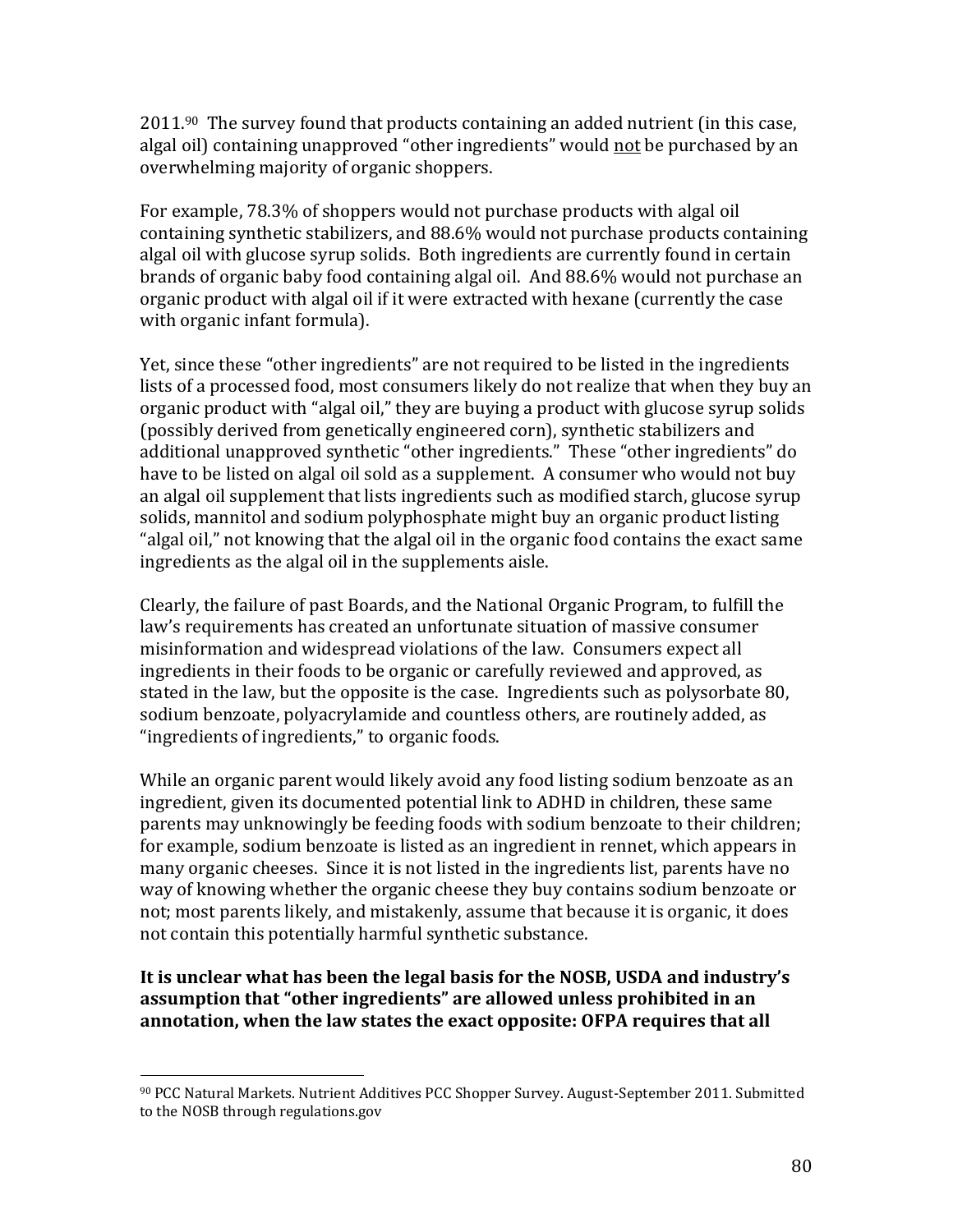#### **ingredients'are'prohibited'unless'they'are'produced'in'accordance'to'the'** organic standards or are present on the National List.

According to the current *modus operandi* of the organic industry and the USDA, an ingredient containing multiple unapproved sub-ingredients, which could include anything ranging from artificial sweeteners, to GMOs, to synthetic preservatives, could be added to organic foods.

For a vast number of materials currently on the National List, neither the petition nor the TR identifies the ingredients and processing aids used, despite the clear requirement in OFPA that the Board work with manufacturers of petitioned materials to obtain a full list of ingredients.

Alarmingly, a handful of petitions and Technical Reviews even mention that ingredients and processing aids cannot be disclosed because of "trade secrets" or "Confidential Business Information," yet the materials were approved. As a result, it is unclear whether anybody actually knows whether potentially harmful ingredients, like artificial sweeteners and preservatives, are appropriately kept out of organic foods, as the law requires.

We are disappointed that the Handling Subcommittee continues to ignore the law, and is now attempting to institutionalize the massive consumer deception perpetuated by the organic industry with its proposal. We should be moving forward, toward closer adherence to the law and to organic integrity, not backward.

If the NOSB fails to turn this ship around, this issue will likely end up being adjudicated in federal court.

## **CORNUCOPIAǯS'POSITION**

The law and regulations are clear: no synthetics or non-organic ingredients may appear in organic foods unless they appear on the National List. Organic processors currently purchase non-organic ingredients from conventional suppliers, who face no restrictions in terms of synthetic preservatives, flavors, stabilizers, carriers, binders and other ingredients.

OFPA clearly states that synthetics should be listed on the National List "by specific" use or application."

We propose that the only solution to these past mistakes is to use OFPA and the organic standards moving forward. Any other policy would be illegal. We propose Option D, which we and other public interest groups proposed in our public comments for the Fall 2012 meeting. Option D is explained again below.

## **Response to the Handling Subcommittee Proposal**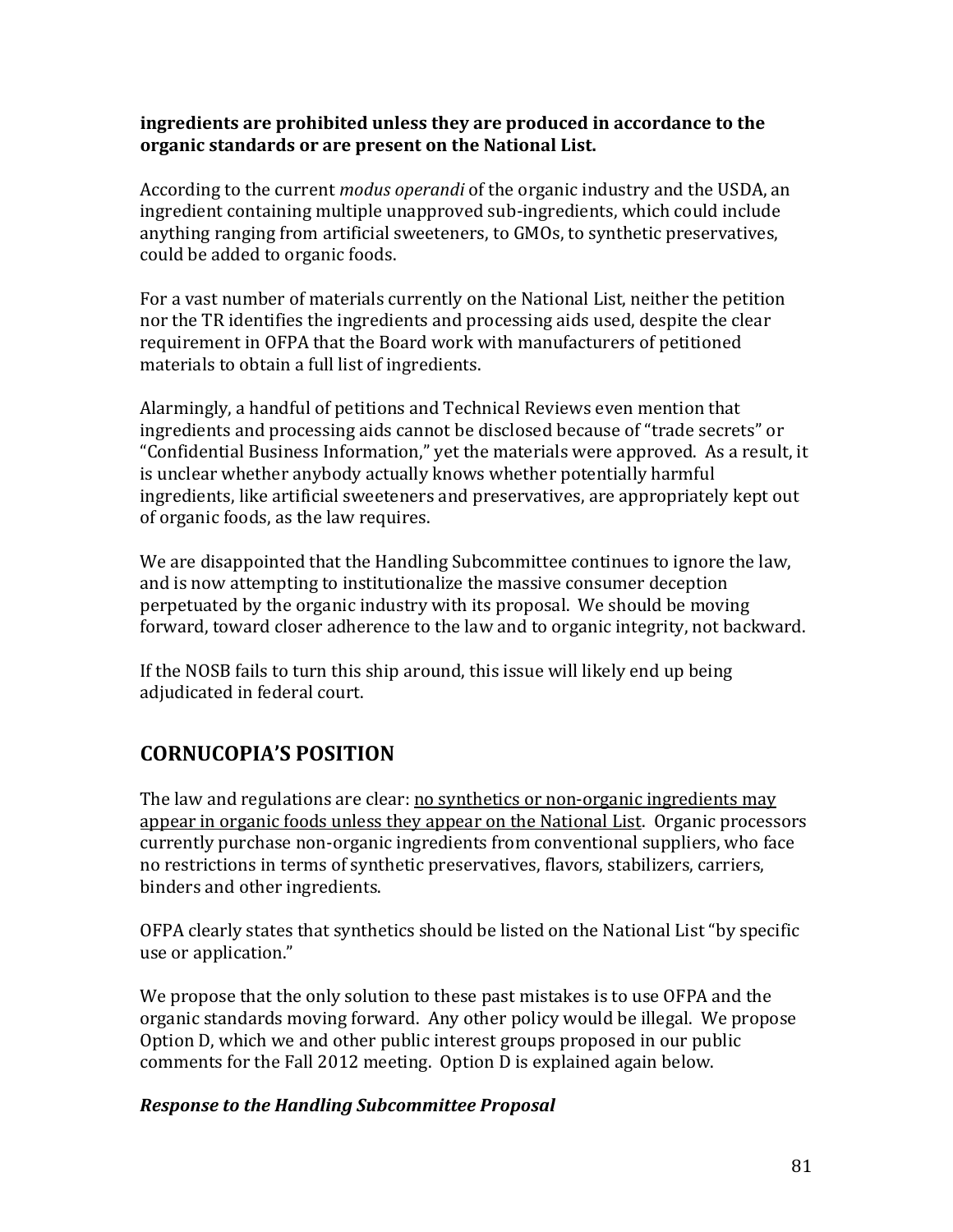The Handling Subcommittee's proposal does not correct the OFPA violations. The proposed baseline criteria are woefully inadequate. To use the FDA's GRAS (Generally Recognized as Safe) or EAFUS (Everything Added to Food in the United States) status as baseline criteria is simply illegal, since OFPA specifically states that every synthetic appearing in organic foods should be held to higher standards. Virtually anything is allowed as GRAS or EAFUS by the FDA, including artificial sweeteners, synthetic dyes, etc. The FDA does not consider independent research on human health effects or environmental impacts before granting an ingredient GRAS status. The agency depends on chemical manufacturers and food processors to do their own due diligence. These baseline criteria are meaningless.

The HS proposes that a checklist be developed and used, to make clear which "other ingredients" were reviewed, and which restrictions the Board decided on. We reject this proposal. Again, OFPA requires that every ingredient must be organic or approved; the way to move forward is to review every ingredient.

In addition, a checklist currently exists for evaluation criteria, yet it has routinely been disregarded. In the most current example, the Handling Subcommittee incorrectly answered many questions regarding environmental impacts, and even in cases where it acknowledges that the material fails the criteria, the subcommittee voted to approve the material anyway. We doubt that a "checklist" will lead to a correction of the violations of OFPA.

## *Option D*

We strongly urge the NOSB to use OFPA and the current standards as the legal basis for developing the "other ingredients" policy, rather than incorporating FDA's terminology, which keeps consumers in the dark regarding the full list of ingredients in their foods.

The USDA's organic regulations clearly state that an "ingredient" is "any substance" used in the preparation of an agricultural product that is still present in the final commercial product as consumed." We see no reason to change this definition.

We propose the following policies be adopted:

- In accordance with OFPA (SEC. 2111.  $(7 \text{ U.S.C. } 6510)$ ), all non-organic nonagricultural ingredients and processing aids used during organic handling must appear on the National List.
- The NOSB uses OFPA's criteria for evaluating petitioned materials (SEC. 2118) 7 USC 6517(c)).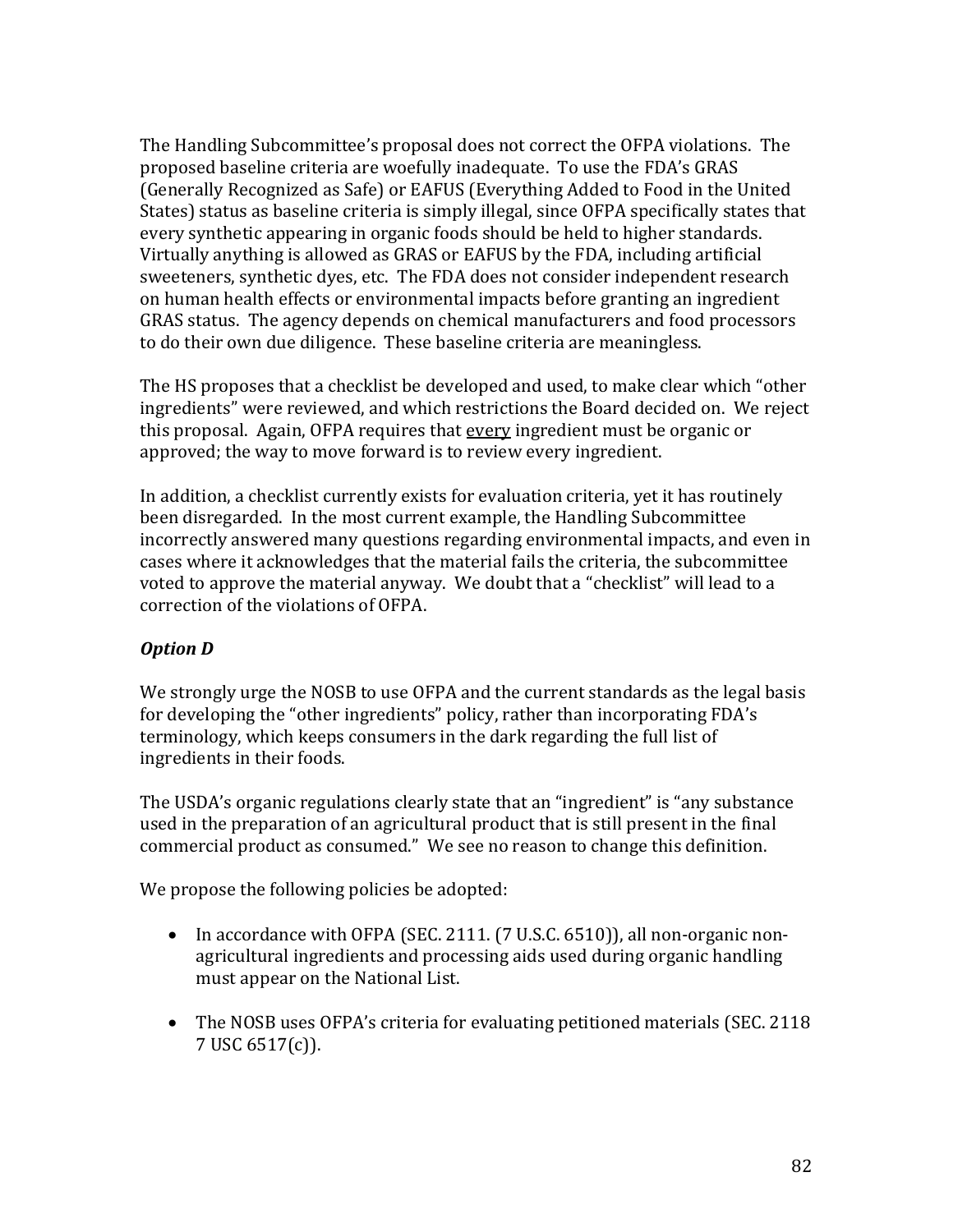- Only single substances can be petitioned, formulated products cannot appear on the National List.
	- $\circ$  Example: "algal oil" contains other types of conventionally-produced edible oil, sweeteners and synthetic preservatives. "Algal oil" can appear in an organic product only if all ingredients are either organic (e.g. organic sunflower oil) or on the National List (e.g. tocopherols).
- During the petition process, the NOSB works with manufacturers to obtain a full list of ingredients, in accordance with OFPA (7 USC 6518(l)(2))<sup>91</sup> to allow the NOSB to determine whether all ingredients meet OFPA's requirements.
- No petition will be approved unless all ingredients have been disclosed and deemed legal by the NOSB.

## *Additional\$Comments\$in\$Response\$to\$the\$HS\$Proposal\$\$*

We do not support the proposal to create a separate list for cleaners, sanitizers and boiler additives. In some cases, direct steam injection used in food processing applications may lead to residues in the food.<sup>92</sup> These materials should be held to the same standards in terms of human health/environmental effects.

## **CONCLUSION**

!!!!!!!!!!!!!!!!!!!!!!!!!!!!!!!!!!!!!!!!!!!!!!!!!!!!!!!

- $\triangleright$  OFPA states that every ingredient appearing in an organic product must be either organic or on the National List.
- $\triangleright$  OFPA states that the National List should contain an "itemization, by specific use or application, of each synthetic substance."
- $\triangleright$  The NOP has declared that only single substances, not multi-component materials, may appear on the National List.
- $\triangleright$  The law states that the NOSB must work with petitioners to obtain a full list of ingredients.

In future petition reviews and sunset reviews, the NOSB must adhere to the above criteria of the law. If an organic handler would like to include a multi-component

<sup>91 7</sup> USC 6518(l)(2): Requirements - In establishing the proposed National List or proposed amendments to the National List, the Board shall work with manufacturers of substances considered for inclusion in the proposed National List to obtain a complete list of ingredients and determine whether such substances contain inert materials that are synthetically produced 92 Theuer, R (2012) Getting Steamed Up Over Boiler Additives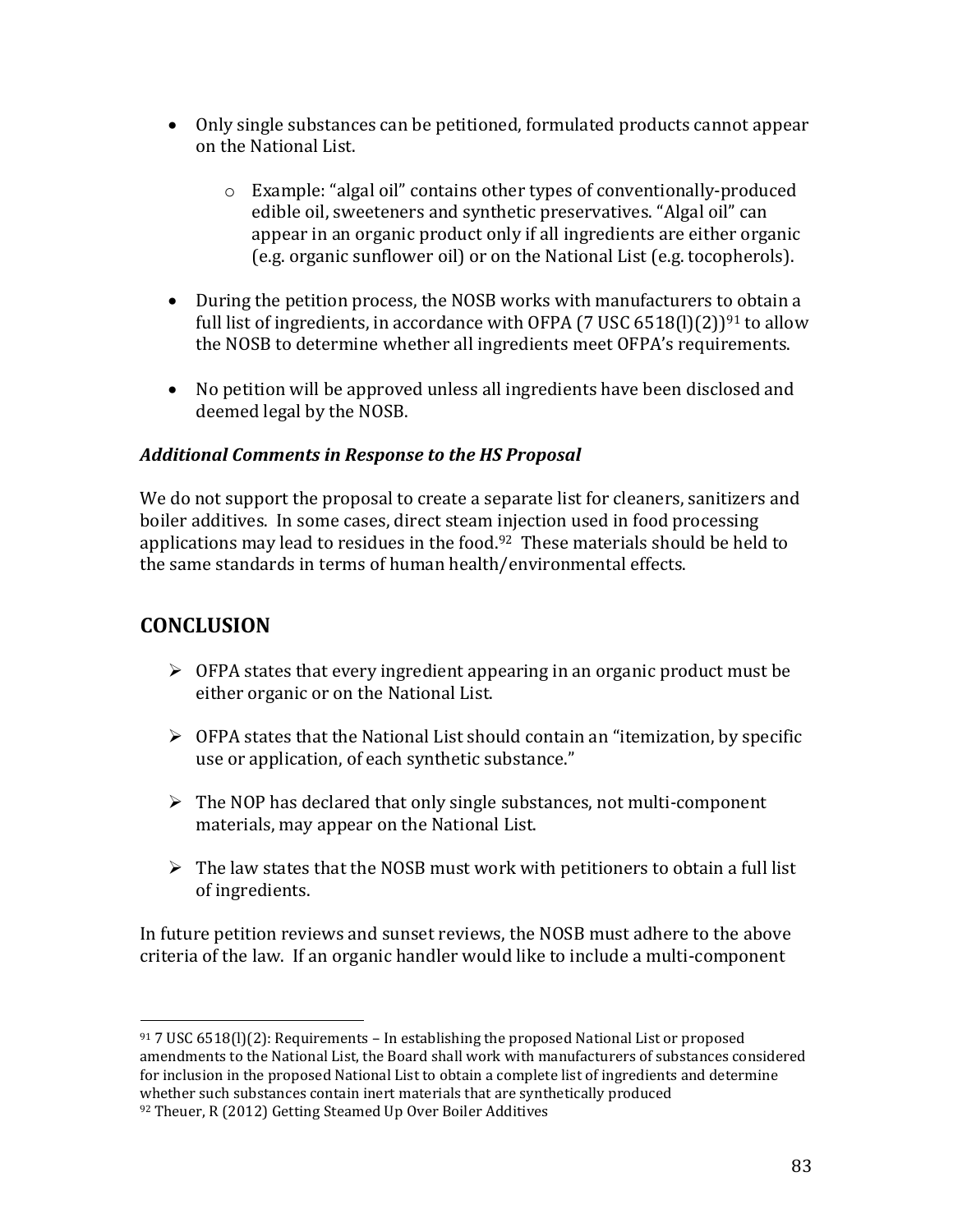ingredient in an organic product, every ingredient of that multi-component material must be either organic or on the National List.

For any "minor" ingredients that the industry believes are absolutely essential to organic handling, like sodium benzoate for rennet, we propose that these be petitioned for their specific use.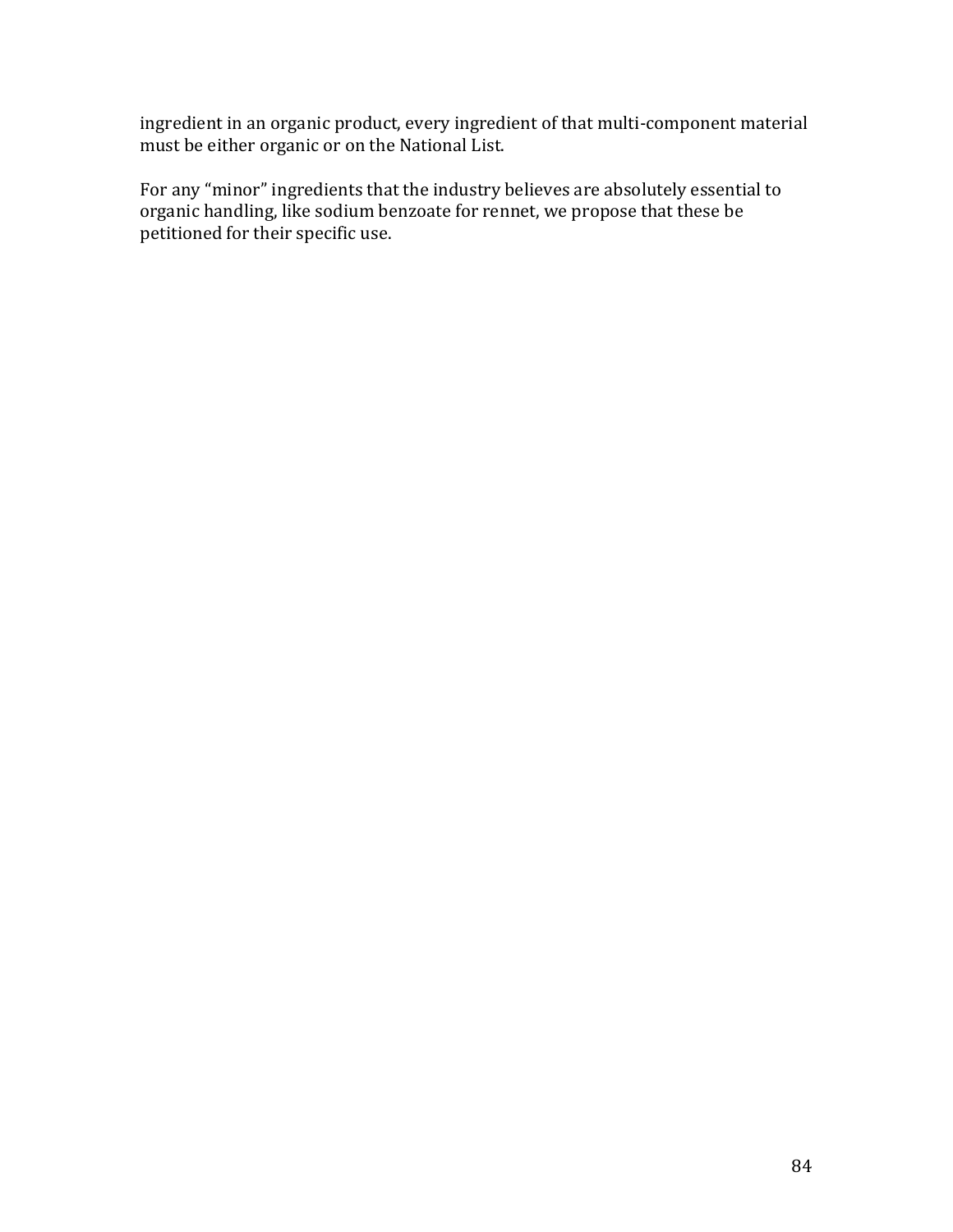# VII. COMPLIANCE, ACCREDITATION AND CERTIFICATION SUBCOMMITTEE

## PROPOSAL:

## **CALCULATING PERCENTAGE OF ORGANIC INGREDIENTS IN MULTI-INGREDIENT PRODUCTS**

Cornucopia supports the proposal. While public comment to the Fall 2012 discussion document suggests that the change in language in 7CFR205.302substituting "of all ingredients" for the existing "of the finished product"—is not a priority, we agree that the recommended change would bring the regulatory language in line with current practices.

We agree that organic single ingredients in multi-ingredient products can be counted as 100% organic, even if they do not meet the 100% organic labeling requirements due to the use of non-organic processing aids. However, it must be made abundantly clear that a single ingredient that is organic but not eligible for the 100% claim should be considered 100% organic only for the purposes of calculating the organic percentage of a multi-ingredient product, and not for the purposes of determining the labeling claim. A multi-ingredient product with only organic ingredients should not be eligible for the 100% organic claim, unless each organic ingredient qualifies for the 100% labeling claim.

In line with apparent unanimous agreement in public comment in response to the Fall 2012 discussion document, we support the proposal that sodium chloride is the only "salt" that may be excluded from the organic percentage calculation. Any source of salt that appears on the National List must be entered into the calculation and cannot be excluded.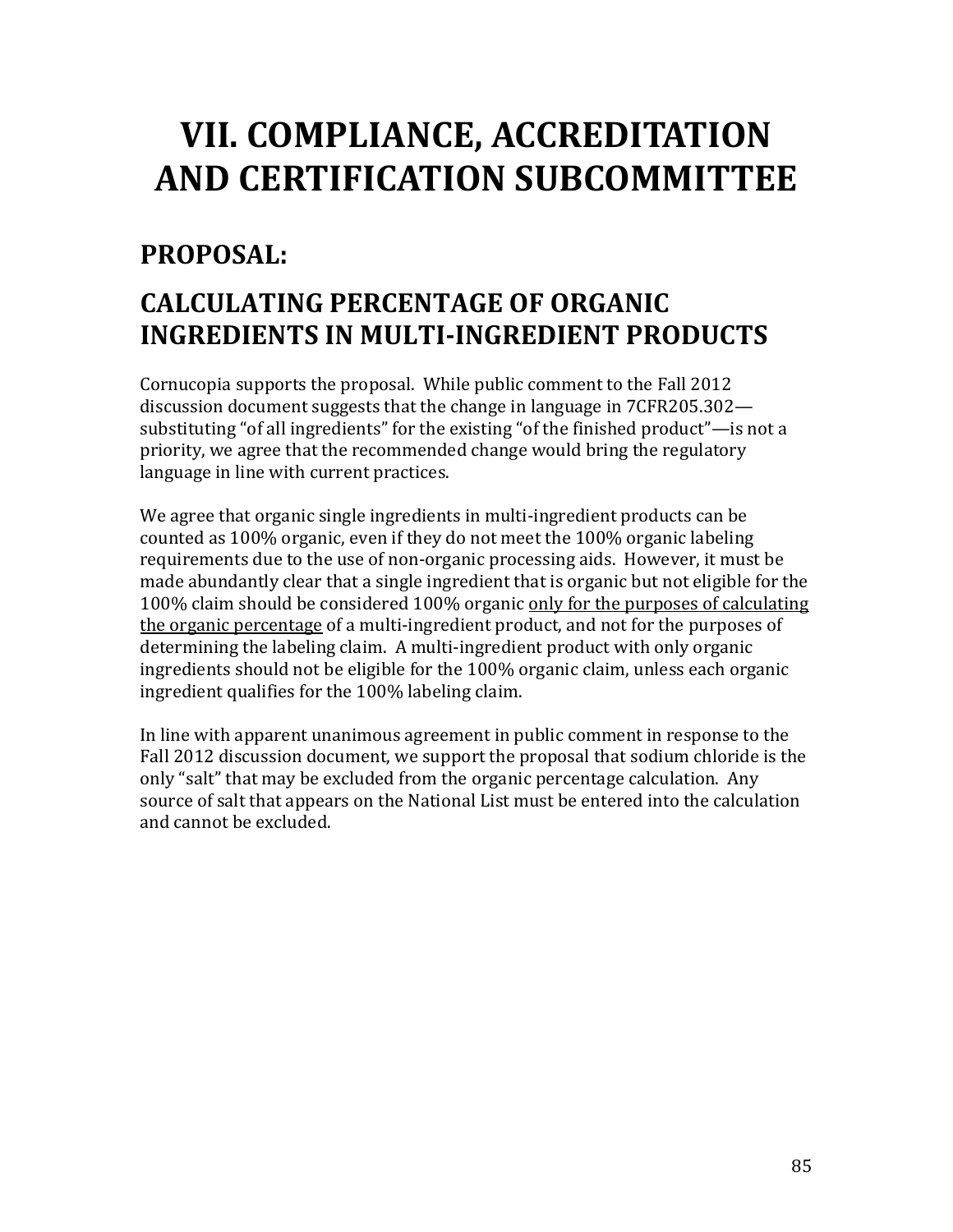# **VIII. OTHER ISSUES**

## **CONFLICT'OF'INTEREST**

Although it is not on the agenda, we would like to comment on the Conflict of Interest issue. We believe that now more than ever, as the organic industry grows, it is especially important to preserve transparency in the NOSB process and protect organic integrity. A clear Conflict of Interest (COI) policy that benefits the organic community and the public interest is long overdue.

We urge the Board, rather than the NOP, to reclaim authority over the conflict of interest issue.

We have several concerns:

## 1. The NOSB must reclaim authority.

As we noted in previous public comment, we urge Board members not to hand over authority for deciding whether a conflict of interest exists to the NOP. This dynamic was unprecedented until recently; unfortunately, it has happened repeatedly at the most recent meetings and it now appears to be the standard practice.

Even in cases where an NOSB member's employer, fellow employees, or even the organizations CEO, actively lobbied for the approval of a particular material, as happened with the carrageenan sunset vote, an NOP staff member decided that no conflict of interest existed. Given its track record in letting members with conflicts of interest vote on controversial materials, in some cases supplying the deciding vote favoring industry over the public interest, we believe it is important for the NOSB to reclaim its authority over COI decisions.

## **2.** Until a strengthened COI policy is adopted, the existing COI policy remains in place and must be followed.

For the upcoming tetracycline vote, we believe two Board members involved in organic apple and pear production have a conflict of interest and should recuse themselves to protect the integrity of the process.

If these Board members do not recuse themselves voluntarily, as the Duty of Loyalty requires, then it is up to the entire Board to decide, not the NOP. The PPM states:

**Board members shall disclose their interest to the Board and the public,** when they or their affiliated business stand to gain from a vote, which *they cast in the course of Board business. Under certain circumstances,*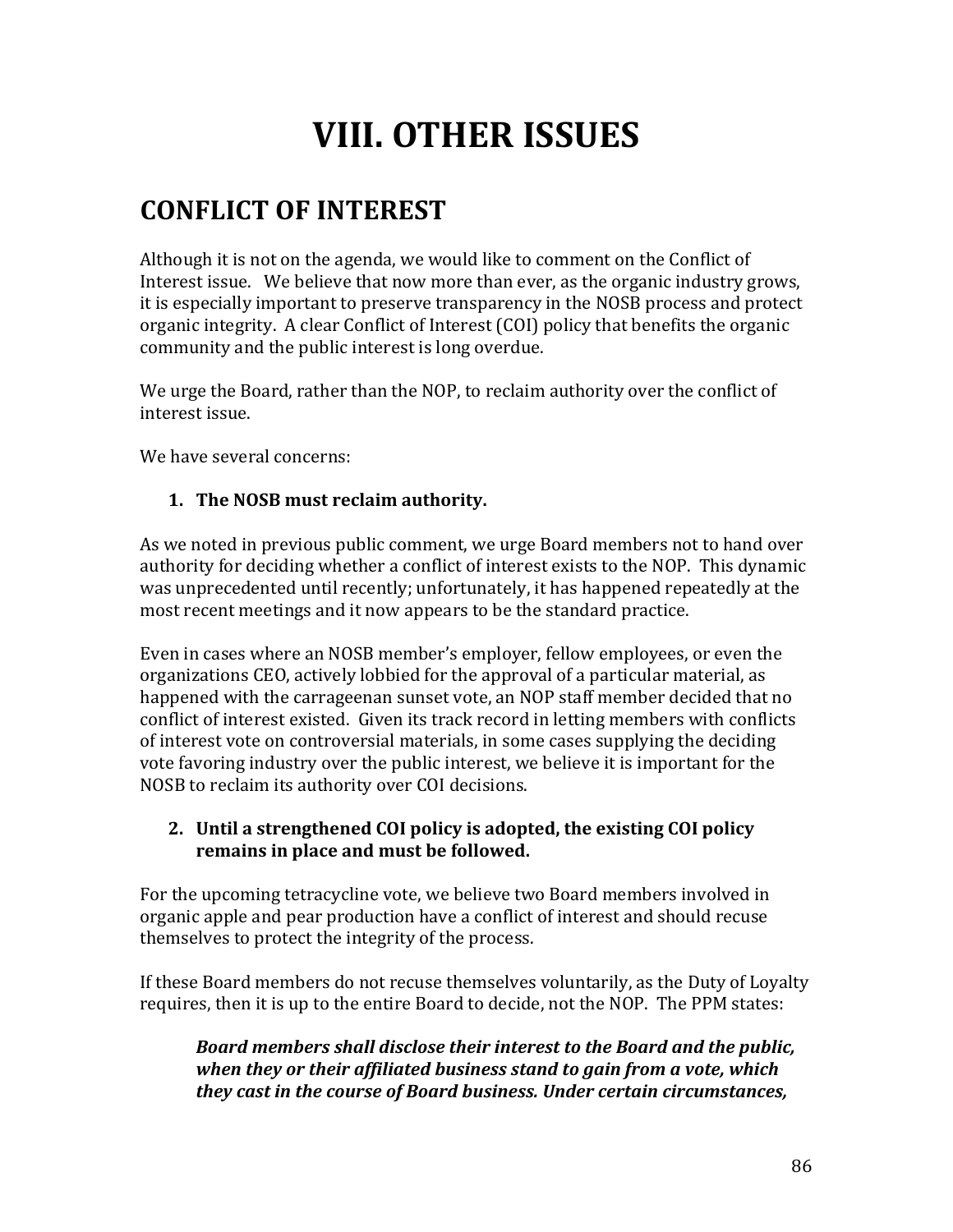#### the Board may determine whether it is appropriate for the member to vote.

The current Policy and Procedures Manual states that the Board decides whether a conflict exists, not the NOP. Unless this policy is officially changed, the NOSB should not hand over authority to decide on conflicts of interest; that responsibility remains with the Board itself.

## 3. Continue to develop a COI policy for TR contractors.

Currently, the identity of technical reviewers is not publicly available, much less the potential conflicts of interest held by the reviewers.

Contractors who perform Technical Reviews for the National Organic Program and NOSB should be required to disclose their identity to the public. This will give the public an opportunity to determine whether conflicts of interest exist.

For example, during the Fall 2011 meeting, the Board voted to expand the use of potassium hydroxide, a toxic chemical used for peeling peaches. We believe that the author of the petition and one of the three technical reviewers was the same individual.

Given the tight circle of technical reviewers who also act as industry consultants, it is important to ensure that such conflicts do not occur in the future. It is certainly possible that other incidents of this nature have taken place but we have not yet identified them. The only way to ensure this doesn't happen again is to require that technical reviewers disclose their identity.

Also, it is our understanding that in some cases, technical reviewers may consult individuals whose names and identities do not appear on the Technical Review. Technical reviewers should disclose for the public record any individuals, within and outside their organization, who provided assistance.

Just as written documentation must be referenced in the TR, so should telephone conversations and other types of assistance. (Contacts may be cited as "John Smith, XYZ Corporation/Institution, personal communication.") This will help the public understand who was involved in the TR, and whether conflicts of interest exist. This is also a requirement of scientific papers—all statements and facts must be **referenced.** Peer-reviewed publications would never allow anonymous authors or sources.

In summary, we propose the following:

1. Technical reviewers should disclose their name and affiliation on the Technical Review (TR) report.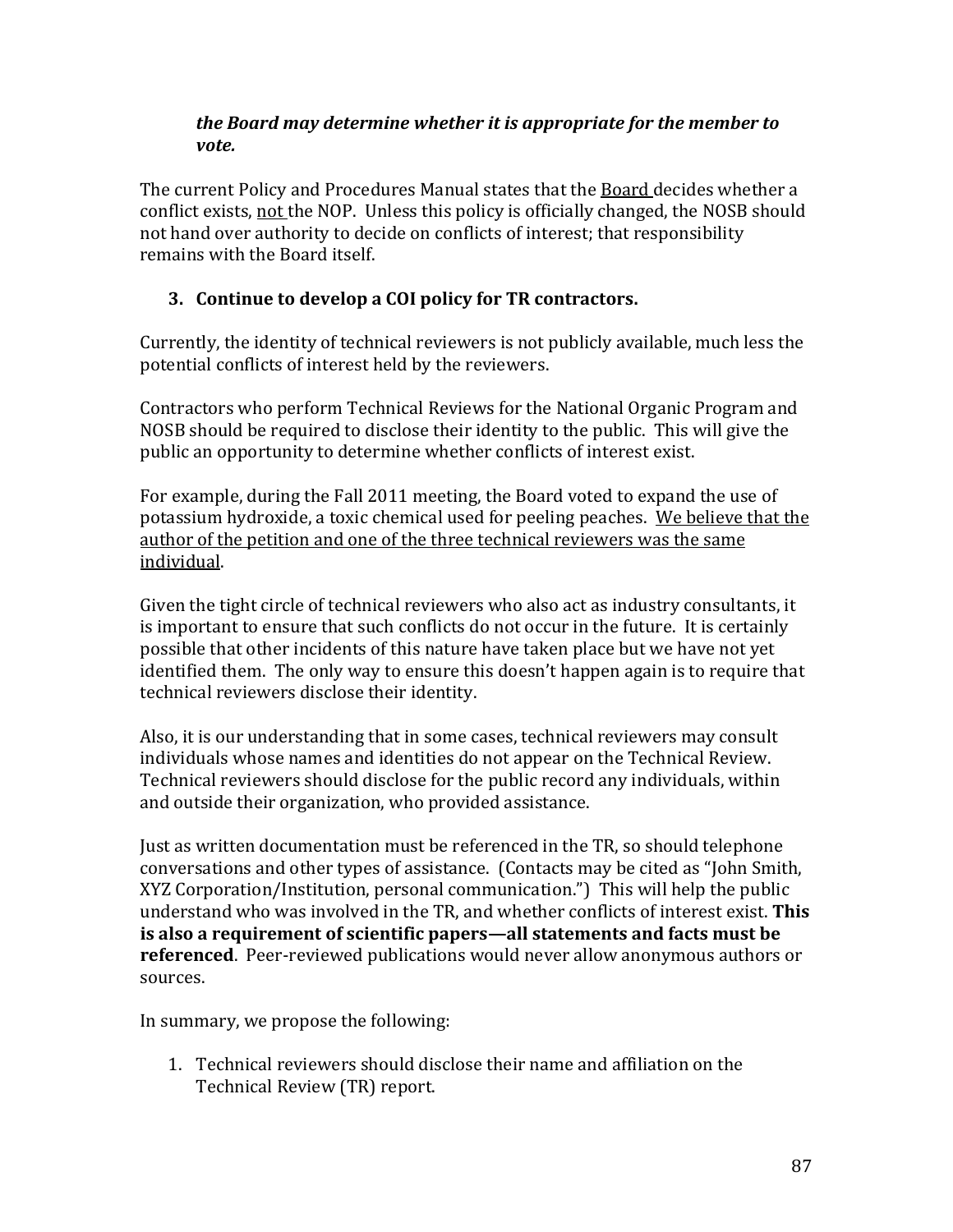- 2. Prior to commencing a TR, every individual who will be involved in the development of the TR must sign a Conflict of Interest statement to ensure that no conflicts exist. This should be maintained on file with the NOP and made available to the public on the Petitioned Substances Database.
- 3. Technical reviewers must disclose every individual they consulted during the Technical Review, including personal interviews and telephone conversation with industry members, consultants, farmers, and any other individual.